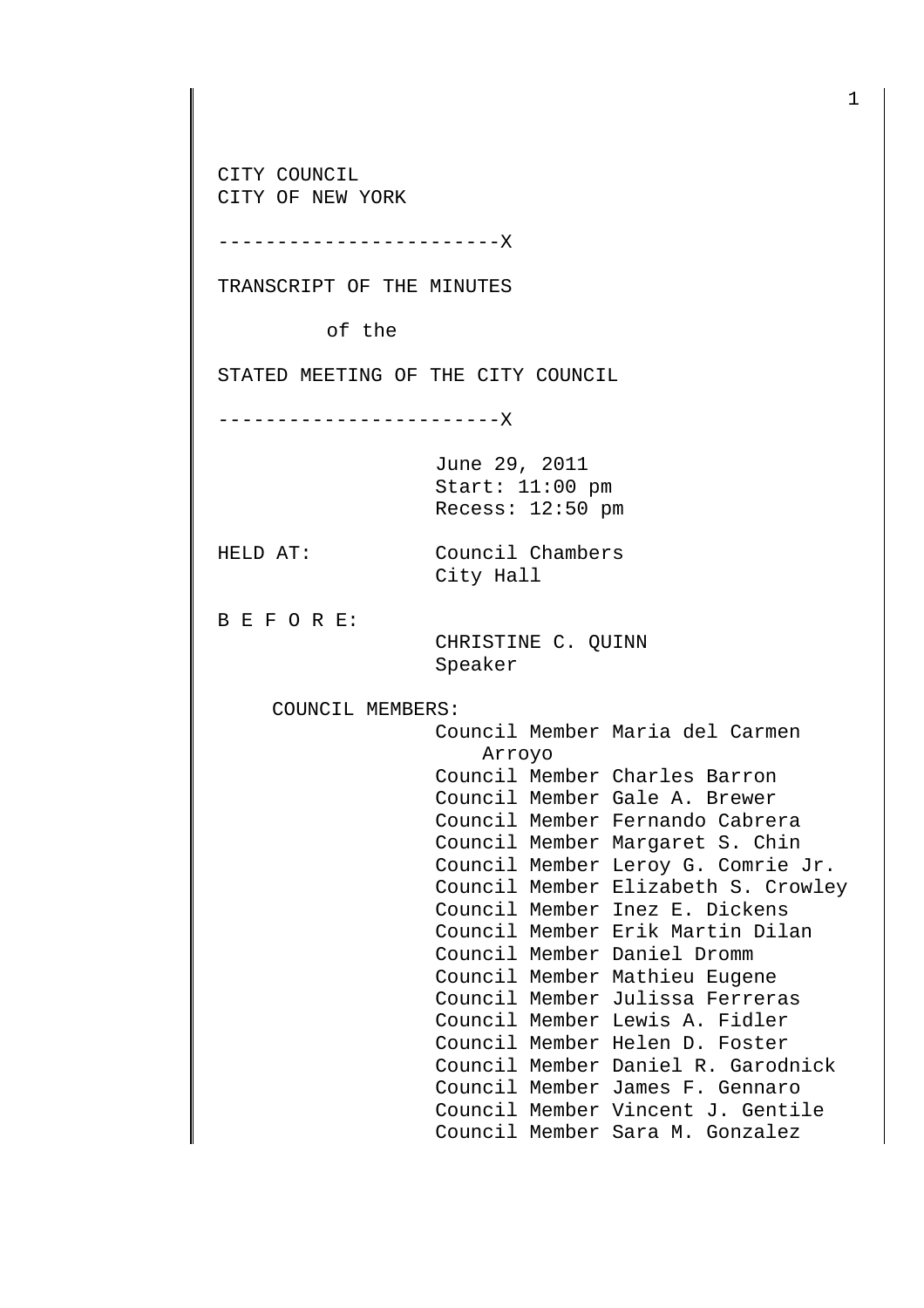# A P P E A R A N C E S [CONTINUED] COUNCIL MEMBERS:

 Council Member David G. Greenfield Council Member Daniel J. Halloran III Council Member Vincent M. Ignizio Council Member Robert Jackson Council Member Letitia James Council Member Peter A. Koo Council Member G. Oliver Koppell Council Member Karen Koslowitz Council Member Brad S. Lander Council Member Jessica S. Lappin Council Member Stephen T. Levin Council Member Melissa Mark- Viverito Council Member Darlene Mealy Council Member Rosie Mendez Council Member Michael C. Nelson Council Member James S. Oddo Council Member Domenic M. Recchia Jr. Council Member Diana Reyna Council Member Joel Rivera Council Member Ydanis A. Rodriguez Council Member Deborah L. Rose Council Member James Sanders Jr. Council Member Larry B. Seabrook Council Member Eric A. Ulrich Council Member James Vacca Council Member Peter F. Vallone Jr. Council Member James G. Van Bramer Council Member Albert Vann Council Member Mark S. Weprin Council Member Jumaane D. Williams Council Member Ruben Wills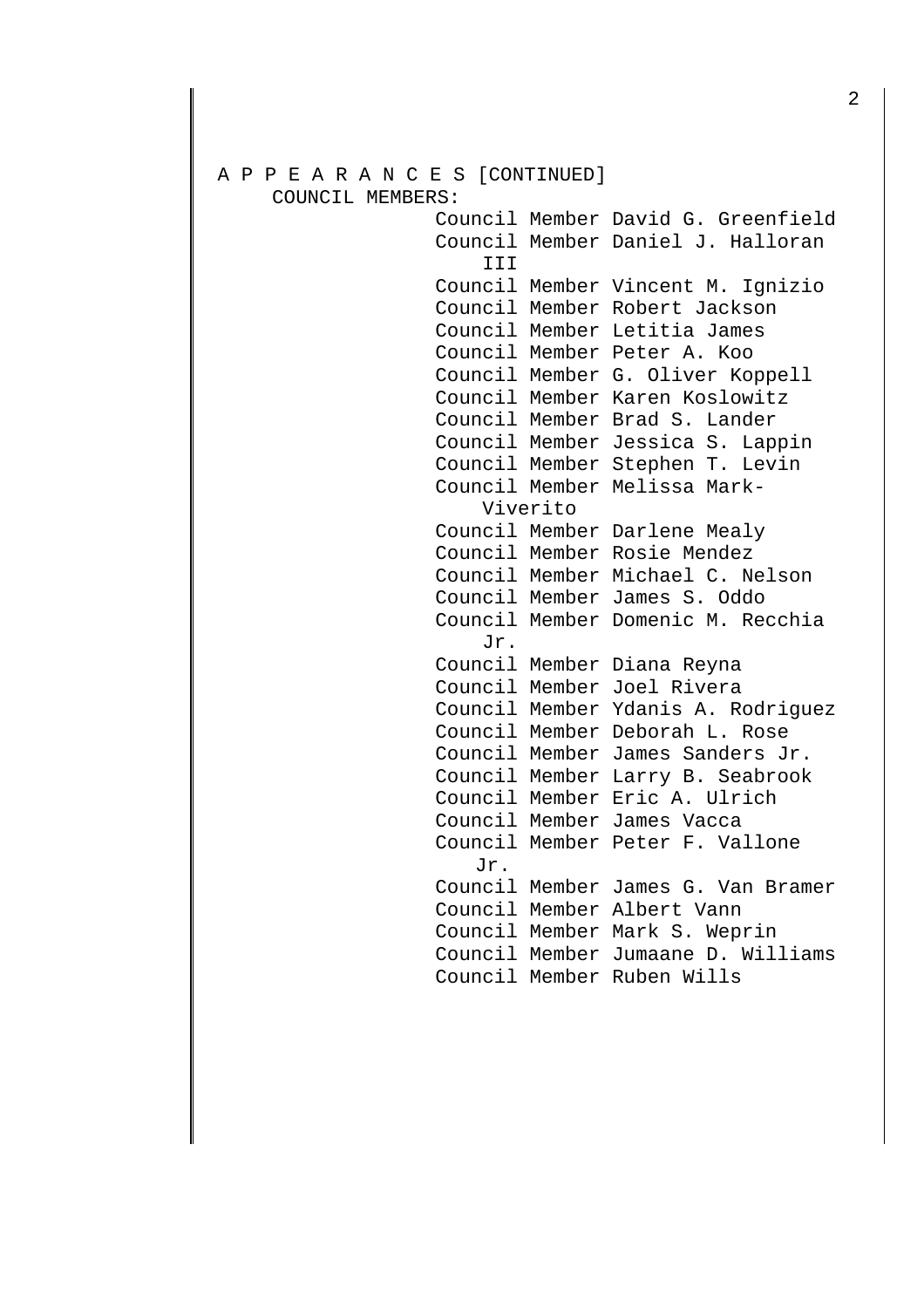Joel Rivera Calling meeting to order Majority Leader New York City Council

Committee Clerk New York City Council

Christine C. Quinn Speaker New York City Council

Christine C. Quinn thanks: Legislative staff

Speaking on Intro 201-A thanks: Rachel Cordero, Governmental Affairs Division Lacey Clark, Human Services Division Alex Pustilnik, Governmental Affairs Division Diana Reyna, Council Member Daniel Garodnick, Council Member

Speaking on Intro 354-A thanks: Aysha Schomberg Terza Nasser, Human Services Division Jan Atwell, Human Services Division Laura Popa, Governmental Affairs Division Robert Jackson, Council Member

Robert Jackson Speaking on Intro 354-A Chairperson Committee on Education

Robert Jackson thanks: Council staff

Christine C. Quinn Speaking on Intro 364-A Speaker New York City Council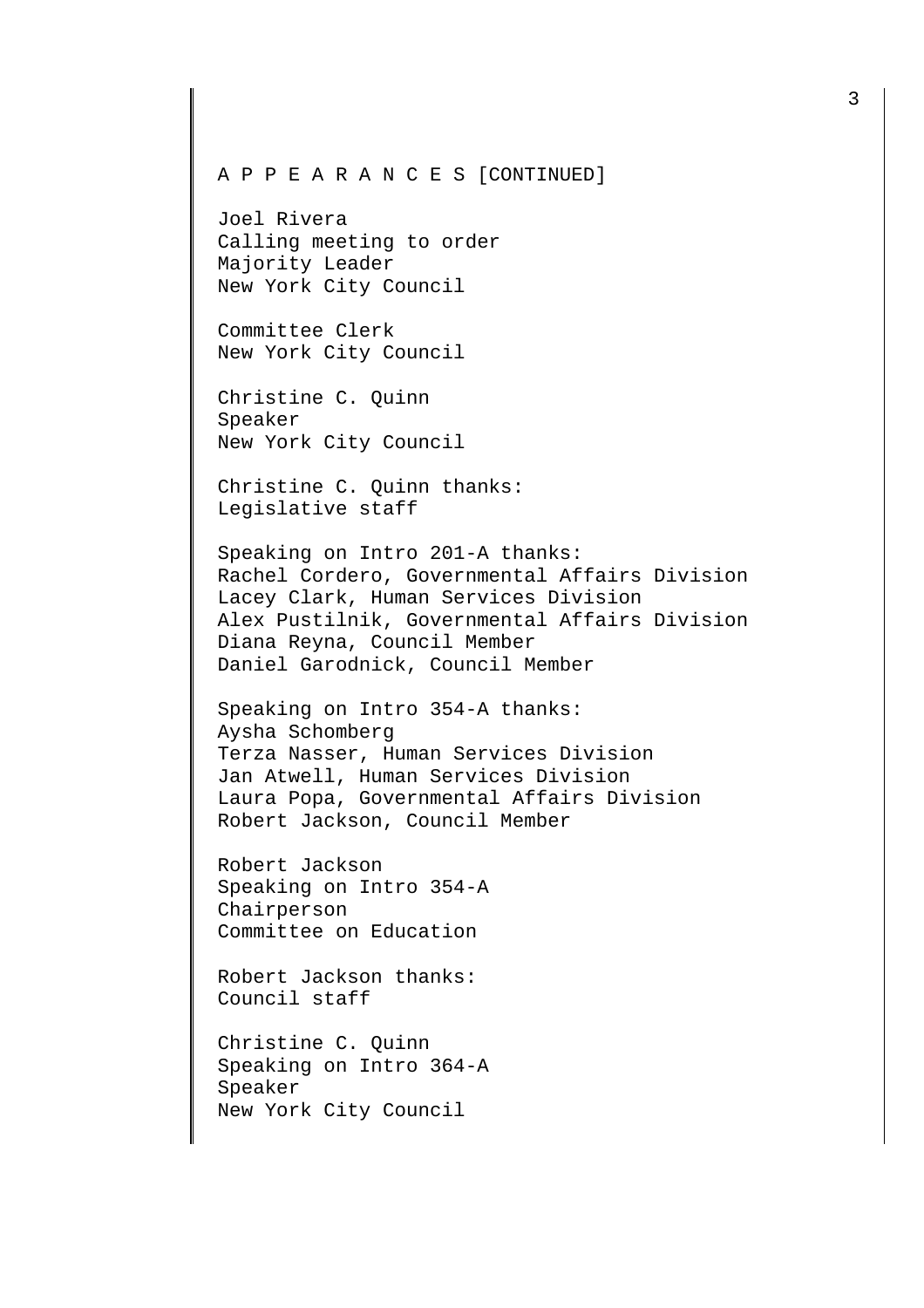A P P E A R A N C E S [CONTINUED] Lewis A. Fidler Speaking on Intro 364-A New York City Council Member Lewis A. Fidler thanks: Council staff Christine C. Quinn Speaking on Intro 590-A thanks: Melissa Mark-Viverito, Council Member Patrick Mulvihill, Infrastructure Division Jeffrey Haberman, Deputy Director, Infrastructure Division Kristoffer Sartori, Infrastructure Division Speaking on Land Use Items thanks: Leroy G. Comrie Jr. Land Use Committee Staff Welcomes Helen Diane Foster back from maternity leave Speaking on Budgetary matters thanks: Leadership Team of Minority Leader James S. Oddo, Majority Leader Joel Rivera, Deputy Majority Leader Leroy Comrie Jr., Assistant Majority Leader Lewis A. Fidler, Assistant Majority Leader Inez E. Dickens, Majority Whip Albert Vann Budget Negotiating Team Harry Nespoli, Chairperson, Municipal Labor Committee Michael Mulgrew, President United Federation of Teachers Domenic M. Recchia Jr., Chairperson, Committee on Finance Preston Niblack, Director of Finance Division Jeffrey Rodus, First Deputy Director of Finance Division Raymond Majewski and the Revenue Unit Emre Edev, Finance Division Latonia McKinney, Finance Division Regina Poreda Ryan, Finance Division Andrew Grossman, Finance Division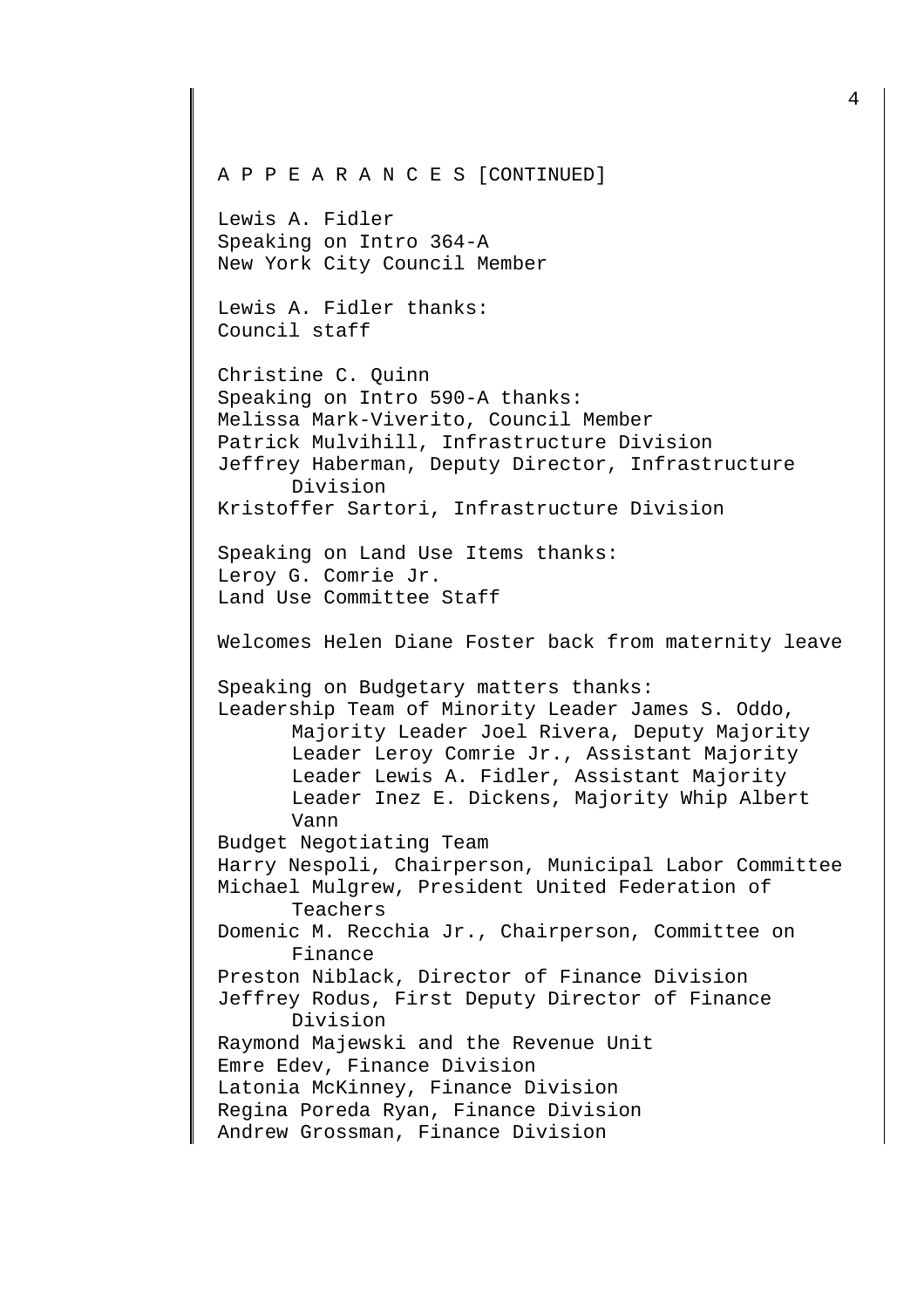Christine C. Quinn (continued) thanks: Tanisha Edwards, Counsel to the Finance Committee Scott Crowley, Finance Division James Reyes, Finance Division Nathan Toth, Finance Division General Counsel's Office Francesca DellaVecchia, General Counsel's Office Kate Seely Kirk, Finance Division Pamela Corbett, Finance Division Phylesia Steele, Finance Division Christina Perrotti, Finance Division John Winkel, Finance Division Jonathan Auerbach, Finance Division All members of the Finance Division Danielle Porcaro, Community Outreach Margaret McGuinness, Speaker's Office Phyllis Henderson, Speaker's Office Selina, Speaker's Office Carl D'Alba, Director of Security All the Sergeant at Arms James McShane, Press Office Maria Alvarado, Press Office Meghan Linehan, Speaker's Office Nicole Anderson, Finance Division Maria Pagan, Finance Division Annabel Palma, Chairperson, General Welfare Committee Megan Lynch, Annabel Palma's Chief of Staff Chuck Meara, Speaker's Chief of Staff Ramon Martinez, Speaker's First Deputy Chief of Staff Barbara Scafiddi, Speaker's Office Michael Bloomberg, Mayor, City of New York Office of Management and Budget Mark Page, Director, Office of Management and Budget Stuart Klein, Office of Management and Budget PV Houda Mahoutis Howard Wolfson, Deputy Mayor, City of New York Robert Jackson Remarks on the Fiscal Year 2012 budget Chairperson Committee on Education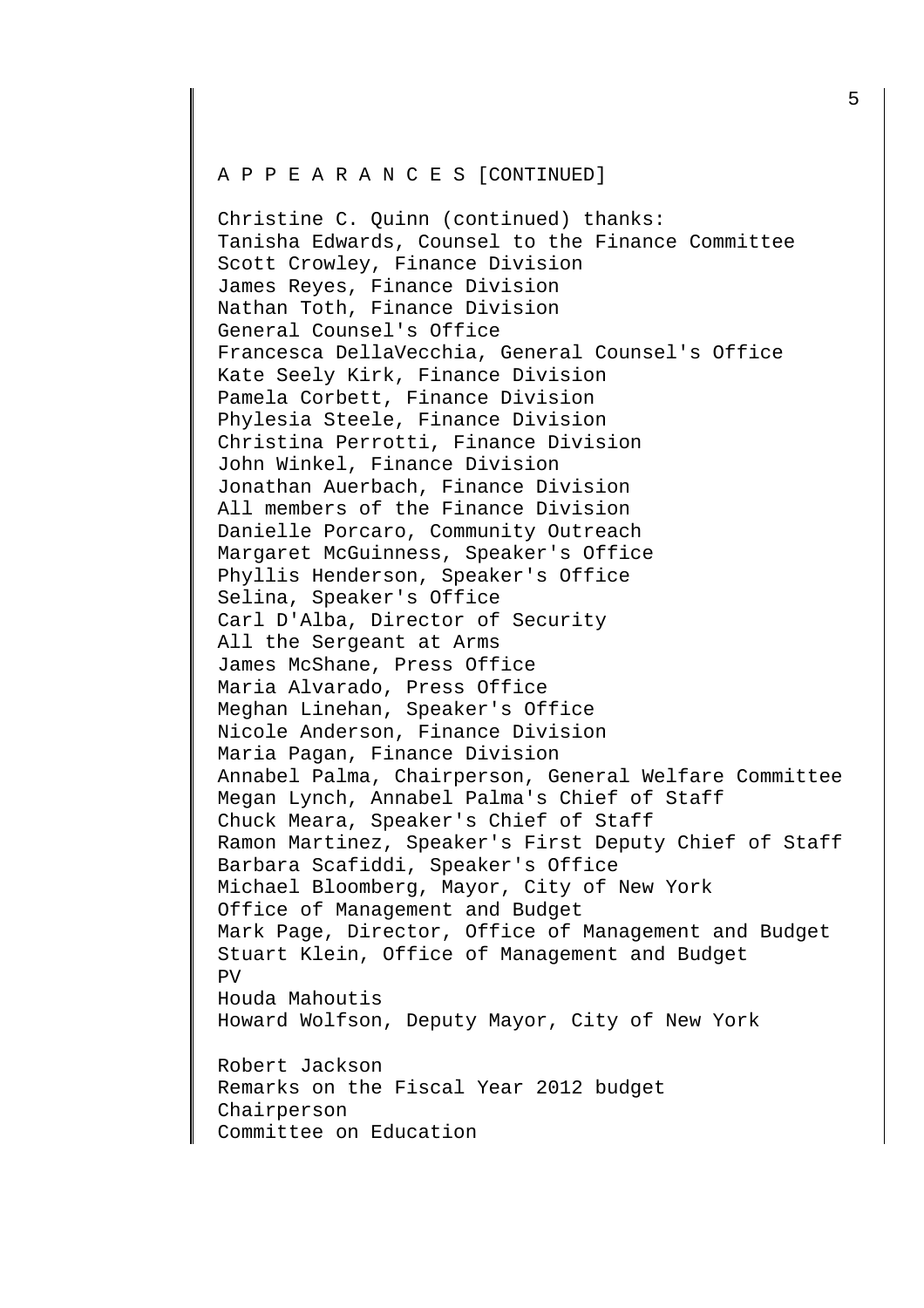Domenic M. Recchia Jr. Remarks on the Fiscal Year 2012 budget Chairperson Committee on Finance

Domenic M. Recchia Jr. thanks: Christine C. Quinn, Speaker Michael Bloomberg, Mayor, City of New York Mark Page, Director, Office of Management and Budget Office of Management and Budget staff Stuart Klein, Office of Management and Budget Patricia Harris, First Deputy Mayor, City of New York Howard Wolfson, Deputy Mayor, City of New York Houda Mahoutis Nanette Smith Marcel Garcia Mayor's Legislative Affairs staff All the Commissioners for testifying Kate Levin, Commissioner, DCA Lillian Paolo, Commissioner DFTA Michael Mulgrew, United Federation of Teachers All Council Members for hard work The Public Robert Hart, Communications Director for Council Member Recchia Elizabeth Smukla, Special Liaison for Council Member Recchia Houston Adair, Intern for Council Member Recchia Finance Division staff Preston Niblack, Director, Finance Division Jeffrey Rodus, First Deputy Director, Finance Division Nicole Anderson, Finance Division Jonathan Auerbach, Finance Division Anthony Brito, Finance Division Pamela Corbett, Finance Division Crystal Coston, Finance Division Scott Crowley, Finance Division Emre Edve, Finance Division Tanisha Edwards, Counsel to the on Finance Lionel Francois, Finance Division Gloria Garcia, Finance Division Andrew Grossman, Finance Division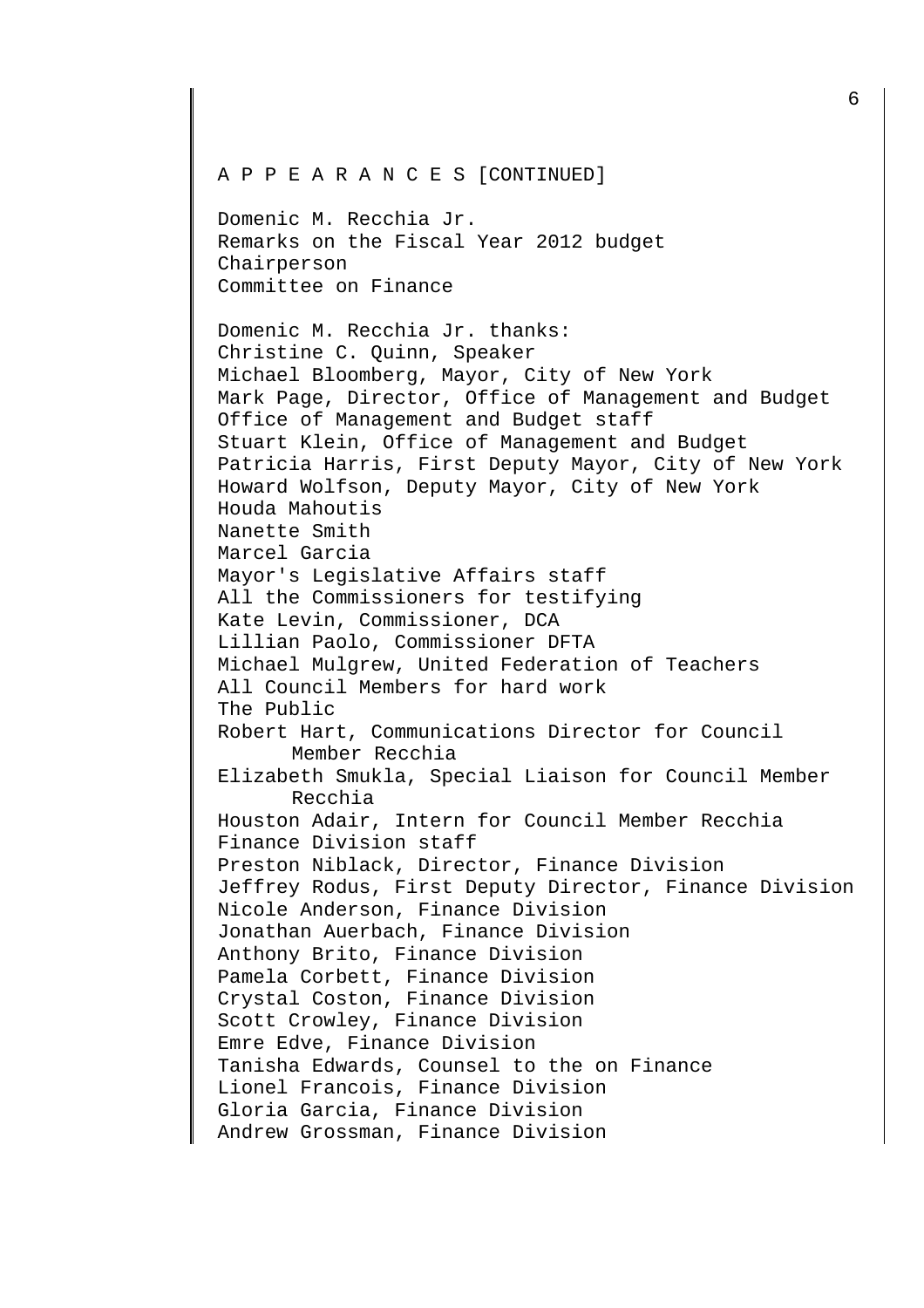Domenic M. Recchia Jr. (continued) thanks: John Lisansky, Finance Division Ray Majewski, Finance Division Danielle Porcaro, Finance Division Latonia McKinney, Finance Division Chima Obichere, Finance Division Maria Pagan, Finance Division Christina Perrotti, Finance Division Regina Poreda Ryan, Finance Division Jimmy Reyes, Finance Division John Russell, Finance Division Kate Seely Kirk, Finance Division Pakhi Sengupta, Finance Division Shadawn Smith, Finance Division Phylesia Steele, Finance Division Michael Strasburg, Finance Division Paul Sturm, Finance Division Nathan Toth, Finance Division John Winkel, Finance Division Eisha Wright, Finance Division Domenic Giordano, Finance Division Jessica Jimenez, Finance Division Jonathan Haman, Finance Division Edrin Cliffnot, Finance Division The Recchia family

Charles Barron Remarks on the Fiscal Year 2012 budget New York City Council Member

Gale A. Brewer Remarks on the Fiscal Year 2012 budget New York City Council Member

Gale A. Brewer thanks: Finance Division Regina Poreda Ryan, Finance Division Christina Perrotti, Finance Division Pakhi Sengupta, Finance Division Pamela Corbett, Finance Division Andrew Grossman, Finance Division Phylesia Steele, Finance Division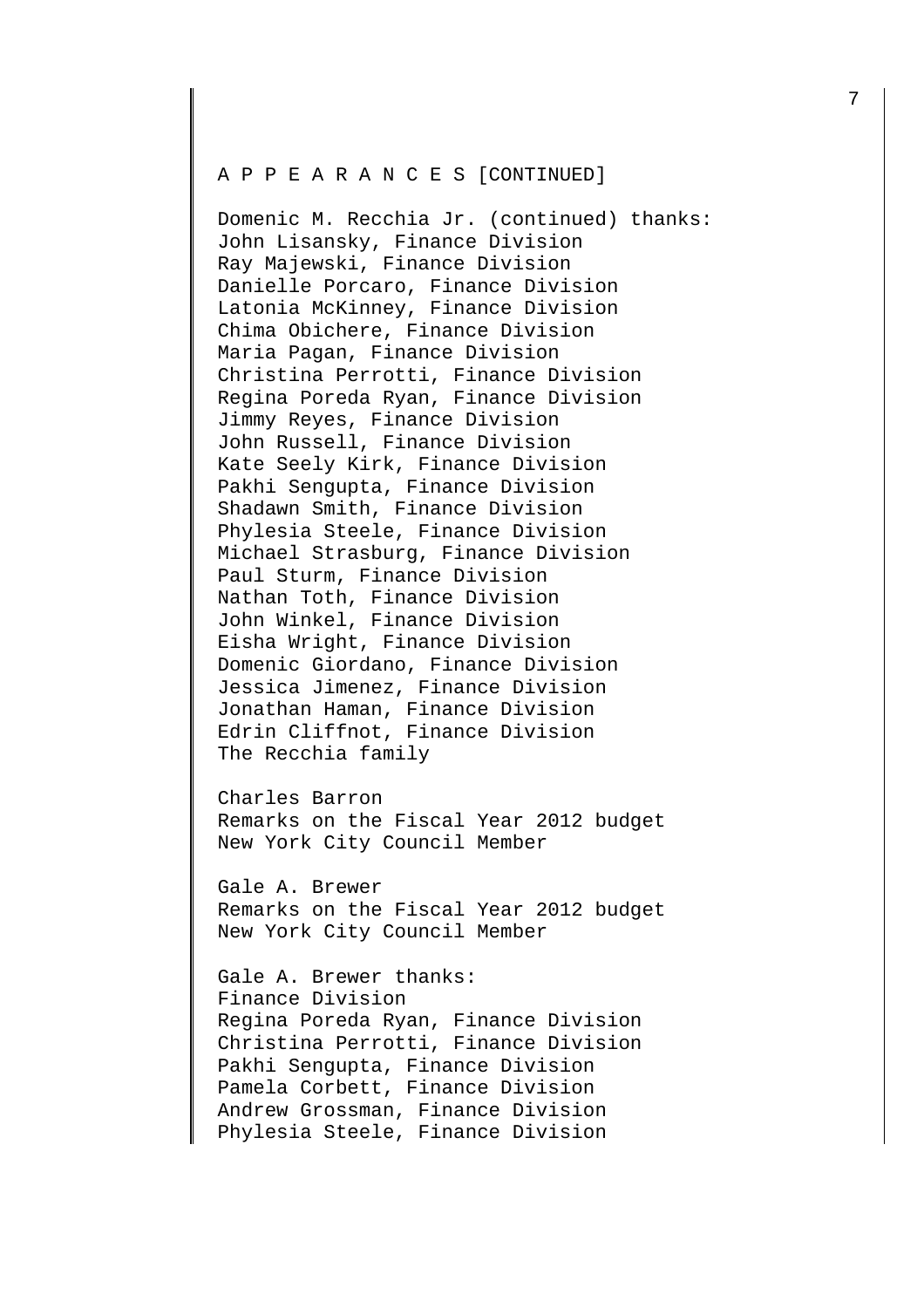Gale A. Brewer (continued) thanks: Chima Obichere, Finance Division Latonia McKinney, Finance Division Anthony Brito, Finance Division Preston Niblack, Director, Finance Division Jeffrey Rodus, First Deputy Director Finance Division Tanisha Edwards, Counsel to the on Finance Will, Gale Brewer's Office Cal, Gale Brewer's Office Gray, Gale Brewer's Office Venturisa, Gale Brewer's Office Romeo, Gale Brewer's Office Domenic M. Recchia Jr. Nathan Toth, Finance Division Scott Crowley, Finance Division James Reyes, Finance Division Chuck Meara, Speaker's Office Ramon Martinez, Speaker's Office Christine C. Quinn

Margaret S. Chin thanks: Christine C. Quinn Domenic M. Recchia Jr. Finance Staff

Leroy M. Comrie Jr. thanks: Finance Staff Reggie Thomas, Legislative and Budget Director for Leroy M. Comrie Jr.

Elizabeth S. Crowley thanks: Finance Staff Christine C. Quinn Domenic M. Recchia Jr. Meredith Burrick, Communications Director for Elizabeth S. Crowley

```
Inez E. Dickens thanks: 
Finance Staff 
Christine C. Quinn 
Domenic M. Recchia Jr. 
Preston Niblack, Director, Finance Division
```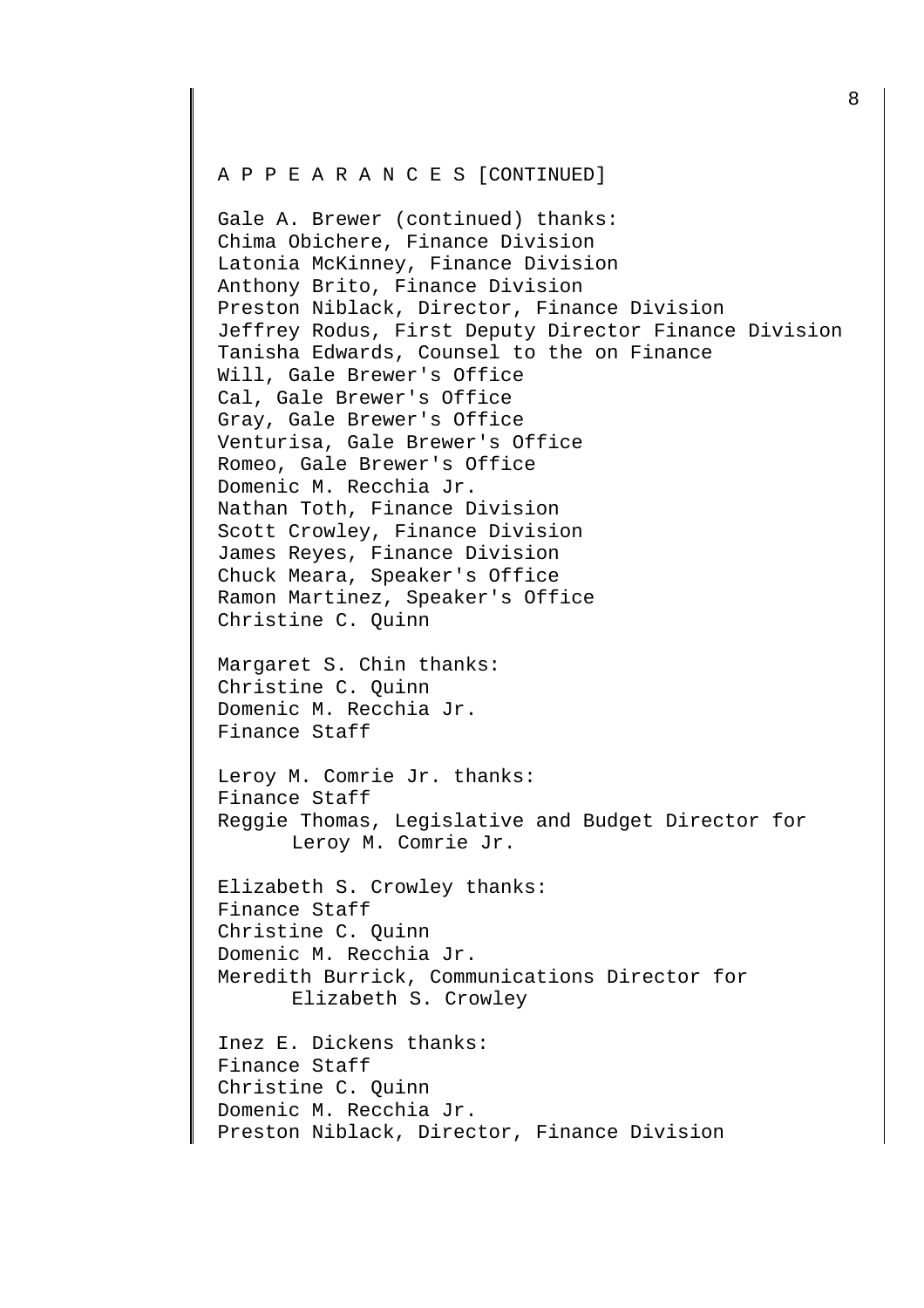Inez E. Dickens (continued) thanks: Gale A. Brewer, Manhattan Delegation Co-Chair Daniel R. Garodnick, Manhattan Delegation Co-Chair Tanisha Edwards, Counsel to the on Finance Jeff Rodus, First Deputy Director, Finance Division Ramon Martinez, Speaker's Office Chuck Meara, Speaker's Office Barbara Scafiddi, Speaker's Office

Erik Martin Dilan thanks: Finance Staff Christine C. Quinn Domenic M. Recchia Jr. All Council Members

Daniel Dromm thanks: Christine C. Quinn Domenic M. Recchia Jr.

Lewis A. Fidler thanks: Finance Staff Preston Niblack, Director, Finance Division Jeffrey Rodus, First Deputy Director, Finance Division Crystal Coston, Finance Analyst, Committee on Youth Services Tanisha Edwards, Counsel to the on Youth Services Chuck Meara, Speaker's Office Ramon Martinez, Speaker's Office Howard Wolfson, Deputy Mayor, New York City Jeannie Mullgrav, Commissioner, Department of Youth and Community Development Domenic M. Recchia Jr. All the Council Members

Helen Diane Foster thanks: Domenic M. Recchia Jr. Inez E. Dickens Bronx Delegation Martin Munoz, Helen Foster's staff Jim Fairbanks, Helen Foster's staff Isabelle Ramos, Helen Foster's staff Margaret Page, Helen Foster's staff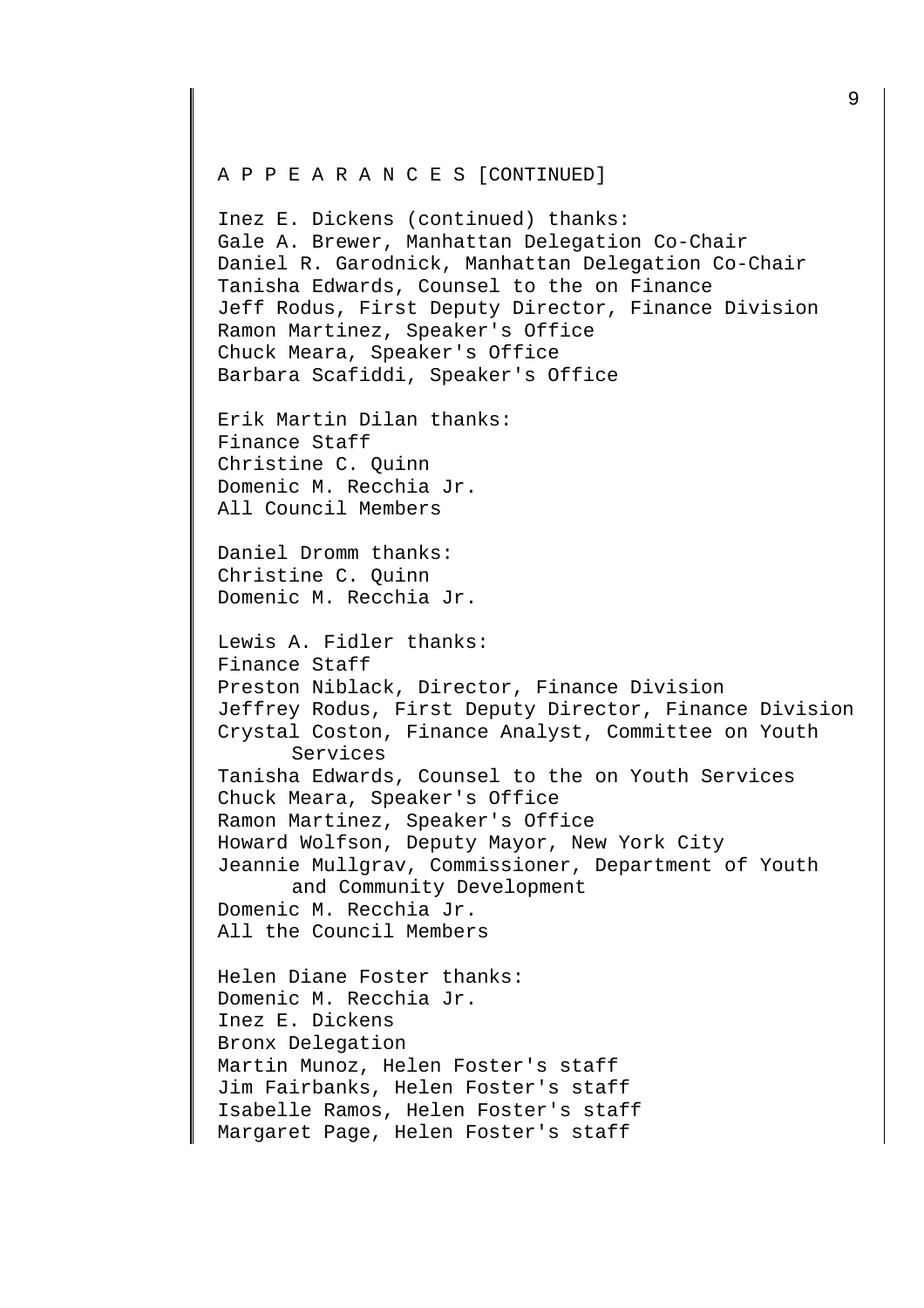Helen Diane Foster (continued) thanks: Niama Mohammed, Helen Foster's staff

James F. Gennaro thanks: Christine C. Quinn Domenic M. Recchia Jr. Robert Jackson Speaker Quinn's staff Finance Staff Bloomberg Administration David Choice Jr., Chief of Staff to James F. Gennaro

Vincent J. Gentile thanks: Christine C. Quinn Domenic M. Recchia Jr. Brian Guttmann, Legislative and Budget Director for Vincent M. Gentile

David G. Greenfield thanks: Christine C. Quinn Domenic M. Recchia Jr. Liz Hoffman, Governmental Affairs Division Robert Newman, Director, Legislative Divisions The Interns Finance Staff Preston Niblack, Director, Finance Division Jeffrey Rodus, First Deputy Director, Finance Division Tanisha Edwards, Counsel to the on Finance Latonia McKinney, Finance Division Pakhi Sengupta, Finance Division Chuck Meara, Speaker's Office Ramon Martinez, Speaker's Office Annabel Palma Lilliam Barrios Paoli, Commissioner, Department for the Aging Jessica Lappin Stephanie, David Greenfield's staff Jake, David Greenfield's staff Jake, David Greenfield's staff Nellie, David Greenfield's staff Barry, David Greenfield's staff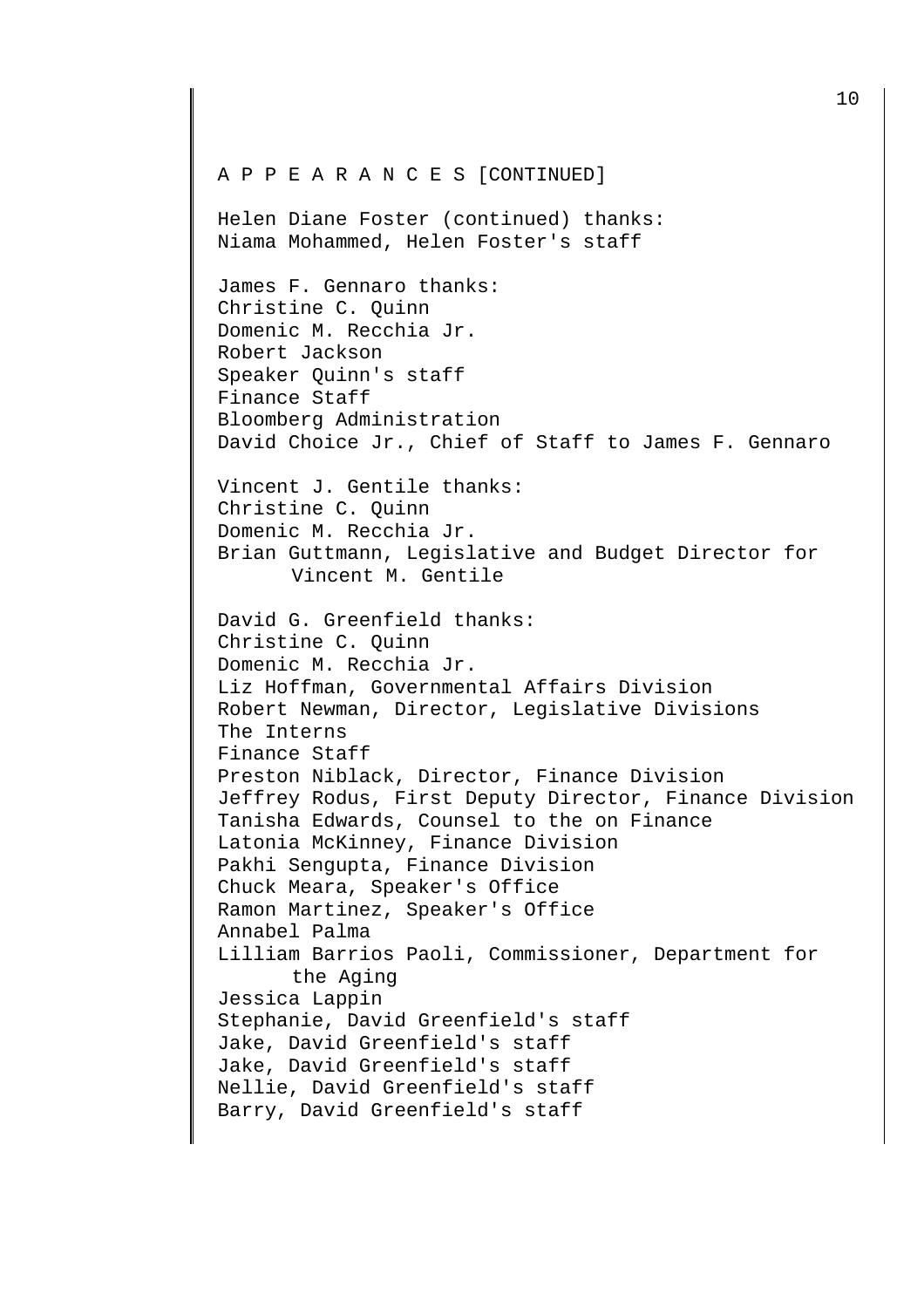Daniel J. Halloran III thanks: Christine C. Quinn Domenic M. Recchia Jr.

Vincent M. Ignizio thanks: Christine C. Quinn Robert Jackson James S. Oddo

Robert Jackson Speaking to honor Ricardo Perez Place street renaming

Robert Jackson thanks: Christine C. Quinn Regina Poreda Ryan, Finance Division Phylesia Steele, Finance Division Christina Perroti, Finance Division Aysha Schomberg, Counsel, Committee on Education Janet Atwell, Human Services Division Joan Povolny, Human Services Division Matu Sambamania, Robert Jackson's staff Joanna Garcia, Robert Jackson's staff Etienne David Adorno, Robert Jackson's staff Tiomo Ohakem, Robert Jackson's staff Octavia Johnson, Robert Jackson's staff Amanata Kamara, Robert Jackson's staff Oshia McGoldrick, Robert Jackson's staff

Letitia James thanks: Christine C. Quinn Domenic M. Recchia Jr. Erik Martin Dilan, Co-Chair, Brooklyn Delegation Brooklyn Delegation Robert Jackson Michael Mulgrew, President, United Federation of Teachers Elizabeth S. Crowley Annabel Palma David G. Greenfield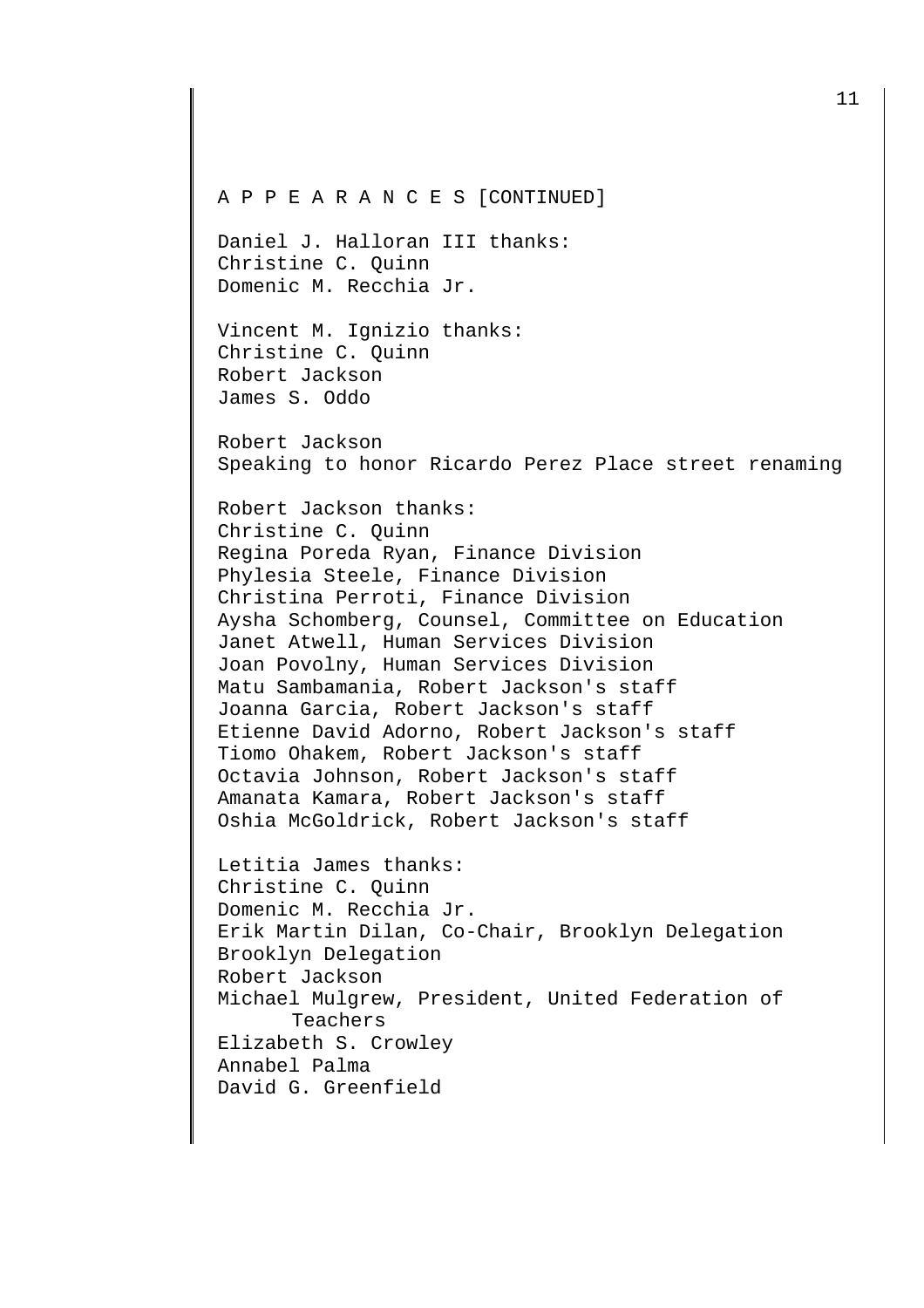Peter A. Koo thanks: Christine C. Quinn Domenic M. Recchia Jr. James S. Oddo All Council Members

G. Oliver Koppell thanks: Finance Staff Jamin Sewell, Counsel, Committee on Mental Health

Karen Koslowitz thanks: Christine C. Quinn Domenic M. Recchia Jr. Finance Division Staff Chuck Meara, Speaker's Office Ramon Martinez, Speaker's Office Vickie Morales, Director of Budget, Karen Koslowitz' staff

Brad S. Lander thanks: Margaret Nelson, Finance Division Regina Poreda Ryan, Finance Division Jeffrey Rodus, First Deputy Director, Finance Division Christine C. Quinn Domenic M. Recchia Jr. Chuck Meara, Speaker's Office Ramon Martinez, Speaker's Office Preston, Director, Finance Division Jeff Rodus, First Deputy Director, Finance Division Tanisha Edwards, Counsel to the on Finance Pakhi Sengupta, Finance Division Regina Poreda Ryan, Finance Division Latonia McKinney, Finance Division Robert Newman, Director, Legislative Division Elizabeth Hoffman, Governmental Affairs Division Michael Friedman Schnap, Budget and Police Director for Brad S. Lander James S. Oddo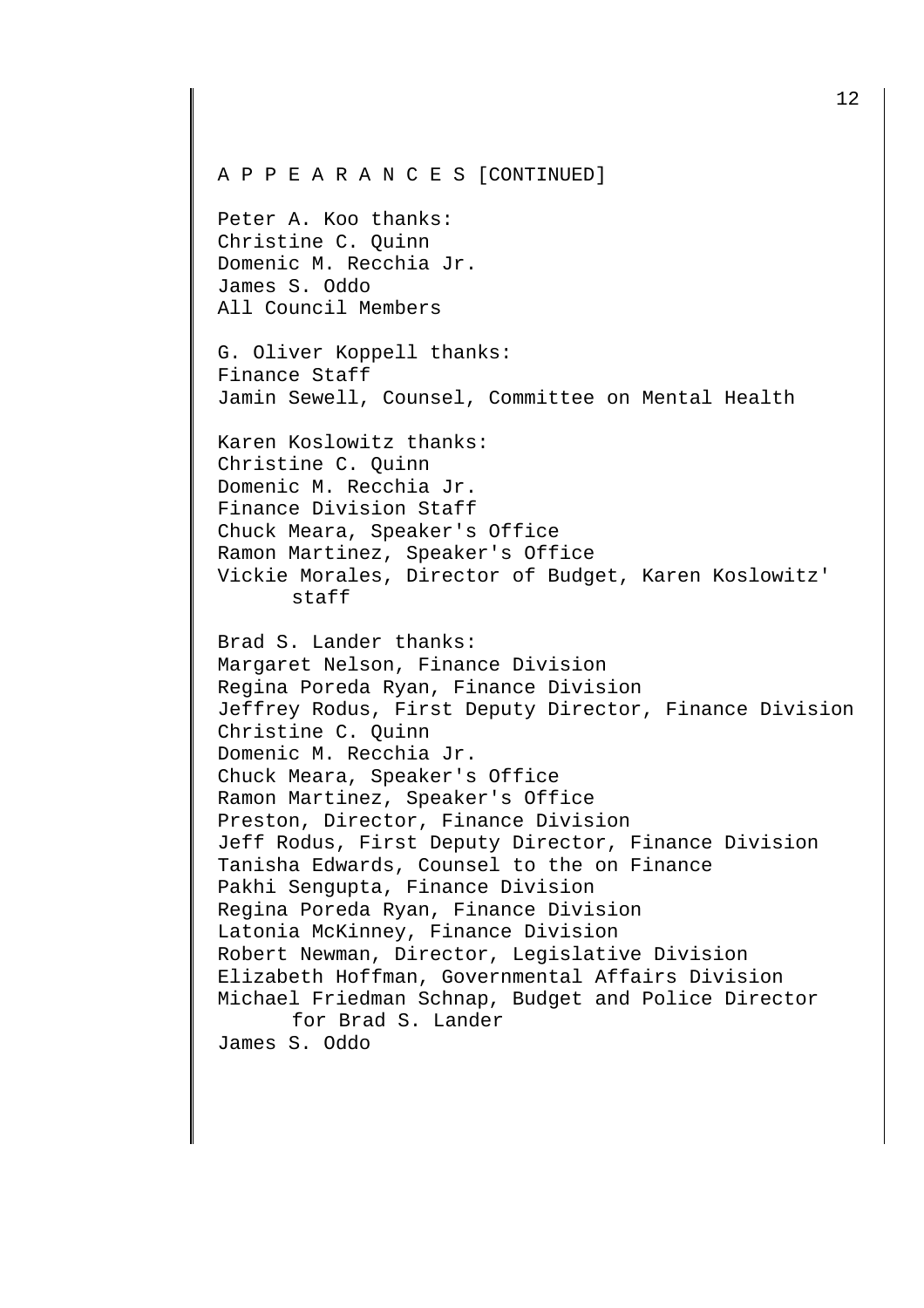Jessica S. Lappin thanks: Christine C. Quinn Domenic M. Recchia Jr. Preston Niblack, Director, Finance Division

Stephen T. Levin thanks: Christine C. Quinn Domenic M. Recchia Jr. Elizabeth Hoffman, Governmental Division Robert Newman, Director, Legislative Division Annabel Palma Annabel Palma's staff Megan Lynch, Annabel Palma's staff Ramon Martinez, Speaker's Office Chuck Meara, Speaker's Office Finance Division Staff Preston Niblack, Director, Finance Division Jeffrey Rodus, First Deputy Director, Finance Division Scott Crowley, Finance Division Nathan Toth, Finance Division Latonia McKinney, Finance Division John Musanski, Finance Division James Reyes, Finance Division Anthony Brito, Finance Division Tanisha Edwards, Counsel to the on Finance Pakhi Sengupta, Finance Division Regina Poreda Ryan, Finance Division Ray Majewski, Finance Division Andrew Grossman, Finance Division Barbara Scafiddi, Speaker's Office Ashley Thomson, Stephen Levin's staff Kevin Carroll, Stephen Levin's staff Ivan Acosta, Stephen Levin's staff Marianne Wood, Stephen Levin's staff Robin Medal, Stephen Levin's staff Hope Reichbach, Stephen Levin's staff

Melissa Mark-Viverito thanks: Everyone involved in the budget process Joe Toronto, Melissa Mark-Viverito's staff Domenic M. Recchia Jr. Christine C. Quinn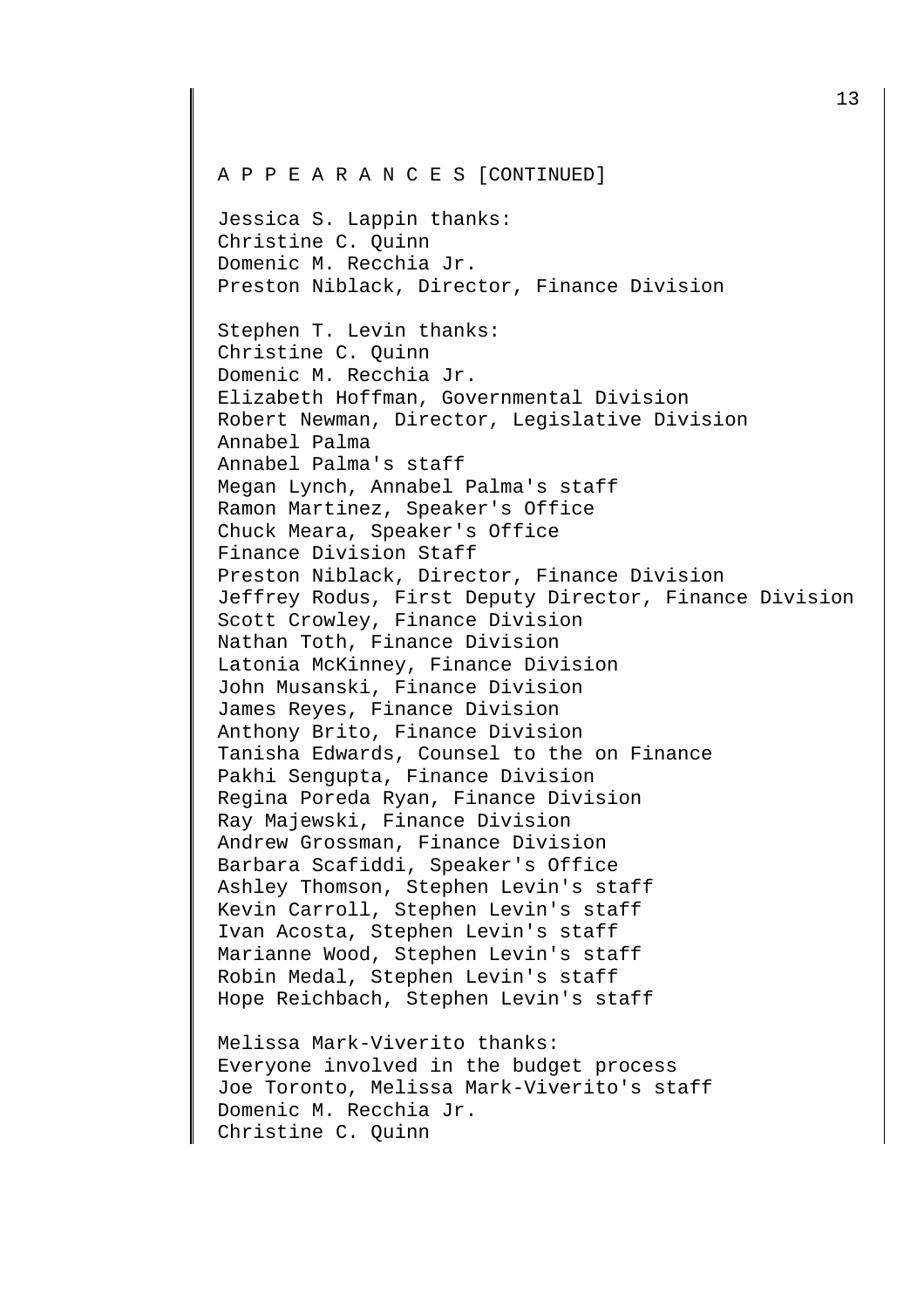Melissa Mark-Viverito (continued) thanks: All Council Members

Domenic M. Recchia Jr. thanks: General Counsel's Office Nadir Joshua, General Counsel's Office Elizabeth Fine, General Counsel's Office James Caras, General Counsel's Office Brooklyn Delegation Letitia James Eric A. Ulrich Megan Lynch, Annabel Palma's staff member

Diana Reyna thanks: Christine C. Quinn Finance Division Latonia McKinney, Finance Division Pakhi Sengupta, Finance Division Antonio Reynoso, Chief of Staff, Diana Reyna's Office Peter Patia, Legislative Director, Diana Reyna's Office

Ydanis Rodriguez thanks: All the advocates Speaking to honor Dr. Betty Shabazz street renaming

Deborah L. Rose thanks: Christine C. Quinn Domenic M. Recchia Jr. Preston Niblack, Director, Finance Division Ramon Martinez, Speaker's Office Chuck Meara, Speaker's Office Jeffrey Rodus, First Deputy Director, Finance Division Scott Crowley, Finance Division Nathan Toth, Finance Division Brooklyn Delegation Speaking to honor D. A. Murphy street renaming Congratulate Council Members Williams and Lander for Resolution 971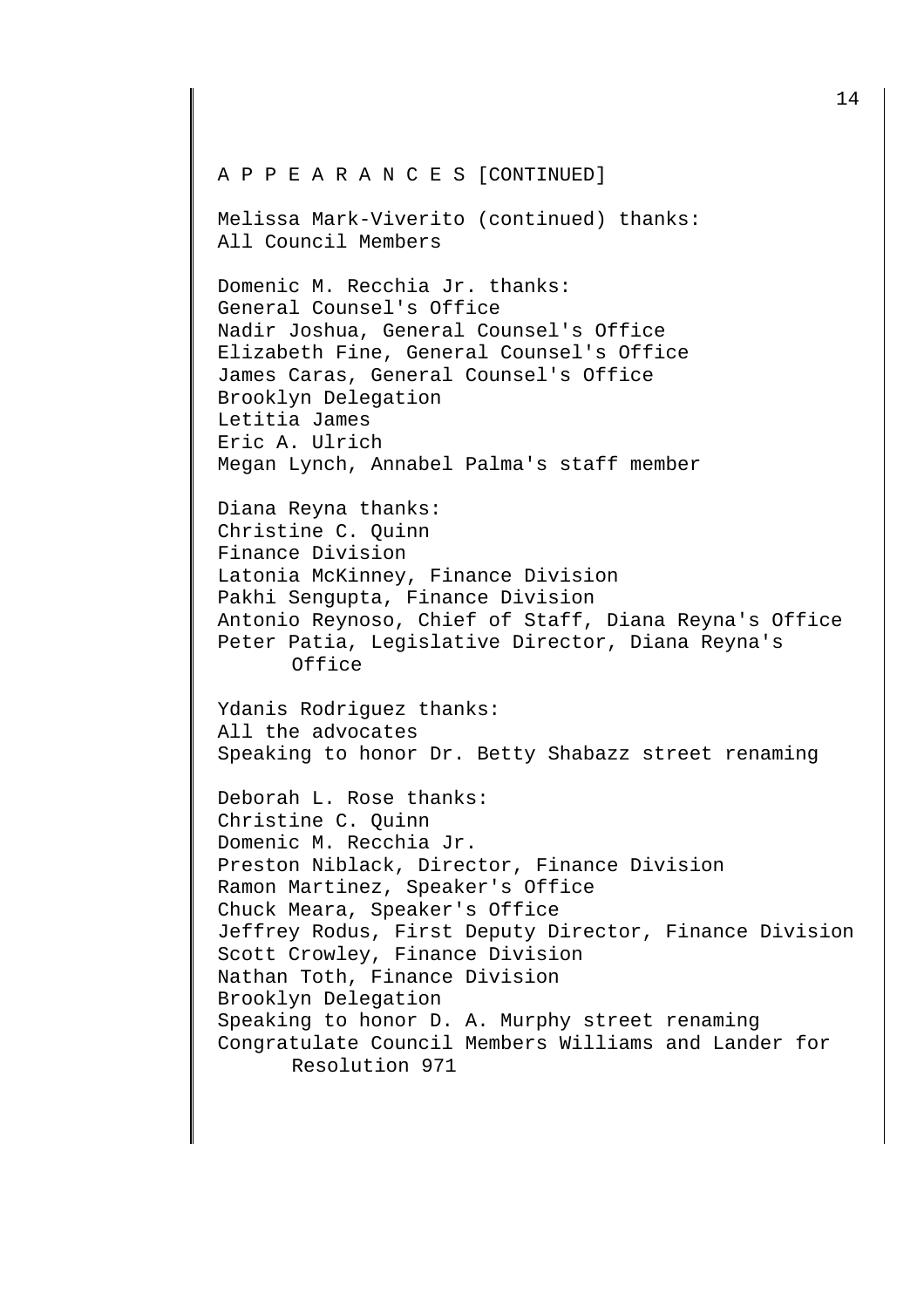James G. Van Bramer thanks: Christine C. Quinn Domenic M. Recchia Jr. Preston Niblack, Director, Finance Division Jeffrey Rodus, First Deputy Director, Finance Division Leroy G. Comrie Jr., Queens Delegation Chair Ramon Martinez, Speaker's Office Chuck Meara, Speaker's Office Shadawn Smith, Finance Division

Albert Vann thanks: Christine C. Quinn Domenic M. Recchia Jr. Others too numerous to name Tanisha Edwards, Counsel to the on Finance Dottie LeBraun, Director of Legislation, Albert Vann's Office Mandela Jones, Director of Communications and Budget, Albert Vann's Office

Ruben Wills thanks: Christine C. Quinn Domenic M. Recchia Jr. Queens Delegation Mark S. Weprin Leroy C. Comrie Jr. Speaking to honor Thomas White Jr. street renaming

James S. Oddo thanks: Finance Division Preston Niblack, Director, Finance Division Jeffrey Rodus, First Deputy Director, Finance Division Ramon Martinez, Speaker's Office Chuck Meara, Speaker's Office Domenic M. Recchia Jr. Christine C. Quinn

Inez E. Dickens thanks: Speaking to honor Ramona Jennett Way street renaming Speaking to honor Detective Omar J. Edwards Way street renaming Lynette Velasco, Inez Dicken's staff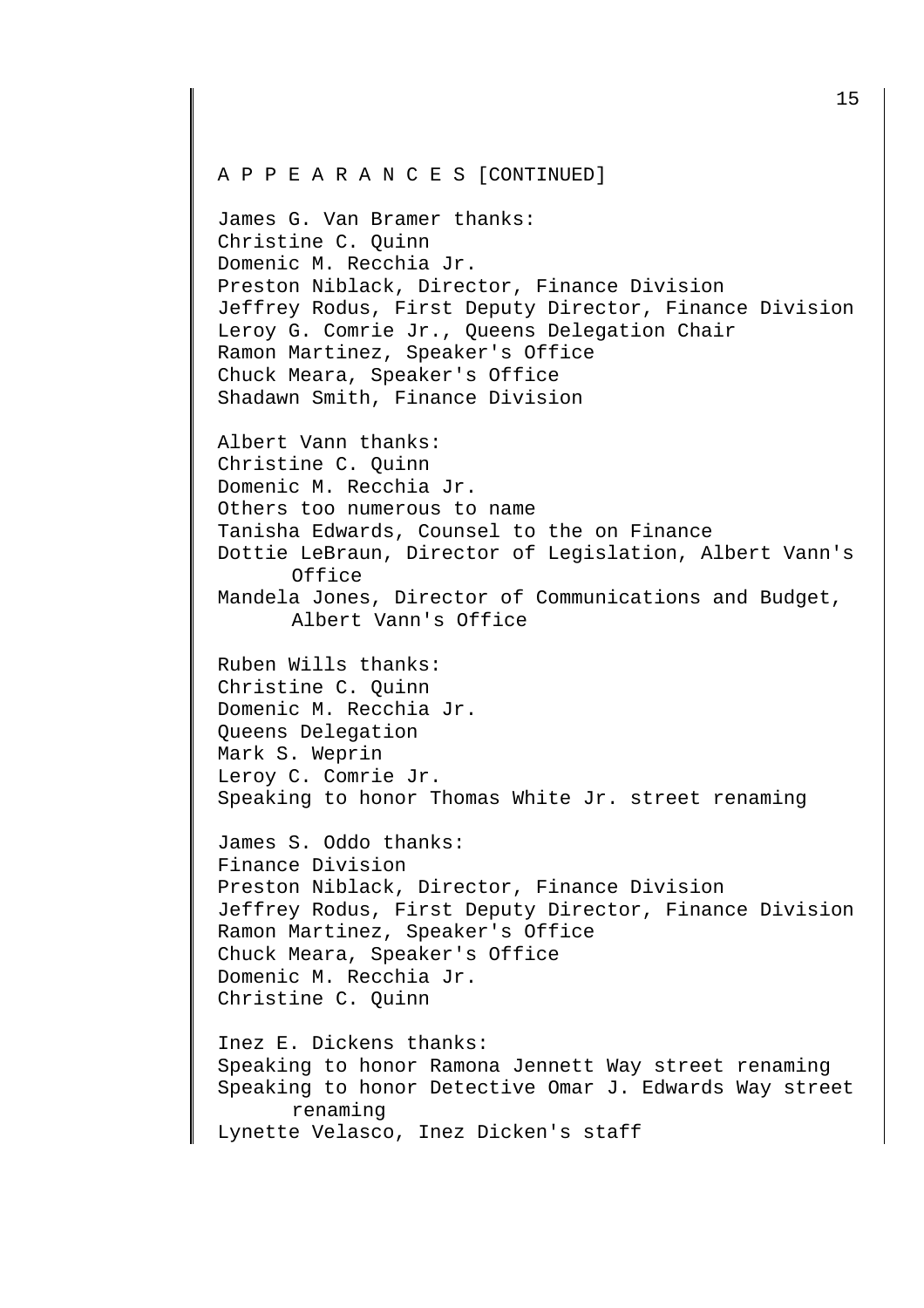Inez E. Dickens (continued) thanks: Jorelle Burney, Inez Dicken's staff Varoon Sanyel, Inez Dicken's staff James G. Oddo, Minority Leader

Joel Rivera thanks: All Council Members All City Council staff

Margaret S. Chin Speaking in support of Resolution 917 New York City Council Member

Robert Jackson Speaking to honor Dorothy Maynor Place street renaming Speaking to honor Phillip Reed Way street renaming New York City Council Member

Albert Vann Speaking to honor Charles C. Pinn Way street renaming New York City Council Member

Gale A. Brewer Speaking on local sourcing of food New York City Council Member

Brad S. Lander Speaking in support of Resolution 917 New York City Council Member

Stephen T. Levin thanks: All Advocates Kendal Randolph, Intern to Stephen T. Levin

Jumaane D. Williams Speaking in support of Resolution 917 Thanks: Kay Bain, Budget and Legislative Director for Jumaane D. Williams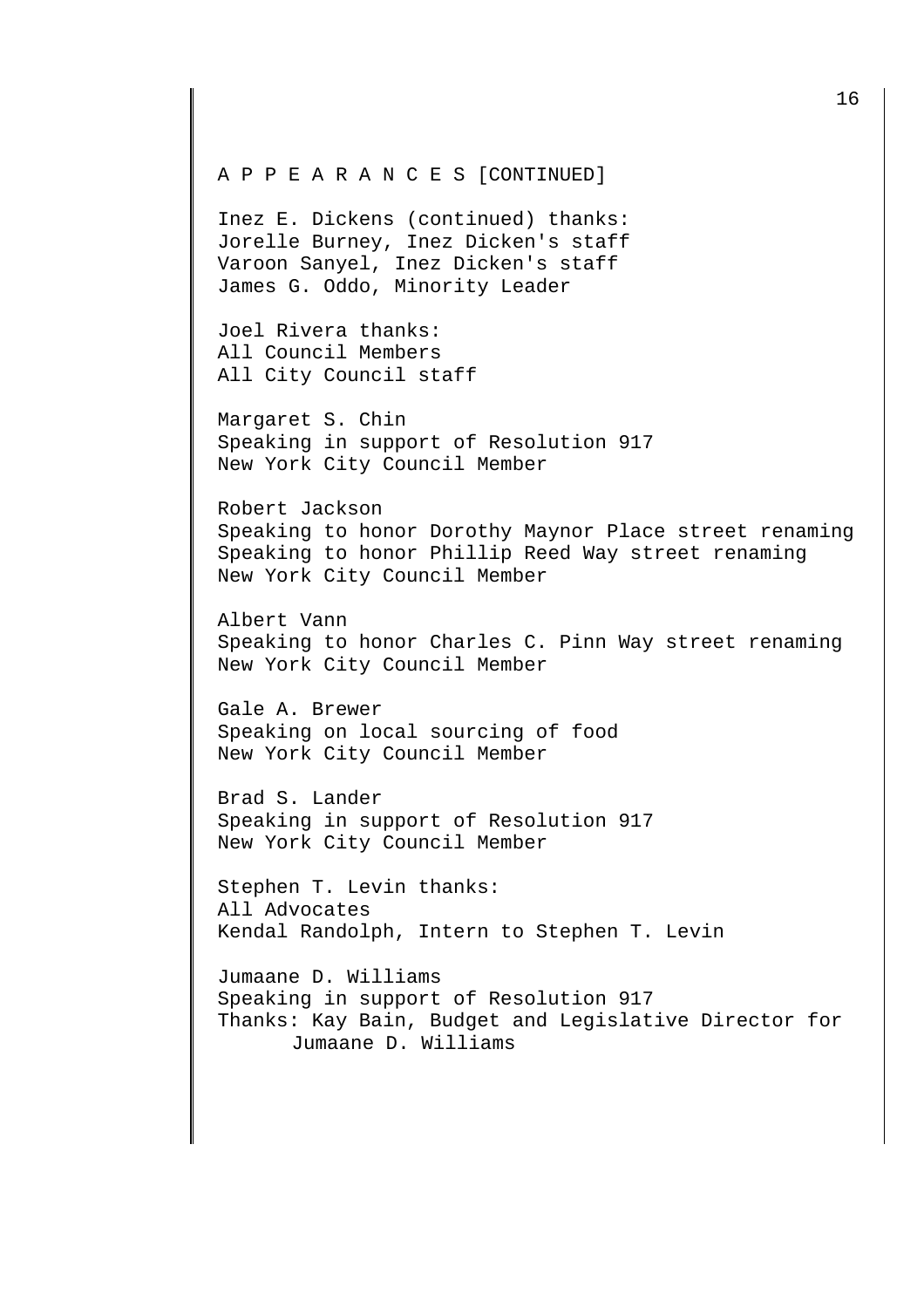| 1  | 17<br>STATED MEETING                                           |
|----|----------------------------------------------------------------|
| 2  | MAJORITY LEADER RIVERA: Ladies and                             |
| 3  | gentlemen, we are starting the Stated Council,                 |
| 4  | please take your seats. Turn off all cell phones               |
| 5  | and put them on silence mode and please stop all               |
| 6  | conversations. At this point in time I'm                       |
| 7  | reopening the recessed meeting of June 28 <sup>th</sup> , 2011 |
| 8  | to be held on June $29^{th}$ , 2011. Roll call.                |
| 9  | COMMITTEE CLERK: Arroyo.                                       |
| 10 | COUNCIL MEMBER ARROYO: Here.                                   |
| 11 | MAJORITY LEADER RIVERA: And can we                             |
| 12 | get silence in the chambers.                                   |
| 13 | SERGEANT AT ARMS: Quiet, please.                               |
| 14 | Quiet.                                                         |
| 15 | COMMITTEE CLERK: Barron.                                       |
| 16 | COUNCIL MEMBER BARRON: Here.                                   |
| 17 | COMMITTEE CLERK: Brewer.                                       |
| 18 | COUNCIL MEMBER BREWER: Here.                                   |
| 19 | COMMITTEE CLERK: Cabrera.                                      |
| 20 | COUNCIL MEMBER CABRERA: [No                                    |
| 21 | audible response]                                              |
| 22 | COMMITTEE CLERK: Chin.                                         |
| 23 | COUNCIL MEMBER CHIN: Here.                                     |
| 24 | COMMITTEE CLERK: Comrie.                                       |
| 25 | COUNCIL MEMBER COMRIE: Present.                                |
|    |                                                                |
|    |                                                                |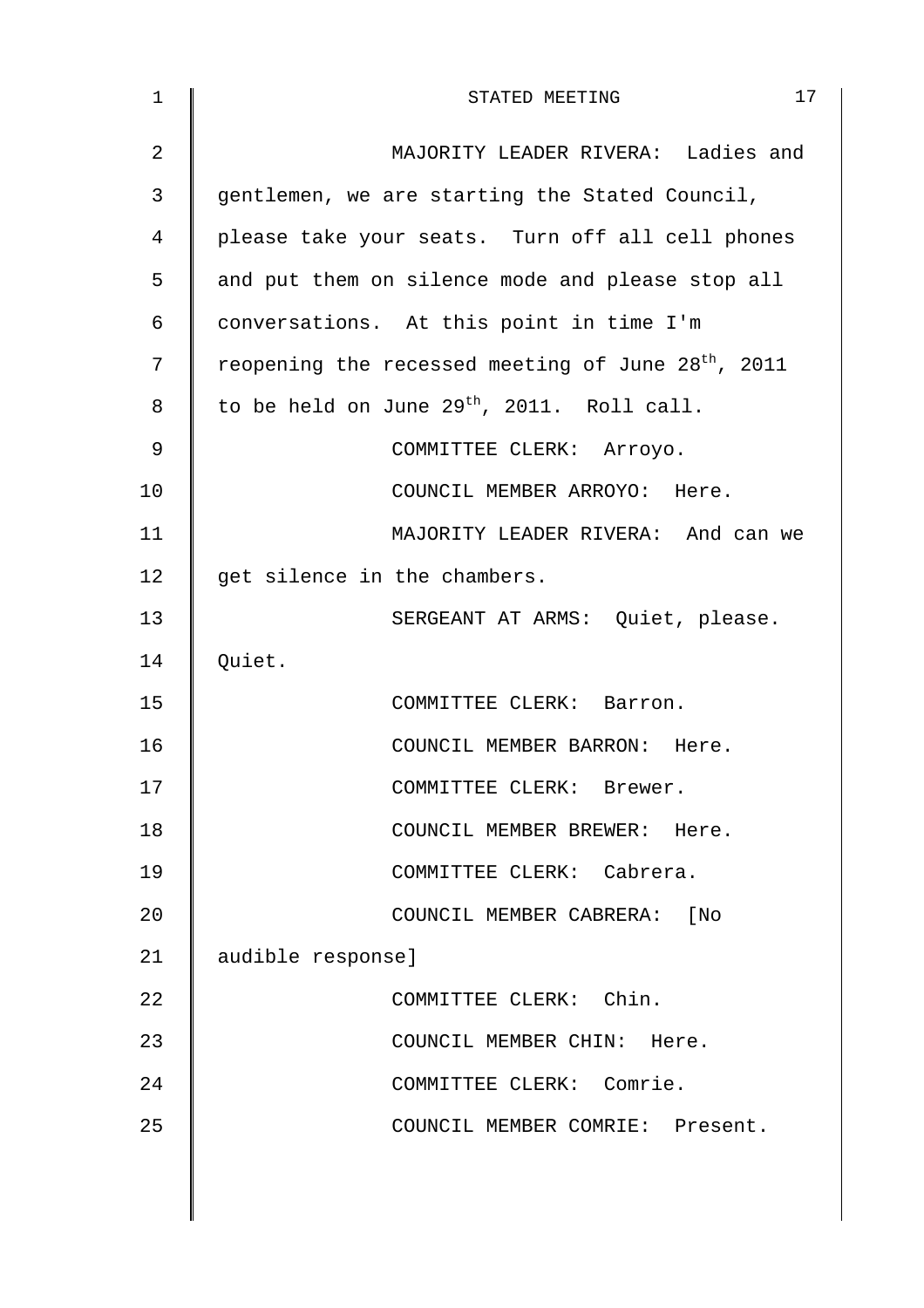| $\mathbf{1}$   | 18<br>STATED MEETING               |
|----------------|------------------------------------|
| $\overline{2}$ | COMMITTEE CLERK: Crowley.          |
| 3              | COUNCIL MEMBER CROWLEY: Here.      |
| 4              | COMMITTEE CLERK: Dickens.          |
| 5              | COUNCIL MEMBER DICKENS: Here.      |
| 6              | COMMITTEE CLERK: Dilan.            |
| 7              | COUNCIL MEMBER DILAN: [No audible  |
| 8              | response]                          |
| 9              | COMMITTEE CLERK: Dromm.            |
| 10             | COUNCIL MEMBER DROMM: Here.        |
| 11             | COMMITTEE CLERK: Eugene.           |
| 12             | COUNCIL MEMBER EUGENE: Here.       |
| 13             | COMMITTEE CLERK: Ferreras.         |
| 14             | COUNCIL MEMBER FERRERAS: Here.     |
| 15             | COMMITTEE CLERK: Fidler.           |
| 16             | COUNCIL MEMBER FIDLER: [No audible |
| 17             | response]                          |
| 18             | COMMITTEE CLERK: Foster.           |
| 19             | COUNCIL MEMBER FOSTER: Here.       |
| 20             | COMMITTEE CLERK: Garodnick.        |
| 21             | COUNCIL MEMBER GARODNICK: Here.    |
| 22             | COMMITTEE CLERK: Gennaro.          |
| 23             | COUNCIL MEMBER GENNARO: [No        |
| 24             | audible response]                  |
| 25             | COMMITTEE CLERK: Gentile.          |
|                |                                    |
|                |                                    |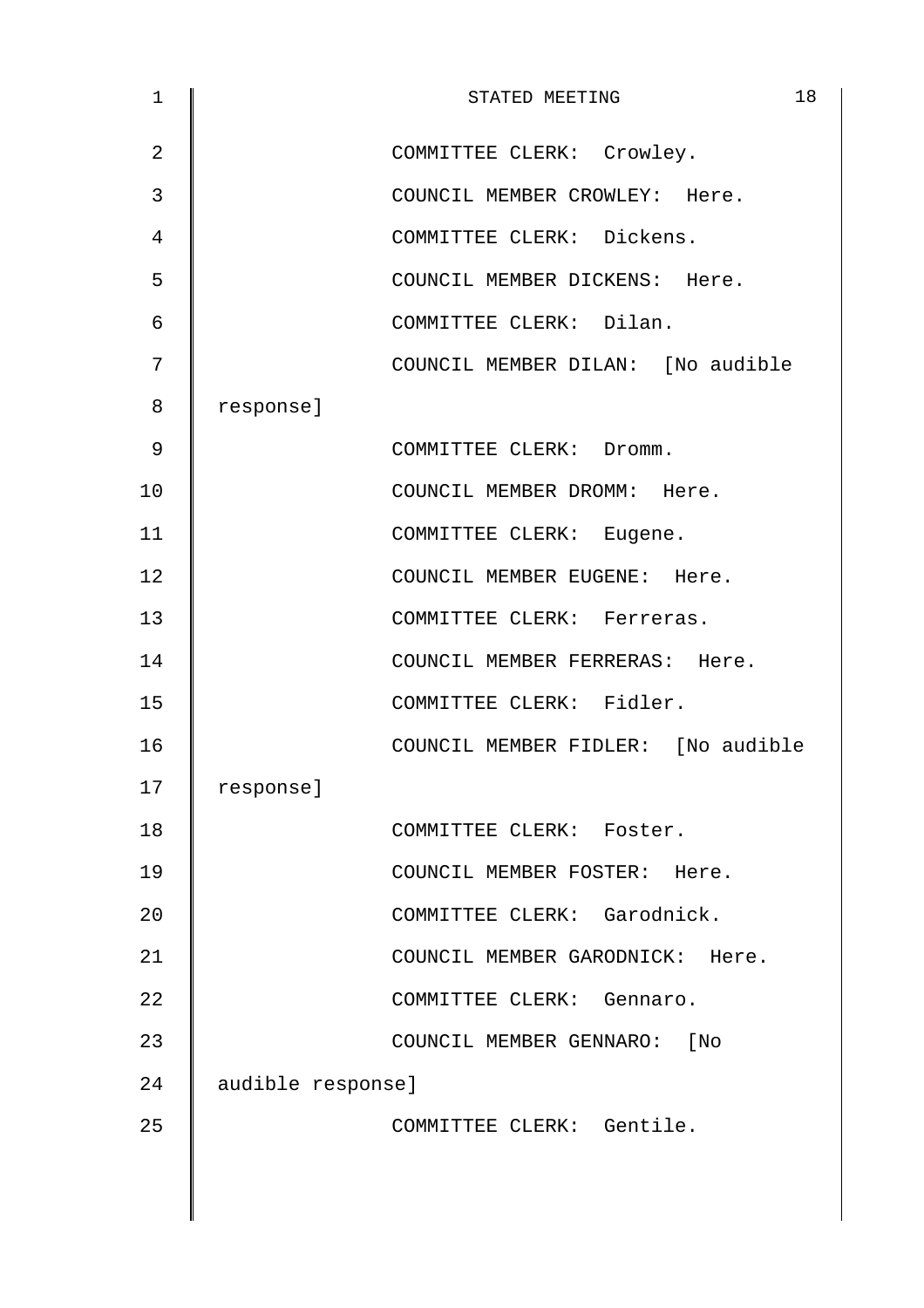| 1              | 19<br>STATED MEETING              |
|----------------|-----------------------------------|
| $\overline{2}$ | COUNCIL MEMBER GENTILE: Here.     |
| 3              | COMMITTEE CLERK: Gonzalez.        |
| 4              | COUNCIL MEMBER GONZALEZ:<br>[ No  |
| 5              | audible response]                 |
| 6              | COMMITTEE CLERK: Greenfield.      |
| 7              | COUNCIL MEMBER GREENFIELD: [No    |
| 8              | audible response]                 |
| 9              | COMMITTEE CLERK: Halloran.        |
| 10             | COUNCIL MEMBER HALLORAN:<br>[No   |
| 11             | audible response]                 |
| 12             | COMMITTEE CLERK: Ignizio.         |
| 13             | COUNCIL MEMBER IGNIZIO: Here.     |
| 14             | COMMITTEE CLERK: Jackson.         |
| 15             | COUNCIL MEMBER JACKSON: Always    |
| 16             | here.                             |
| 17             | COMMITTEE CLERK:<br>James.        |
| 18             | COUNCIL MEMBER JAMES: [No audible |
| 19             | response]                         |
| 20             | COMMITTEE CLERK: Koo.             |
| 21             | COUNCIL MEMBER KOO: Present.      |
| 22             | COMMITTEE CLERK: Koppell.         |
| 23             | COUNCIL MEMBER KOPPELL: Here.     |
| 24             | COMMITTEE CLERK: Koslowitz.       |
| 25             | COUNCIL MEMBER KOSLOWITZ: Here.   |
|                |                                   |
|                |                                   |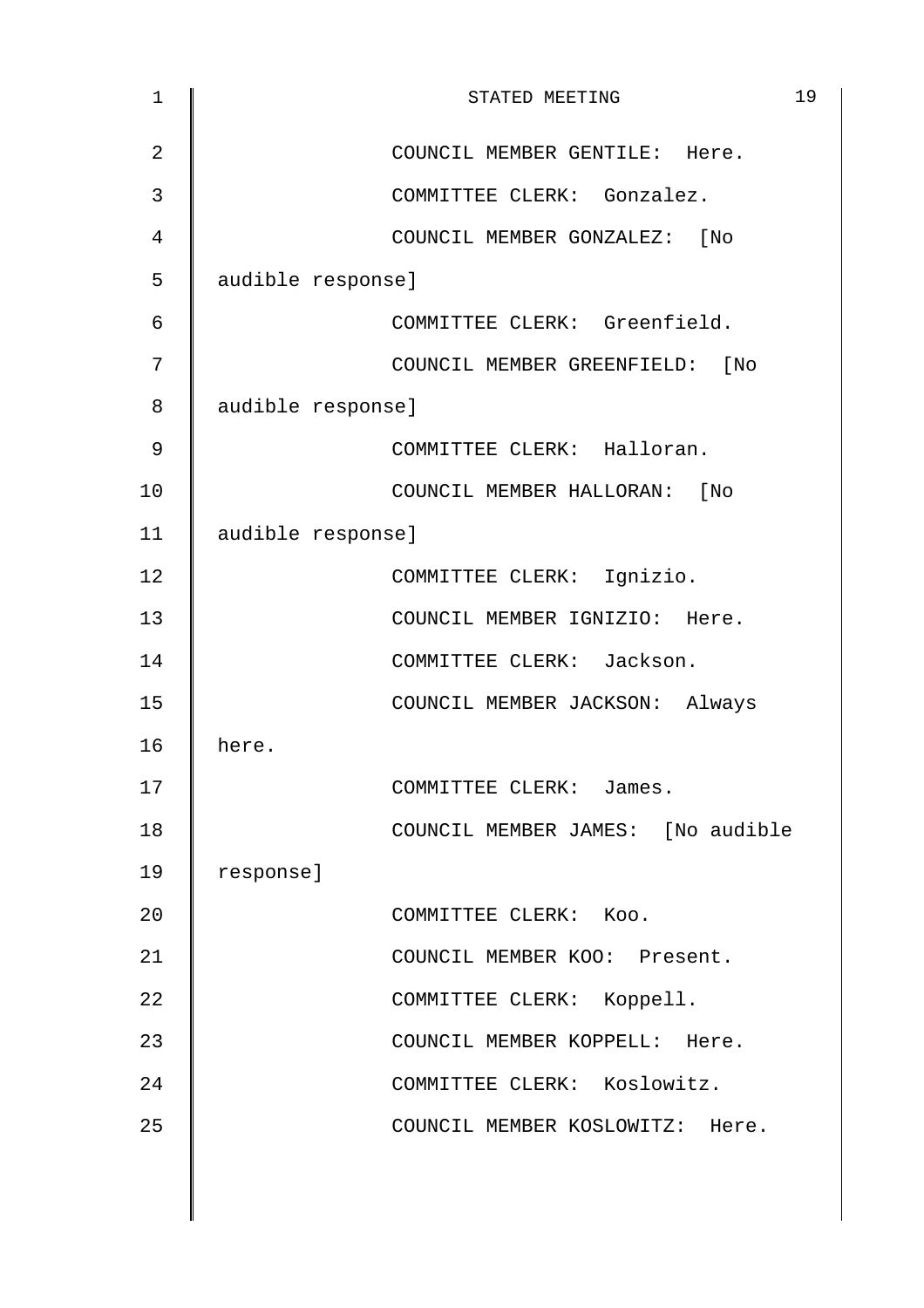| $\mathbf{1}$   |           | 20<br>STATED MEETING               |
|----------------|-----------|------------------------------------|
| $\overline{2}$ |           | COMMITTEE CLERK: Lander.           |
| 3              |           | COUNCIL MEMBER LANDER: [No audible |
| 4              | response] |                                    |
| 5              |           | COMMITTEE CLERK: Lappin.           |
| 6              |           | COUNCIL MEMBER LAPPIN: Here.       |
| 7              |           | COMMITTEE CLERK: Levin.            |
| 8              |           | COUNCIL MEMBER LEVIN: Here.        |
| 9              |           | COMMITTEE CLERK: Mark-Viverito.    |
| 10             |           | COUNCIL MEMBER MARK-VIVERITO:      |
| 11             | Here.     |                                    |
| 12             |           | COMMITTEE CLERK: Mealy.            |
| 13             |           | COUNCIL MEMBER MEALY: [No audible  |
| 14             | response] |                                    |
| 15             |           | COMMITTEE CLERK: Mendez.           |
| 16             |           | COUNCIL MEMBER MENDEZ: Here.       |
| 17             |           | COMMITTEE CLERK: Nelson.           |
| 18             |           | COUNCIL MEMBER NELSON: [No audible |
| 19             | response] |                                    |
| 20             |           | COMMITTEE CLERK: Palma.            |
| 21             |           | COUNCIL MEMBER PALMA: [No audible  |
| 22             | response] |                                    |
| 23             |           | COMMITTEE CLERK: Recchia.          |
| 24             |           | COUNCIL MEMBER RECCHIA: Here.      |
| 25             |           | COMMITTEE CLERK: Reyna.            |
|                |           |                                    |
|                |           |                                    |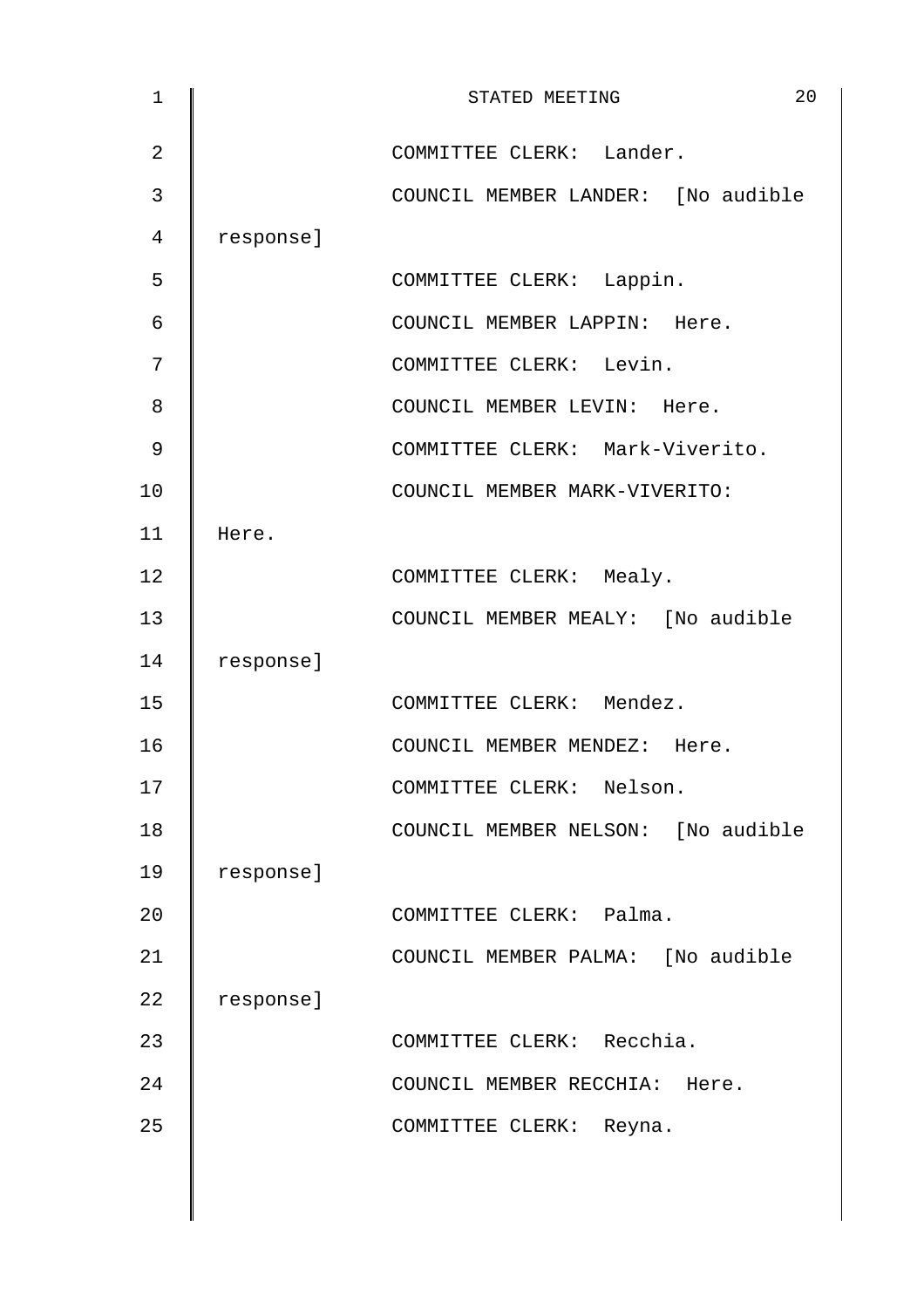| $\mathbf 1$    | 21<br>STATED MEETING               |
|----------------|------------------------------------|
| $\overline{2}$ | COUNCIL MEMBER REYNA: Here.        |
| 3              | COMMITTEE CLERK: Rodriguez.        |
| 4              | COUNCIL MEMBER RODRIGUEZ: Here.    |
| 5              | COMMITTEE CLERK: Rose.             |
| 6              | COUNCIL MEMBER ROSE: Here.         |
| 7              | COMMITTEE CLERK: Fidler.           |
| 8              | COUNCIL MEMBER FIDLER: [No audible |
| 9              | response]                          |
| 10             | COMMITTEE CLERK: Sanders.          |
| 11             | COUNCIL MEMBER SANDERS: [No        |
| 12             | audible response]                  |
| 13             | COMMITTEE CLERK: Halloran.         |
| 14             | COUNCIL MEMBER HALLORAN: Here.     |
| 15             | COMMITTEE CLERK: Seabrook.         |
| 16             | COUNCIL MEMBER SEABROOK: Here.     |
| 17             | COMMITTEE CLERK: Ulrich.           |
| 18             | COUNCIL MEMBER ULRICH: [No audible |
| 19             | response]                          |
| 20             | COMMITTEE CLERK: Vacca.            |
| 21             | COUNCIL MEMBER VACCA: [No audible  |
| 22             | response]                          |
| 23             | COMMITTEE CLERK: Vallone.          |
| 24             | COUNCIL MEMBER VALLONE: [No        |
| 25             | audible response]                  |
|                |                                    |
|                |                                    |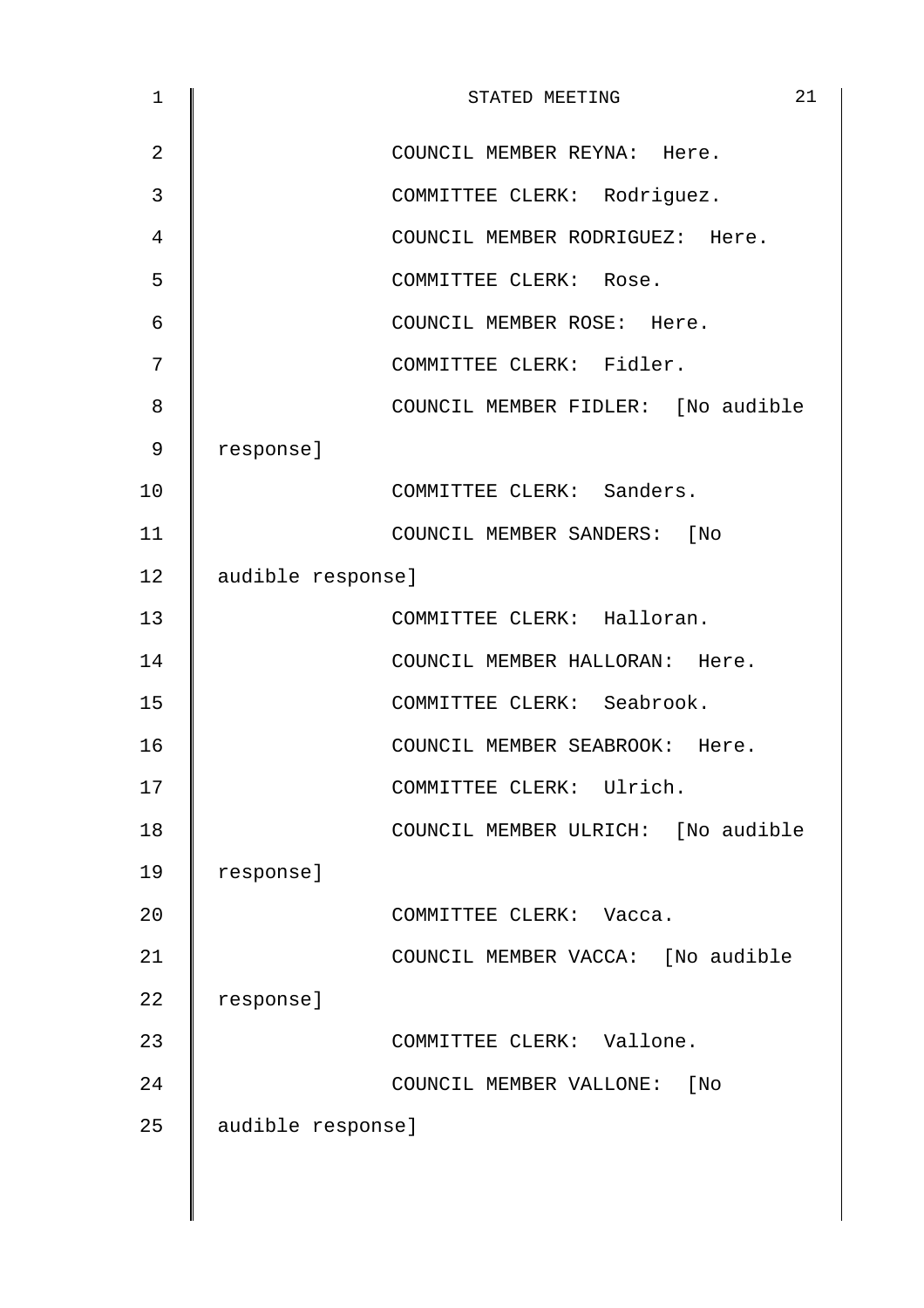| $\mathbf 1$ | 22<br>STATED MEETING                               |
|-------------|----------------------------------------------------|
| 2           | COMMITTEE CLERK: Van Bramer.                       |
| 3           | COUNCIL MEMBER VAN BRAMER: Here.                   |
| 4           | COMMITTEE CLERK: Vann.                             |
| 5           | COUNCIL MEMBER VANN: Here.                         |
| 6           | COMMITTEE CLERK: Weprin.                           |
| 7           | COUNCIL MEMBER WEPRIN: Here.                       |
| 8           | COMMITTEE CLERK: Williams.                         |
| 9           | COUNCIL MEMBER WILLIAMS: Here.                     |
| 10          | COMMITTEE CLERK: Wills.                            |
| 11          | COUNCIL MEMBER WILLS: [No audible                  |
| 12          | response]                                          |
| 13          | COMMITTEE CLERK: Oddo.                             |
| 14          | COUNCIL MEMBER ODDO: Here.                         |
| 15          | COMMITTEE CLERK: Rivera.                           |
| 16          | COUNCIL MEMBER RIVERA: Here.                       |
| 17          | COMMITTEE CLERK: Speaker Quinn.                    |
| 18          | SPEAKER QUINN: Here.                               |
| 19          | COMMITTEE CLERK: We have a quorum.                 |
| 20          | MAJORITY LEADER RIVERA: A quorum                   |
| 21          | is present, at this point in time we're asking for |
| 22          | messages and papers from the mayor.                |
| 23          | COMMITTEE CLERK: M-538 City debt                   |
| 24          | and reserves.                                      |
| 25          | SPEAKER QUINN: Received, ordered,                  |
|             |                                                    |
|             |                                                    |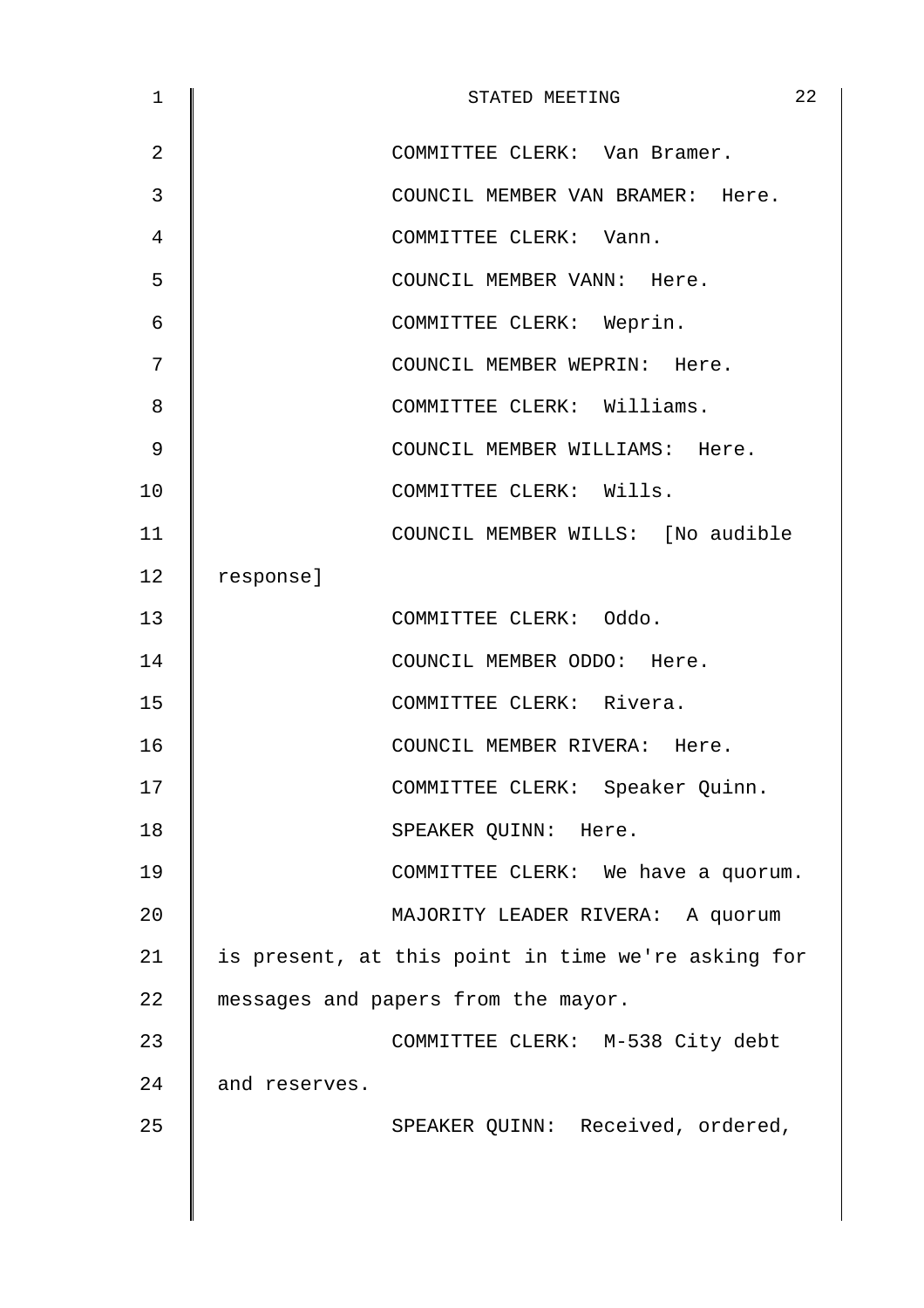| 1  | 23<br>STATED MEETING                            |
|----|-------------------------------------------------|
| 2  | printed and filed.                              |
| 3  | MAJORITY LEADER RIVERA:                         |
| 4  | Communication from City, County and Borough     |
| 5  | offices?                                        |
| 6  | SPEAKER QUINN: If we could get a                |
| 7  | little quiet in the chambers, please.           |
| 8  | MAJORITY LEADER RIVERA: Yes,                    |
| 9  | silence in the chambers.                        |
| 10 | SERGEANT AT ARMS: Sit down please.              |
| 11 | SPEAKER QUINN: Received, ordered,               |
| 12 | printed and filed.                              |
| 13 | MAJORITY LEADER RIVERA: Petitions               |
| 14 | and communications.                             |
| 15 | COMMITTEE CLERK: No, no, no.                    |
| 16 | MAJORITY LEADER RIVERA: No.                     |
| 17 | SPEAKER QUINN: And did we get                   |
| 18 | preconsidered M-540?                            |
| 19 | MAJORITY LEADER RIVERA: Okay.                   |
| 20 | Communications from City, County and Borough    |
| 21 | offices again.                                  |
| 22 | COMMITTEE CLERK: M-549,                         |
| 23 | withdrawing Rayann Besser from reappointment to |
| 24 | the City Planning Commission.                   |
| 25 | SPEAKER QUINN: Received, ordered,               |
|    |                                                 |
|    |                                                 |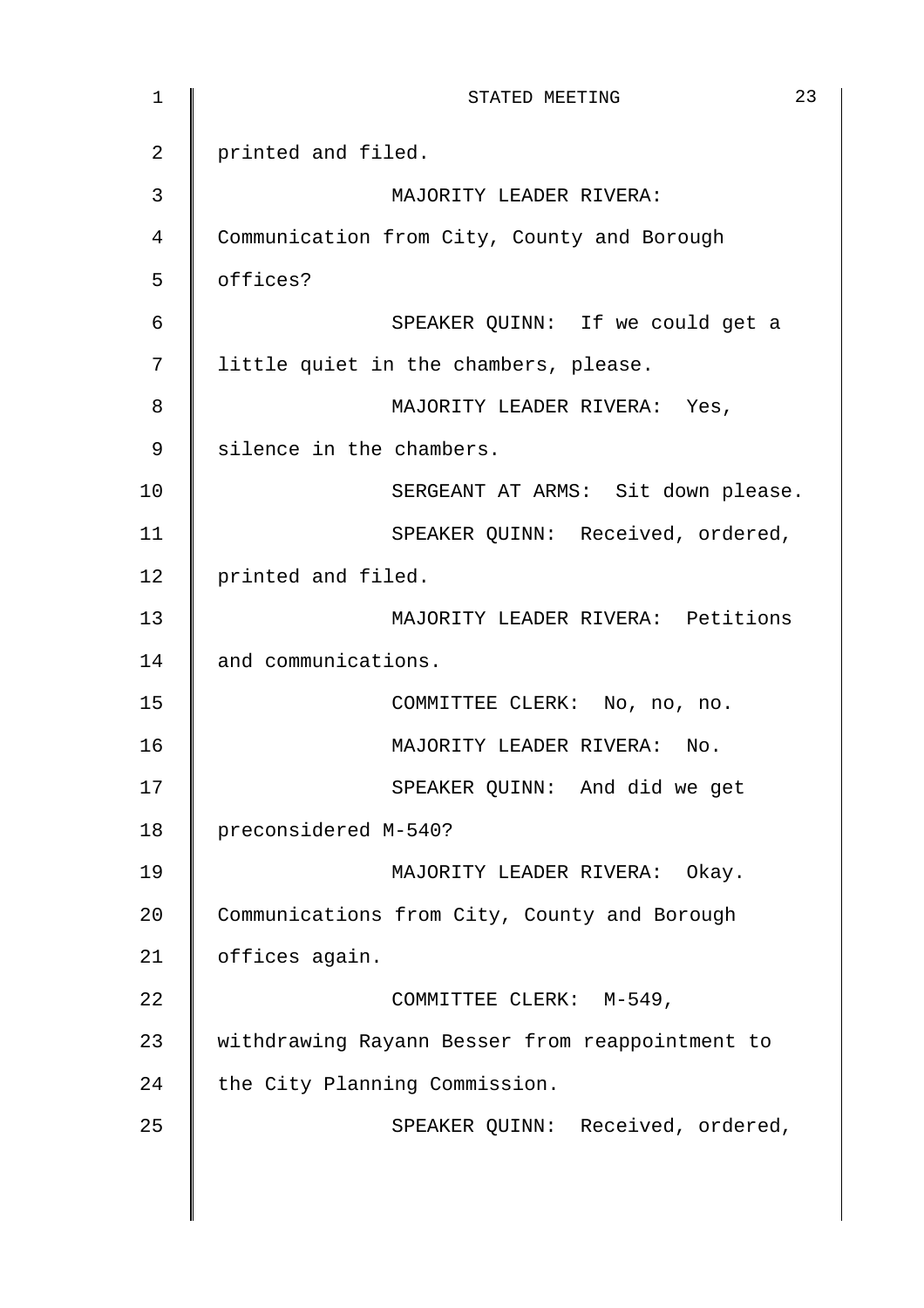| $\mathbf 1$    | 24<br>STATED MEETING                             |
|----------------|--------------------------------------------------|
| $\overline{a}$ | printed and filed.                               |
| 3              | COMMITTEE CLERK: Preconsidered M-                |
| 4              | 540, transfer of funds between agencies.         |
| 5              | SPEAKER QUINN: Thank God, Finance.               |
| 6              | COMMITTEE CLERK: Preconsidered M-                |
| 7              | 541, revenue mod.                                |
| 8              | SPEAKER QUINN: Finance.                          |
| $\mathsf 9$    | COMMITTEE CLERK: M-542 through M-                |
| 10             | 559 on page 4, base station licenses.            |
| 11             | SPEAKER QUINN: Transportation.                   |
| 12             | MAJORITY LEADER RIVERA: Petitions                |
| 13             | and communications.                              |
| 14             | COMMITTEE CLERK: None.                           |
| 15             | MAJORITY LEADER RIVERA: Land use                 |
| 16             | call ups?                                        |
| 17             | COMMITTEE CLERK: M-560 to 563.                   |
| 18             | SPEAKER QUINN: If we could couple                |
| 19             | these please and have a roll call on the coupled |
| 20             | land use call-ups.                               |
| 21             | MAJORITY LEADER RIVERA: So                       |
| 22             | ordered.                                         |
| 23             | COMMITTEE CLERK: Arroyo.                         |
| 24             | COUNCIL MEMBER ARROYO: Aye.                      |
| 25             | COMMITTEE CLERK: Barron.                         |
|                |                                                  |
|                |                                                  |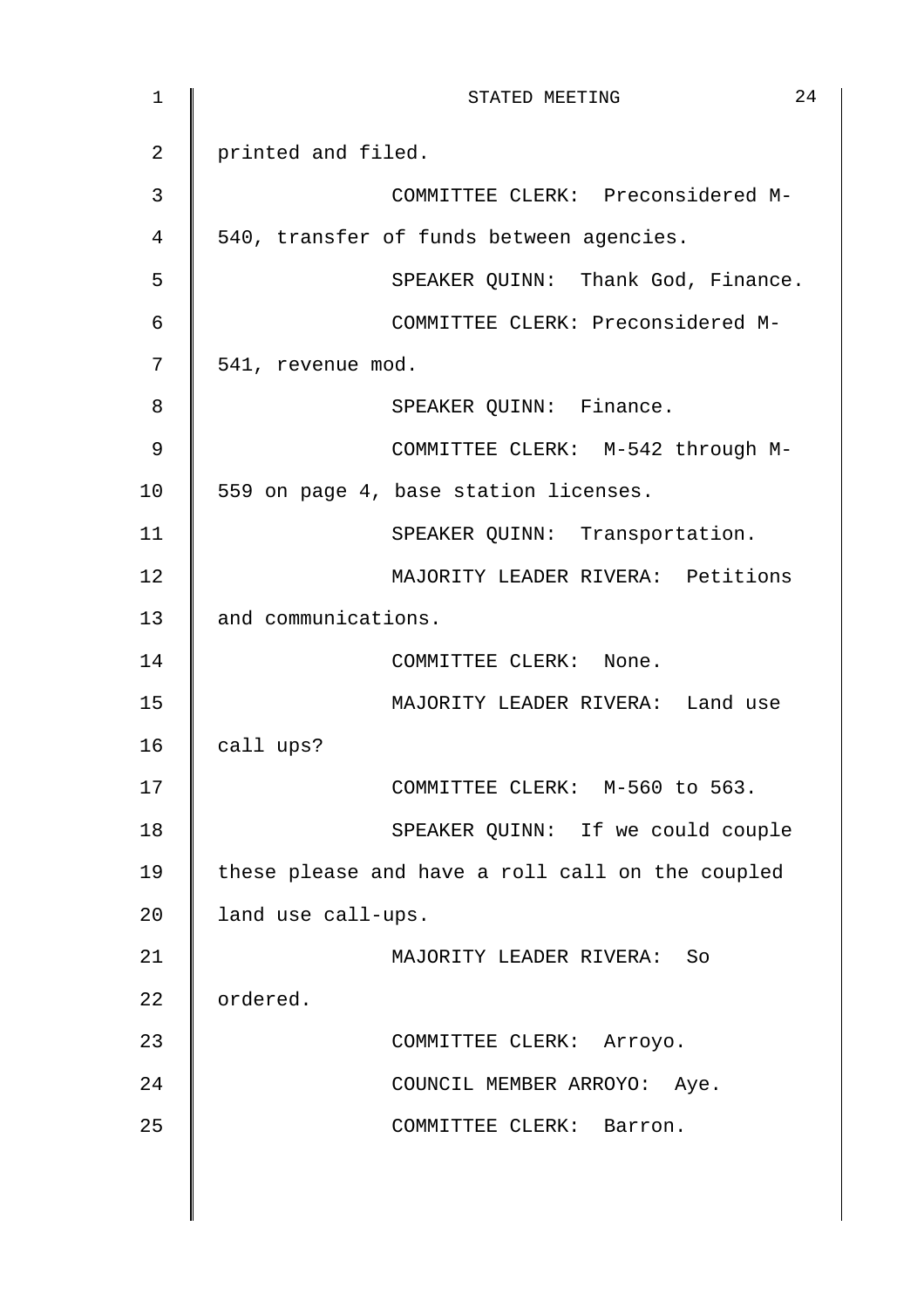| $\mathbf 1$    |                   | STATED MEETING                    | 25 |
|----------------|-------------------|-----------------------------------|----|
| $\overline{2}$ |                   | COUNCIL MEMBER BARRON: Aye.       |    |
| 3              |                   | COMMITTEE CLERK: Brewer.          |    |
| 4              |                   | COUNCIL MEMBER BREWER: Aye.       |    |
| 5              |                   | COMMITTEE CLERK: Cabrera.         |    |
| 6              |                   | COUNCIL MEMBER CABRERA: [No       |    |
| 7              | audible response] |                                   |    |
| 8              |                   | COMMITTEE CLERK: Chin.            |    |
| 9              |                   | COUNCIL MEMBER CHIN: Aye.         |    |
| 10             |                   | COMMITTEE CLERK: Comrie.          |    |
| 11             |                   | COUNCIL MEMBER COMRIE: Aye.       |    |
| 12             |                   | COMMITTEE CLERK: Crowley.         |    |
| 13             |                   | COUNCIL MEMBER CROWLEY: Aye.      |    |
| 14             |                   | COMMITTEE CLERK: Cabrera.         |    |
| 15             |                   | COUNCIL MEMBER CABRERA: Aye.      |    |
| 16             |                   | COMMITTEE CLERK: Dickens.         |    |
| 17             |                   | COUNCIL MEMBER DICKENS: Aye.      |    |
| 18             |                   | COMMITTEE CLERK: Dilan.           |    |
| 19             |                   | COUNCIL MEMBER DILAN: [No audible |    |
| 20             | response]         |                                   |    |
| 21             |                   | COMMITTEE CLERK: Dromm.           |    |
| 22             |                   | COUNCIL MEMBER DROMM: Aye.        |    |
| 23             |                   | COMMITTEE CLERK: Eugene.          |    |
| 24             |                   | COUNCIL MEMBER EUGENE: Aye.       |    |
| 25             |                   | COMMITTEE CLERK: Ferreras.        |    |
|                |                   |                                   |    |
|                |                   |                                   |    |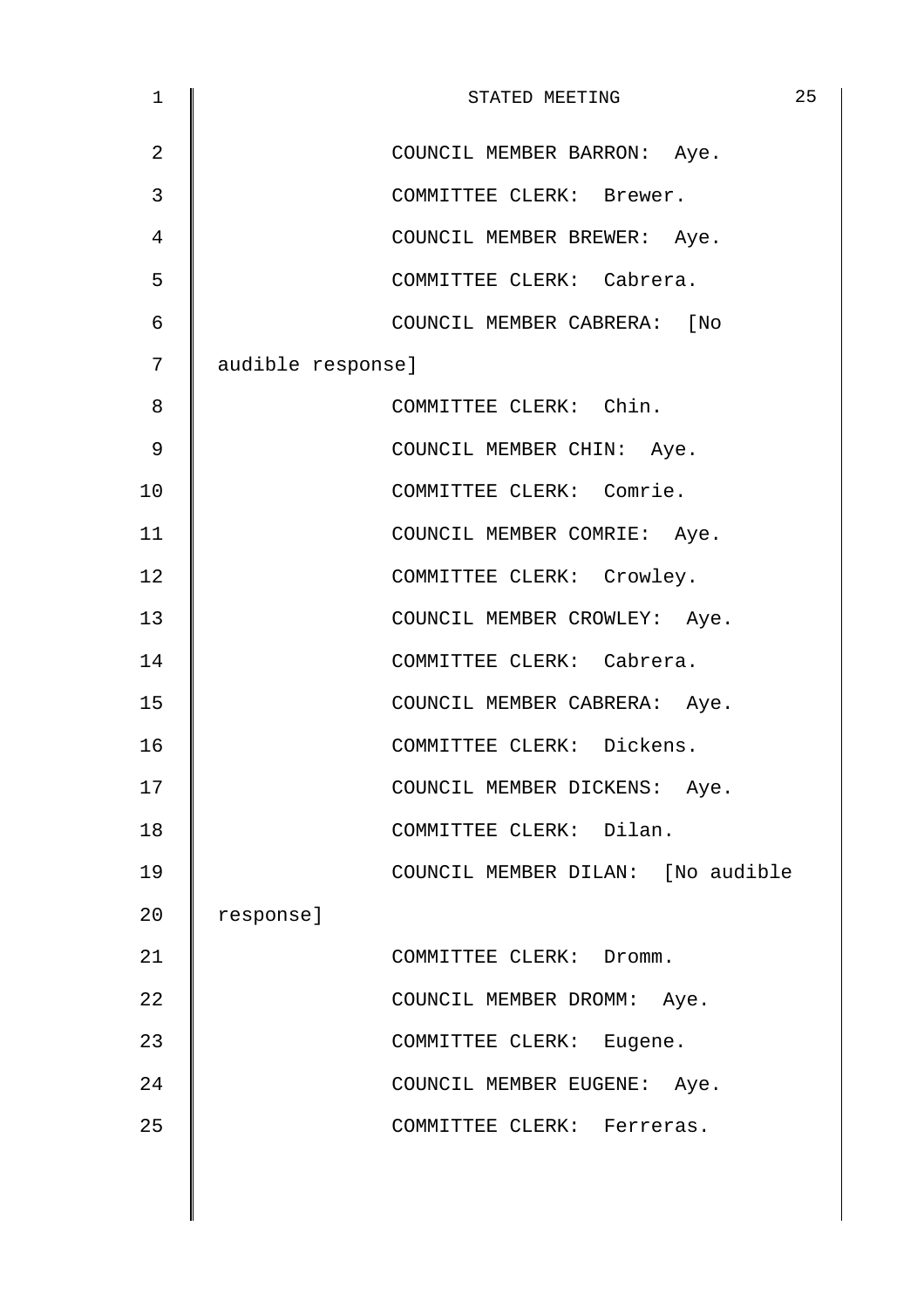| 1  | 26<br>STATED MEETING              |
|----|-----------------------------------|
| 2  | COUNCIL MEMBER FERRERAS: Aye.     |
| 3  | COMMITTEE CLERK: Fidler.          |
| 4  | COUNCIL MEMBER FIDLER: Aye.       |
| 5  | COMMITTEE CLERK: Foster.          |
| 6  | COUNCIL MEMBER FOSTER: Aye.       |
| 7  | COMMITTEE CLERK: Garodnick.       |
| 8  | COUNCIL MEMBER GARODNICK: Aye.    |
| 9  | COMMITTEE CLERK: Gennaro.         |
| 10 | COUNCIL MEMBER GENNARO: [No       |
| 11 | audible response]                 |
| 12 | COMMITTEE CLERK: Gentile.         |
| 13 | COUNCIL MEMBER GENTILE: Aye.      |
| 14 | COMMITTEE CLERK: Gonzalez.        |
| 15 | COUNCIL MEMBER GONZALEZ: Aye.     |
| 16 | COMMITTEE CLERK: Greenfield.      |
| 17 | COUNCIL MEMBER GREENFIELD: Aye.   |
| 18 | COMMITTEE CLERK: Halloran.        |
| 19 | COUNCIL MEMBER HALLORAN: Aye.     |
| 20 | COMMITTEE CLERK: Ignizio.         |
| 21 | COUNCIL MEMBER IGNIZIO: Yes.      |
| 22 | COMMITTEE CLERK: Jackson.         |
| 23 | COUNCIL MEMBER JACKSON: Aye.      |
| 24 | COMMITTEE CLERK: James.           |
| 25 | COUNCIL MEMBER JAMES: [No audible |
|    |                                   |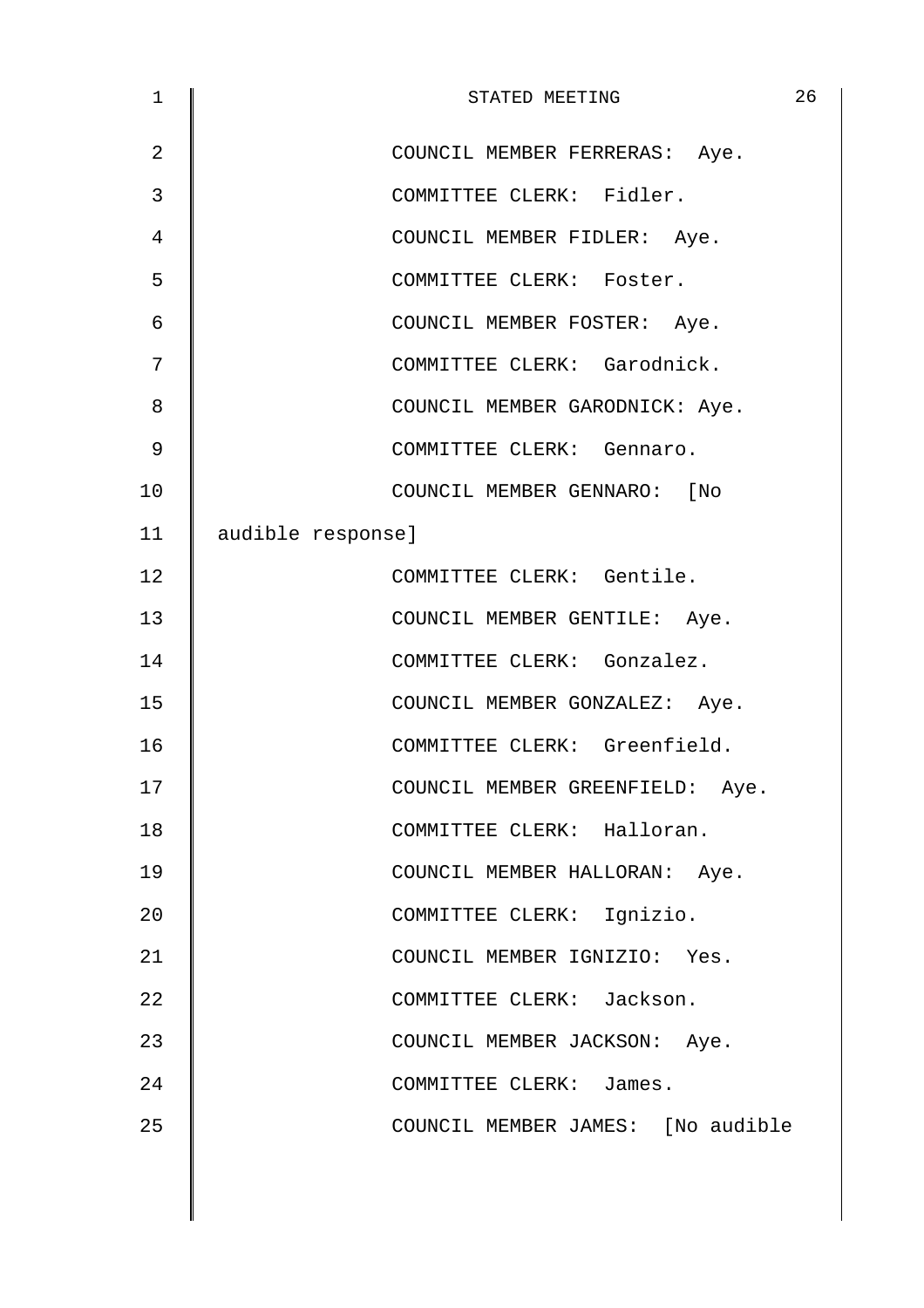| $\mathbf 1$ |           | 27<br>STATED MEETING               |
|-------------|-----------|------------------------------------|
| 2           | response] |                                    |
| 3           |           | COMMITTEE CLERK: Koo.              |
| 4           |           | COUNCIL MEMBER KOO: Aye.           |
| 5           |           | COMMITTEE CLERK: Koppell.          |
| 6           |           | COUNCIL MEMBER KOPPELL: Aye.       |
| 7           |           | COMMITTEE CLERK: Koslowitz.        |
| 8           |           | COUNCIL MEMBER KOSLOWITZ: Aye.     |
| 9           |           | COMMITTEE CLERK: Lander.           |
| 10          |           | COUNCIL MEMBER LANDER: [No audible |
| 11          | response] |                                    |
| 12          |           | COMMITTEE CLERK: Lappin.           |
| 13          |           | COUNCIL MEMBER LAPPIN: Aye.        |
| 14          |           | COMMITTEE CLERK: Levin.            |
| 15          |           | COUNCIL MEMBER LEVIN: Aye.         |
| 16          |           | COMMITTEE CLERK: Mark-Viverito.    |
| 17          |           | COUNCIL MEMBER MARK-VIVERITO: Aye. |
| 18          |           | COMMITTEE CLERK: Mealy.            |
| 19          |           | COUNCIL MEMBER MEALY: [No audible  |
| 20          | response] |                                    |
| 21          |           | COMMITTEE CLERK: Mendez.           |
| 22          |           | COUNCIL MEMBER MENDEZ: Aye.        |
| 23          |           | COMMITTEE CLERK: Nelson.           |
| 24          |           | COUNCIL MEMBER NELSON: Aye.        |
| 25          |           | COMMITTEE CLERK: Palma.            |
|             |           |                                    |
|             |           |                                    |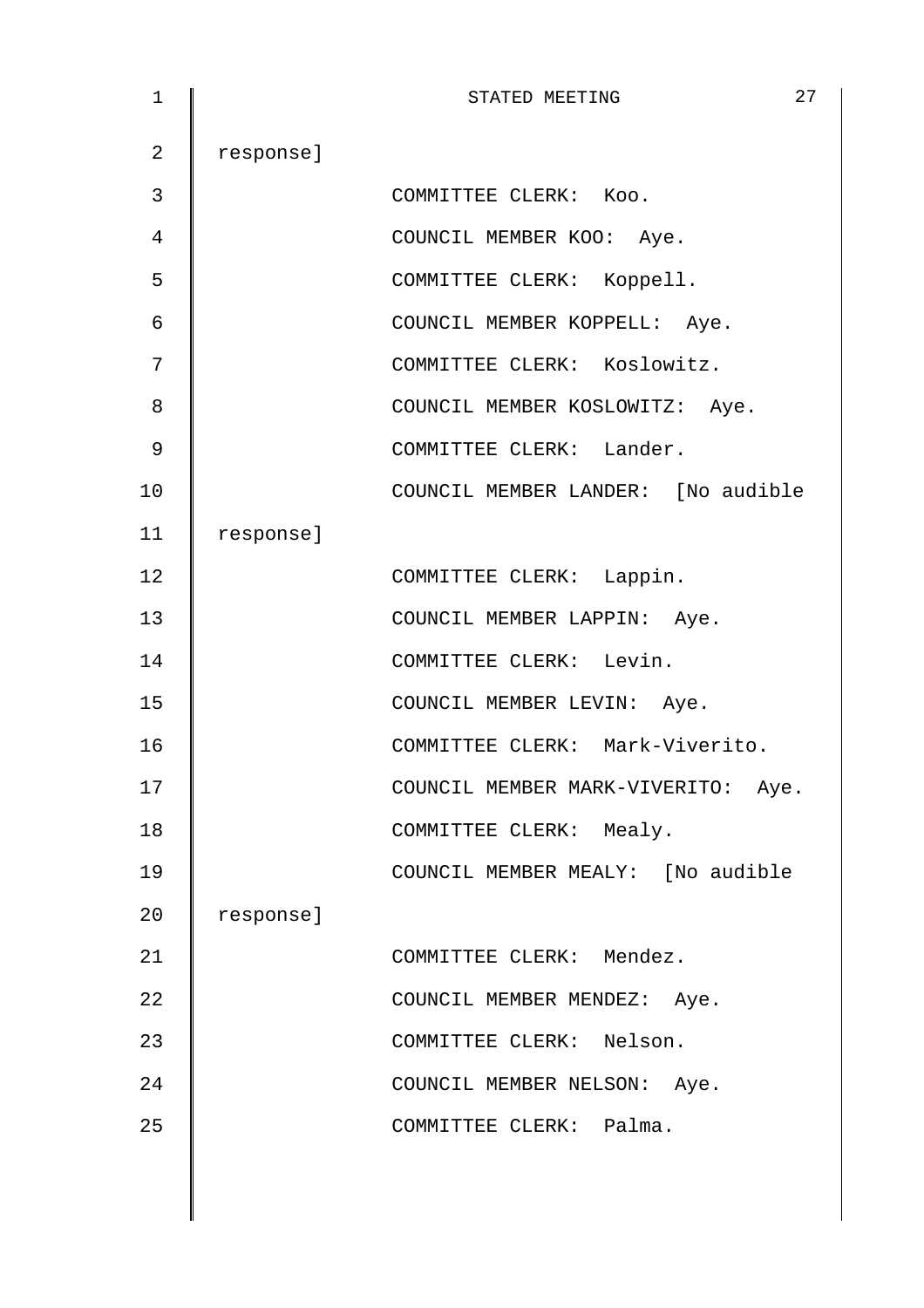| 1              |           | 28<br>STATED MEETING               |
|----------------|-----------|------------------------------------|
| $\overline{2}$ |           | COUNCIL MEMBER PALMA: [No audible  |
| 3              | response] |                                    |
| 4              |           | COMMITTEE CLERK: Recchia.          |
| 5              |           | COUNCIL MEMBER RECCHIA: Aye.       |
| 6              |           | COMMITTEE CLERK: Reyna.            |
| 7              |           | COUNCIL MEMBER REYNA: [No audible  |
| 8              | response] |                                    |
| 9              |           | COMMITTEE CLERK: Rodriguez.        |
| 10             |           | COUNCIL MEMBER RODRIGUEZ: Aye.     |
| 11             |           | COMMITTEE CLERK: Rose.             |
| 12             |           | COUNCIL MEMBER ROSE: Aye.          |
| 13             |           | COMMITTEE CLERK: Sanders.          |
| 14             |           | COUNCIL MEMBER SANDERS: Aye.       |
| 15             |           | COMMITTEE CLERK: Seabrook.         |
| 16             |           | COUNCIL MEMBER SEABROOK: Aye.      |
| 17             |           | COMMITTEE CLERK: Ulrich.           |
| 18             |           | COUNCIL MEMBER ULRICH: [No audible |
| 19             | response] |                                    |
| 20             |           | COMMITTEE CLERK: Vacca.            |
| 21             |           | COUNCIL MEMBER VACCA: Aye.         |
| 22             |           | COMMITTEE CLERK: Vallone.          |
| 23             |           | COUNCIL MEMBER VALLONE: Aye.       |
| 24             |           | COMMITTEE CLERK: Van Bramer.       |
| 25             |           | COUNCIL MEMBER VAN BRAMER: Aye.    |
|                |           |                                    |
|                |           |                                    |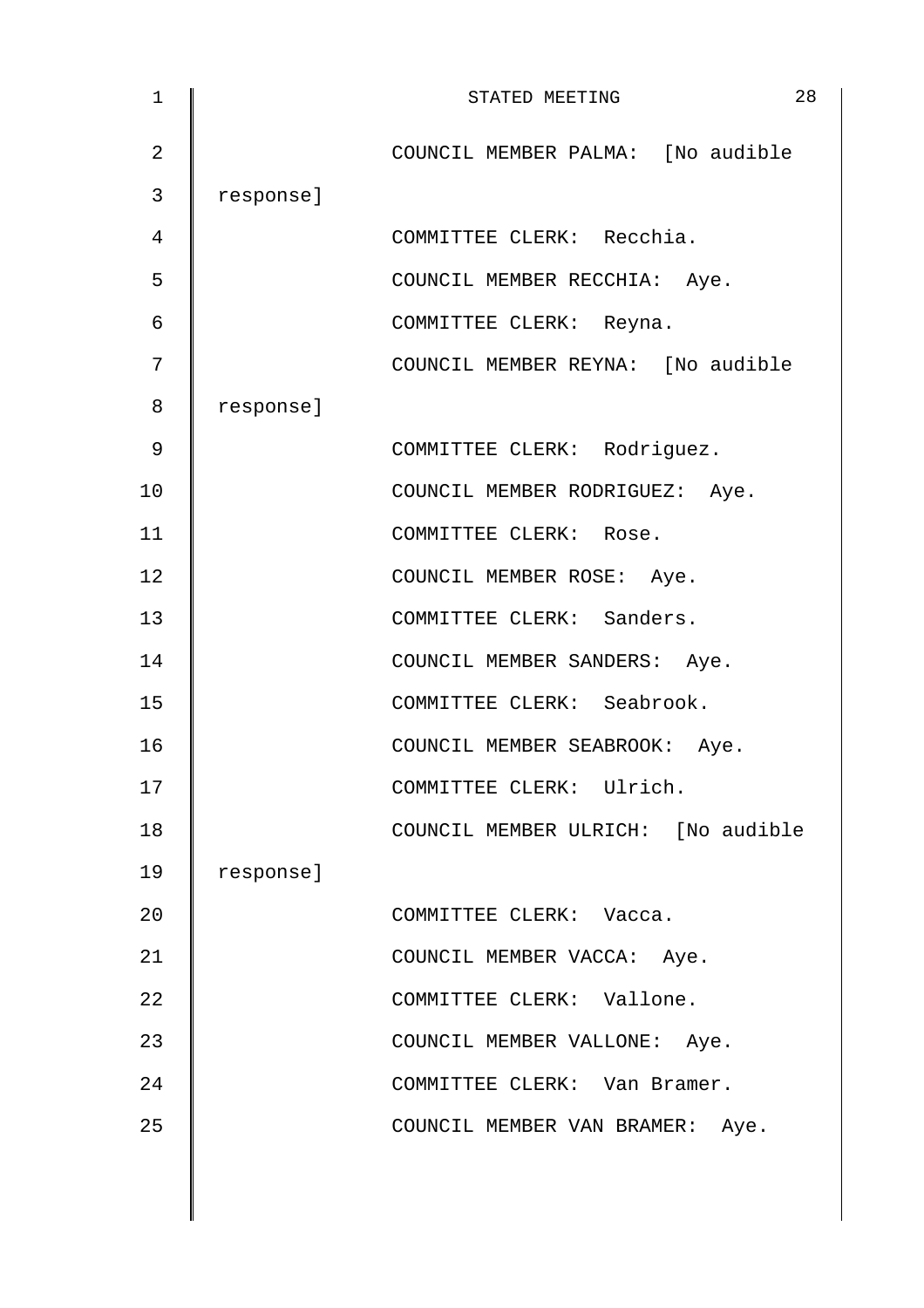| 1  | 29<br>STATED MEETING                              |
|----|---------------------------------------------------|
| 2  | COMMITTEE CLERK: Vann.                            |
| 3  | COUNCIL MEMBER VANN: Aye.                         |
| 4  | COMMITTEE CLERK: Weprin.                          |
| 5  | COUNCIL MEMBER WEPRIN: Aye.                       |
| 6  | COMMITTEE CLERK: Williams.                        |
| 7  | COUNCIL MEMBER WILLIAMS: Aye.                     |
| 8  | COMMITTEE CLERK: Wills.                           |
| 9  | COUNCIL MEMBER WILLS: Aye.                        |
| 10 | COMMITTEE CLERK: Oddo.                            |
| 11 | COUNCIL MEMBER ODDO: Yes.                         |
| 12 | COMMITTEE CLERK: Rivera.                          |
| 13 | COUNCIL MEMBER RIVERA: I vote aye.                |
| 14 | COMMITTEE CLERK: Speaker Quinn.                   |
| 15 | SPEAKER QUINN: Aye.                               |
| 16 | MAJORITY LEADER RIVERA: Today's                   |
| 17 | Land Use call ups were adopted by a vote of 47 in |
| 18 | the affirmative, with 0 in the negative.          |
| 19 | Communication from the Speaker.                   |
| 20 | SPEAKER QUINN: Thank you very                     |
| 21 | much. Let me first discuss the non-budget matters |
| 22 | that we are voting on today. And I want to thank  |
| 23 | the legislative staff for their work on these     |
| 24 | matters and for keeping the legislative part of   |
| 25 | the Council's work moving forward even while we   |
|    |                                                   |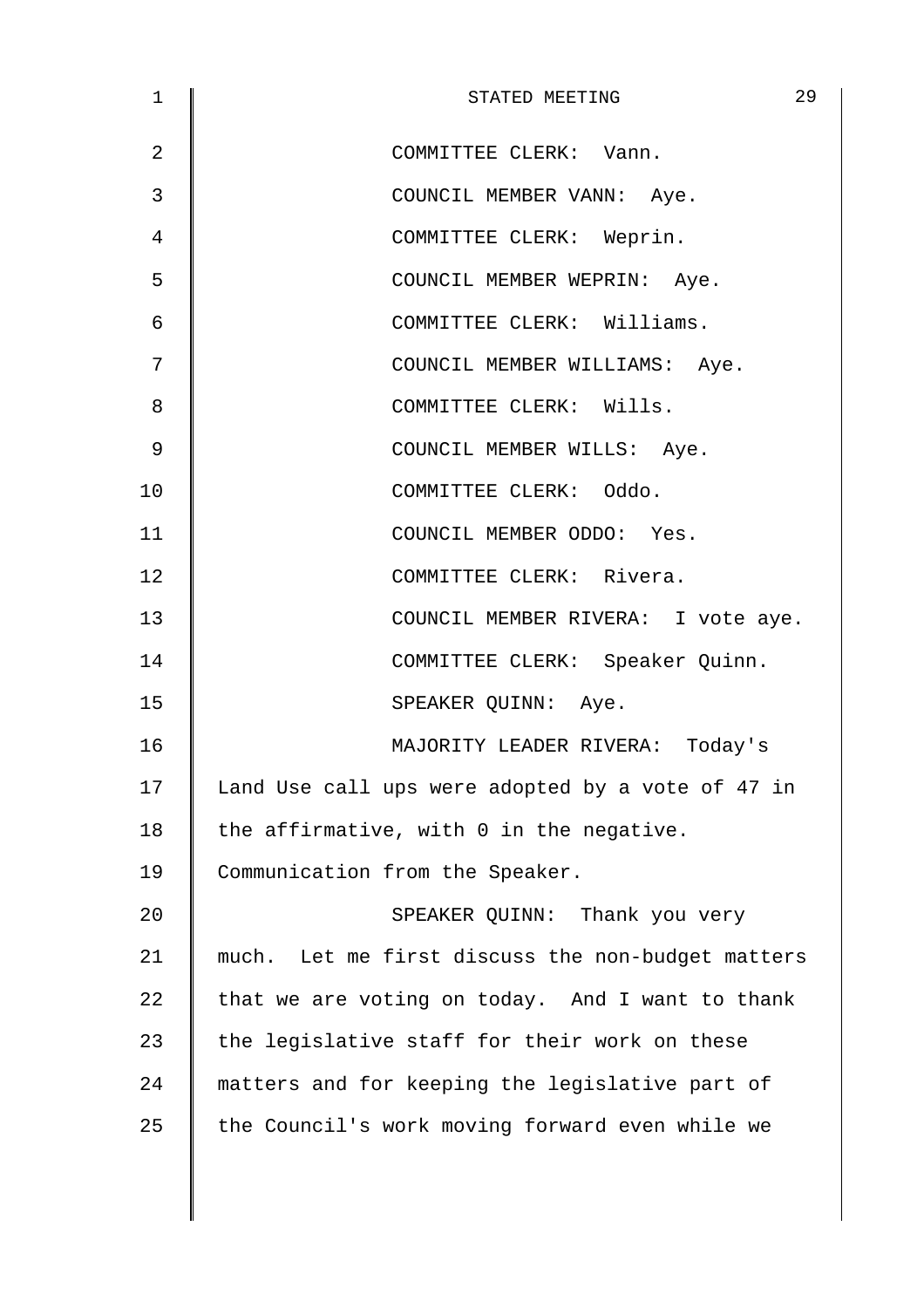| $\mathbf 1$    | 30<br>STATED MEETING                               |
|----------------|----------------------------------------------------|
| $\overline{2}$ | were in the midst of budget negotiations.          |
| 3              | First I want to speak about Intro                  |
| $\overline{4}$ | 201-A, a piece of legislation dealing with towing  |
| 5              | rates. I want to thank Rachel Cordero, Lacey       |
| $\epsilon$     | Clark and Alex Pustilnik. This industry has not    |
| 7              | had their rates addressed legislative in close to  |
| 8              | a decade, 201-A will address that past oversight.  |
| 9              | I want to thank the sponsor of the bill, Council   |
| 10             | Member Diana Reyna and the Chair of the Consumer   |
| 11             | Affairs Committee Dan Garodnick and I'm not sure   |
| 12             | if either one wants to speak on the matter.        |
| 13             | Great.                                             |
| 14             | Let me speak to Intro 354-A and                    |
| 15             | 364-A, two pieces of legislation which come out of |
| 16             | the Education Committee. In want to thank Aysha    |
| 17             | Schomburg, Terzah Nasser, Jan Atwell and Laura     |
| 18             | Popa for their work on these pieces of             |
| 19             | legislation. 354-A is a bill sponsored by the      |
| 20             | terrific Chair of our Education Committee, Chair   |
| 21             | Robert Jackson. This is a piece of legislation     |
| 22             | which will require that the Department of          |
| 23             | Education keep better data regarding student       |
| 24             | discharges. This is very important for us to       |
| 25             | understand exactly what is happening in our        |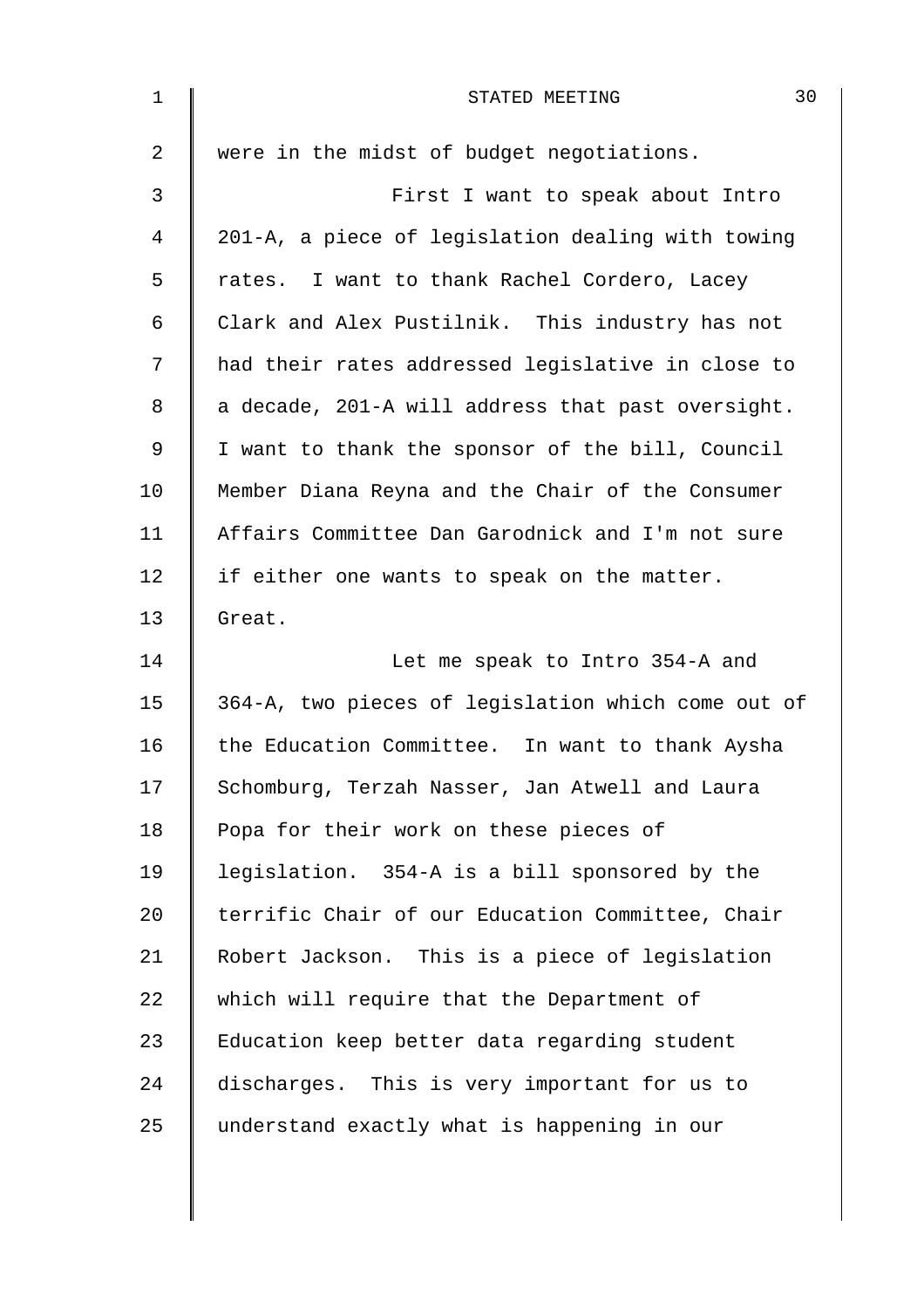| $\mathbf 1$    | 31<br>STATED MEETING                               |
|----------------|----------------------------------------------------|
| $\overline{2}$ | schools, to track patterns, if there are some      |
| 3              | schools that are doing higher level of discharges. |
| $\overline{4}$ | If we don't understand exactly what is happening,  |
| 5              | then we can't address and fix the underlying       |
| 6              | issues either with students or with schools or     |
| 7              | with whatever else that is leading to a higher     |
| 8              | rate of discharge in some schools than others.     |
| 9              | And I want to thank the Chair for this piece of    |
| 10             | legislation. And I don't know Chair Jackson if     |
| 11             | you have anything you want to say about the bill.  |
| 12             | Okay. Thank you.                                   |
| 13             | COUNCIL MEMBER JACKSON: Thank you                  |
| 14             | Madam Speaker. My colleagues I rise this           |
| 15             | afternoon in order to add a little bit more        |
| 16             | regarding Intro number 354-A. This is significant  |
| 17             | because the Department of Education categorizes    |
| 18             | many people that depart as discharges rather than  |
| 19             | by considering them as dropouts as the Federal     |
| 20             | government may consider those students as.         |
| 21             | And so this bill will bring clarity                |
| 22             | so that we really know whether or not students are |
| 23             | discharged because they're relocating to another   |
| 24             | school or whether or not they're aging out or      |
| 25             | whether or not a student is leaving because of     |
|                |                                                    |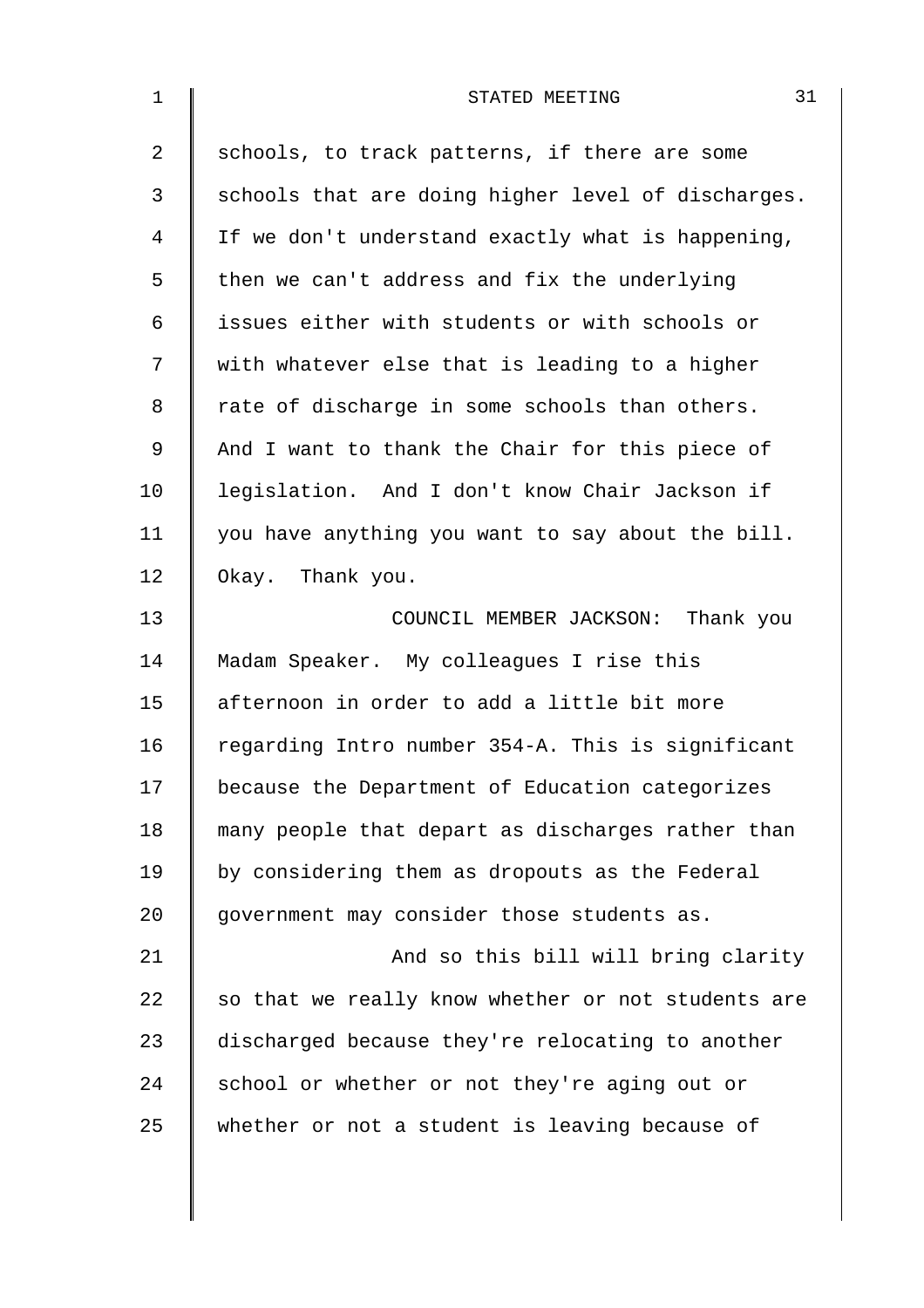| $\mathbf 1$ | 32<br>STATED MEETING                              |
|-------------|---------------------------------------------------|
| 2           | pregnancy or parenting responsibilities. And this |
| 3           | also will bring about clarity as far as the       |
| 4           | graduation rate 'cause right now we can't         |
| 5           | distinguish some of these discharges in           |
| 6           | determining whether or not the graduation rate    |
| 7           | that the Department of Education is saying it is, |
| 8           | is truly what it is.                              |
| $\mathsf 9$ | And so this will bring clarity and                |
| 10          | transparency in all of the discharges so that we  |
| 11          | will be better informed in making decisions and   |
| 12          | holding oversight hearings on this particular     |
| 13          | matter. So I thank all of the staff that have     |
| 14          | been involved in bringing this to a conclusion    |
| 15          | today. Thank you Madam Speaker.                   |
| 16          | SPEAKER QUINN: Thank you very much                |
| 17          | Mr. Chair. We're also voting on a bill which has  |
| 18          | a similar focus on collecting data so we can      |
| 19          | better understand what's happening to students    |
| 20          | when they are transferred due to school closures. |
| 21          | Obviously school closures are an issue which has  |
| 22          | been the focus of much debate and concern         |
| 23          | throughout our five Boroughs. So I really want to |
| 24          | salute the sponsor of this legislation, Lew       |
| 25          | Fidler, because as we continue to struggle with   |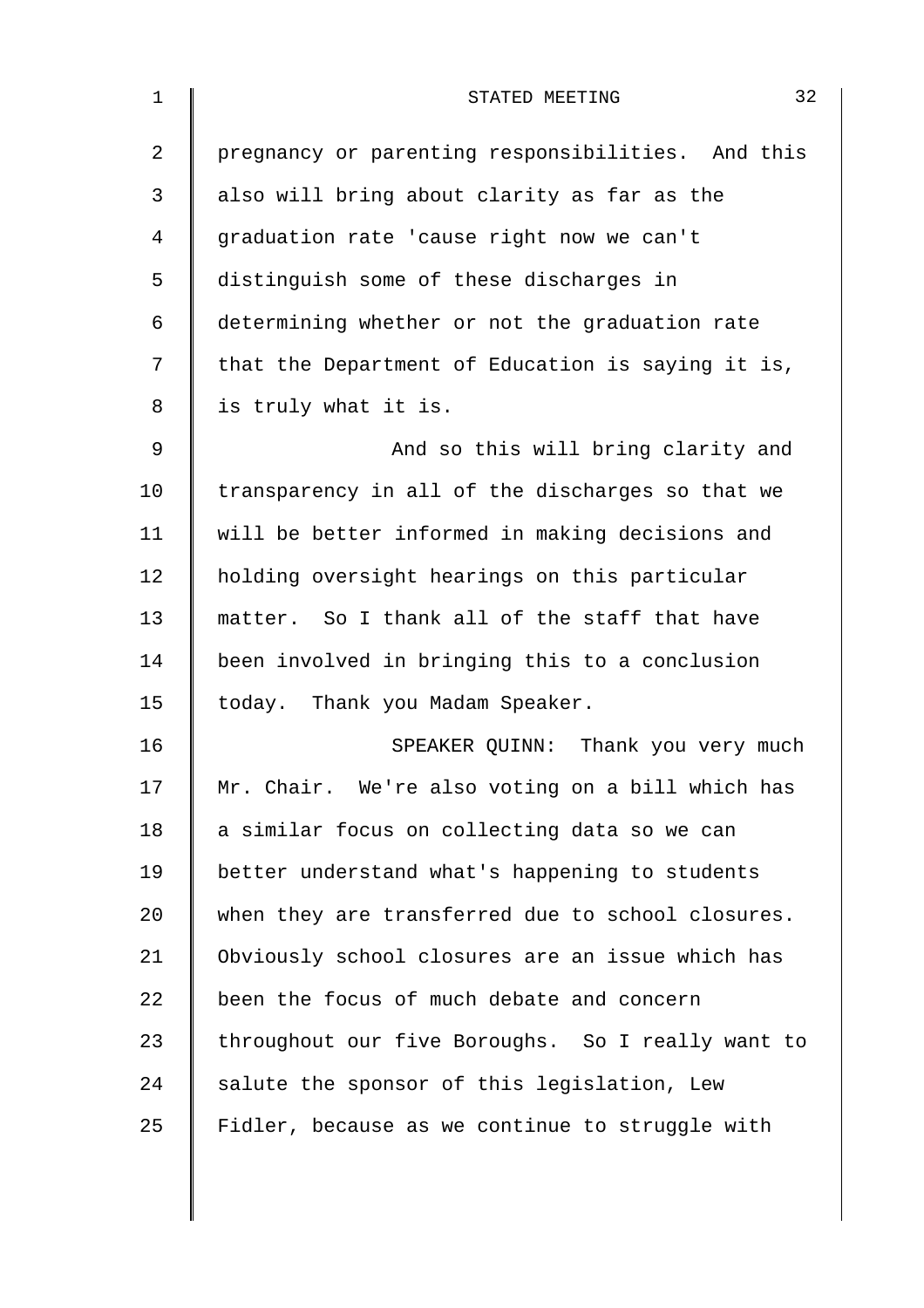| $\mathbf 1$ | 33<br>STATED MEETING                               |
|-------------|----------------------------------------------------|
| 2           | this issue in different ways from different        |
| 3           | perspectives, the real focus does need to be on    |
| 4           | the students and what the impact is on them and    |
| 5           | their education. And this piece of legislation     |
| 6           | which will require greater data collection will    |
| 7           | help us keep that focus in a much sharper way. So  |
| 8           | let me call on the sponsor of Intro 364-A, Council |
| 9           | Member Lew Fidler.                                 |
| 10          | COUNCIL MEMBER FIDLER: Madam                       |
| 11          | Speaker, thank you. And you said it all. I just    |
| 12          | wanted to thank the staff members who worked on it |
| 13          | and urge my colleagues to support the bill.        |
| 14          | SPEAKER QUINN: Thank you very                      |
| 15          | much. We are also voting out of the Parks          |
| 16          | Committee today, Intro 590-A, a piece of           |
| 17          | legislation which co-names many, a number of       |
| 18          | streets and venues in the City of New York. I      |
| 19          | want to thank the Chair of that Committee, Council |
| 20          | Member Melissa Mark-Viverito for her work on this  |
| 21          | co-naming bill. I want to thank Patrick            |
| 22          | Mulvihill, Jeff Haberman and Chris Sartori for     |
| 23          | their work on this piece of legislation. And I     |
| 24          | know the Chair has said she does not need to speak |
| 25          | which we also thank her for.                       |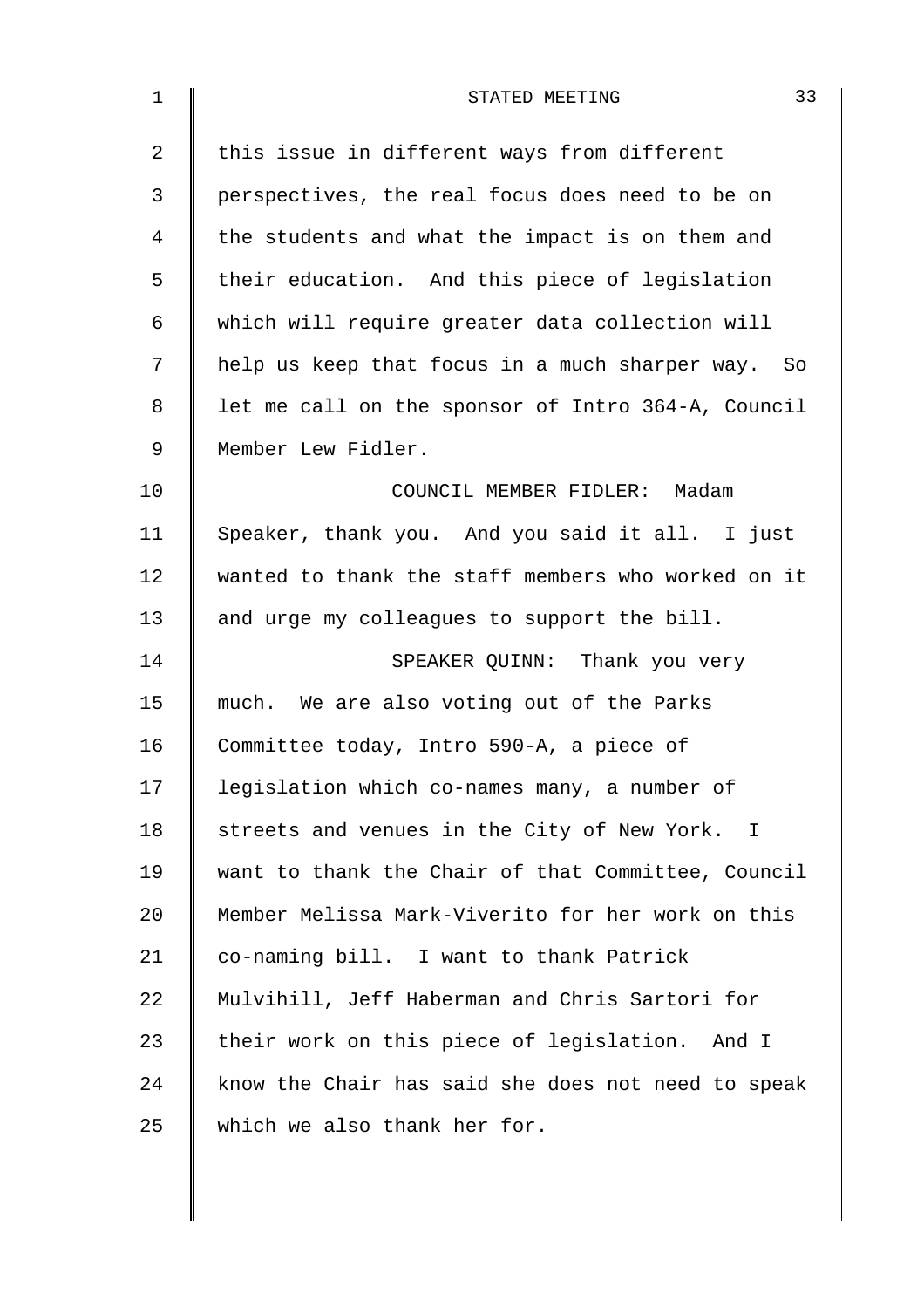| 1              | 34<br>STATED MEETING                                |
|----------------|-----------------------------------------------------|
| $\overline{2}$ | I also want to thank the Chair of                   |
| 3              | our Land Use Committee, Leroy Comrie for his work   |
| 4              | on the Land Use items that we are voting on today   |
| 5              | and the Land Use staff for their work as well.      |
| 6              | And just before we move onto the budget part of my  |
| 7              | comments in today's Stated Meeting, I just want to  |
| 8              | take a quick break for a moment to welcome back     |
| 9              | our colleague Council Member Helen Foster and to    |
| 10             | give her a small baby gift from all of us in the    |
| 11             | Council to congratulate her and her husband on      |
| 12             | their beautiful new daughter, Nia Amani             |
| 13             | [phonetic].                                         |
| 14             | [Applause]                                          |
| 15             | SPEAKER QUINN: Congratulations                      |
| 16             | And now let me have a few comments on the<br>Helen. |
| 17             | large part of today's agenda which is the budget    |
| 18             | for FY 2012 that we are voting on. First let me     |
| 19             | thank everyone for their patience, it took a bit    |
| 20             | longer than we had anticipated in document          |
| 21             | preparation last night. So I thank everyone for     |
| 22             | being on call last night and for being back here    |
| 23             | today.                                              |
| 24             | Before I speak substantively on the                 |
| 25             | budget let me just take a moment to say a few       |
|                |                                                     |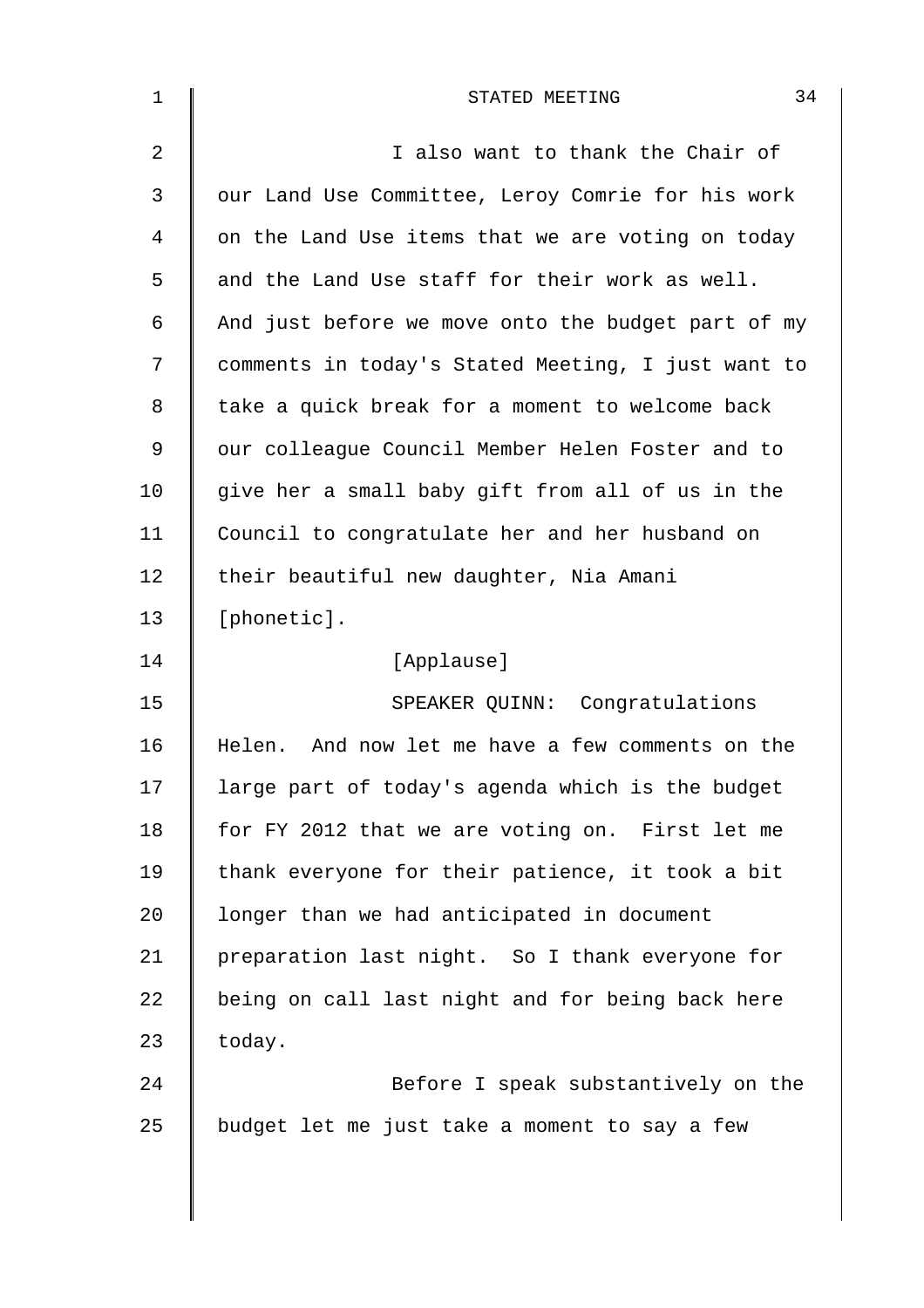| $\mathbf 1$    | 35<br>STATED MEETING                               |
|----------------|----------------------------------------------------|
| $\overline{2}$ | thank yous to all of the folks, to some of the     |
| 3              | folks, who helped get us to the point that we're   |
| 4              | at today. First I want to thank my leadership      |
| 5              | team for all of their work and support, our        |
| 6              | Minority Leader Jimmy Oddo, our Majority Leader    |
| 7              | Joel Rivera, our Deputy Majority Leader Leroy      |
| 8              | Comrie, our Assistant Majority Leaders Lew Fidler  |
| 9              | and Inez Dickens and our Majority Whip Al Vann for |
| 10             | all of their work as a leadership team. And they   |
| 11             | do deserve a round of applause.                    |
| 12             | [Applause]                                         |
| 13             | I want to thank all the members of                 |
| 14             | the Budget Negotiating Team for their focus and    |
| 15             | their hard work and in particular for their        |
| 16             | patience as we moved through the process with both |
| 17             | the UFT and the Municipal Labor Committee. I also  |
| 18             | want to take a moment to thank Harry Nespoli the   |
| 19             | Chair of the Municipal Labor Committee although in |
| 20             | the end we were not able to come to an agreement   |
| 21             | with the MLC, Harry did yeoman's work, was there   |
| 22             | and came to the table when we needed him to and we |
| 23             | asked him to and worked very hard to move things   |
| 24             | forward.                                           |
| 25             | And I think without Harry's work                   |
|                |                                                    |
|                |                                                    |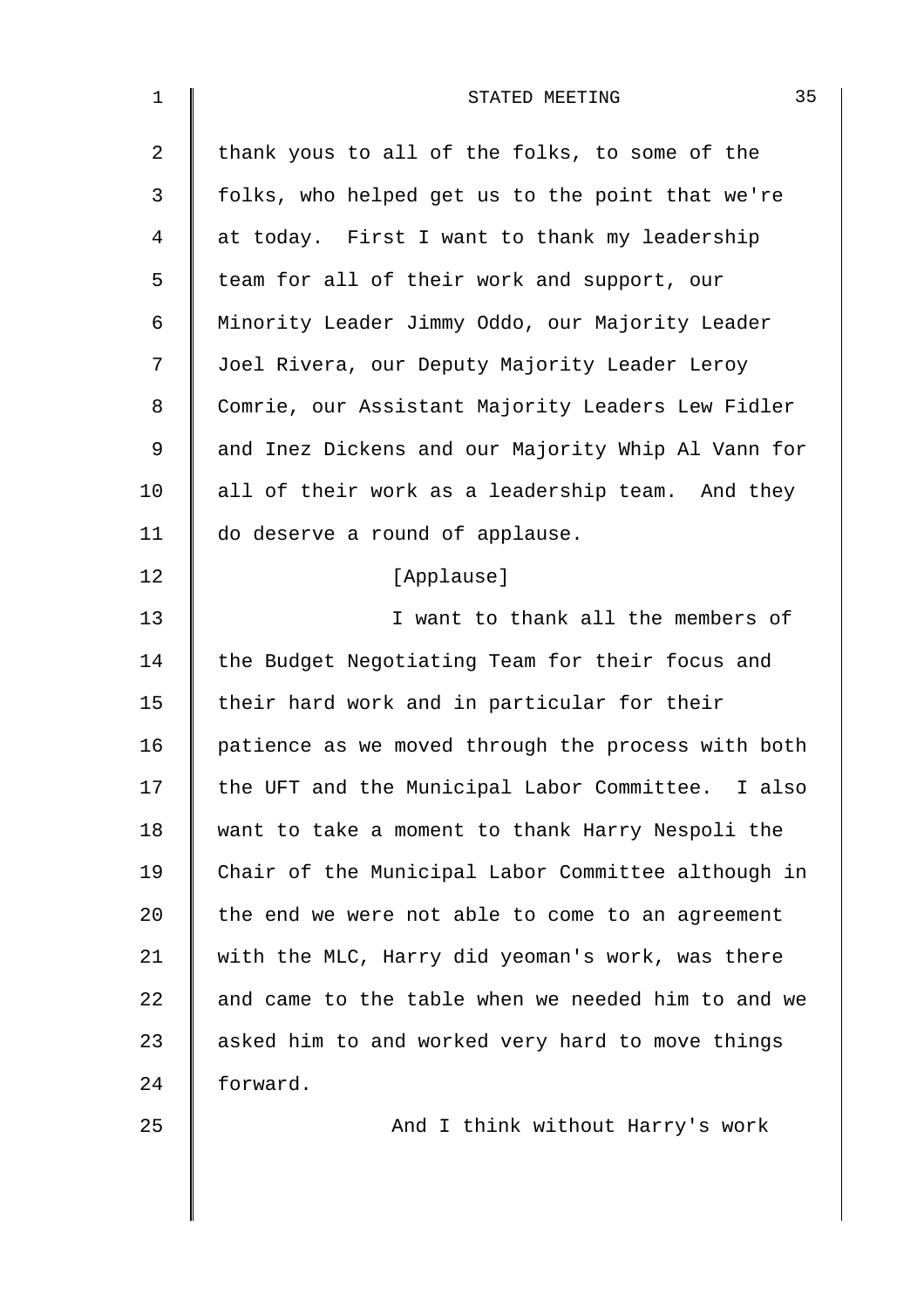| 1  | 36<br>STATED MEETING                               |
|----|----------------------------------------------------|
| 2  | although we would have liked to come to an         |
| 3  | agreement with the entire MLC, without that work I |
| 4  | don't believe we would have been able to come as   |
| 5  | quickly to the agreement with the UFT that we did. |
| 6  | So I really want to thank Harry. And I             |
| 7  | particularly want to thank Michael Mulgrew the     |
| 8  | President of the United Federation of Teachers.    |
| 9  | Without his work and focus we would not have been  |
| 10 | able to prevent the layoffs. And he has been a     |
| 11 | terrific partner in this effort.                   |
| 12 | [Applause]                                         |
| 13 | SPEAKER QUINN: I want to take a                    |
| 14 | moment to thank our Finance Chair Domenic Recchia. |
| 15 | Domenic M. Recchia Jr., excuse me.                 |
| 16 | [Applause, cheering]                               |
| 17 | SPEAKER QUINN: You could not have                  |
| 18 | a better person in the foxhole with you, a better  |
| 19 | wingman than Domenic M. Recchia Jr. There are so   |
| 20 | many things, bad things, that were averted in this |
| 21 | budget exclusively, and you can rarely say that    |
| 22 | but I say that with full confidence, exclusively   |
| 23 | because of Domenic. Because Domenic wouldn't take  |
| 24 | no for an answer, 'cause Domenic kept going across |
| 25 | the street, kept pushing and pushing and pushing   |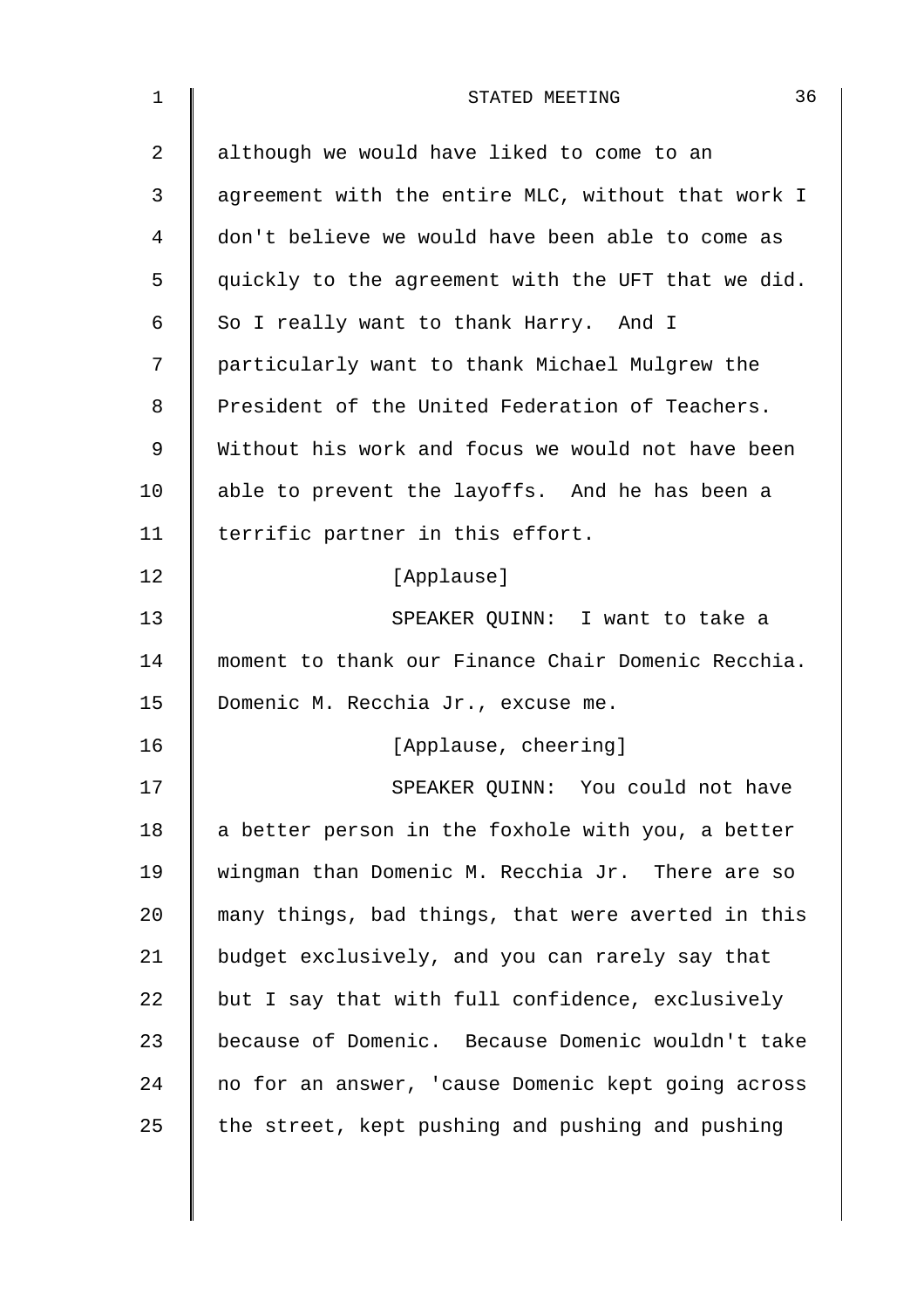| $\mathbf 1$    | 37<br>STATED MEETING                               |
|----------------|----------------------------------------------------|
| $\overline{2}$ | while at the same time simultaneously telling all  |
| 3              | of us it's going to be all right, as only Domenic  |
| 4              | can do.                                            |
| 5              | And that positive attitude and that                |
| 6              | won't take no for an answer attitude I think is    |
| 7              | one of the crucial things that made what is not a  |
| 8              | perfect budget but what could have been a far      |
| 9              | worse budget something that is much better for the |
| 10             | City of New York, better for teachers, better for  |
| 11             | school children, better for the public safety of   |
| 12             | our neighborhood, better for the libraries that    |
| 13             | our school children need, better for the parks     |
| 14             | that our families need, the pools our families     |
| 15             | need and the cultural institutions we need to feed |
| 16             | the soul of our City. So Domenic, we are only      |
| 17             | here today because of your leadership, because of  |
| 18             | your positive attitude, and your hard work. So     |
| 19             | thank you so much.                                 |
| 20             | [Applause, cheering]                               |
| 21             | SPEAKER QUINN: And Domenic's                       |
| 22             | daughter's birthday party is at 2:00 o'clock so    |
| 23             | come hell or high water he is back in Brooklyn at  |
| 24             | 2:00. We got to get him out of here or he is in    |
| 25             | much bigger trouble.                               |
|                |                                                    |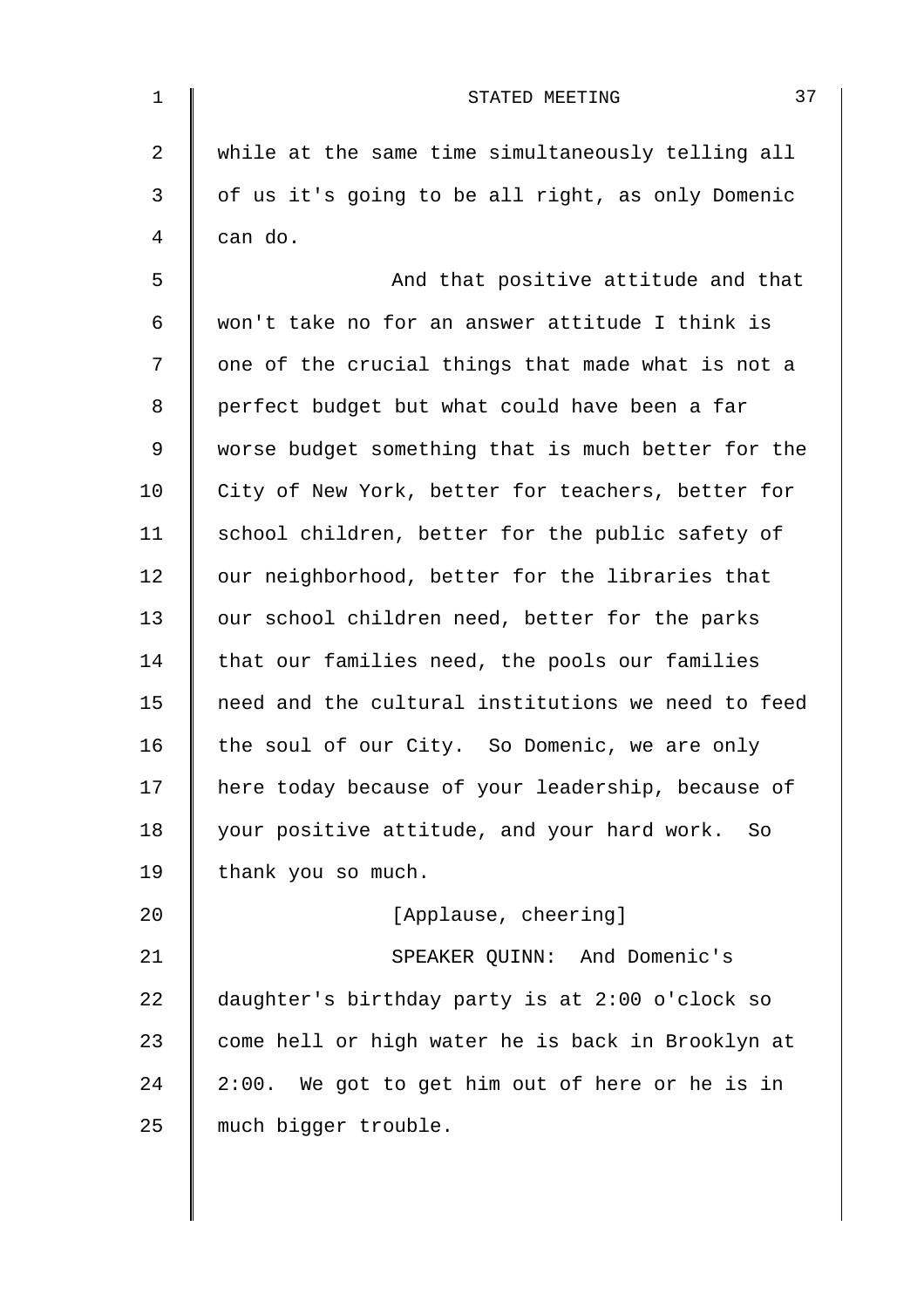| $\mathbf 1$    | 38<br>STATED MEETING                               |
|----------------|----------------------------------------------------|
| $\overline{2}$ | I also want to take a moment to                    |
| 3              | thank the staff. I want to particularly thank the  |
| 4              | two folks who lead our Finance Division, our       |
| 5              | Director of Finance Preston Niblack.               |
| $\epsilon$     | [Applause, cheering]                               |
| 7              | SPEAKER QUINN: Who Domenic still                   |
| 8              | can't say his last name right. And his wingman,    |
| 9              | our First Deputy Director Jeff Rodus, they         |
| 10             | together                                           |
| 11             | [Applause, cheering]                               |
| 12             | SPEAKER QUINN: They together are                   |
| 13             | really an amazing team that much like Domenic when |
| 14             | you tell them something needs to get done; they    |
| 15             | don't come back until they've gotten it done. And  |
| 16             | they really have worked tirelessly, endlessly, not |
| 17             | just in the past few weeks but really since the    |
| 18             | Prelim came out in the winter to get us to the     |
| 19             | point where we are at today where school teachers  |
| 20             | are not getting laid off, fire houses are staying  |
| 21             | open, and the child care cuts have been greatly    |
| 22             | decreased. So thank you both very, very, very      |
| 23             | much.                                              |
| 24             | I also want to thank Ray Majewski                  |
| 25             | and the Revenue Unit. Never had we had such a      |
|                |                                                    |
|                |                                                    |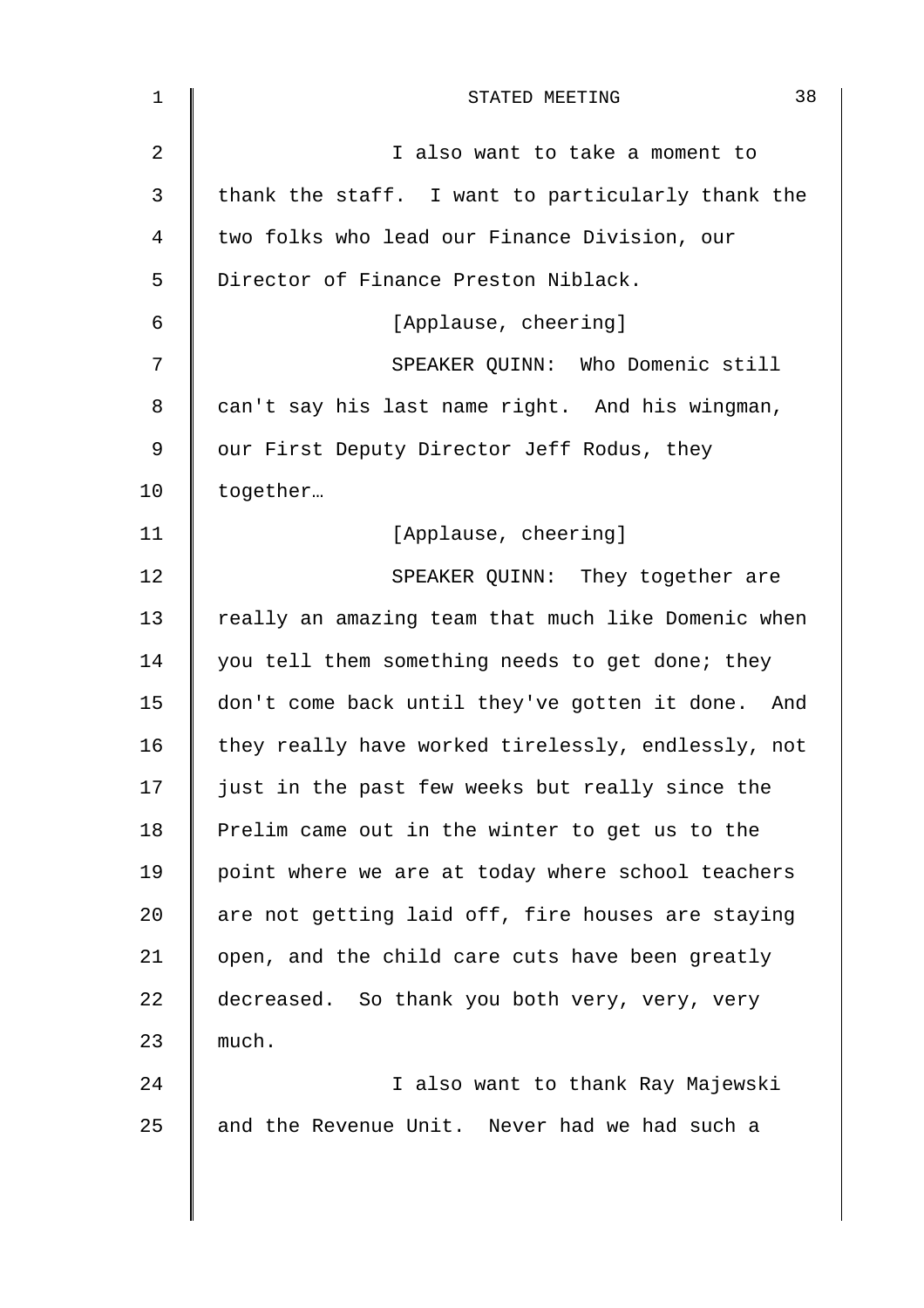| $\mathbf{1}$ | 39<br>STATED MEETING                                |
|--------------|-----------------------------------------------------|
| 2            | good team of economists before. So thank you guys   |
| 3            | very much.                                          |
| 4            | [Applause]                                          |
| 5            | SPEAKER QUINN: I want to just give                  |
| 6            | a little shout out to Emre who did his first tax    |
| 7            | fixing resolution so thank you very much Emre for   |
| 8            | that. I want to thank our Deputy Directors,         |
| 9            | Latonia McKinney, Regina Poreda Ryan and Andy       |
| 10           | Grossman for their work. I want to thank Tanisha    |
| 11           | Edwards, Counsel to the Division for all of her     |
| 12           | work but particularly on terms and conditions. I    |
| 13           | want to thank Shawn Crowley and Jimmy Reyes for     |
| 14           | their work on the discretionary part of the budget  |
| 15           | and member items.                                   |
| 16           | And I know Jeff wants me to give an                 |
| 17           | enormous shout out for the return of Nathan Toth    |
| 18           | who though SCA was a good place to go work but we   |
| 19           | knew he was wrong and he realized it quickly.<br>Ι. |
| 20           | want to thank the General Counsel's Office and      |
| 21           | Fran DellaVecchia in particular for their work on   |
| 22           | vetting and the disclosure process.                 |
| 23           | I want to acknowledge some of the                   |
| 24           | new members of the Finance Division who can now     |
| 25           | say they survived their first budget: Katy Seely    |
|              |                                                     |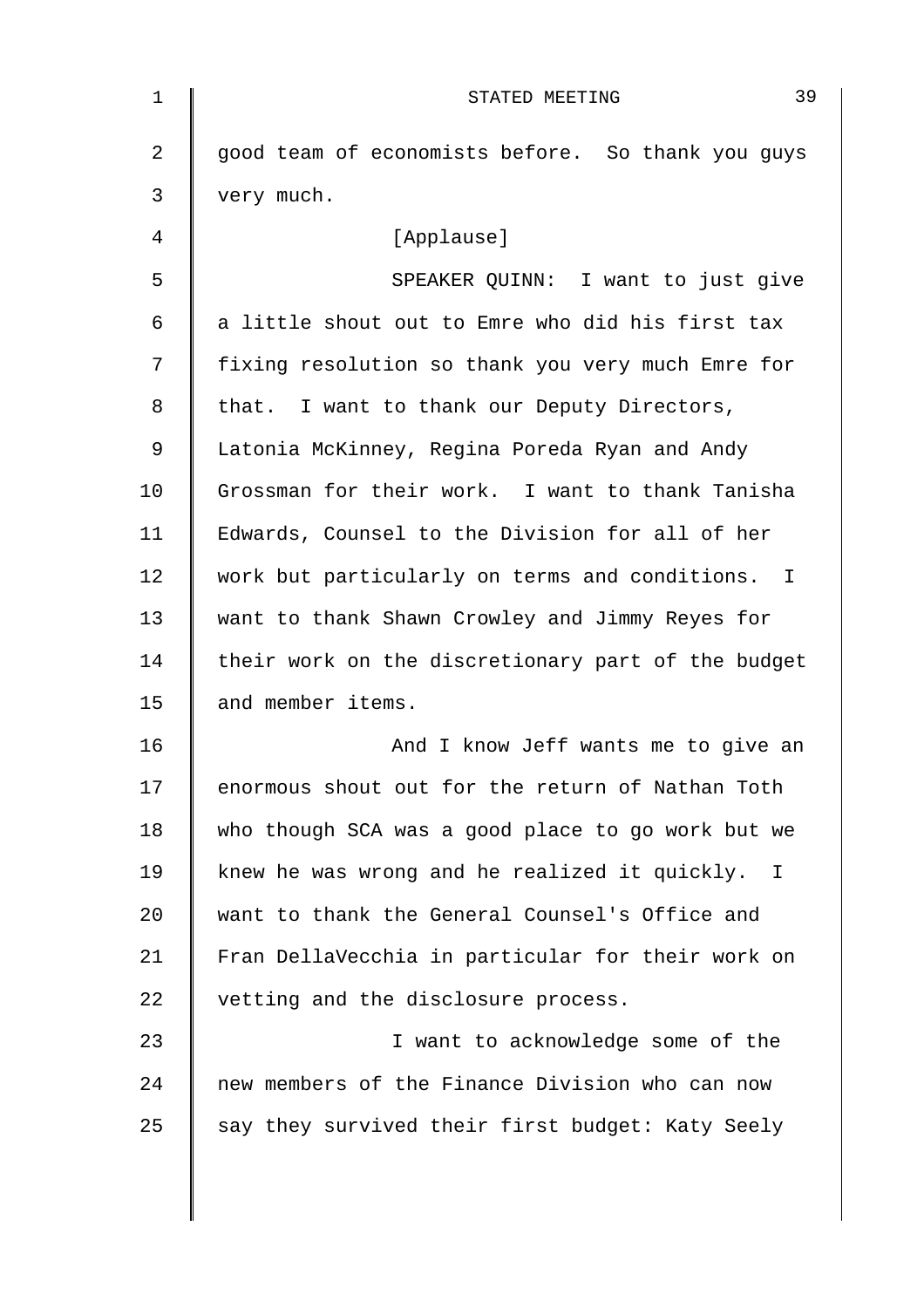| $\mathbf 1$ | 40<br>STATED MEETING                               |
|-------------|----------------------------------------------------|
| 2           | Kirk, Pam Corbett, Felicia Steele, Christina       |
| 3           | Perroti, John Winkle, Jonathan Auerbach, and all   |
| 4           | of the members of the Finance staff who helped     |
| 5           | those newcomers get through this first budget, but |
| 6           | all of the Finance staff, if we could get a big    |
| 7           | round of applause for all members of our Finance   |
| 8           | team.                                              |
| $\mathsf 9$ | [Applause, cheering]                               |
| 10          | SPEAKER QUINN: Thank you. I want                   |
| 11          | to also give a thank out to Danielle Picaro, DVP,  |
| 12          | came in as kind of somebody from the bench to help |
| 13          | us get over, finish the inning for capital so if   |
| 14          | we could thank DVP for her work, she did more than |
| 15          | just bring candy this year, not that that's not    |
| 16          | important. I also want to thank in addition to     |
| 17          | again thanking all of the Finance staff I want to  |
| 18          | thank the staff in my office, Maggie and Phyllis   |
| 19          | and Selina for all of their help and assistance,   |
| 20          | keeping everybody up to date.                      |
| 21          | I want to thank Barbara for all of                 |
| 22          | her assistance helping the members as we went      |
| 23          | through the budget process. I want to thank Carl   |
| 24          | D'Alba and all the Sergeants at Arms who have      |
| 25          | dealt with a particularly exciting year from their |
|             |                                                    |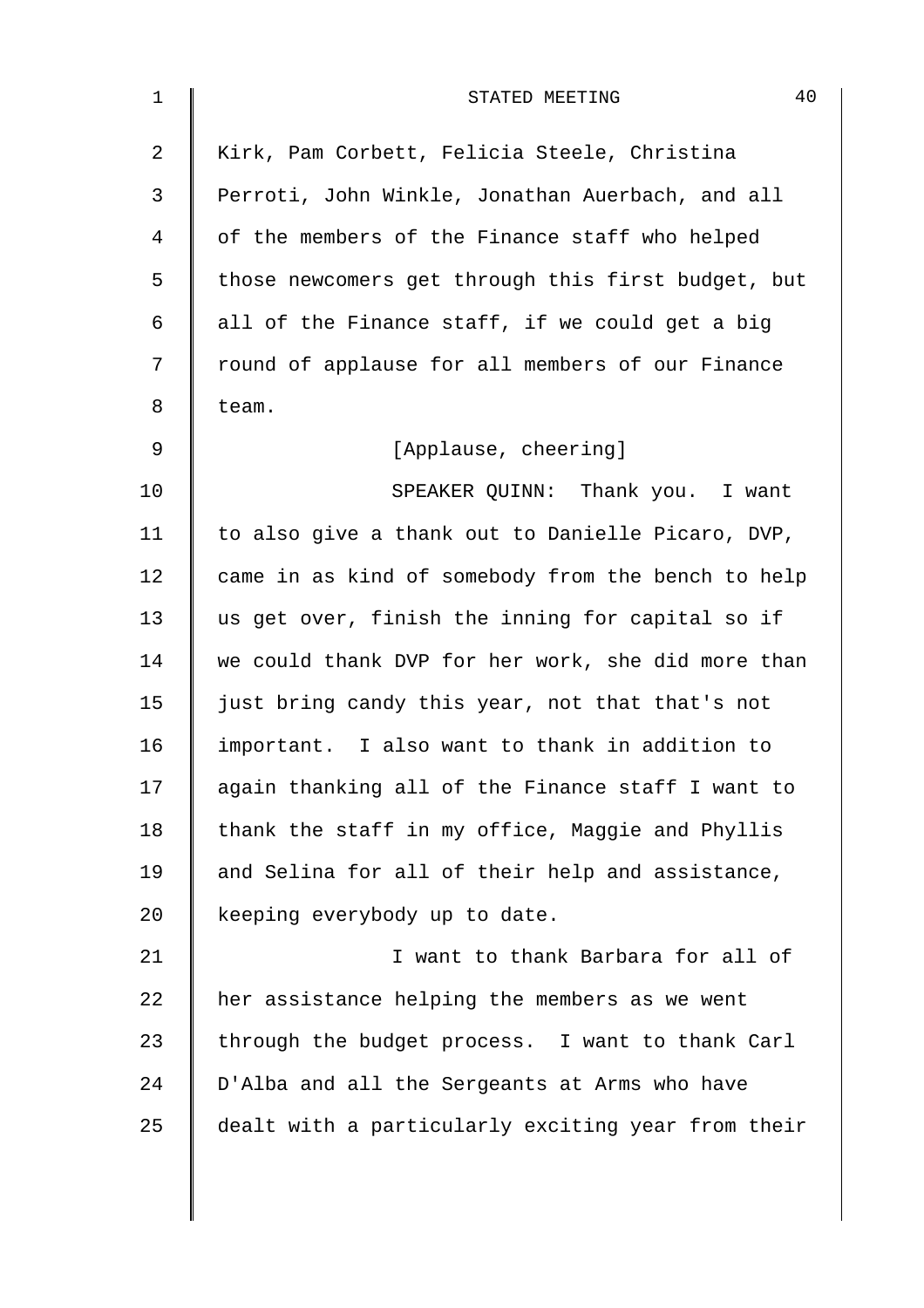| $\mathbf 1$    | 41<br>STATED MEETING                              |
|----------------|---------------------------------------------------|
| $\overline{2}$ | perspective as it relates to the budget. I want   |
| 3              | to thank Jamie McShane and Maria Alvarado in the  |
| $\overline{4}$ | Press Office for helping us communicate the work  |
| 5              | that we've done. I want to thank Megan Linehan on |
| 6              | my staff for all of her help for me and Preston   |
| 7              | and Jeff for the help to the three of us as well  |
| 8              | as Ramon and Chuck in this process. I want to say |
| 9              | that we really couldn't get very much done at all |
| 10             | in Finance if it wasn't for Nicole Anderson and   |
| 11             | Maria Pagan so let's give a big round of applause |
| 12             | for them.                                         |
| 13             | [Applause, cheering]                              |
| 14             | SPEAKER QUINN: They're kind of the                |
| 15             | Barbara of the Finance Division. We would all be  |
| 16             | lost without all of them. I want to particularly  |
| 17             | make note of thanks to somebody who wasn't here   |
| 18             | this year who is Annabel Palma, who is the Chair  |
| 19             | of our General Welfare Committee who is thank god |
| 20             | again expecting and home on bed rest. She         |
| 21             | participated in BNT on a speaker phone. Her chief |
| 22             | of staff, Megan Lynch made sure all of Annabel's  |
| 23             | issues were in the room all of the time.<br>And   |
| 24             | Annabel and Megan were a terrific team, making    |
| 25             | sure that the neediest New Yorkers did not get    |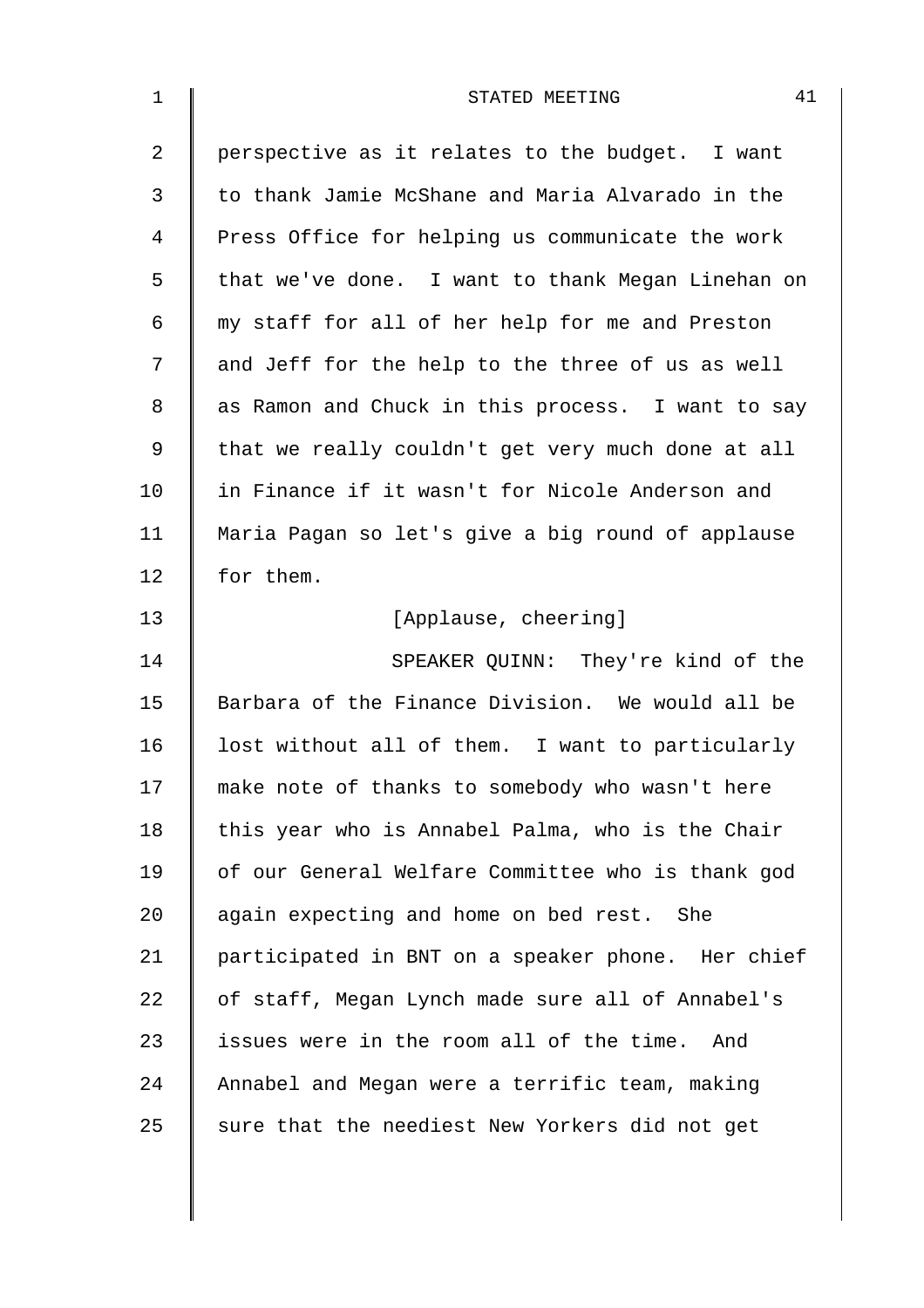| 1              | 42<br>STATED MEETING                               |
|----------------|----------------------------------------------------|
| $\overline{2}$ | left behind in this process. So if we could have   |
| 3              | a round of applause for Annabel.                   |
| 4              | [Applause]                                         |
| 5              | SPEAKER QUINN: I want to thank my                  |
| 6              | Chief of Staff, Chuck Meara and in particular my   |
| 7              | First Deputy Chief of Staff Ramon Martinez who     |
| 8              | oversees Preston and the entire Finance Division.  |
| 9              | [Applause]                                         |
| 10             | SPEAKER QUINN: None of this would                  |
| 11             | have happened without Ramon's tremendous           |
| 12             | leadership. So if we could get a big round of      |
| 13             | applause for all of the staff, BNT, and            |
| 14             | leadership.                                        |
| 15             | [Applause]                                         |
| 16             | SPEAKER QUINN: The budget we will                  |
| 17             | vote on in a few minutes for the fiscal year that  |
| 18             | starts on Friday is not a perfect budget.<br>It    |
| 19             | would be impossible to have a perfect budget when  |
| 20             | the City and our budget and our tax revenues are   |
| 21             | still feeling the impact of the recession.<br>That |
| 22             | said, from the moment the Preliminary Budget was   |
| 23             | released in the winter, we in the Council had a    |
| 24             | couple of clear messages and goals.                |
| 25             | One, we understood and agreed that                 |
|                |                                                    |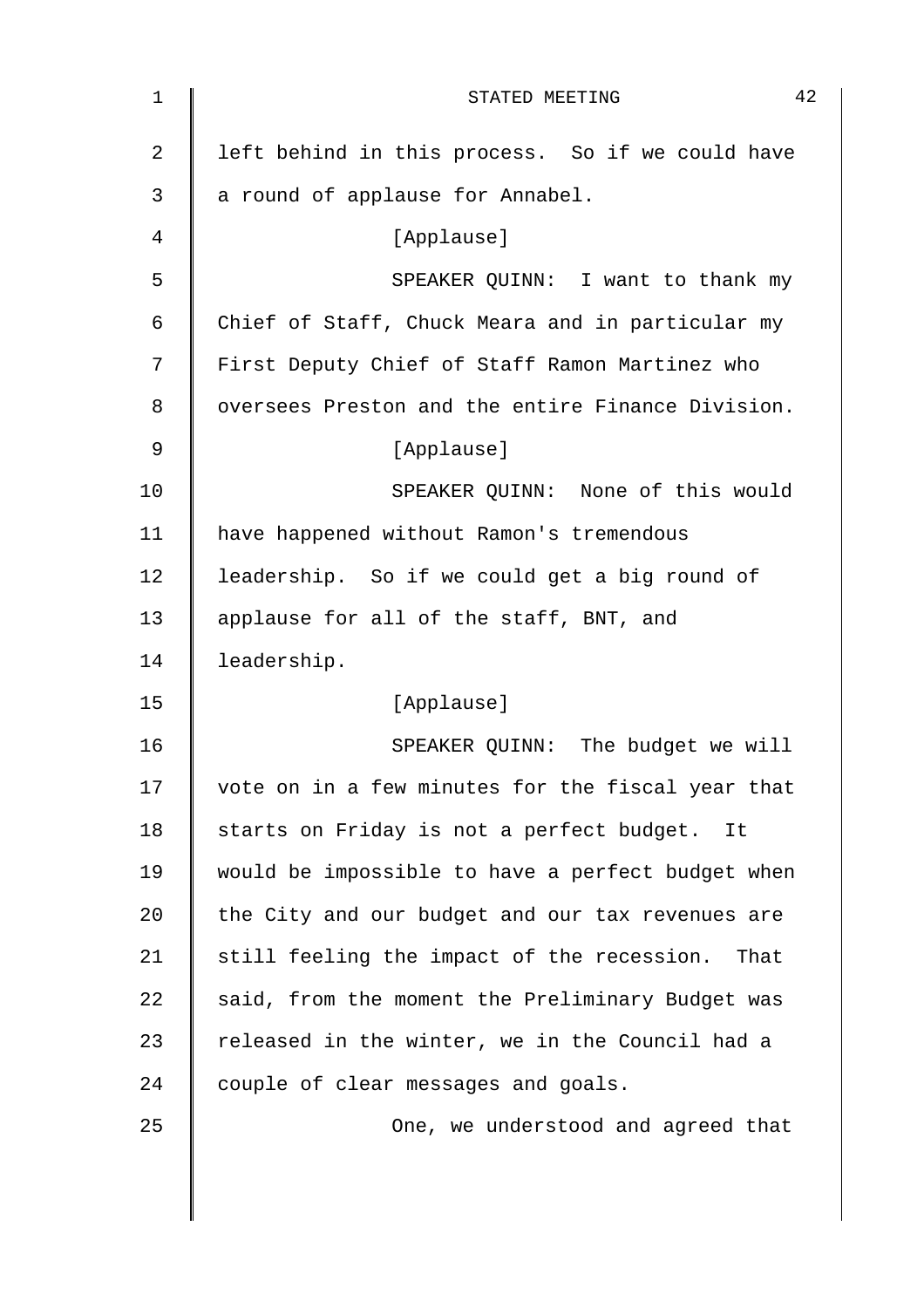| $\mathbf 1$    | 43<br>STATED MEETING                               |
|----------------|----------------------------------------------------|
| $\overline{2}$ | the City needed to cut back on its spending to     |
| 3              | make sure that we lived within our resources. And  |
| 4              | as those resources got smaller, with the           |
| 5              | expiration of the stimulus money and cuts from     |
| 6              | Albany, that goal became even more challenging.    |
| 7              | But we also knew that there is no piece of         |
| 8              | legislation, no governmental document we vote on,  |
| 9              | that is more of a statement of our priorities as   |
| 10             | an institution and a City than our budget. It's    |
| 11             | true about your house. It's true about a company.  |
| 12             | It's true about a City.                            |
| 13             | What you spend your money on really                |
| 14             | shows what you care about most. And that's why we  |
| 15             | said together, Domenic and I, from Day One, that   |
| 16             | we would do everything in our power to prevent the |
| 17             | layoffs of thousands of school teachers. Because   |
| 18             | even in a time when you need to cut back on        |
| 19             | spending, cutting back on teachers in the          |
| 20             | classroom means you are cutting back on the        |
| 21             | education our children are getting.                |
| 22             | And that is a cut that simply goes                 |
| 23             | too deep and does not reflect the priorities of    |
| 24             | this Council. And I am very proud that through     |
| 25             | all of us coming together, Mayor Bloomberg, the    |
|                |                                                    |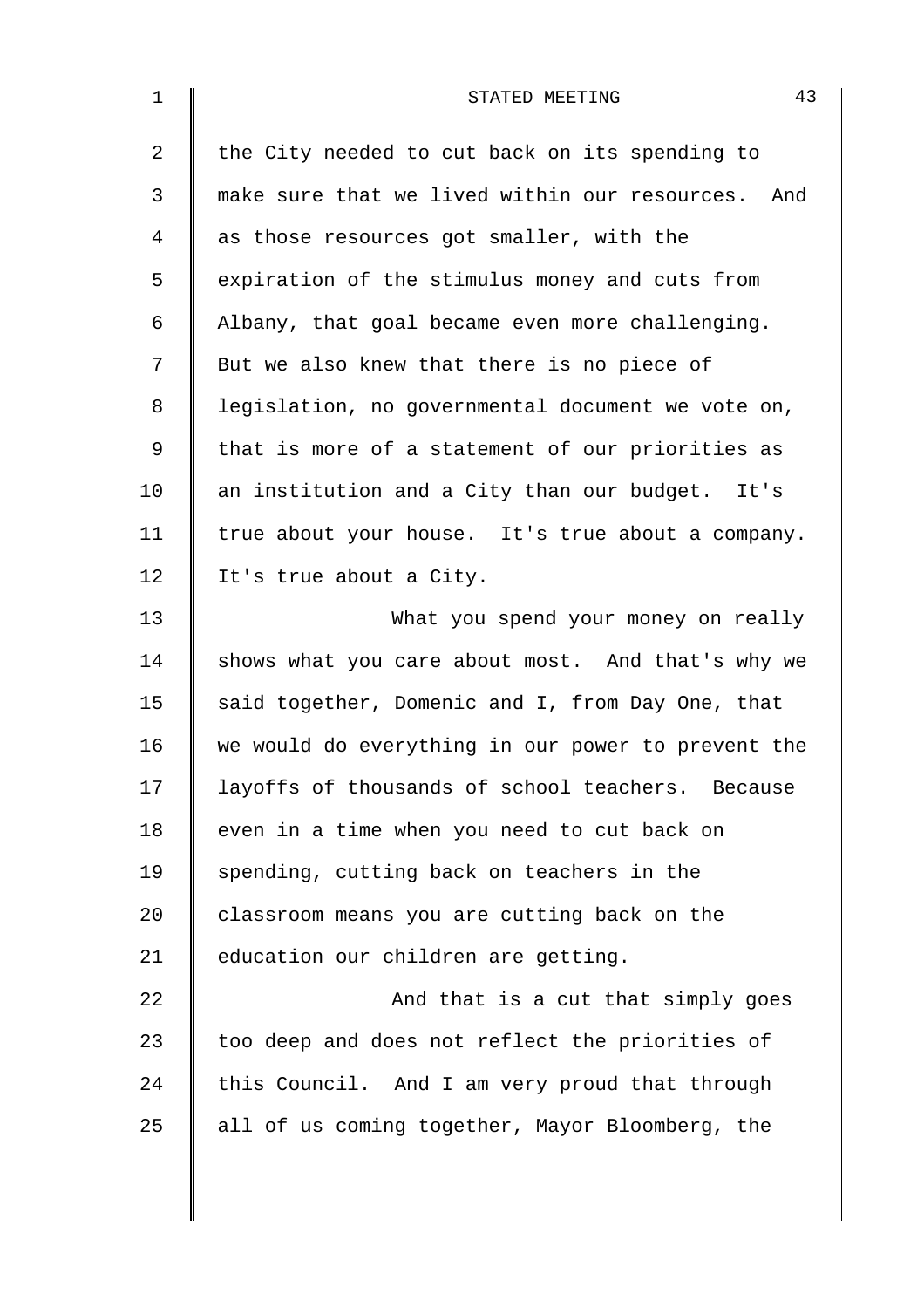| $\mathbf{1}$ | 44<br>STATED MEETING                               |
|--------------|----------------------------------------------------|
| 2            | UFT and the Council, that we are able to prevent   |
| 3            | all of those layoffs.                              |
| 4            | We also articulated at the                         |
| 5            | beginning of this process that public safety is    |
| 6            | one of the core issues of this City Council.       |
| 7            | That's why when there was an attempt between the   |
| 8            | Preliminary and the Executive to eliminate part of |
| 9            | the police class, 900 police officers, we stood up |
| 10           | in the middle of the budget process and said that  |
| 11           | was unacceptable. And that's why if you looked in  |
| 12           | the Adopted Budget, you saw all of the members of  |
| 13           | the police class, it should have been two classes, |
| 14           | put back into one class that will start on July    |
| 15           | 1st, a further statement about this Council's      |
| 16           | commitment to public safety.                       |
| 17           | And we kept that commitment to                     |
| 18           | public safety going by saying that we are not      |
| 19           | going to close fire houses in a process that is    |
| 20           | exclusively driven only by the bottom line of the  |
| 21           | numbers. If people want to have a conversation     |
| 22           | that is public and transparent about response      |
| 23           | times and where neighborhood population is         |
| 24           | growing, where neighborhood population is          |
| 25           | shrinking, we can have that conversation. But we   |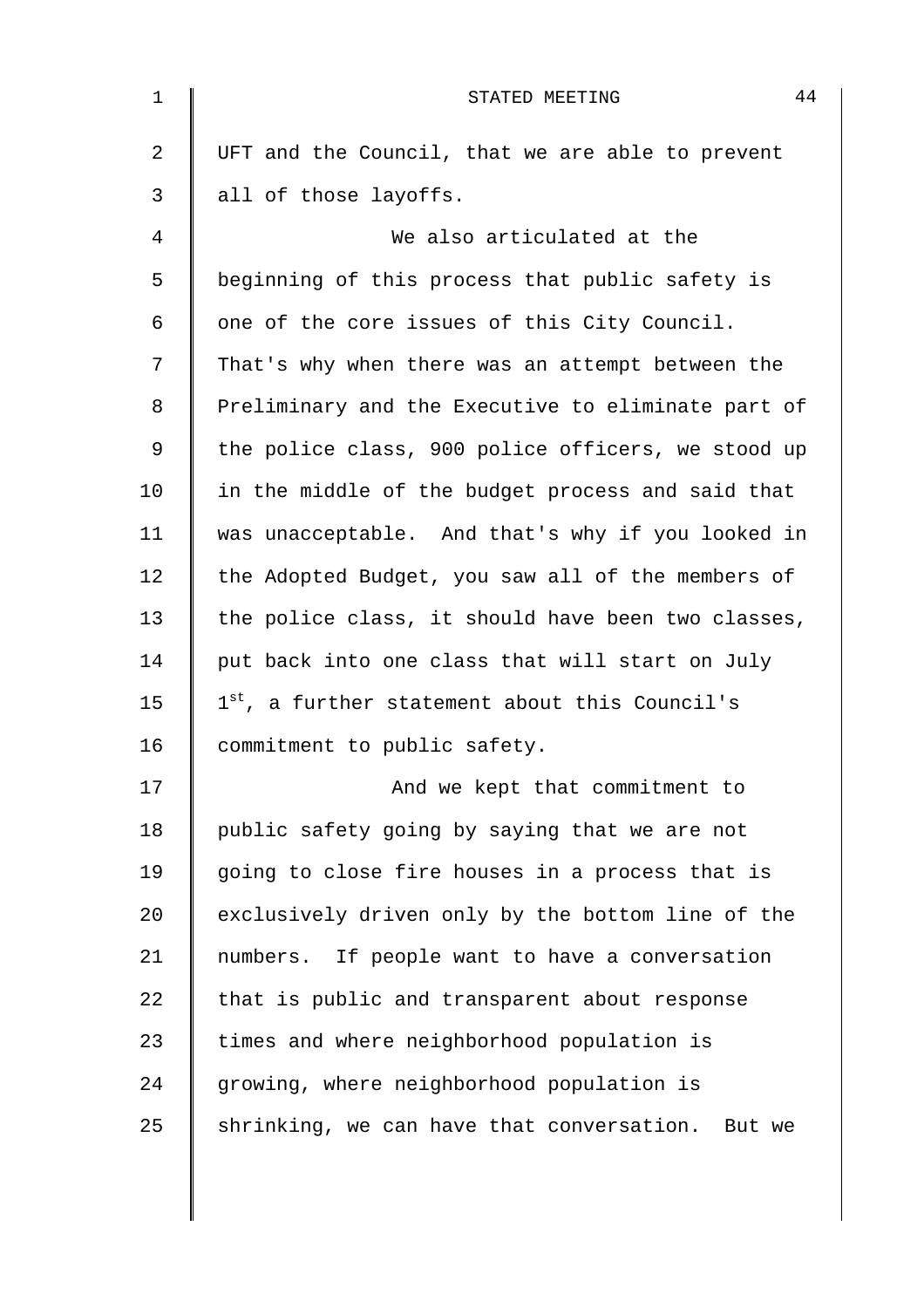| $\mathbf 1$    | 45<br>STATED MEETING                               |
|----------------|----------------------------------------------------|
| $\overline{a}$ | cannot have a conversation about public safety     |
| 3              | that is exclusively only based on dollars and      |
| 4              | cents. That is not the priority of this City       |
| 5              | Council.                                           |
| 6              | We also said that one of the things                |
| 7              | we were deeply concerned about was the impact that |
| 8              | the cuts to child care would have. And although    |
| 9              | we were grateful to Mayor Bloomberg and his staff  |
| 10             | for the steps they took in the Executive Budget to |
| 11             | begin to address that, we knew they did not go far |
| 12             | enough. And I just here want to particularly       |
| 13             | thank the Finance staff for delving into an        |
| 14             | incredibly complicated area and coming up with a   |
| 15             | solution that moves us very close to a solution on |
| 16             | this, gets us about 90% of the way there, and      |
| 17             | makes sure that really no one will get left behind |
| 18             | in the area of child care. And these are           |
| 19             | families.                                          |
| 20             | We have met without what we did in                 |
| 21             | this budget our legal requirement but there's a    |
| 22             | big difference between your legal requirement and  |
| 23             | the reality of families whom without this support, |
| 24             | without these OST slots, without these vouchers,   |
| 25             | will not have a safe, quality place for their      |
|                |                                                    |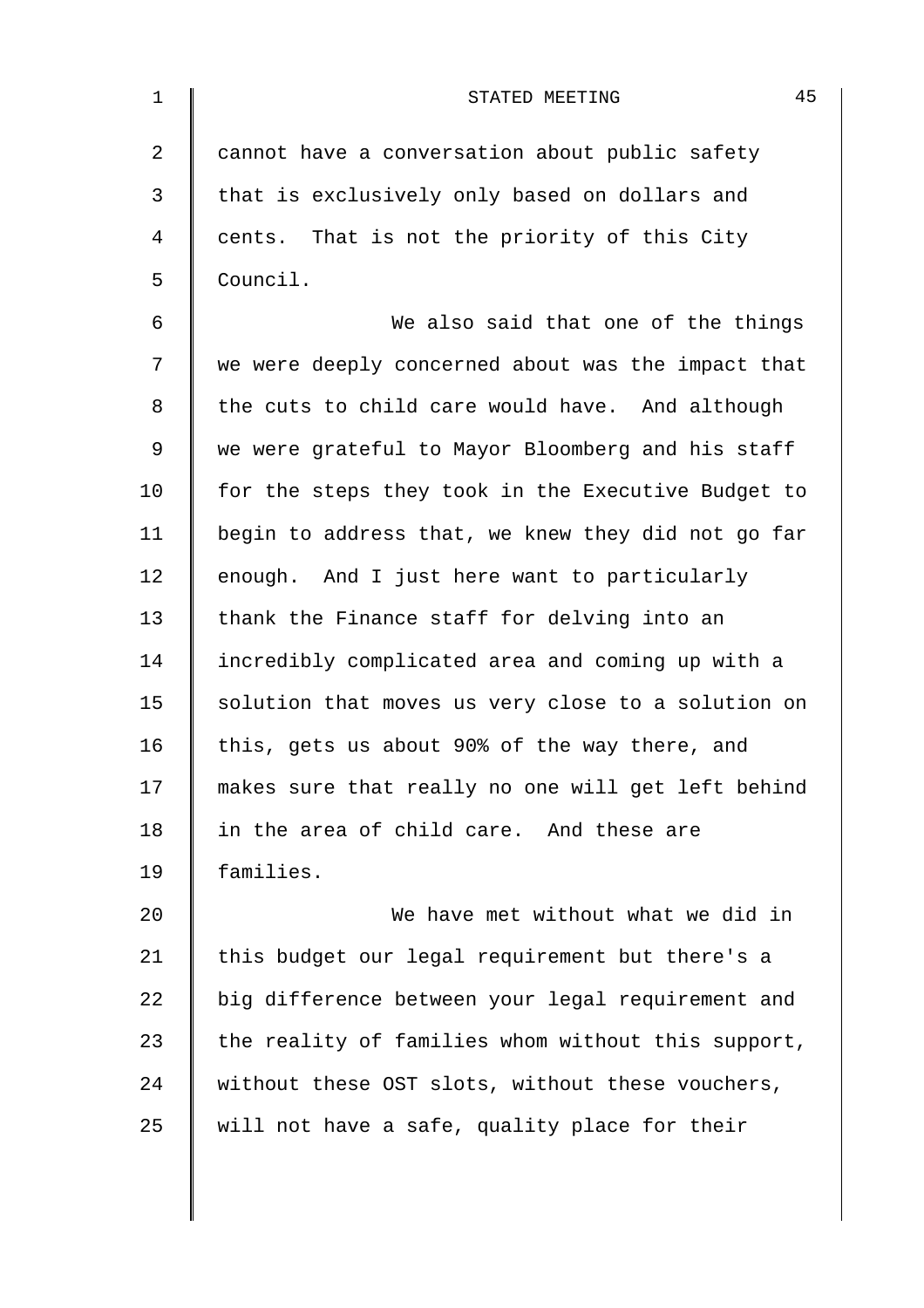| $\mathbf 1$ | 46<br>STATED MEETING                               |
|-------------|----------------------------------------------------|
| 2           | child to be, leaving them only with the choice to  |
| 3           | quit their job. Not a choice we want anyone to     |
| 4           | have to make ever, certainly not right now when    |
| 5           | jobs are so hard to come by.                       |
| 6           | Now there are many other places in                 |
| 7           | the budget where we have made restorations. And    |
| 8           | some where we have not made the restorations at    |
| 9           | the level we would have otherwise liked. But what  |
| 10          | we did in this budget was identify the areas where |
| 11          | the pain that was proposed was simply too deep,    |
| 12          | where the cuts would have gone in and made damage  |
| 13          | that was unfixable. A fire house closes and a      |
| 14          | life was lost. A child not having enough teachers  |
| 15          | and having a class size so big that they couldn't  |
| 16          | learn. A mom or a dad having to quit their job to  |
| 17          | stay home and take care of their child and that    |
| 18          | family's financial future being mortgaged.         |
| 19          | Those were tough priorities to be                  |
| 20          | able to stay true to in this process. But because  |
| 21          | of all of our hard work we did, we reshaped this   |
| 22          | budget in a way that reflects what this            |
| 23          | institution cares about, what I believe is most    |
| 24          | important for this City as we come out of this     |
| 25          | recession. And I thank all of you for your         |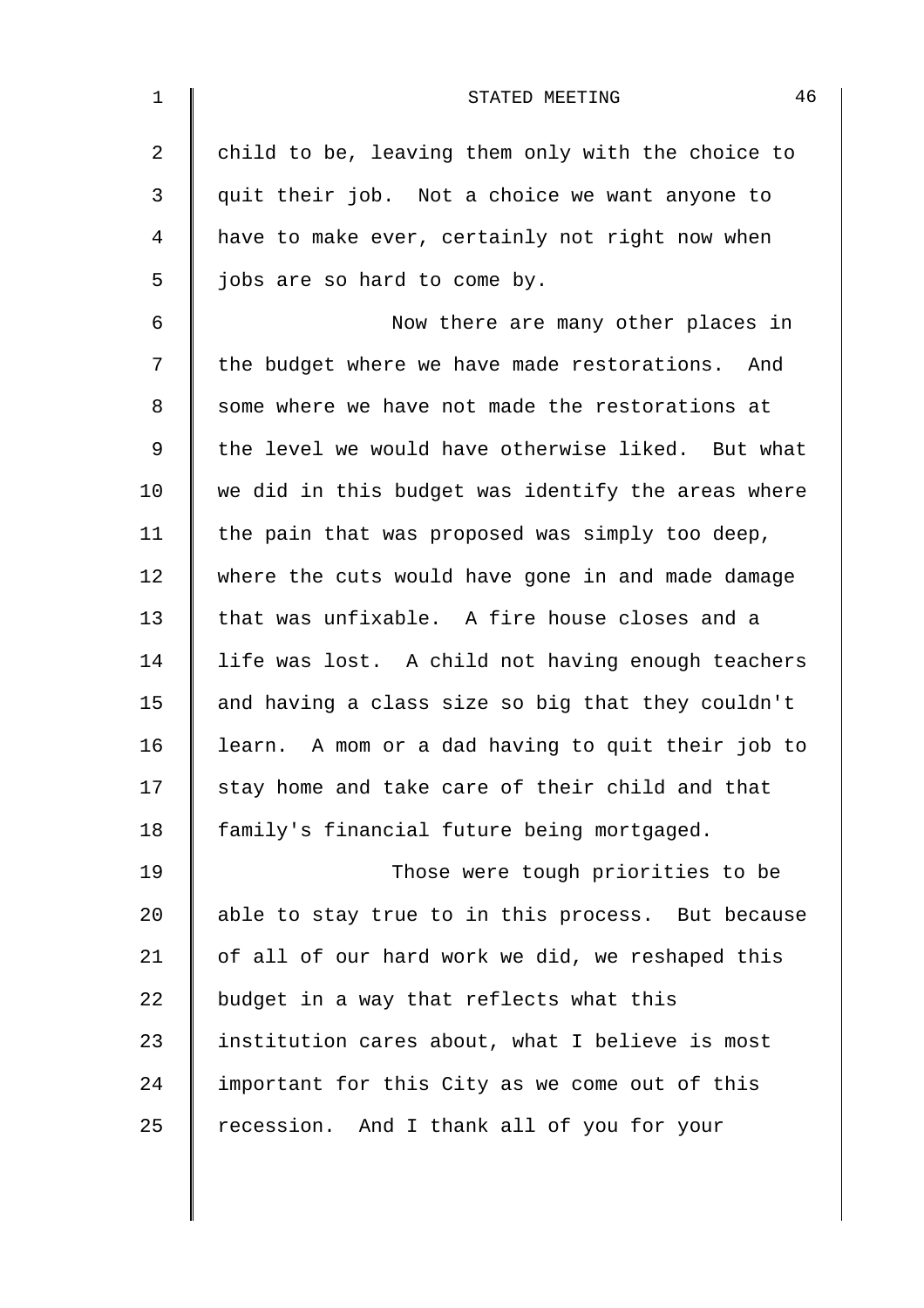| $\mathbf{1}$   | 47<br>STATED MEETING                               |
|----------------|----------------------------------------------------|
| $\overline{2}$ | partnership in doing it. I also want to thank      |
| 3              | Mayor Bloomberg and his staff for their            |
| 4              | partnership in doing it. In particular I want to   |
| 5              | thank all of the staff at OMB, Mark Page and Stu   |
| 6              | Klein and PV and everyone else who has worked with |
| 7              | us on this. I want to thank Houda Mahoutis for     |
| 8              | her work and Deputy Mayor Howard Wolfson in        |
| 9              | particular for all of his hard work.               |
| 10             | This is not a budget that comes                    |
| 11             | without any level of pain. To do that would be     |
| 12             | almost dishonest with New Yorkers because we       |
| 13             | simply in the midst of this recession don't have   |
| 14             | the resources to meet every need exactly as we     |
| 15             | have historically. But this is an honest budget    |
| 16             | that articulated a set of core priorities, set out |
| 17             | a plan to meet those core priorities, implemented  |
| 18             | those plans and when you vote on this budget today |
| 19             | you can know you've done it protecting school      |
| 20             | children, protecting children, protecting families |
| 21             | and protecting the safety of our neighborhoods.    |
| 22             | That is a very good budget                         |
| 23             | particularly in this difficult time. And I thank   |
| 24             | you all for staying with the plan, being such a    |
| 25             | great team, and getting us to this important point |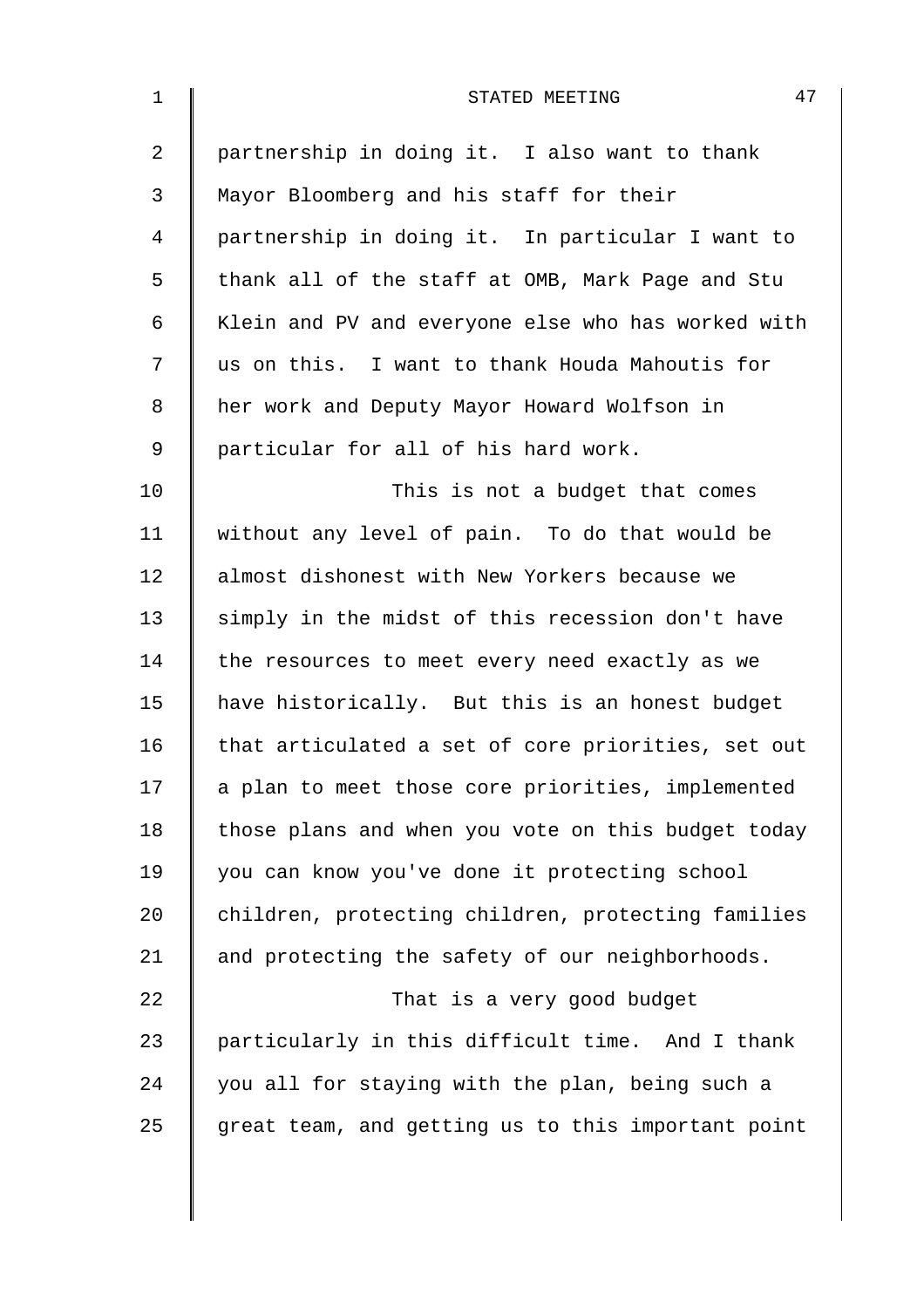| 1  | 48<br>STATED MEETING                               |
|----|----------------------------------------------------|
| 2  | today. And I urge you all to vote yes on the       |
| 3  | budget for Fiscal Year 2012.                       |
| 4  | MAJORITY LEADER RIVERA: Thank you                  |
| 5  | very much Madam Speaker.                           |
| 6  | [Applause]                                         |
| 7  | MAJORITY LEADER RIVERA: We now                     |
| 8  | move onto discussion of general orders. Council    |
| 9  | Member Jackson.                                    |
| 10 | COUNCIL MEMBER JACKSON: Thank you                  |
| 11 | Majority Leader. My colleagues I rise again this   |
| 12 | afternoon to comment on the 2012 budget. And let   |
| 13 | me just say this to all of you, as the Chair of    |
| 14 | the Education Committee and obviously as members   |
| 15 | yourselves representing all of the schools and     |
| 16 | principals and teachers and administrators and     |
| 17 | students in your district, obviously when the      |
| 18 | Mayor announced the layoff of approximately 4,500  |
| 19 | teachers, that was devastating news.               |
| 20 | I knew in my heart and my mind that                |
| 21 | if all parties worked together that we could forgo |
| 22 | any of these layoffs. And in fact today we vote    |
| 23 | on a budget in which no layoffs of teachers will   |
| 24 | occur. And I thank everyone involved in that and   |
| 25 | the Speaker has said it and has detailed who we    |
|    |                                                    |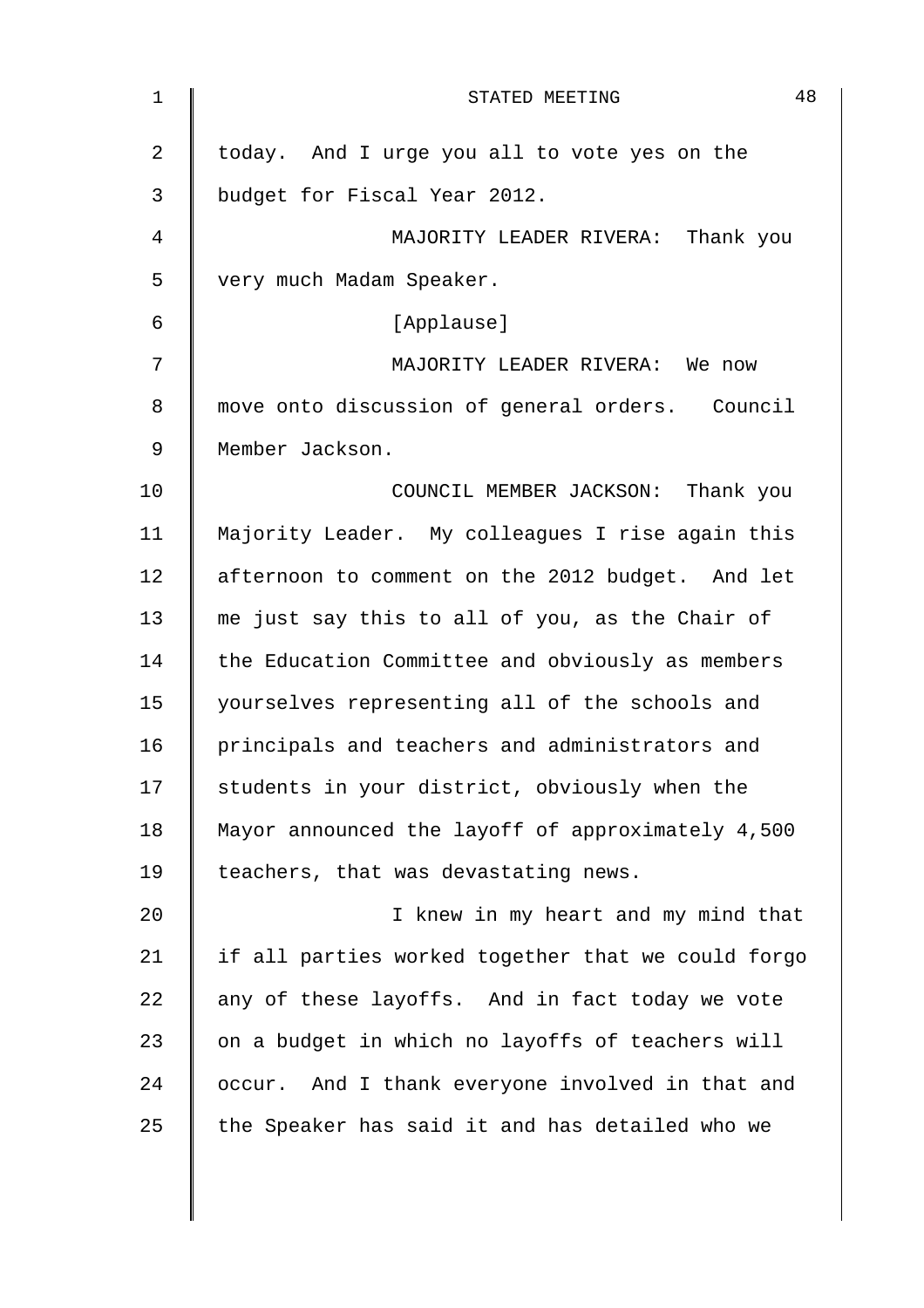| 1  | 49<br>STATED MEETING                               |
|----|----------------------------------------------------|
| 2  | should thank. But let me say this to you           |
| 3  | Christine Quinn, our Speaker, I thank you for      |
| 4  | being the leaders who you are in bringing together |
| 5  | all of the parties and all of the staff from all   |
| 6  | sides in order to bring the budget today, which as |
| 7  | you indicated, has some pain but considering what  |
| 8  | the pain was anticipated, we've come a long way.   |
| 9  | So I thank you on behalf of all the people that I  |
| 10 | represent, knowing that we've done very well, all  |
| 11 | things considered.                                 |
| 12 | Could we have done better?                         |
| 13 | Absolutely, yes. Could we have done worse? We      |
| 14 | could have done much worse. And let me just        |
| 15 | finally say to what I said to some of the people   |
| 16 | outside when they said vote no on the City's       |
| 17 | budget. I asked them do you know what voting no    |
| 18 | means? Do you know how much pain will happen to    |
| 19 | our constituents if we vote no?                    |
| 20 | Do you know that the Mayor then                    |
| 21 | decides on what our budget is in order for us to   |
| 22 | prioritize that? Understanding that, there's no    |
| 23 | way that I can vote no considering what's on the   |
| 24 | table. And I explained that to them yesterday and  |
| 25 | last night. So I vote yes on all and I just        |
|    |                                                    |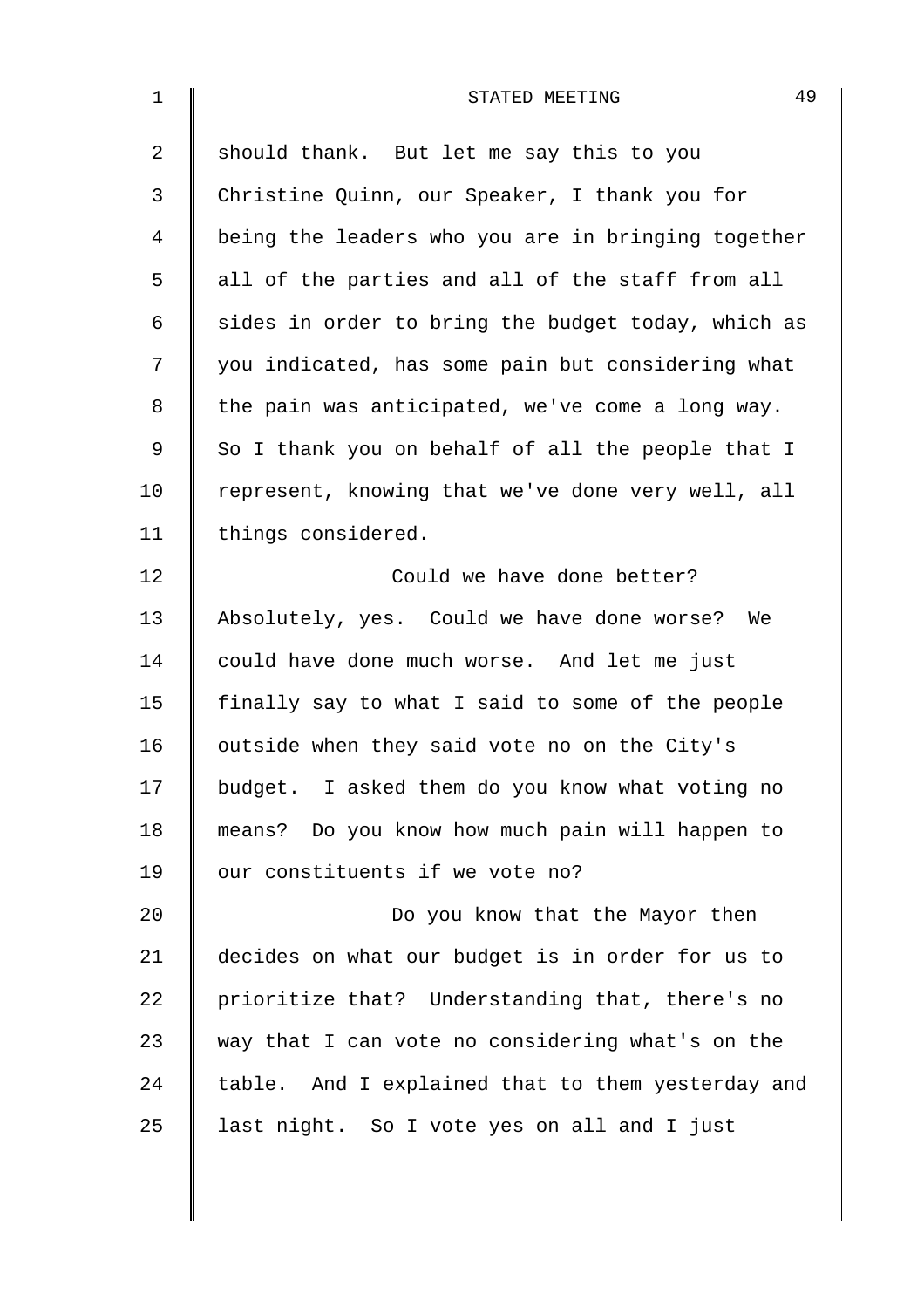| 1              | 50<br>STATED MEETING                               |
|----------------|----------------------------------------------------|
| $\overline{2}$ | wanted to say thank you all for being involved and |
| 3              | doing a great job.                                 |
| 4              | MAJORITY LEADER RIVERA: Thank you                  |
| 5              | very much Council Member. Back to Speaker Quinn.   |
| 6              | SPEAKER QUINN: Thank you. I'm                      |
| 7              | sorry, I should have called on our Finance Chair   |
| 8              | in Speaker's time so if we could now call with a   |
| 9              | suspended clock, no, no, no, that was my fault     |
| 10             | Robert, not yours. With a no clock on the Chair,   |
| 11             | the great Chair of our Finance Committee, Chair    |
| 12             | Domenic M. Recchia Jr.                             |
| 13             | [Applause]                                         |
| 14             | COUNCIL MEMBER RECCHIA: Thank you                  |
| 15             | Madam Speaker. You know at the beginning of this   |
| 16             | process we made some promises to all New Yorkers.  |
| 17             | We would not let fire companies close. We would    |
| 18             | not send thousands of teachers to unemployment     |
| 19             | lines. We would do everything within our power to  |
| 20             | protect child care. We wouldn't let our libraries  |
| 21             | and cultural institutions suffer to make ends      |
| 22             | meet.                                              |
| 23             | I'm proud to say that this City                    |
| 24             | Council delivered. We had to make some tough       |
| 25             | decisions and compromises on all levels that were  |
|                |                                                    |
|                |                                                    |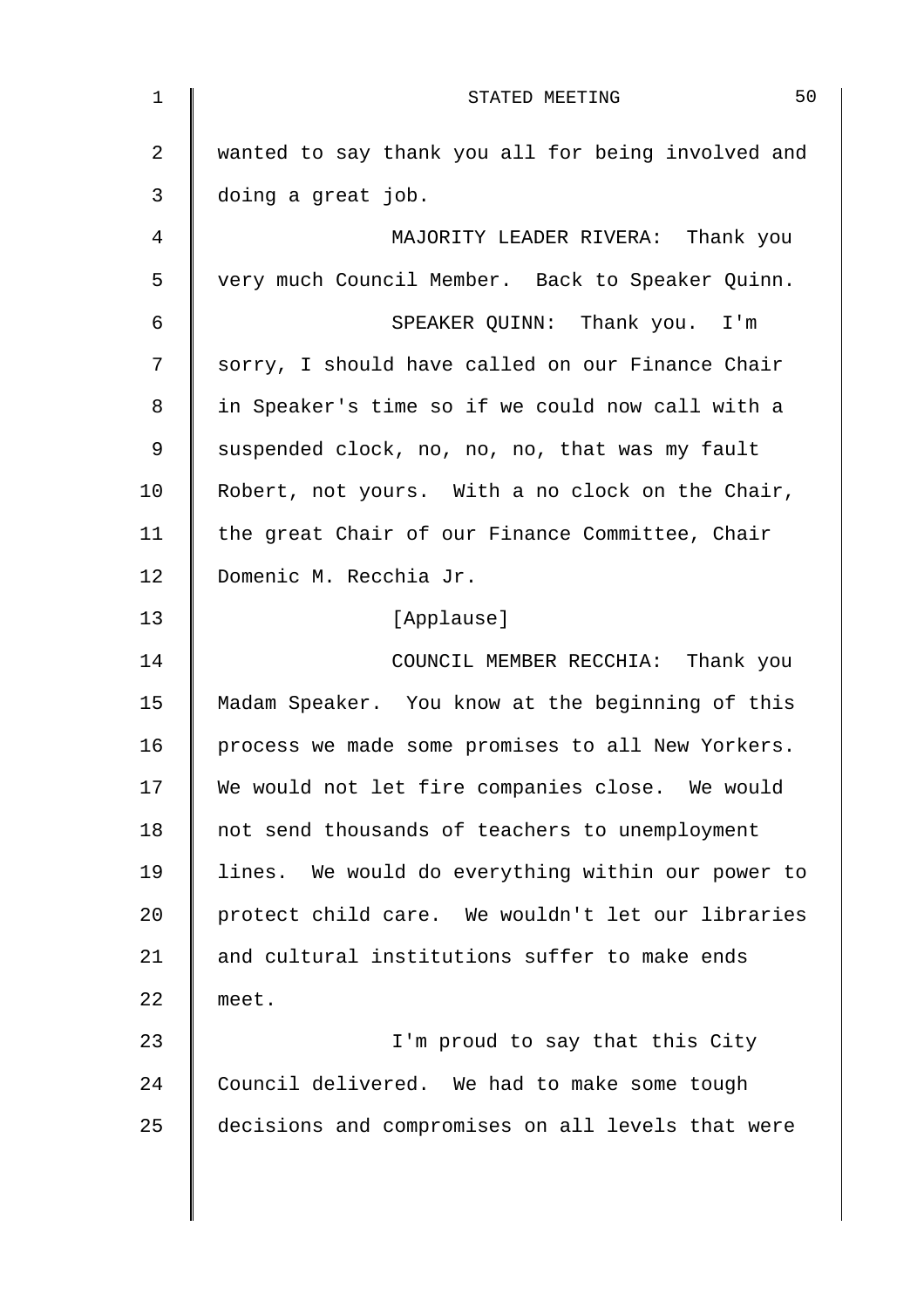| 1              | 51<br>STATED MEETING                               |
|----------------|----------------------------------------------------|
| $\overline{2}$ | extremely difficult. Some services had to be       |
| 3              | reduced. And some programs had to be eliminated.   |
| 4              | Between the struggling economy and reduced aid     |
| 5              | from Albany and Washington, we faced many          |
| 6              | challenges.                                        |
| 7              | But we won some important victories                |
| 8              | for the people of New York City. We were able to   |
| 9              | baseline funding for District Attorneys, the       |
| 10             | Sexual Assault Response Teams and CUNY, as well as |
| 11             | Department for the Aging, so they can keep senior  |
| 12             | centers open. We were able to work with the        |
| 13             | Administration to ensure libraries would remain    |
| 14             | open for five days a week. We provide almost a     |
| 15             | full restoration to the Parks Department and       |
| 16             | cultural institutions. The restorations for the    |
| 17             | cultural institutions in particular are incredibly |
| 18             | important. Our economy is driven in large part by  |
| 19             | tourism and it's because of our cultural           |
| 20             | institutions that we are at the top tourist        |
| 21             | destination in the world.                          |
| 22             | And of course we stopped teacher                   |
| 23             | layoffs and fire company closures. We did all      |
| 24             | this without raising taxes, without going further  |
| 25             | into the trust fund, and without going back on our |
|                |                                                    |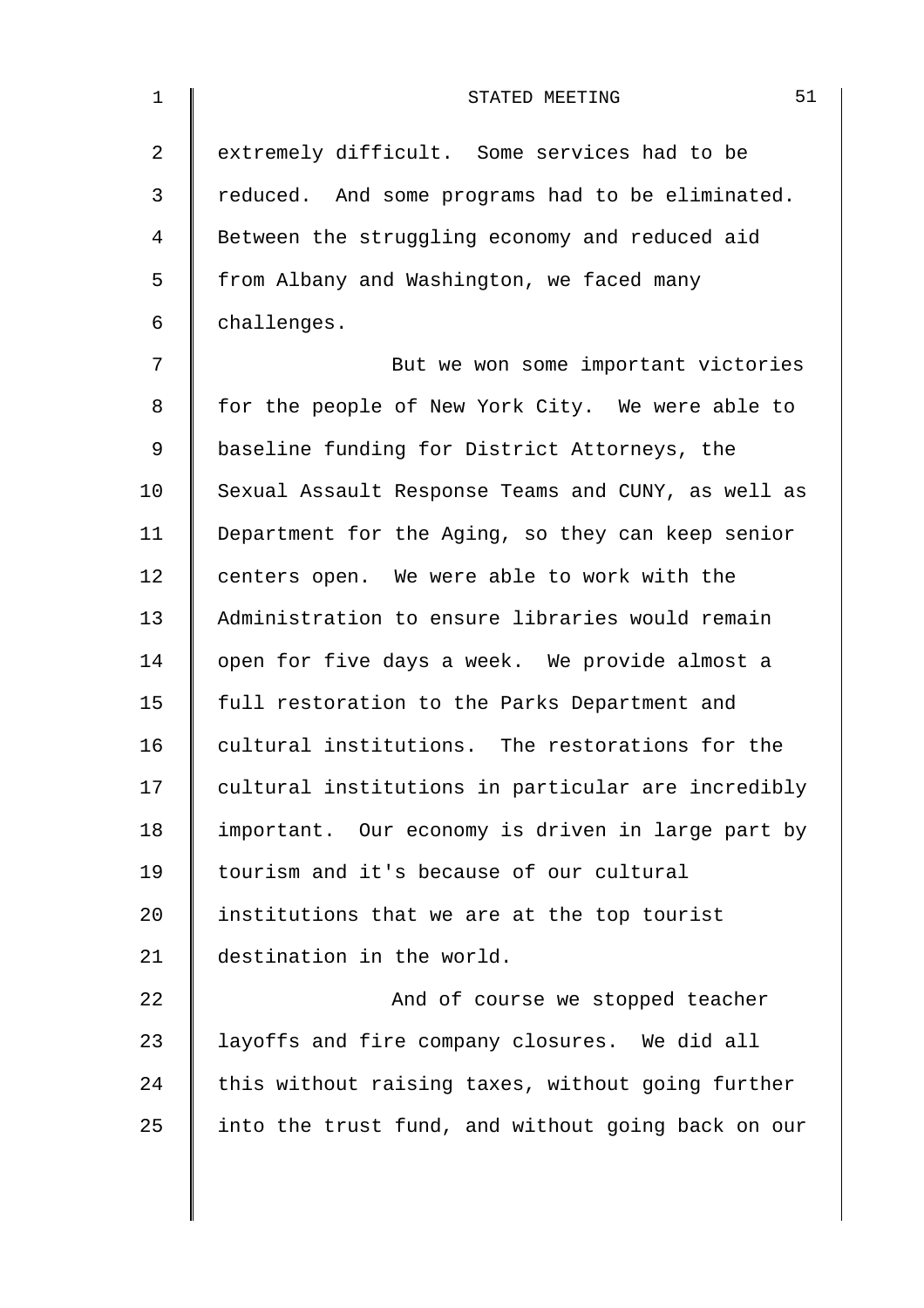| $\mathbf 1$ | 52<br>STATED MEETING                               |
|-------------|----------------------------------------------------|
| 2           | word. Most importantly we didn't kick the can      |
| 3           | down the road. Next year is going to be tough if   |
| 4           | not tougher. The decisions that are saving that    |
| 5           | we made today are going to protect us for          |
| 6           | tomorrow.                                          |
| 7           | We did the best we could with a bad                |
| 8           | situation. And I believe this budget is the best   |
| 9           | possible outcome we could have hoped for. And      |
| 10          | that is a lot and our victory is due because of    |
| 11          | our wonderful Speaker Christine Quinn who worked   |
| 12          | tirelessly on this plan.                           |
| 13          | Chris, it was an honor to work with                |
| 14          | you throughout this process. Thank you for         |
| 15          | putting your faith in me and for your commitment   |
| 16          | to the people of New York City. And now that       |
| 17          | we're done with the budget, we all have free time  |
| 18          | again. You have plenty of time to plan your        |
| 19          | wedding. Don't worry. I called Nino's, I called    |
| 20          | Gorjulo's [phonetic] in Coney Island, and he's     |
| 21          | dying to have your wedding at Gorjulo's.           |
| 22          | I also want to thank Mayor                         |
| 23          | Bloomberg for working with us. I know we didn't    |
| 24          | always agree on everything but we all had the best |
| 25          | interests of the City at heart. And because of     |
|             |                                                    |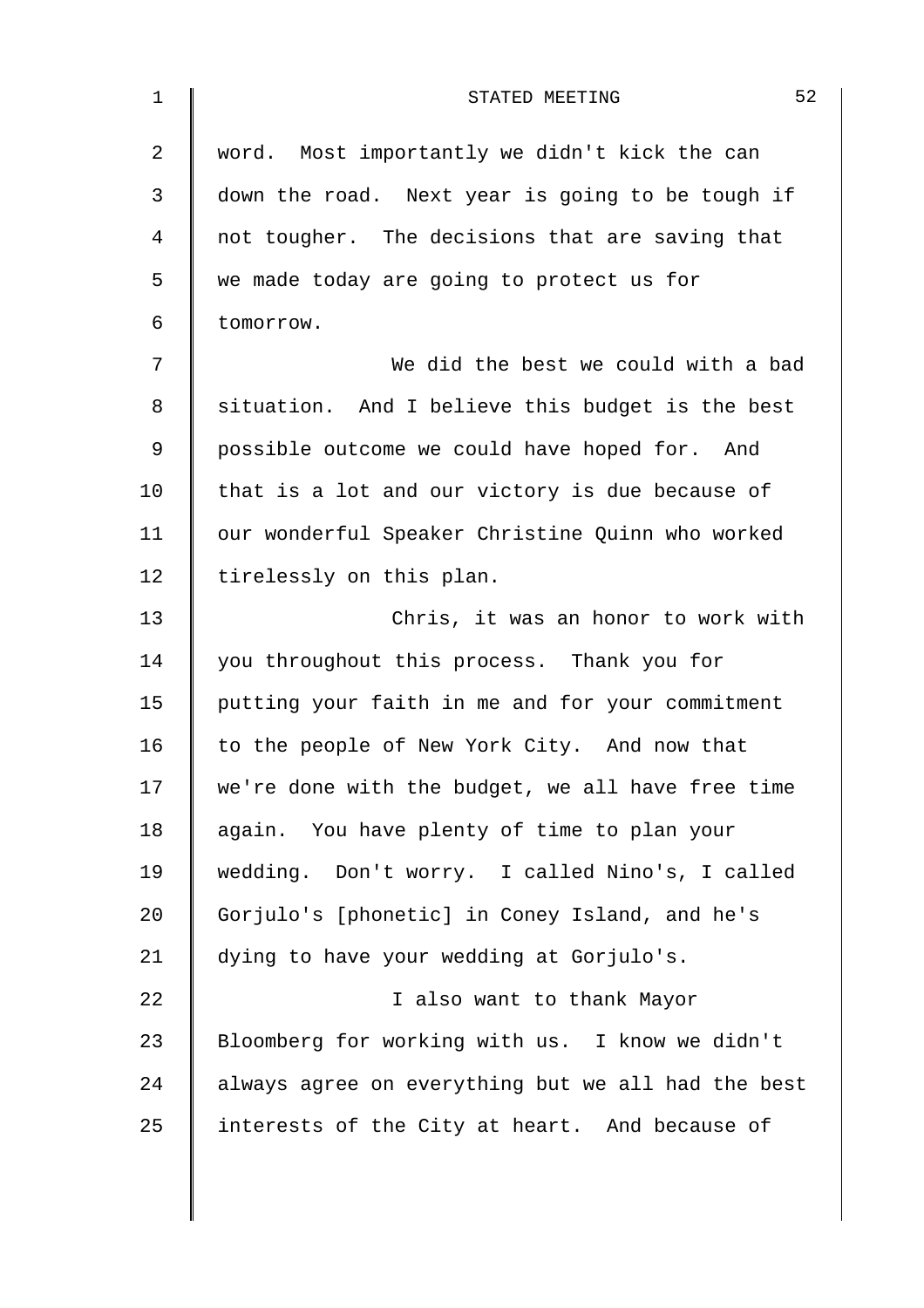| $\mathbf 1$    | 53<br>STATED MEETING                                          |
|----------------|---------------------------------------------------------------|
| $\overline{2}$ | that we were able to make a deal. I want to thank             |
| 3              | Chuck Meara and Ramon Martinez who were always                |
| 4              | there. I want to thank Mark Page, Stu Klein, OMB              |
| 5              | and the staff there for their work and for dealing            |
| 6              | with my City Council great Finance staff. I want              |
| 7              | to thank First Deputy Mayor Patty Harris, Deputy              |
| 8              | Mayor Howard Wolfson, Houda Mahoutis, Nanette                 |
| 9              | Smith, Marcel Garcia who will be leaving us after             |
| 10             | today, and the Mayor's entire Legislative Affairs             |
| 11             | staff.                                                        |
| 12             | I want to thank all the                                       |
| 13             | Commissioners who came out to testify before the              |
| 14             | Finance Committee including DCA Commissioner Kate             |
| 15             | Levin and DFTA Commissioner Lillian Paoli.                    |
| 16             | Lillian really stepped up to the plate to make                |
| 17             | sure this budget protects seniors. And I                      |
| 18             | personally want to recognize her and thank her for            |
| 19             | her dedication to the seniors and all that she has            |
| 20             | given over the years and especially throughout                |
| 21             | this entire budget.                                           |
| 22             | I want to thank Michael Mulgrew of                            |
| 23             | the UFT for working with us to avoid layoffs.<br>$\mathbf{I}$ |
| 24             | also want to thank my colleagues in the City                  |
| 25             | Council for their input and dedication. You all               |
|                |                                                               |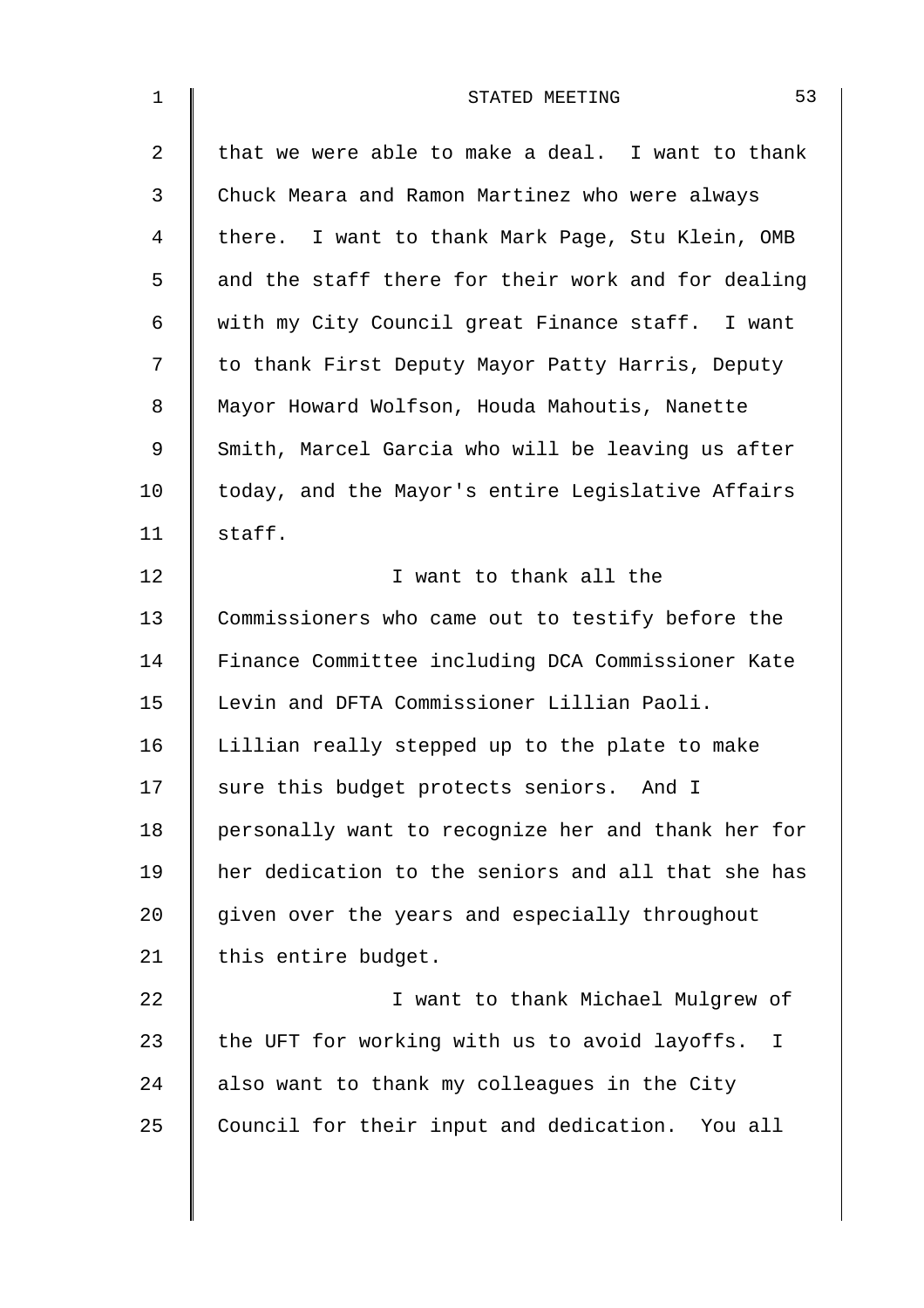| $\mathbf 1$ | 54<br>STATED MEETING                               |
|-------------|----------------------------------------------------|
| 2           | did an amazing job fighting for your constituents. |
| 3           | I know because my phone never stopped ringing. I   |
| 4           | want to thank the public for coming out to our     |
| 5           | hearings and speaking so passionately about their  |
| 6           | needs. I want to thank my Communications Director  |
| 7           | Rob Hart and my Special Liaison Elizabeth Smukla   |
| 8           | and my intern Houston Adair, for all their long    |
| 9           | hours, the late nights and the Dunkin Donuts runs. |
| 10          | [Applause]                                         |
| 11          | COUNCIL MEMBER RECCHIA: And last                   |
| 12          | but certainly not least I want to thank our        |
| 13          | Finance Division under the leadership of Director  |
| 14          | Preston Niblack and First Deputy Director Jeff     |
| 15          | Rodus. Let's give them a round of applause.        |
| 16          | [Applause]                                         |
| 17          | COUNCIL MEMBER RECCHIA: It has                     |
| 18          | been my honor to work with the men and women of    |
| 19          | this Finance Division. It wasn't easy. They        |
| 20          | worked a lot of long hours. They did a lot of      |
| 21          | great work. And most importantly, they put up      |
| 22          | with me. So I really want to recognize all of      |
| 23          | them and just bear with me for a few minutes. I    |
| 24          | want to thank Nicole Anderson, Jonathan Auerbach,  |
| 25          | Anthony Brito, Pam Corbett, Crystal Coston, Scott  |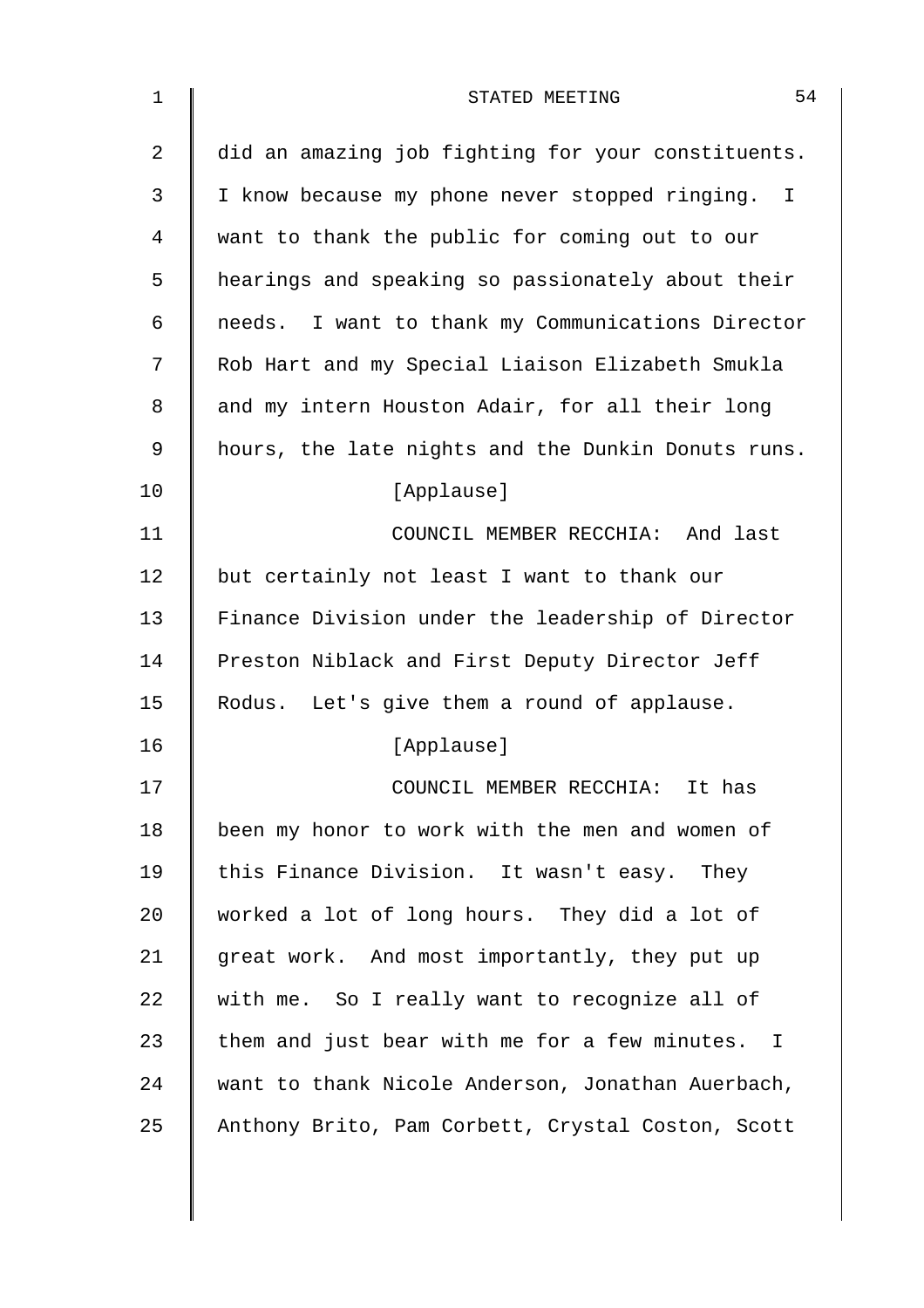| 1  | 55<br>STATED MEETING                               |
|----|----------------------------------------------------|
| 2  | Crowley, Emre Edve or a/k/a E-Square, Tanisha      |
| 3  | Edwards my great attorney who's always at my side- |
| 4  |                                                    |
| 5  | [Applause, cheering]                               |
| 6  | COUNCIL MEMBER RECCHIA: Lionel                     |
| 7  | Francois, Gloria Garcia, Andy Grossman, John       |
| 8  | Lisansky, Ray Majewski, Danielle Porcaro, Latonia  |
| 9  | McKinney, Chima Obichere, Maria Pagan, Christina   |
| 10 | Perroti, Regina Ryan, Jimmy Reyes, John Russell,   |
| 11 | Kate Seely Kirk, Pakhi Sengupta, Shadawn Smith,    |
| 12 | Phylesia Steele, Michael Strasburg, Paul Sturm,    |
| 13 | Nathan Toth, John Winkel, Eisha Wright, Domenic    |
| 14 | Giordano, Jessica Jimenez, Jonathan Haman          |
| 15 | [phonetic] and Edrin Cliffnot [phonetic]. Please   |
| 16 | join me in giving the Finance staff a round of     |
| 17 | applause and thank you.                            |
| 18 | [Applause]                                         |
| 19 | COUNCIL MEMBER RECCHIA: And last                   |
| 20 | but not least I want to thank my entire family, my |
| 21 | wife and all my children, who I will spend the     |
| 22 | next two weeks with. And thank them for putting    |
| 23 | up with me. Thank you Madam Speaker. I will be     |
| 24 | casting my vote to approve this budget. I          |
| 25 | encourage all my colleagues in joining me. Thank   |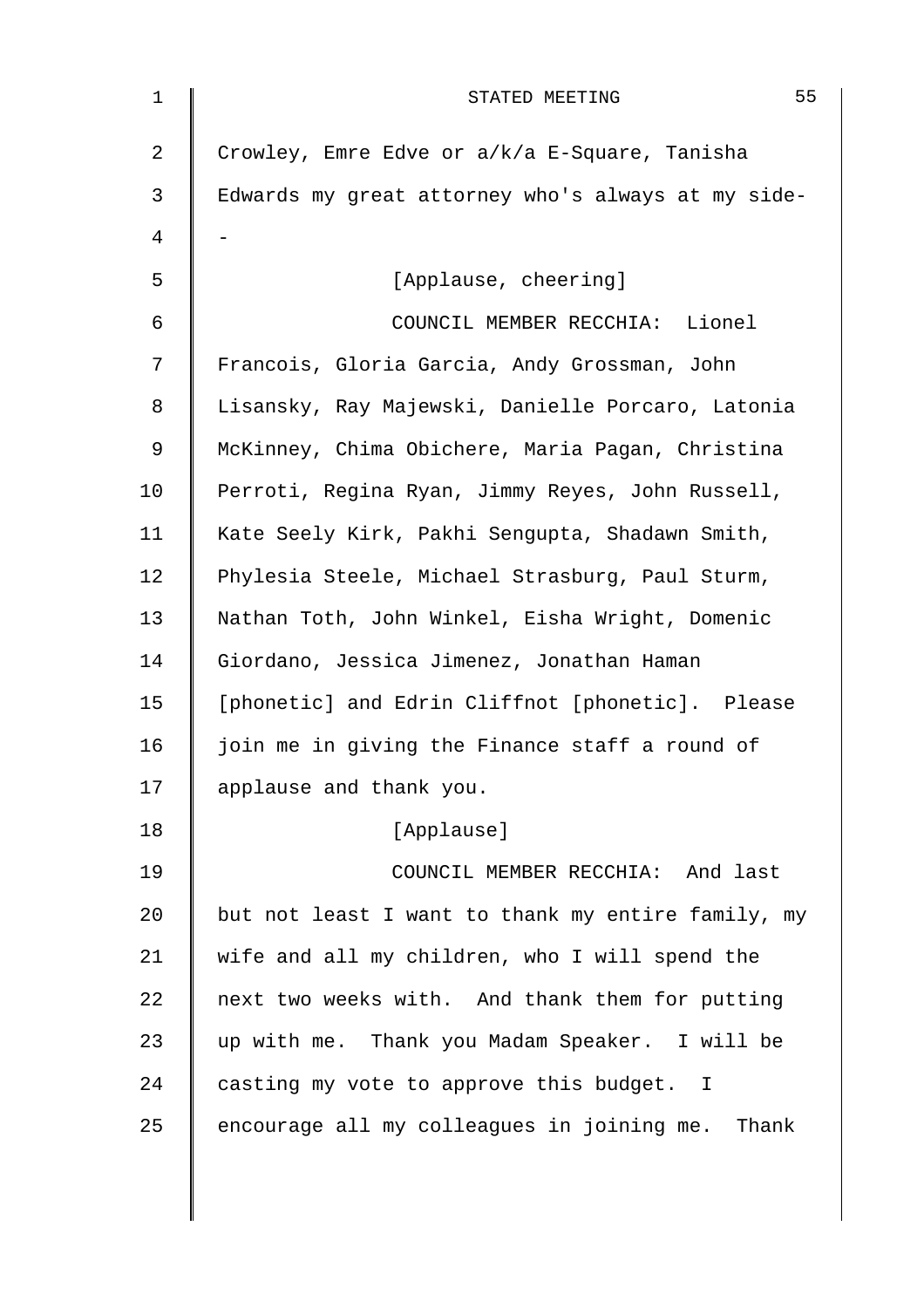| $\mathbf 1$    | 56<br>STATED MEETING                               |
|----------------|----------------------------------------------------|
| $\overline{a}$ | you very much.                                     |
| 3              | [Applause, cheering]                               |
| 4              | MAJORITY LEADER RIVERA: Thank you                  |
| 5              | very much Domenic. Next we move on to Council      |
| 6              | Member Barron.                                     |
| 7              | COUNCIL MEMBER BARRON: My                          |
| 8              | colleagues I rise, I encourage you not to vote for |
| 9              | this budget. This is a budget that reflects a      |
| 10             | bullying Mayor, a rich Mayor, in this budget       |
| 11             | you're going to see a summer youth employment      |
| 12             | program slashed by 5,000 slots. When I first came  |
| 13             | in here they had a \$40 billion budget and we had  |
| 14             | 53,000 slots for summer youth. How do you get \$66 |
| 15             | billion to spend and it gets cut down to 31? It's  |
| 16             | going to be a long, hot summer for some of us.     |
| 17             | This budget cuts, fires 1,200                      |
| 18             | workers. No, they're not going to be teachers and  |
| 19             | they're not going to close our fire stations.      |
| 20             | They never were going to do that. That's a red     |
| 21             | herring to make you think you have a victory when  |
| 22             | they put it back. Black, brown, poor, working      |
| 23             | class families are going to suffer because of this |
| 24             | budget. And what about the CUNY students? They     |
| 25             | already raised the tuition in the State \$300 a    |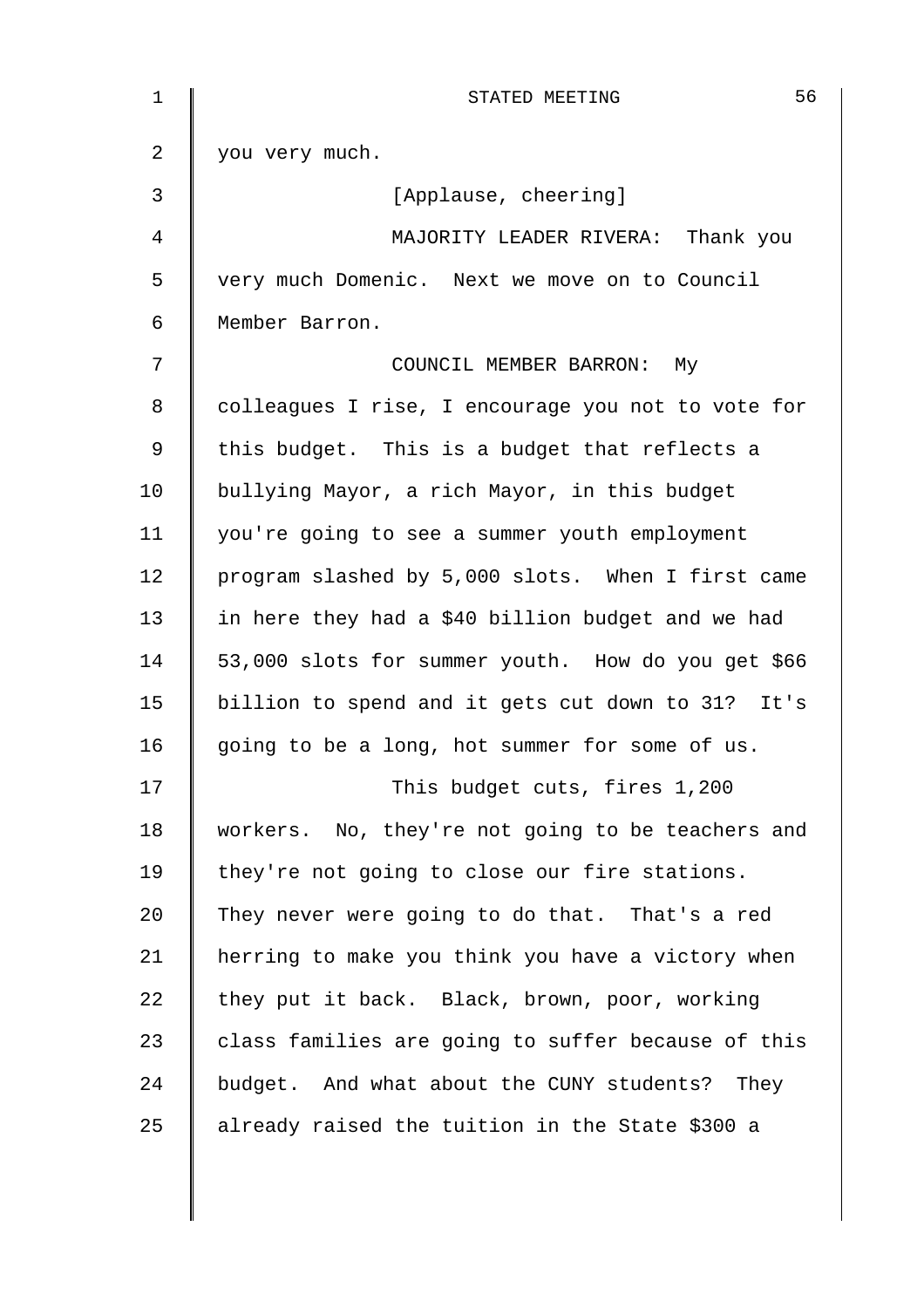| $\mathbf 1$    | 57<br>STATED MEETING                                  |
|----------------|-------------------------------------------------------|
| $\overline{2}$ | year for the next 5 years and we cut the Vallone      |
| 3              | Scholarships out. Zeroed it out, \$6 million cut.     |
| 4              | What about day care slots?                            |
| 5              | Vouchers? In my community, we need it. How do         |
| 6              | you devalue it down from \$4,700 to \$2,700? That's   |
| 7              | tough decisions for poor, working class people        |
| 8              | that are going to have to make those decisions.       |
| 9              | This budget should be a reflection of our             |
| 10             | morality, our principles, and Jackson we should       |
| 11             | vote no. We should have never committed a yes         |
| 12             | vote to this budget because it's going to hurt our    |
| 13             | people. The Mayor is building a \$100 million         |
| 14             | theater in Tish James' district for white folk to     |
| 15             | see Shakespeare. But what about the \$20 million      |
| 16             | we need for a youth center, $1$ , in our communities. |
| 17             | We could have had 5 youth centers.                    |
| 18             | So when you have a budget that has                    |
| 19             | a \$3.7 billion surplus--                             |
| 20             | MAJORITY LEADER RIVERA:                               |
| 21             | [Interposing] Council Member.                         |
| 22             | COUNCIL MEMBER BARRON: -- and a                       |
| 23             | budget that also has a \$10.2 billion contract--      |
| 24             | MAJORITY LEADER RIVERA:                               |
| 25             | [Interposing] Council Member.                         |
|                |                                                       |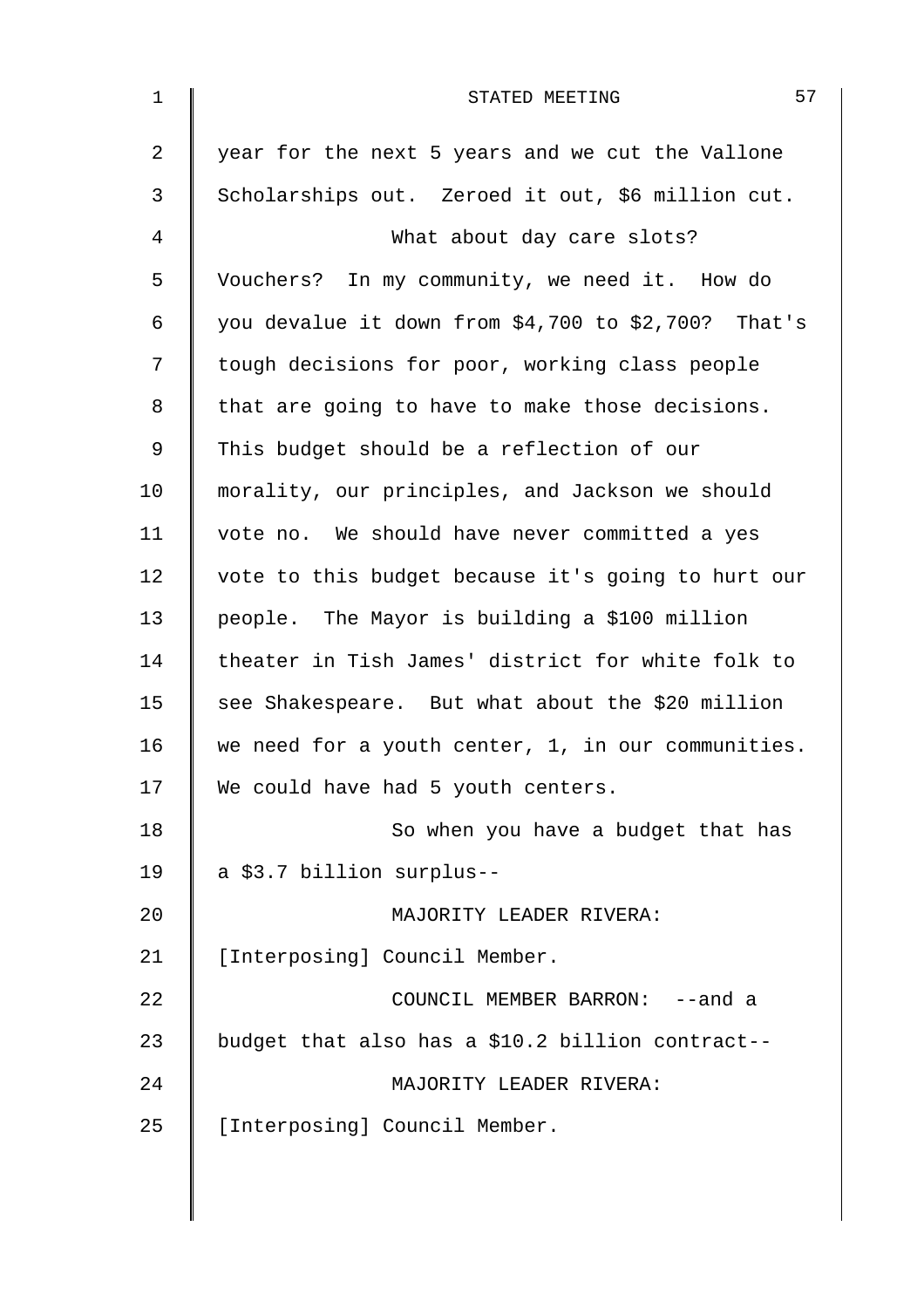| $\mathbf 1$    | 58<br>STATED MEETING                               |
|----------------|----------------------------------------------------|
| $\overline{2}$ | COUNCIL MEMBER BARRON: -- budget,                  |
| 3              | they should have cut 10% from that. We would have  |
| 4              | had \$1 billion to save this City. It's immoral.   |
| 5              | It's wrong. Vote no on Bloomberg's cutting         |
| 6              | budget. This is a Mayor for the rich, not for the  |
| 7              | poor. Tax the rich, not the people.                |
| 8              | MAJORITY LEADER RIVERA: Thank you                  |
| 9              | very much. Seeing no others, we'll move on to      |
| 10             | reports of special committees.                     |
| 11             | COMMITTEE CLERK: None.                             |
| 12             | MAJORITY LEADER RIVERA: Reports of                 |
| 13             | standing committees.                               |
| 14             | COMMITTEE CLERK: Report of the                     |
| 15             | Committee on Consumer Affairs, Intro 201-A, towing |
| 16             | of motor vehicles.                                 |
| 17             | SPEAKER QUINN: Amended and coupled                 |
| 18             | on general orders with a message of necessity.     |
| 19             | COMMITTEE CLERK: Report of the                     |
| 20             | Committee on Education, Intros 354-A and 364-A,    |
| 21             | reports on student data.                           |
| 22             | SPEAKER QUINN: Amended and coupled                 |
| 23             | on general orders.                                 |
| 24             | COMMITTEE CLERK: Report of the                     |
| 25             | Comte on Finance, Intro 473, taxi fees.            |
|                |                                                    |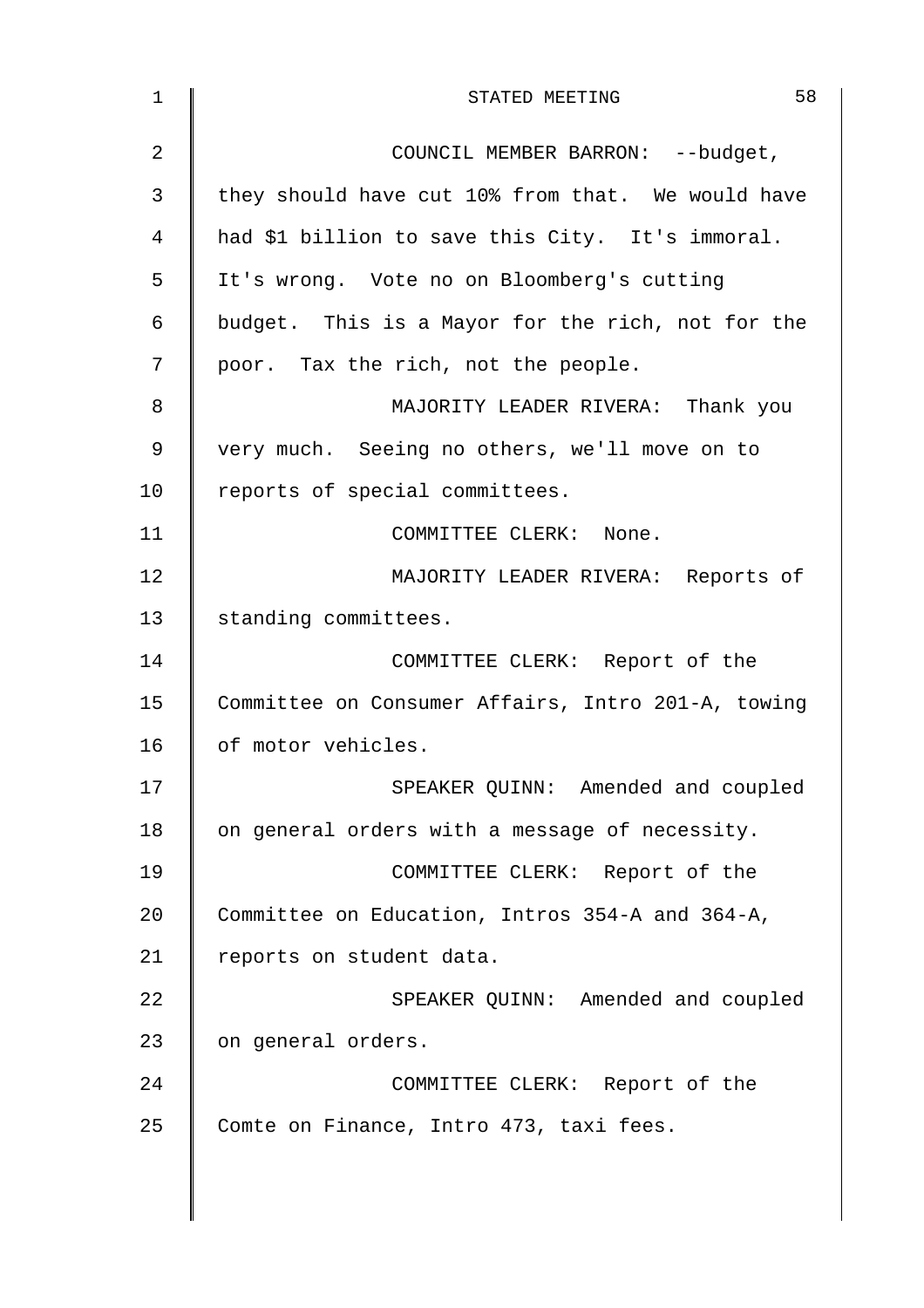| $\mathbf 1$    | 59<br>STATED MEETING                              |
|----------------|---------------------------------------------------|
| $\overline{2}$ | SPEAKER QUINN: Coupled on general                 |
| 3              | orders.                                           |
| 4              | COMMITTEE CLERK: Intro 570, filing                |
| 5              | fees.                                             |
| 6              | SPEAKER QUINN: Coupled on general                 |
| 7              | orders.                                           |
| 8              | COMMITTEE CLERK: Intro 571, Board                 |
| 9              | of Standards and Appeals fees.                    |
| 10             | SPEAKER QUINN: Coupled on general                 |
| 11             | orders.                                           |
| 12             | COMMITTEE CLERK: Preconsidered                    |
| 13             | Resos 912 and 913, certifying base percentage and |
| 14             | base proportion.                                  |
| 15             | SPEAKER QUINN: Coupled on general                 |
| 16             | orders.                                           |
| 17             | COMMITTEE CLERK: M-495 and Resos                  |
| 18             | 918 and 919, expense revenue contract budget.     |
| 19             | SPEAKER QUINN: Coupled on general                 |
| 20             | orders.                                           |
| 21             | COMMITTEE CLERK: M-496 and Resos                  |
| 22             | 920 and 921, Executive Capital Budget.            |
| 23             | SPEAKER QUINN: Coupled on general                 |
| 24             | orders.                                           |
| 25             | COMMITTEE CLERK: M-497 and Reso                   |
|                |                                                   |
|                |                                                   |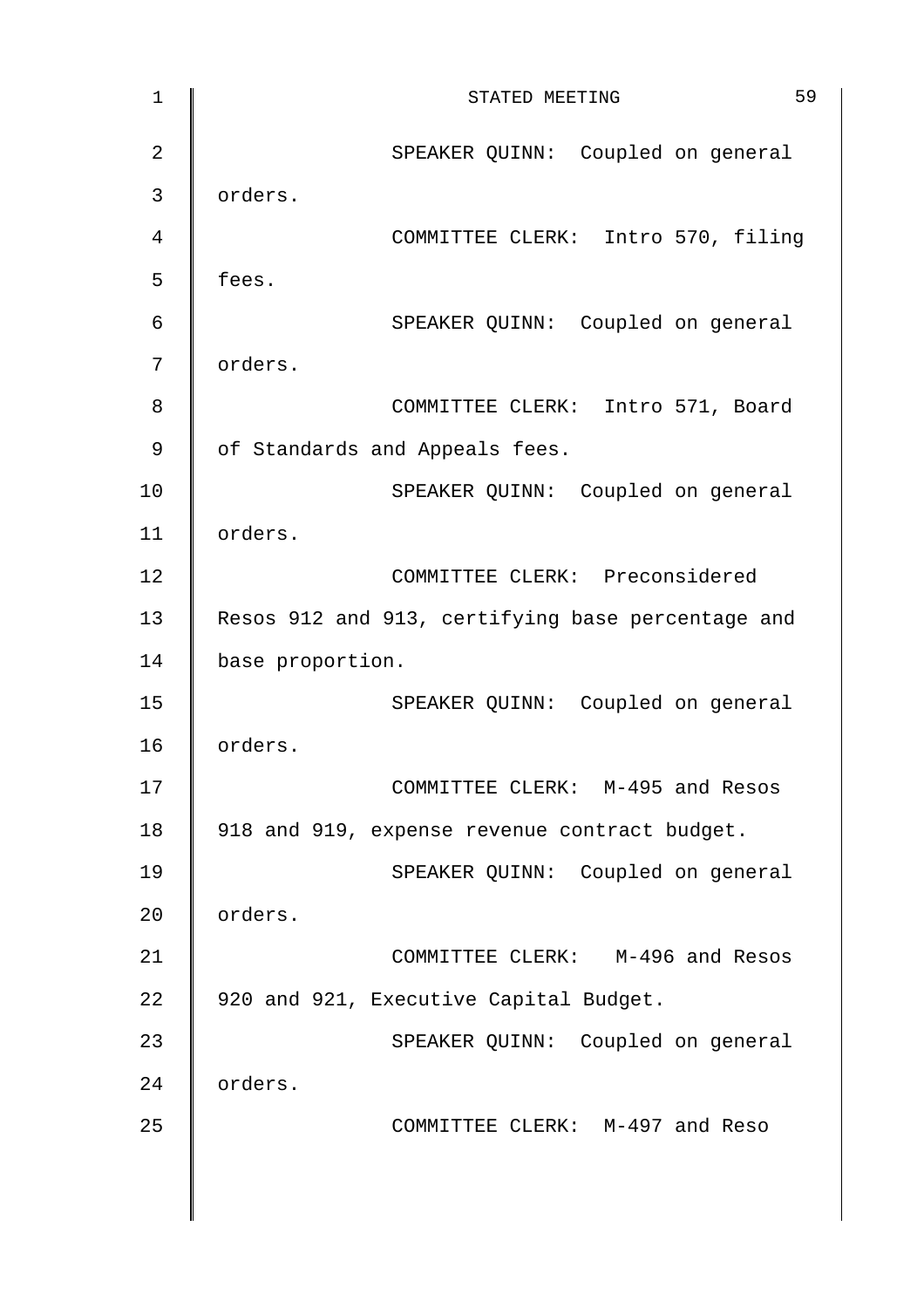1 || STATED MEETING 60  $2 \parallel 922$ , CD budget. 3 || SPEAKER QUINN: Coupled on general 4 orders. 5 COMMITTEE CLERK: Preconsidered M- $6 \parallel$  574 and Reso 923, Chancellor Amendment to the 5-7 | year Educational Facilities Capital Plan. 8 SPEAKER QUINN: Coupled on general 9 orders. 10 COMMITTEE CLERK: Preconsidered M-11  $\parallel$  565 and Reso 924, fixing the tax rate. 12 | SPEAKER QUINN: Coupled on general 13 | orders. 14 | COMMITTEE CLERK: Preconsidered M-15 | 540 and Reso 925, funds transfer. 16 || SPEAKER QUINN: Coupled on general 17 | orders. 18 | COMMITTEE CLERK: Preconsidered M-19 | 541 and Reso 926, expense mod. 20 | SPEAKER QUINN: Coupled on general 21 | orders. 22 **COMMITTEE CLERK:** M-395 and Reso 23 | 927 through M-402 and Reso 938, various expense, 24 capital and contract budget documents. 25 | SPEAKER QUINN: Coupled to be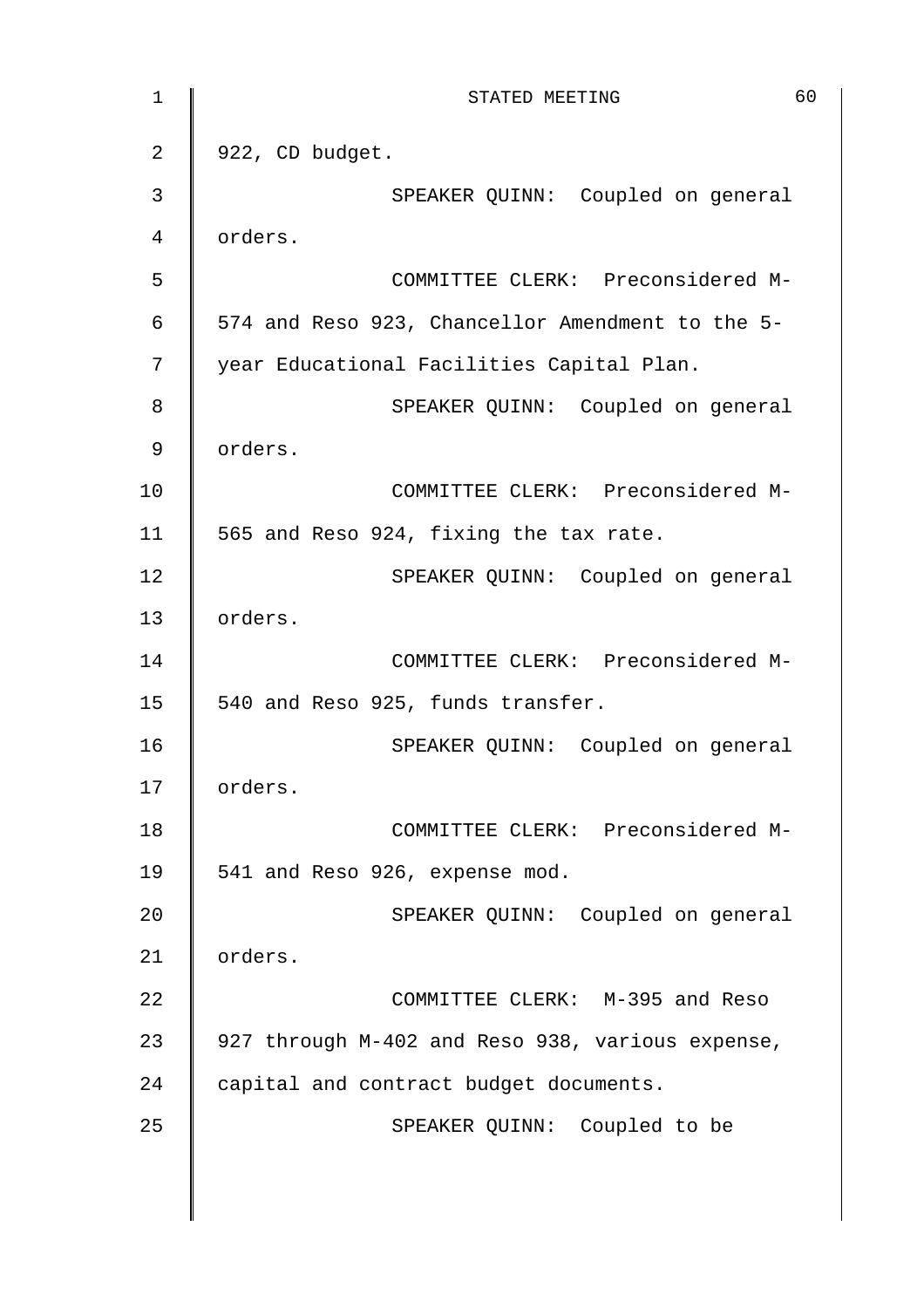| $\mathbf 1$    | 61<br>STATED MEETING                             |
|----------------|--------------------------------------------------|
| $\overline{2}$ | filed.                                           |
| 3              | COMMITTEE CLERK: Report of the                   |
| 4              | Committee on Land Use, LU 405 and Reso 939,      |
| 5              | sidewalk café.                                   |
| $\epsilon$     | SPEAKER QUINN: Coupled to be filed               |
| 7              | pursuant to a letter of withdrawal.              |
| 8              | COMMITTEE CLERK: LU 406 and Reso                 |
| 9              | 940, unenclosed sidewalk café.                   |
| 10             | SPEAKER QUINN: Coupled on general                |
| 11             | orders.                                          |
| 12             | COMMITTEE CLERK: LU 413 and Reso                 |
| 13             | 941, zoning map amendment.                       |
| 14             | SPEAKER QUINN: Coupled on general                |
| 15             | orders.                                          |
| 16             | COMMITTEE CLERK: LU 414 and Reso                 |
| 17             | 942 through LU 416 and Reso 944, sidewalk cafes. |
| 18             | SPEAKER QUINN: Coupled on general                |
| 19             | orders.                                          |
| 20             | COMMITTEE CLERK: LU 417 and Reso                 |
| 21             | 945 through 419 and Reso 947, zoning amendments. |
| 22             | SPEAKER QUINN: Coupled on general                |
| 23             | orders.                                          |
| 24             | COMMITTEE CLERK: LU 420 and Reso                 |
| 25             | 948, zoning map amendment.                       |
|                |                                                  |

 $\mathsf{l}$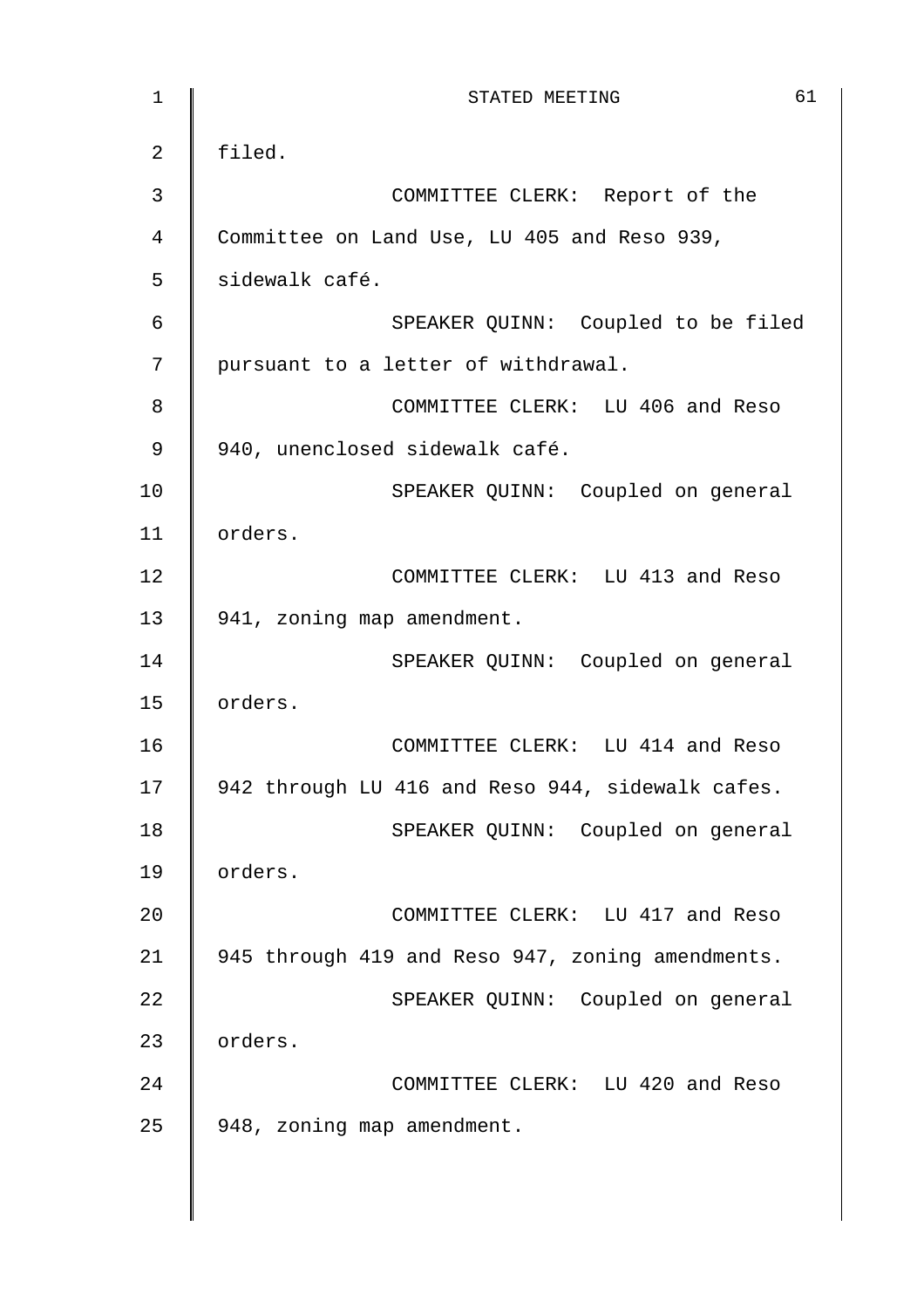| $\mathbf 1$    | 62<br>STATED MEETING                              |
|----------------|---------------------------------------------------|
| $\overline{2}$ | SPEAKER QUINN: Coupled to be filed                |
| 3              | pursuant to a letter of withdrawal.               |
| 4              | COMMITTEE CLERK: LU 421 through LU                |
| 5              | 423, zoning amendments.                           |
| $\epsilon$     | SPEAKER QUINN: Approved with                      |
| 7              | modifications and referred to the City Planning   |
| 8              | Commission pursuant to Rule 11.70(b) of the rules |
| $\mathsf 9$    | of the Council and Section 197(d) of the City     |
| 10             | Charter.                                          |
| 11             | COMMITTEE CLERK: LU 425 and Reso                  |
| 12             | 949, school facility.                             |
| 13             | SPEAKER QUINN: Coupled on general                 |
| 14             | orders.                                           |
| 15             | COMMITTEE CLERK: Report of the                    |
| 16             | Committee on Parks and Recreation, Intro 590-A,   |
| 17             | naming of 56 thoroughfares and public places.     |
| 18             | SPEAKER QUINN: Amended and coupled                |
| 19             | on general orders.                                |
| 20             | MAJORITY LEADER RIVERA: General                   |
| 21             | order calendar.                                   |
| 22             | COMMITTEE CLERK: LU 395 and Reso                  |
| 23             | 950 and LU 400 and Reso 951, zoning amendments.   |
| 24             | SPEAKER QUINN: Coupled on general                 |
| 25             | orders.                                           |
|                |                                                   |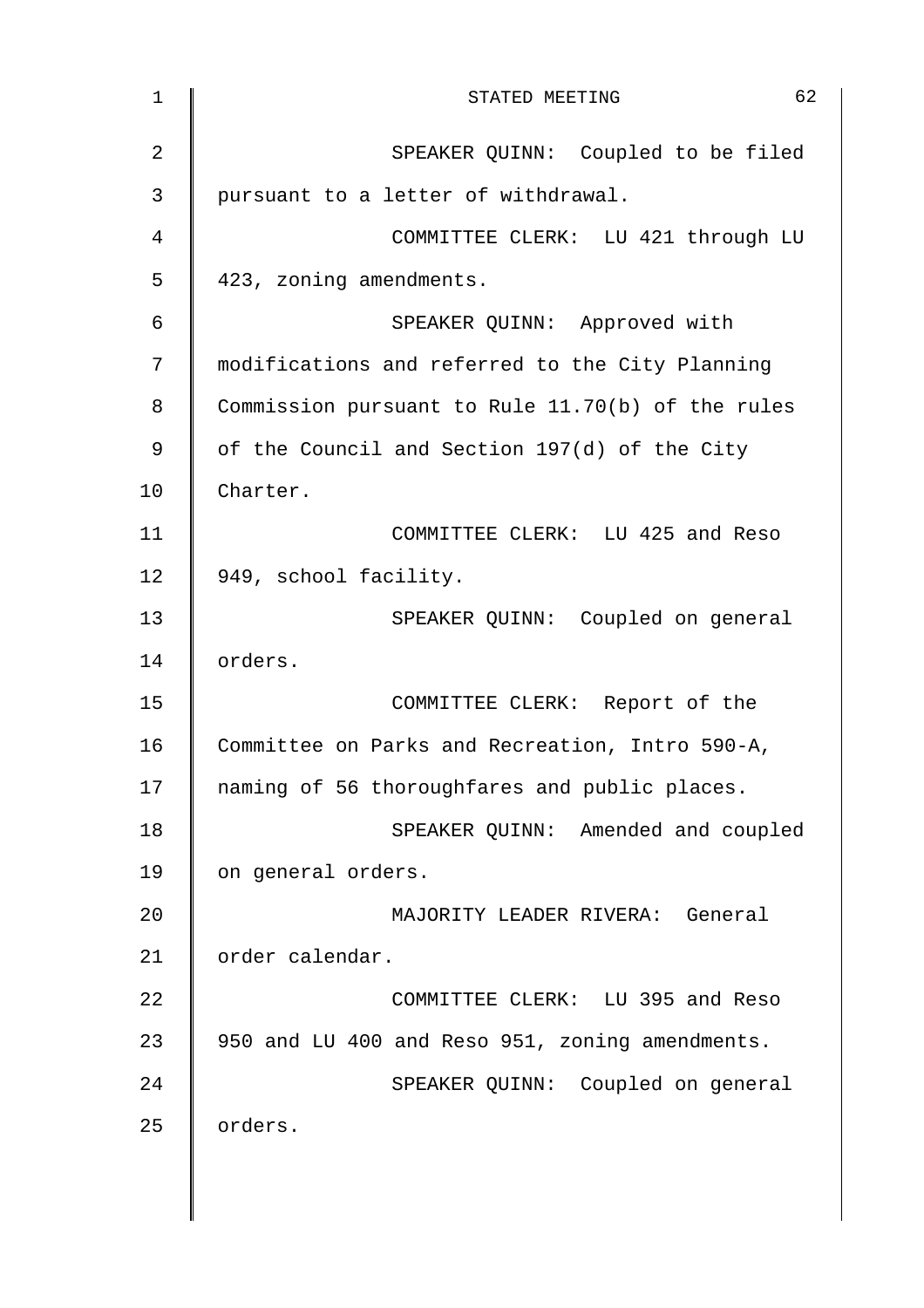| $\mathbf 1$    | 63<br>STATED MEETING                               |
|----------------|----------------------------------------------------|
| $\overline{2}$ | COMMITTEE CLERK: Resolution                        |
| 3              | appointing various persons Commissioner of Deeds.  |
| 4              | SPEAKER QUINN: Coupled on general                  |
| 5              | orders. And at this point I like to ask for a      |
| 6              | roll call on all of the items that have been       |
| 7              | coupled on the general order calendar please.      |
| 8              | MAJORITY LEADER RIVERA: So                         |
| 9              | ordered.                                           |
| 10             | COMMITTEE CLERK: Arroyo.                           |
| 11             | COUNCIL MEMBER ARROYO: Aye on all.                 |
| 12             | COMMITTEE CLERK: Barron.                           |
| 13             | COUNCIL MEMBER BARRON: I vote no                   |
| 14             | on Intro 201-A. I vote no on the budget, M-495 and |
| 15             | its accompanying Resos. I vote no on M-495 and     |
| 16             | its accompanying Resos. I vote no on 497 and its   |
| 17             | accompanying Resos. And I vote no on 564 and its   |
| 18             | accompanying Reso and aye on all the rest.         |
| 19             | COMMITTEE CLERK: Brewer.                           |
| 20             | COUNCIL MEMBER BREWER: I vote aye.                 |
| 21             | But I also want to add that as Co-Chair with Dan   |
| 22             | Garodnick of the Manhattan Delegation, I want to   |
| 23             | thank my colleagues for agreeing to meet on a      |
| 24             | regular basis. And we talked about all the issues  |
| 25             | from Human Services, schools, culturals, child     |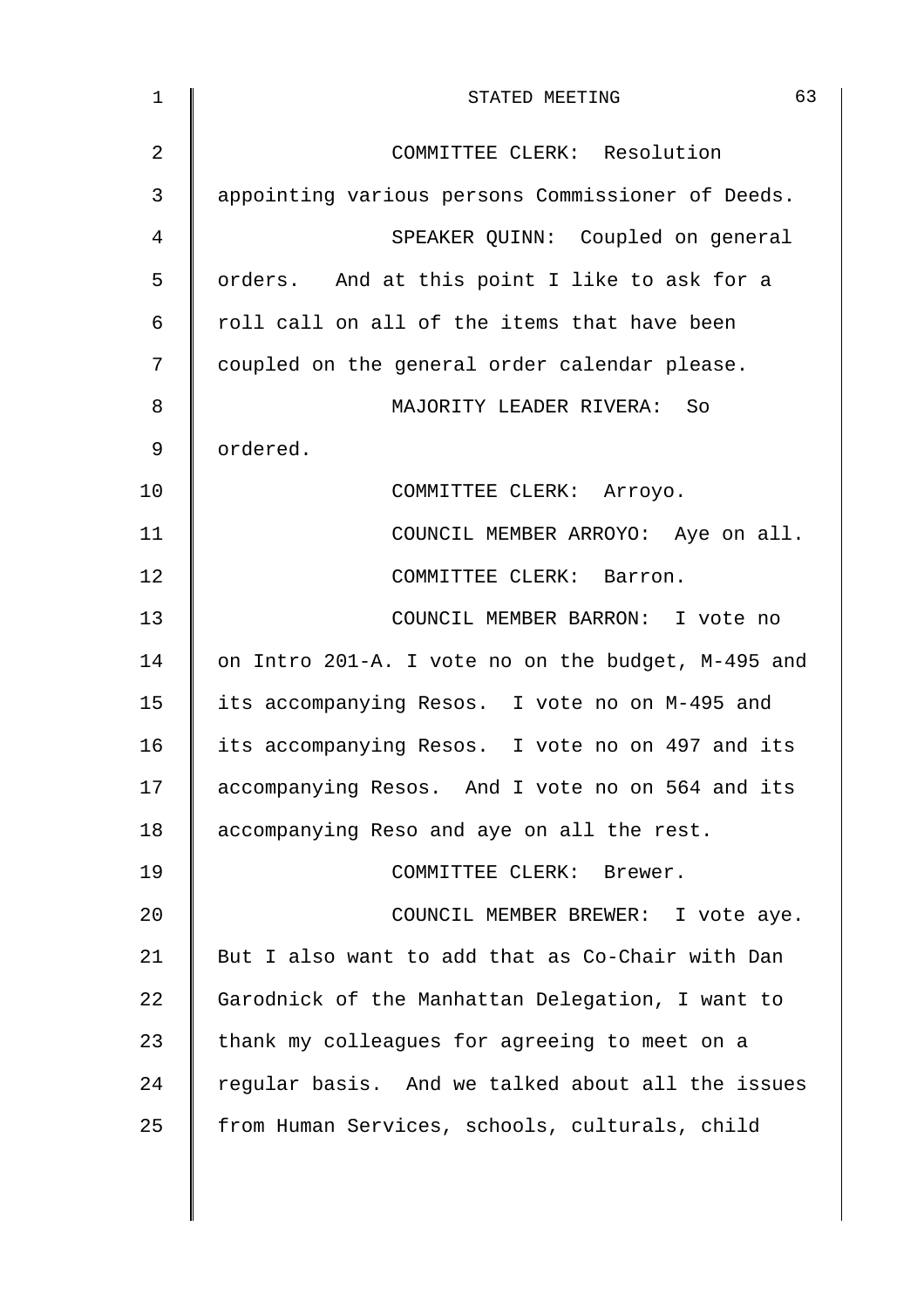| 1  | 64<br>STATED MEETING                                |
|----|-----------------------------------------------------|
| 2  | care, etcetera.                                     |
| 3  | And we sat and debated. At every                    |
| 4  | step, the Finance Division has been supportive.     |
| 5  | Regina, Christina, Pakhi, Pam, Andy, Phylesia,      |
| 6  | Chima, Latonia, Anthony and all of those and of     |
| 7  | course we will never forget the incredible work of  |
| 8  | Preston, Jeff, Tanisha and our own staff, Will      |
| 9  | Call, Gray, Venturisa, Romeo who worked tirelessly  |
| 10 | for the Manhattan delegation.                       |
| 11 | I personally thank, as we all do,                   |
| 12 | Domenic Recchia. Like everyone else we have in      |
| 13 | Manhattan the culturals, the parks and the          |
| 14 | libraries. They are very, very important to our     |
| 15 | constituents. I think libraries should be seven     |
| 16 | days a week. They should be open in the evenings.   |
| 17 | And I know we will keep working on that issue.      |
| 18 | Nathan and Scott and James Reyes                    |
| 19 | and of course Chuck and Ramon have been helpful.    |
| 20 | Schedule C is probably the number one hit on the    |
| 21 | web today. I admit that I did send it out           |
| 22 | personally to 50,000 people on my list. It is       |
| 23 | frustrating when a \$66 billion budget, we can only |
| 24 | have input to \$1 billion but those are the dollars |
| 25 | that are the most important to New Yorkers who      |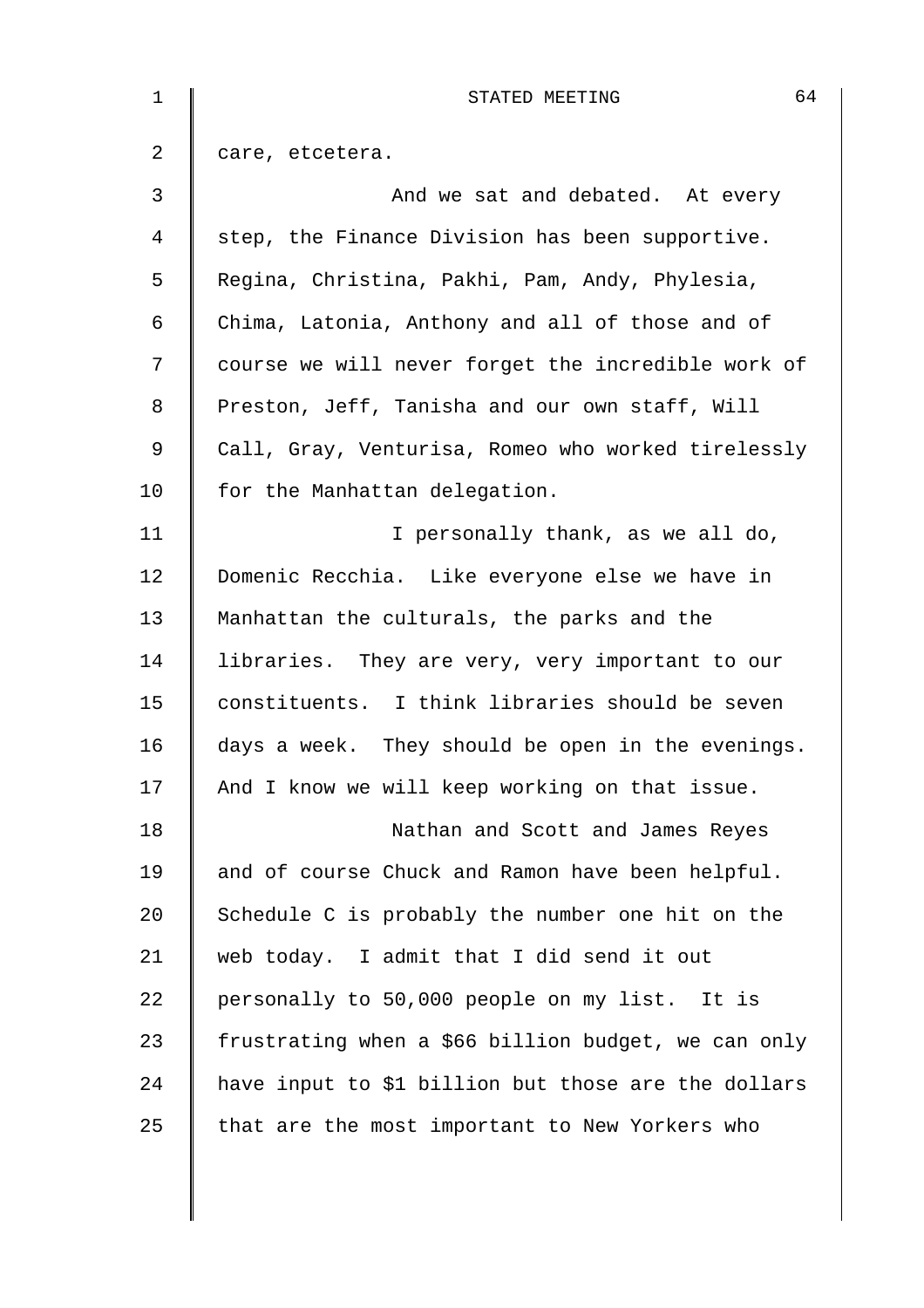| 1  | 65<br>STATED MEETING                               |
|----|----------------------------------------------------|
| 2  | need the support. So I thank Speaker Quinn and     |
| 3  | her amazing staff for their leadership and I worry |
| 4  | of course about these cuts like we all do but we   |
| 5  | will continue to support in any way we can.        |
| 6  | And I'm particularly pleased that                  |
| 7  | the OMB staff and the Council Finance managed to   |
| 8  | find the collective bargaining increase of \$8,000 |
| 9  | per Community Board. It will make a big            |
| 10 | difference for the little City Halls in our        |
| 11 | neighborhoods and for our constituents. Thank you  |
| 12 | very much Madam Speaker.                           |
| 13 | COMMITTEE CLERK: Cabrera.                          |
| 14 | COUNCIL MEMBER CABRERA: Aye.                       |
| 15 | COMMITTEE CLERK: Chin.                             |
| 16 | COUNCIL MEMBER CHIN: I vote aye                    |
| 17 | and I also wanted to thank the Speaker and Chair   |
| 18 | Recchia for their leadership on this budget that   |
| 19 | saved our teachers and its essential services.     |
| 20 | And I'm also glad that today we're also            |
| 21 | introducing a Resolution to support the extension  |
| 22 | of the millionaire tax. That will give us the      |
| 23 | revenue to continue to save these essential        |
| 24 | programs in our budget. And I want to thank all    |
| 25 | the Financial staff and all the staff in the City  |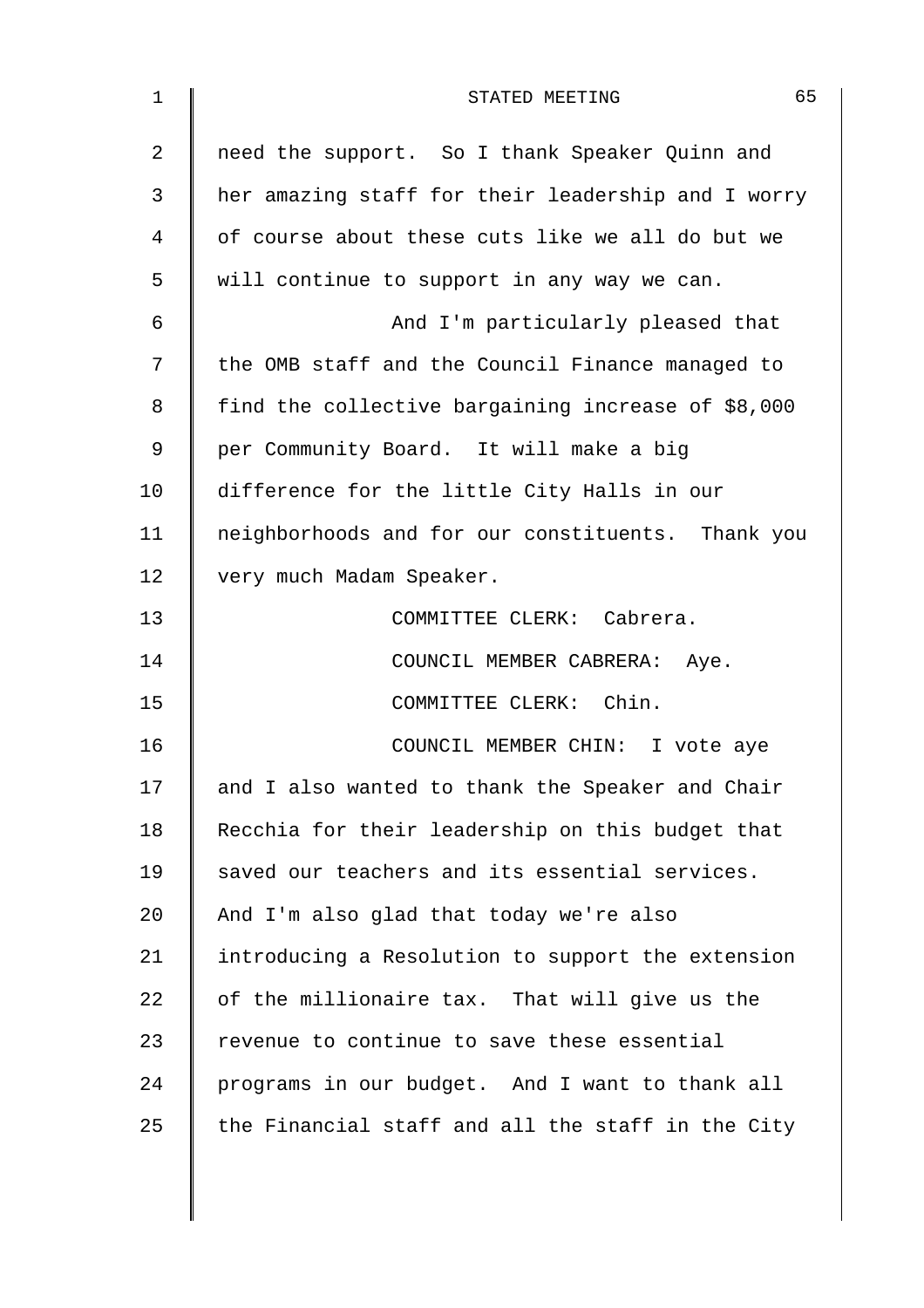| $\mathbf 1$ | 66<br>STATED MEETING                              |
|-------------|---------------------------------------------------|
| 2           | Council. It's a tough budget but I'm glad we can  |
| 3           | vote on it today, thank you.                      |
| 4           | MAJORITY LEADER RIVERA: Pardon me                 |
| 5           | Council Member, that's actually not an item that  |
| 6           | we're voting on.                                  |
| 7           | COUNCIL MEMBER CHIN: I know. I                    |
| 8           | just said we're introducing it today.             |
| 9           | MAJORITY LEADER RIVERA: Do you                    |
| 10          | want to proceed with general discussion?          |
| 11          | SPEAKER QUINN: Right. So that's                   |
| 12          | to matters that are being introduced, you can     |
| 13          | discuss, raise, Council Member Chin at the end of |
| 14          | the meeting.                                      |
| 15          | MAJORITY LEADER RIVERA: Yeah.                     |
| 16          | We'll put it on the list for you.                 |
| 17          | COUNCIL MEMBER CHIN: I vote aye on                |
| 18          | all.                                              |
| 19          | MAJORITY LEADER RIVERA: Thank you                 |
| 20          | very much Council Member.                         |
| 21          | COMMITTEE CLERK: Comrie.                          |
| 22          | COUNCIL MEMBER COMRIE: I vote aye                 |
| 23          | on the budget. I just want to take an opportunity |
| 24          | to thank all of the people that have been named   |
| 25          | before and the Finance staff and the Speaker's    |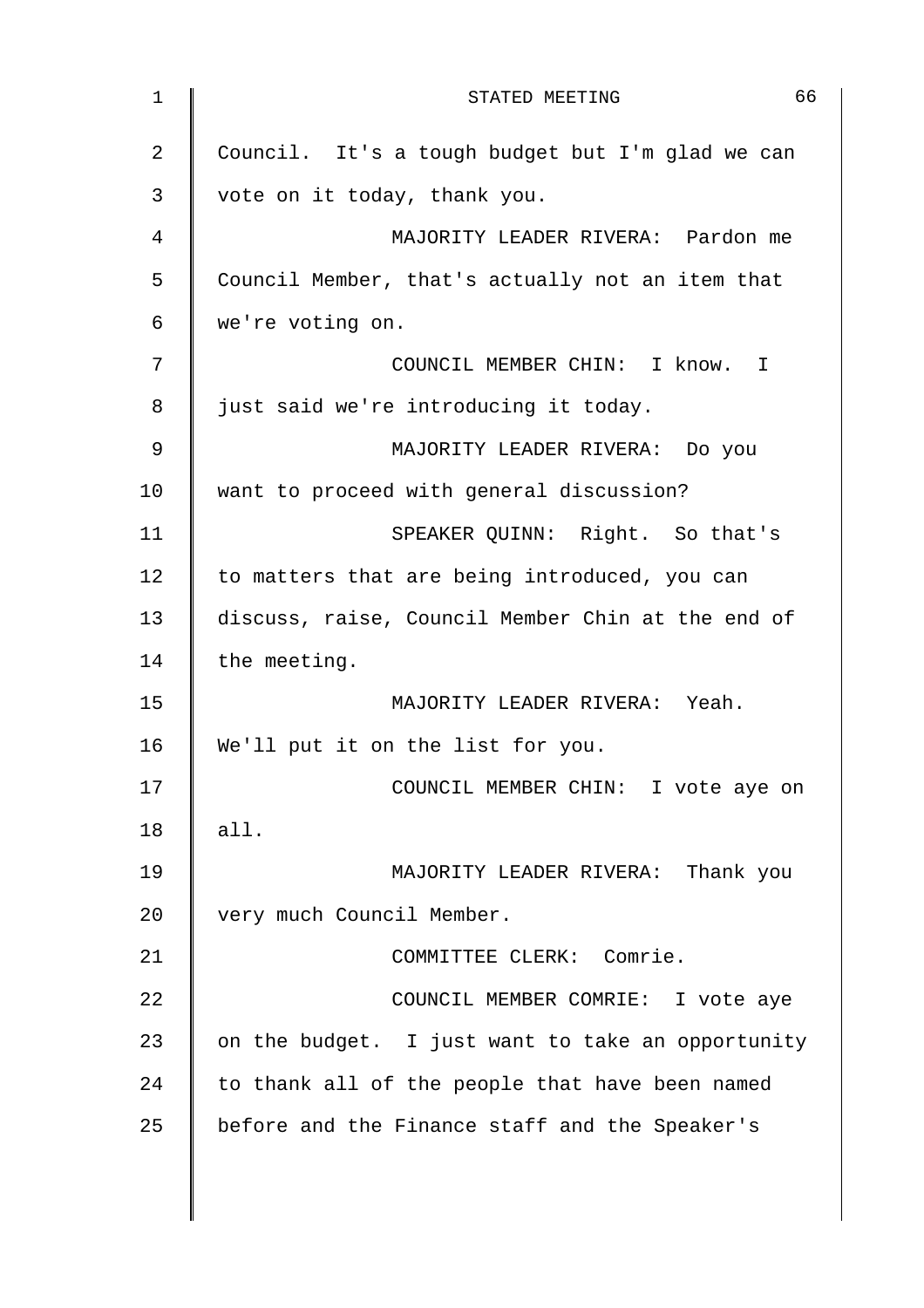| $\mathbf 1$    | 67<br>STATED MEETING                               |
|----------------|----------------------------------------------------|
| $\overline{2}$ | staff. This budget is painful and it will          |
| 3              | definitely impact communities but it's something   |
| $\overline{4}$ | that we did with a lot of forethought and a lot of |
| 5              | insight thanks to the detailed briefings by the    |
| 6              | Finance staff, from the public and from all the    |
| 7              | advocates. We tried to do as much as we could      |
| 8              | with our limited opportunities. I want to just     |
| $\mathsf 9$    | thank all of those who reached out to me. All of   |
| 10             | those who expressed their viewpoints on what we    |
| 11             | need to do to try to make our City better.         |
| 12             | I especially want to take the                      |
| 13             | opportunity to highlight and thank my Legislative  |
| 14             | and Budget Director, Mr. Reggie Thomas, for        |
| 15             | everything that he did, working with my Queens     |
| 16             | Delegation members to make sure that the Queens    |
| 17             | Delegation understood all of the aspects, all of   |
| 18             | the implications and all of the nuances regarding  |
| 19             | the new filing, the electronic filing system, the  |
| 20             | online filing system.                              |
| 21             | He actually did some innovative                    |
| 22             | work with putting together town meetings           |
| 23             | throughout the Borough to let our groups know how  |
| 24             | to work the new system, how to file on Sharepoint  |
| 25             | also with the capital system which was very        |
|                |                                                    |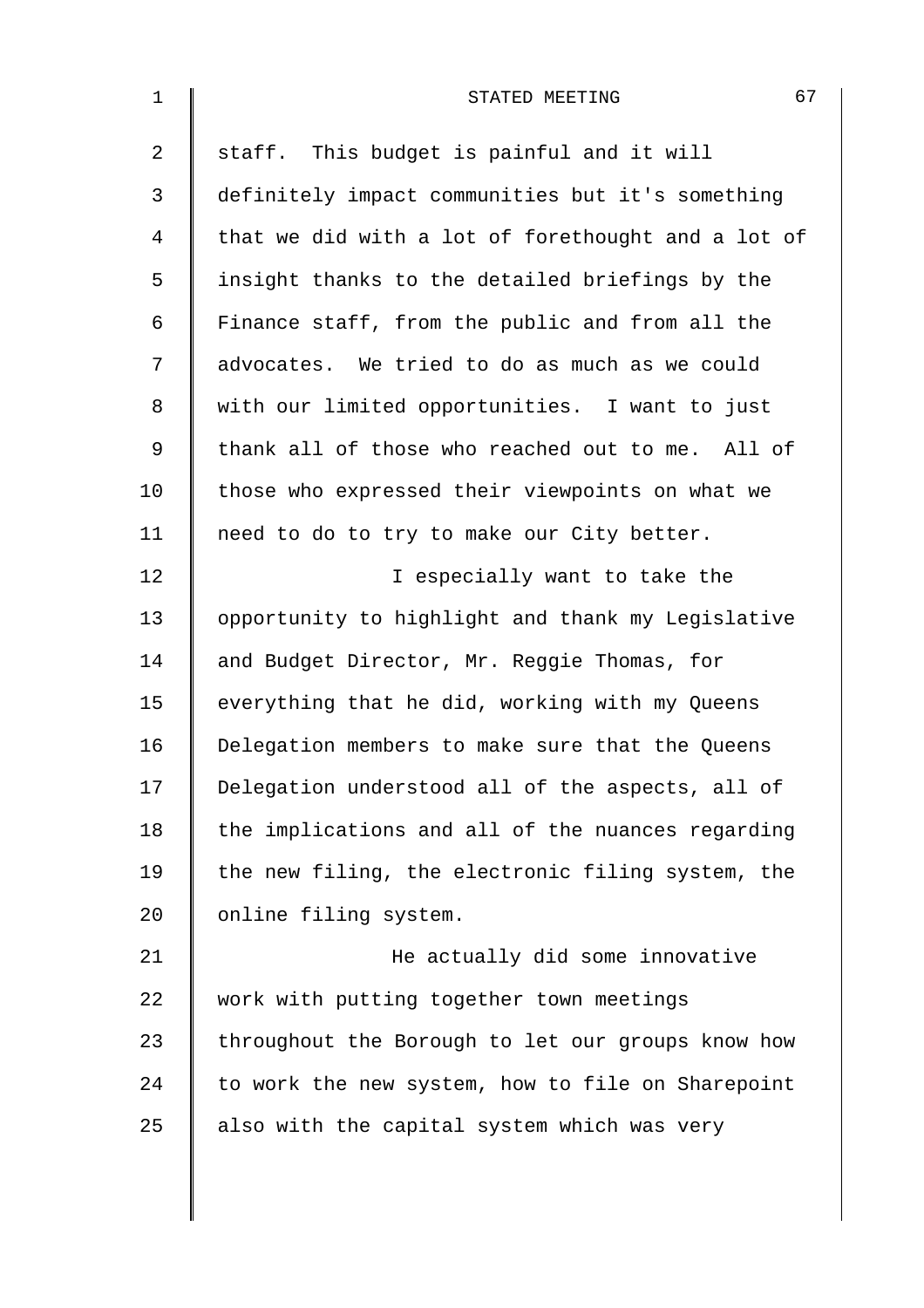| 1              | 68<br>STATED MEETING                              |
|----------------|---------------------------------------------------|
| $\overline{2}$ | difficult systems to work with and manage. So I   |
| 3              | really want to give Reggie a shout out because I  |
| 4              | may not be able to give him a raise. So I want    |
| 5              | everybody to--                                    |
| 6              | [Laughter]                                        |
| 7              | COUNCIL MEMBER COMRIE: -- I want                  |
| 8              | everybody to give him a round of applause for the |
| 9              | work that he's done.                              |
| 10             | [Applause]                                        |
| 11             | COUNCIL MEMBER COMRIE: I vote aye                 |
| 12             | on all.                                           |
| 13             | COMMITTEE CLERK: Crowley.                         |
| 14             | COUNCIL MEMBER CROWLEY: I'd like                  |
| 15             | to thank the Speaker for her leadership, my       |
| 16             | colleagues, especially Finance Chair Domenic      |
| 17             | Recchia, and the entire City Council for once     |
| 18             | again restoring the fire companies. This body has |
| 19             | demonstrated time and time again that maintaining |
| 20             | our fire protection is a top priority.            |
| 21             | And in the interest of disclosure,                |
| 22             | in the Schedule C report, New York Visiting Nurse |
| 23             | Service, my sister Alice is a dedicated nurse and |
| 24             | works for the Visiting Nurse Service of New York. |
| 25             | And my own discretionary funding, I fund Sacred   |
|                |                                                   |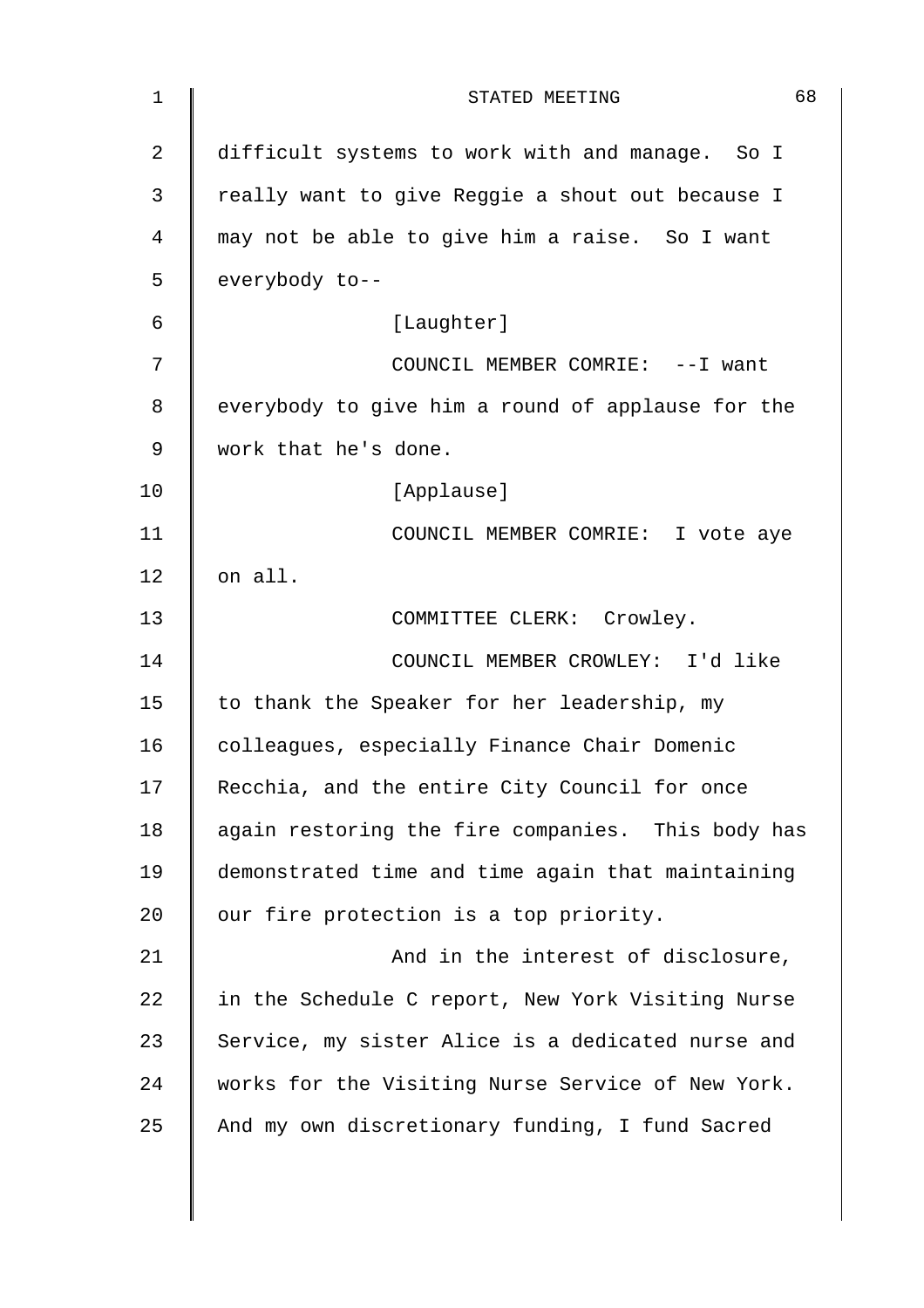| $\mathbf 1$    | 69<br>STATED MEETING                               |
|----------------|----------------------------------------------------|
| $\overline{2}$ | Heart Youth Program which my son, Owen O'Hara,     |
| 3              | plays basketball for, and also the YMCA, my son    |
| 4              | Owen plays. Within the discretionary funding I am  |
| 5              | supporting the local Ridgewood YMCA.               |
| 6              | Lastly I'd like to thank Meredith                  |
| 7              | Burrick who is my Communications Director. Today   |
| 8              | is Meredith's last day. She'll be moving on to     |
| 9              | Merrill Lynch. I know that Meredith will do great  |
| 10             | things. And I wish her continued success and I     |
| 11             | want to thank her for the 2.5 years that she       |
| 12             | dedicated here to the City Council on my staff and |
| 13             | also to the whole organization, the bodies in the  |
| 14             | City of New York. Thank you.                       |
| 15             | COMMITTEE CLERK: Dickens.                          |
| 16             | COUNCIL MEMBER DICKENS: I vote aye                 |
| 17             | and I too want to add my voice to say thank you to |
| 18             | a phenomenal Finance Chair Domenic Recchia, to a   |
| 19             | Speaker who fought very hard, who stood up and     |
| 20             | held her ground in support of her members in this  |
| 21             | City Council. I thank all of the Finance staff     |
| 22             | particularly Preston Niblack for the hard and      |
| 23             | dedicated work her did. I want to thank my Co-     |
| 24             | Chairs in the Manhattan Delegation, Gale Brewer    |
| 25             | and Dan Garodnick and all of the Manhattan         |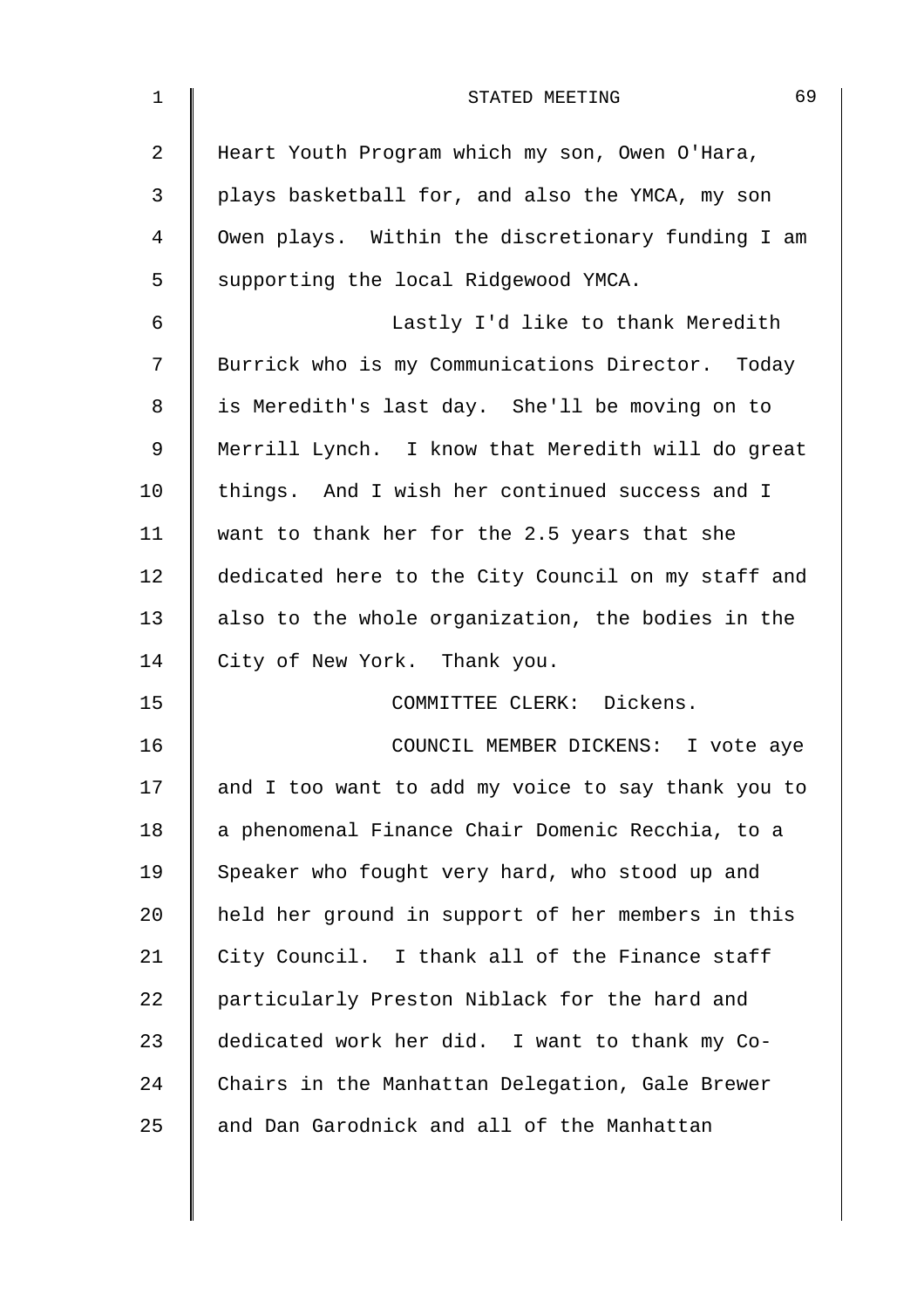| $\mathbf 1$    | 70<br>STATED MEETING                               |
|----------------|----------------------------------------------------|
| $\overline{2}$ | Delegation for the hard work and the diligent      |
| 3              | effort that we put in to protecting and supporting |
| 4              | our ATIs, our parks, our libraries, including our  |
| 5              | research libraries such as the Schomburg.          |
| $\epsilon$     | I want to thank Tanisha Edwards,                   |
| 7              | Jeff Rodus, Ramon Martinez. You are phenomenally   |
| 8              | mean but you are a great hard worker.              |
| 9              | [Laughter]                                         |
| 10             | COUNCIL MEMBER DICKENS: And Chuck                  |
| 11             | Meara, you're great. Jeff, I love you. But I       |
| 12             | want to add a shout out. I haven't heard him,      |
| 13             | maybe I'm wrong, to Barbara Scafiddi and say thank |
| 14             | you Barbara for all that you have done to tolerate |
| 15             | our attitudes, our mean spiritedness. Oh, I'm      |
| 16             | sorry if the Speaker said it so I apologize.       |
| 17             | SPEAKER QUINN: Because I'm a                       |
| 18             | little afraid of Barbara, I didn't want her to     |
| 19             | think I didn't thank her. So I just-               |
| 20             | COUNCIL MEMBER DICKENS:                            |
| 21             | [Interposing] Well I think all are a little afraid |
| 22             | of Barbara.                                        |
| 23             | SPEAKER QUINN: And we live well                    |
| 24             | that way.                                          |
| 25             | COUNCIL MEMBER DICKENS: And even                   |
|                |                                                    |
|                |                                                    |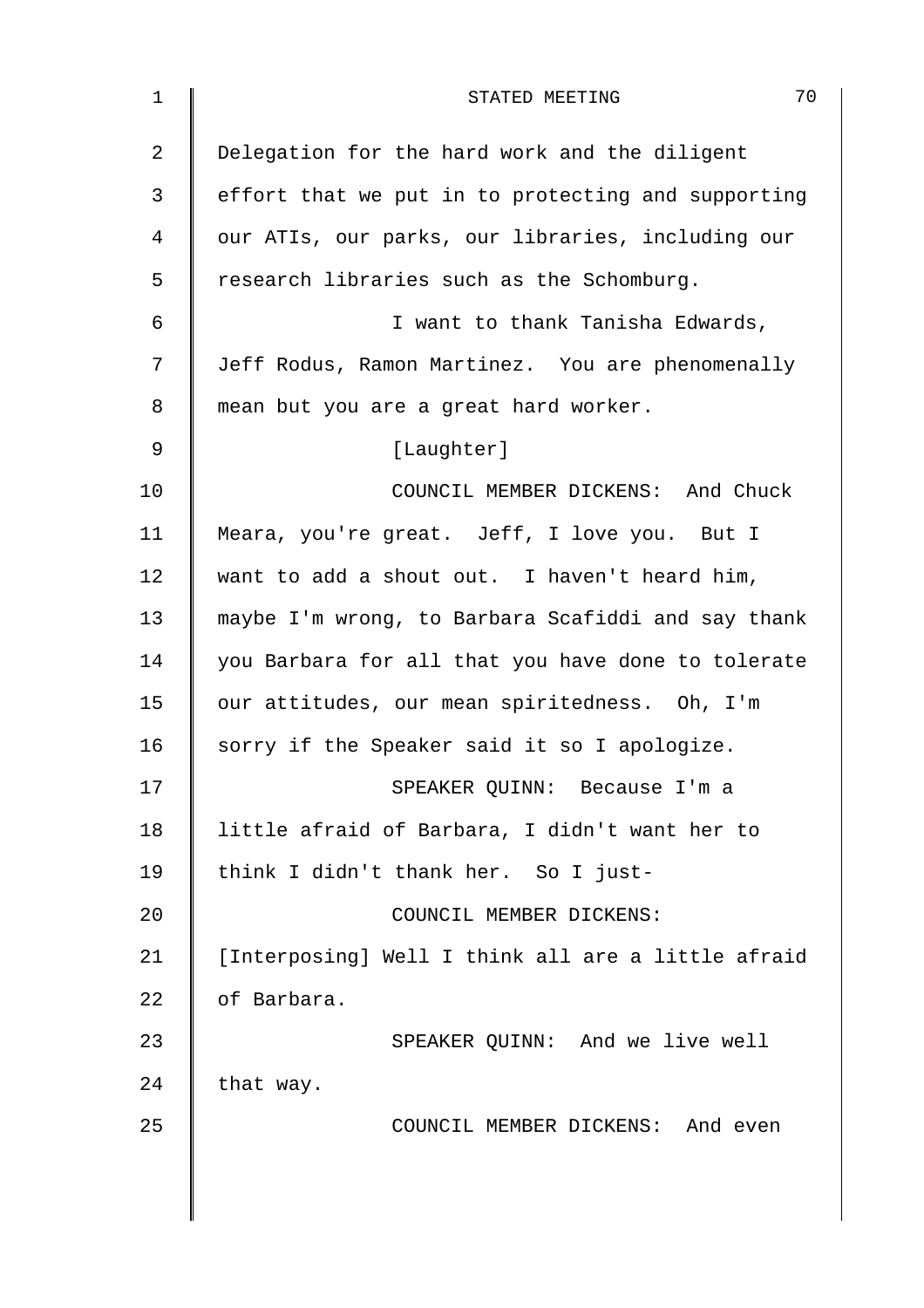| 1              | 71<br>STATED MEETING                               |
|----------------|----------------------------------------------------|
| $\overline{2}$ | though this is a difficult budget, it was very     |
| 3              | hard for the cuts, I thank Robert Jackson for what |
| 4              | he did, the work he did, and the UFT for--and Mike |
| 5              | Mulgrew for what they did in order to save our     |
| 6              | children, our future, by keeping our teachers in   |
| 7              | place. Thank you and may we all have a blessed,    |
| 8              | safe summer.                                       |
| 9              | COMMITTEE CLERK: Dilan.                            |
| 10             | COUNCIL MEMBER DILAN: I would like                 |
| 11             | unanimous consent to vote on all Land Use call     |
| 12             | ups.                                               |
| 13             | MAJORITY LEADER RIVERA:<br>So                      |
| 14             | ordered.                                           |
| 15             | COUNCIL MEMBER DILAN: I vote aye.                  |
| 16             | And just to Ramon, you know, Inez didn't go after  |
| 17             | you until everything was in print so she's no      |
| 18             | dummy. And with that I'd just like to thank the    |
| 19             | Speaker and Council Member Recchia and all my      |
| 20             | colleagues. I vote aye on all.                     |
| 21             | COMMITTEE CLERK: Dromm.                            |
| 22             | COUNCIL MEMBER DROMM: I'd like to                  |
| 23             | vote aye on all. I would like to thank the         |
| 24             | Speaker as well as the Finance Chair Domenic       |
| 25             | Recchia for the hard work that they did on this    |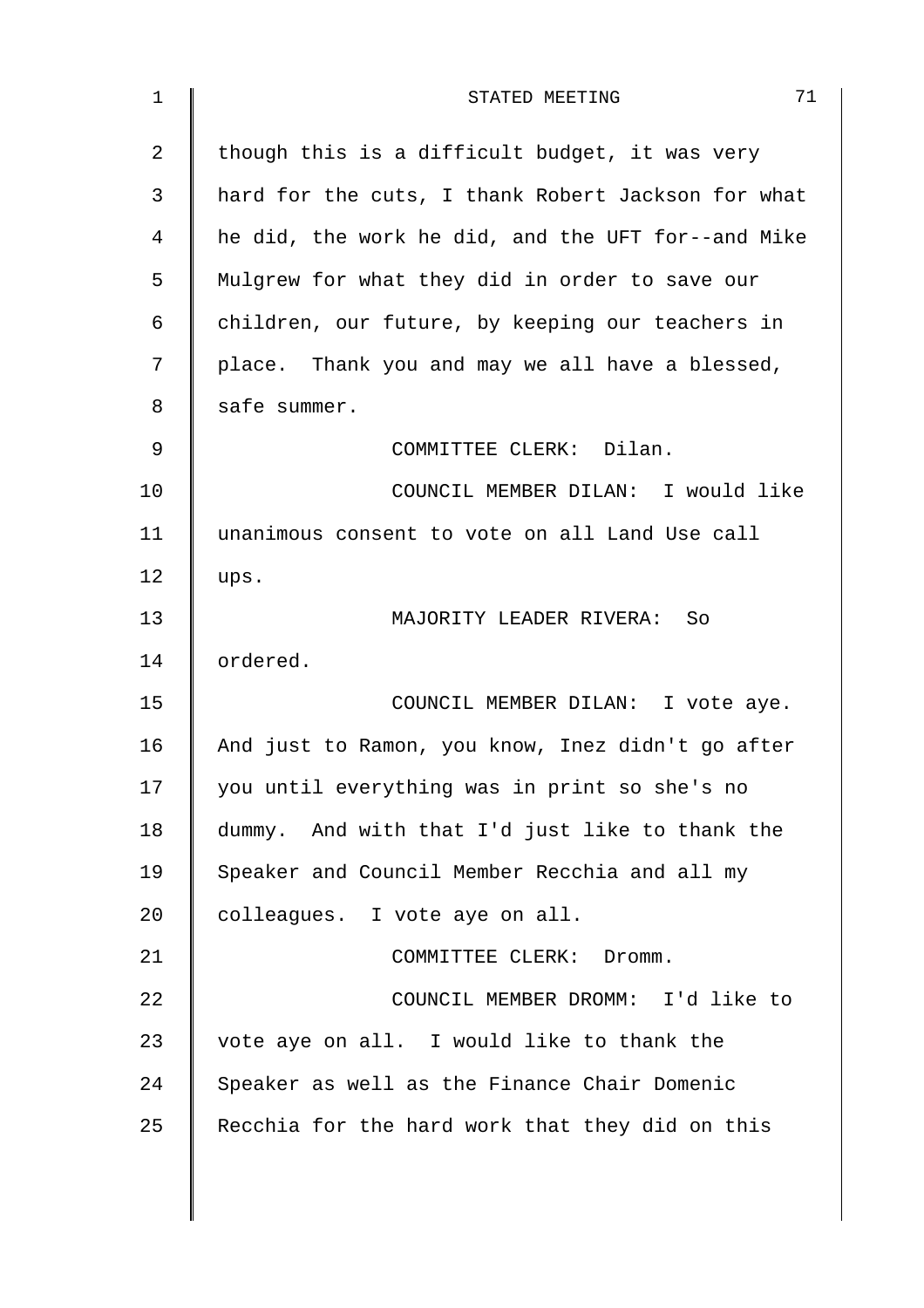| $\mathbf 1$    | 72<br>STATED MEETING                               |
|----------------|----------------------------------------------------|
| $\overline{2}$ | budget. Thank you.                                 |
| 3              | COMMITTEE CLERK: Eugene.                           |
| 4              | COUNCIL MEMBER EUGENE: I vote aye.                 |
| 5              | COMMITTEE CLERK: Ferreras.                         |
| 6              | COUNCIL MEMBER FERRERAS: I vote                    |
| 7              | aye on all.                                        |
| 8              | COMMITTEE CLERK: Fidler.                           |
| 9              | COUNCIL MEMBER FIDLER: Majority                    |
| 10             | Leader Rivera, may I be briefly excused to explain |
| 11             | my vote?                                           |
| 12             | MAJORITY LEADER RIVERA: Yes.                       |
| 13             | COUNCIL MEMBER FIDLER: First, I                    |
| 14             | just want to point out that I don't particularly   |
| 15             | care for Shakespeare and that's the danger you get |
| 16             | when you throw stereotypes around. I'd like to     |
| 17             | take this opportunity to say some thank-yous. I    |
| 18             | know you get into trouble when you name names but  |
| 19             | I want to thank the entire Finance staff starting  |
| 20             | with Preston and Nutrition Director Rodus.         |
| 21             | My Finance Analyst Crystal Coston                  |
| 22             | at the Youth Services Committee and Tanisha and    |
| 23             | really everybody. I also want to thank Chuck and   |
| 24             | Ramon for putting up with my persistent            |
| 25             | obnoxiousness and [off mic comment] here, here,    |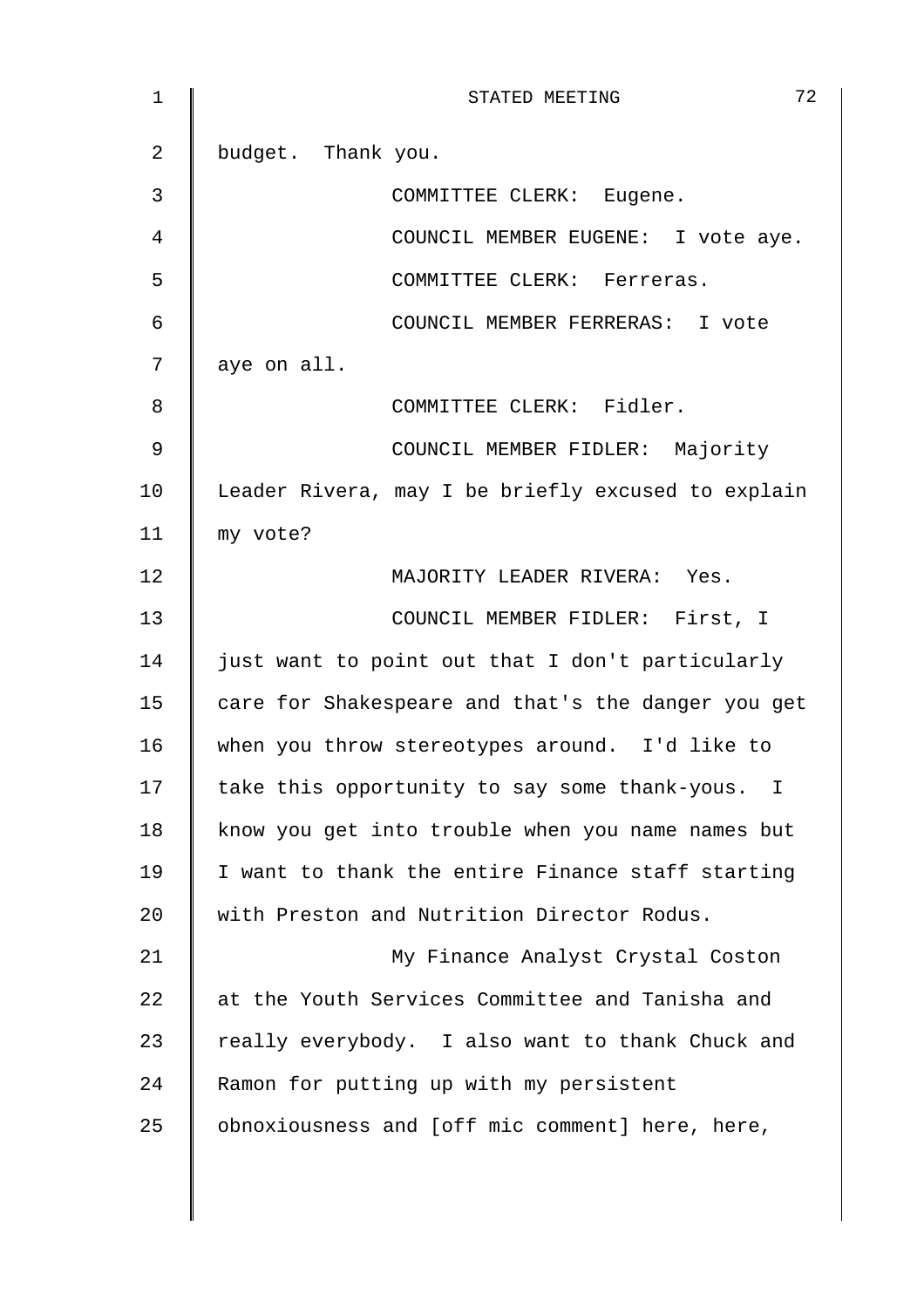| $\mathbf 1$ | 73<br>STATED MEETING                               |
|-------------|----------------------------------------------------|
| 2           | you didn't have to say that. And Deputy Mayor      |
| 3           | Wolfson and Commissioner Mullgrav for working with |
| 4           | me on the other side.                              |
| 5           | I want to say a special big thank                  |
| 6           | you to our Speaker and to my lifelong buddy        |
| 7           | Domenic Recchia. It takes a tremendous amount of   |
| 8           | skill and persistence and a little guile to bring  |
| 9           | home a ship safely to port through some very, very |
| 10          | dangerous waters. And they did an absolutely       |
| 11          | magnificent job.                                   |
| 12          | And last I want to thank all of                    |
| 13          | you. There are very, very few areas in this        |
| 14          | budget where we were able to not only restore City |
| 15          | cuts but from Federal and State cuts as well. And  |
| 16          | one of those was for the shelter beds and services |
| 17          | for the 3,800 kids who sleep on our City's streets |
| 18          | every night. They don't have lobbyists. They       |
| 19          | don't write campaign checks. But this Council,     |
| 20          | each and every one of you stood up for them today  |
| 21          | by restoring that money and on their behalf I want |
| 22          | to say thank you. Thank you all and I vote aye on  |
| 23          | all.                                               |
| 24          | [Applause]                                         |
| 25          | COMMITTEE CLERK: Foster.                           |
|             |                                                    |
|             |                                                    |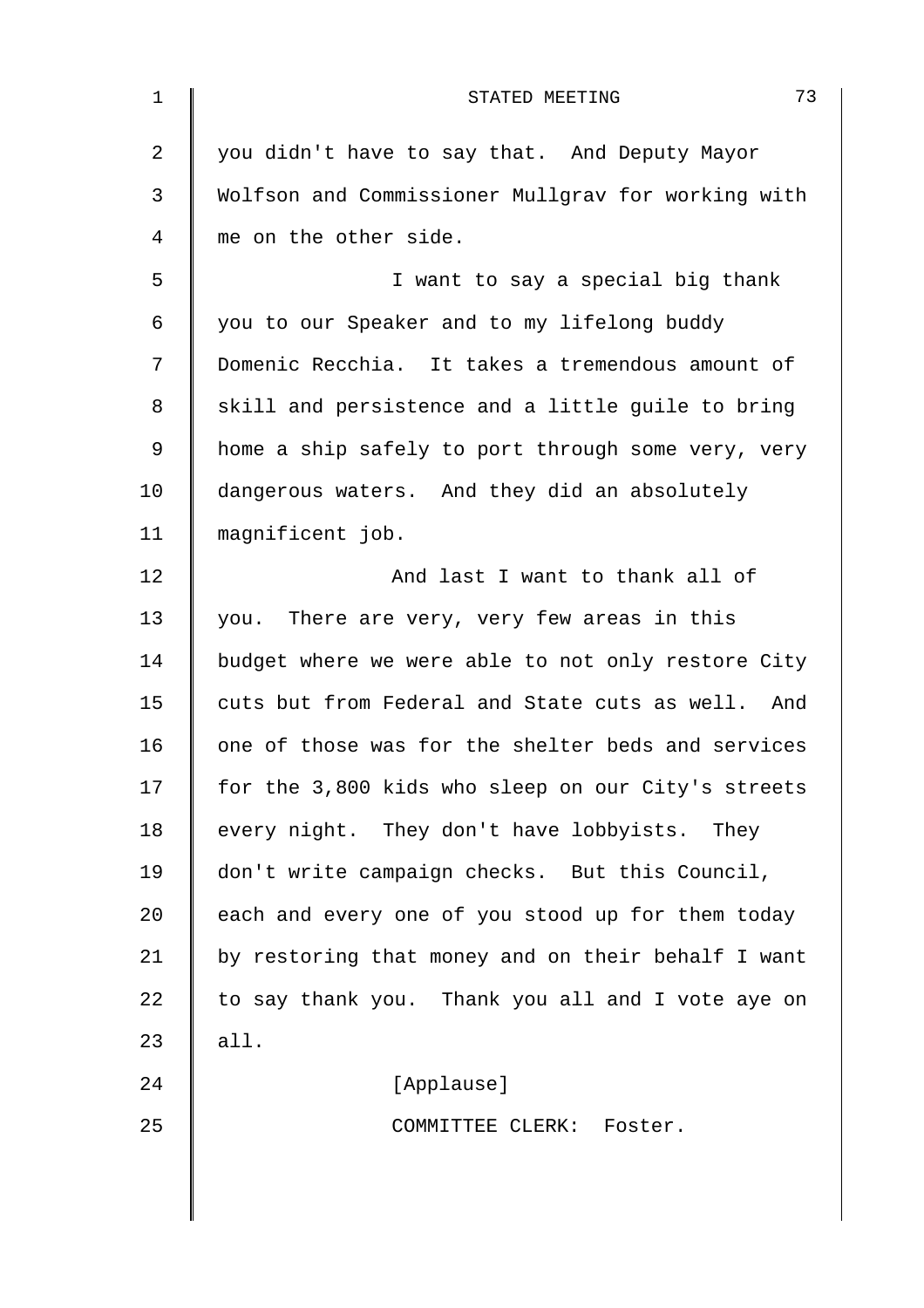| 1  | 74<br>STATED MEETING                                       |
|----|------------------------------------------------------------|
| 2  | COUNCIL MEMBER FOSTER: May I be                            |
| 3  | excused to explain my vote?                                |
| 4  | MAJORITY LEADER RIVERA: Yes.                               |
| 5  | COUNCIL MEMBER FOSTER: I just want                         |
| 6  | to thank everyone that's been thanked but                  |
| 7  | especially thank the Finance Chair, Council Member         |
| 8  | Recchia and Council Member Dickens, who while I            |
| 9  | was on maternity leave made sure that they watched         |
| 10 | out for the 16 <sup>th</sup> District. I want to thank the |
| 11 | Bronx Delegation who in my absence made sure that          |
| 12 | the District was protected. But most importantly           |
| 13 | I must thank my staff who carried on in my absence         |
| 14 | while I was on maternity leave.                            |
| 15 | [Applause]                                                 |
| 16 | COUNCIL MEMBER FOSTER: Yes, thank                          |
| 17 | you, they did an awesome job. Martin Munoz, Jim            |
| 18 | Fairbanks who was down here most of the time and           |
| 19 | then Isabelle Ramos, Margaret Page and Niama               |
| 20 | Mohammed who held down the District Office.<br>It          |
| 21 | made being out a lot easier knowing that the               |
| 22 | office and the constituents were being taken care          |
| 23 | of. So thank you very much and I vote aye on all.          |
| 24 | COMMITTEE CLERK: Garodnick.                                |
| 25 | COUNCIL MEMBER GARODNICK: Aye.                             |
|    |                                                            |
|    |                                                            |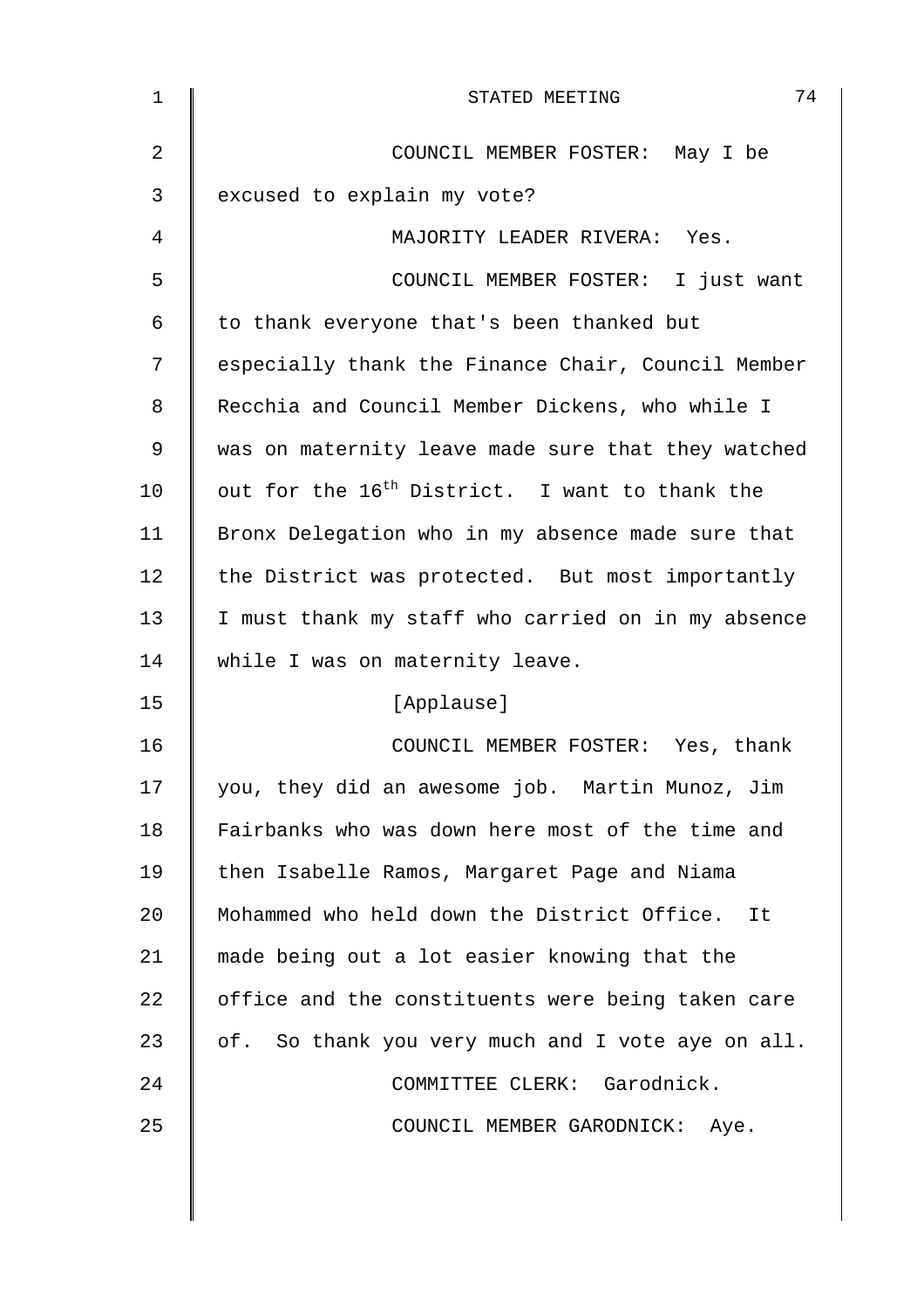| $\mathbf{1}$   | 75<br>STATED MEETING                               |
|----------------|----------------------------------------------------|
| $\overline{2}$ | COMMITTEE CLERK: Gennaro.                          |
| 3              | COUNCIL MEMBER GENNARO: Mr. Leader                 |
| 4              | I'd like the opportunity to speak on my vote.      |
| 5              | MAJORITY LEADER RIVERA: So                         |
| 6              | ordered.                                           |
| 7              | COUNCIL MEMBER GENNARO: Thank you.                 |
| 8              | One thing that certainly should be said about this |
| $\mathsf 9$    | budget, that notwithstanding all that we had to    |
| 10             | do, we still did a \$30 million agreement which is |
| 11             | going to speed the removal of PCBs from the        |
| 12             | hundreds of schools that we want to have that      |
| 13             | happen to. The Council made a big issue of this    |
| 14             | and has been making an issue of it for many years. |
| 15             | It's certainly one thing to make an                |
| 16             | issue of it but another thing to figure out in a   |
| 17             | tough budget year how to allocate money for it and |
| 18             | move that around and get that done. And this is    |
| 19             | going to hasten the day that our schools are free  |
| 20             | of PCBs. This is something that should not be      |
| 21             | overlooked on this good day.                       |
| 22             | And I want to thank in a special                   |
| 23             | way the Speaker for making that happen, for        |
| 24             | Chairman Recchia, for Chairman Jackson who not     |
| 25             | only did everything he could to save the teachers  |
|                |                                                    |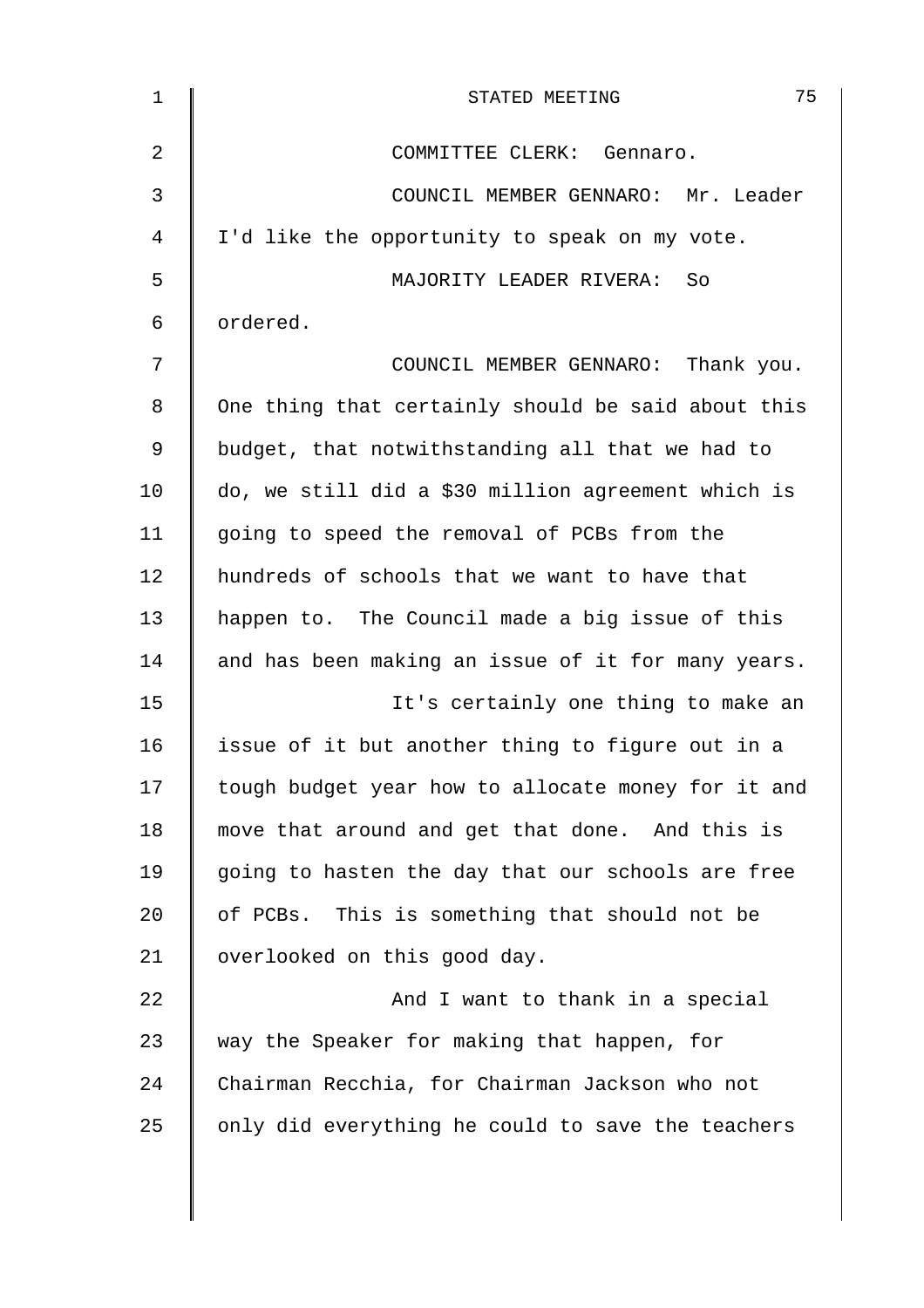| $\mathbf 1$    | 76<br>STATED MEETING                               |
|----------------|----------------------------------------------------|
| $\overline{2}$ | but also pushed very hard on this. The Speaker's   |
| 3              | staff, the Finance staff, the Bloomberg            |
| $\overline{4}$ | Administration. It's just wonderful that we did    |
| 5              | not forget this issue and figured out a way to put |
| 6              | our money where our mouth was and get this done.   |
| 7              | I also want to thank in a special                  |
| 8              | way my Chief of Staff David Choice Jr. who really  |
| 9              | did a lot of work for me this budget season and    |
| 10             | was really, really terrific. And with that said I  |
| 11             | proudly vote aye.                                  |
| 12             | COMMITTEE CLERK: Gentile.                          |
| 13             | COUNCIL MEMBER GENTILE: With                       |
| 14             | congratulations to all, especially the Speaker and |
| 15             | my paisano Domenic Recchia Jr. and hearing a great |
| 16             | sigh of relief from all three library systems in   |
| 17             | all five Boroughs, I vote aye on all. And also     |
| 18             | mention the fact that I shout out to my            |
| 19             | Legislative and Budget Director Brian Guttmann who |
| 20             | will be leaving after today. He's done a great     |
| 21             | job. And certainly we wish him well as he and his  |
| 22             | wife go off to Bean Town in that tiny city called  |
| 23             | Boston. So thank you.                              |
| 24             | COMMITTEE CLERK: Gonzalez.                         |
| 25             | COUNCIL MEMBER GONZALEZ: Aye on                    |
|                |                                                    |
|                |                                                    |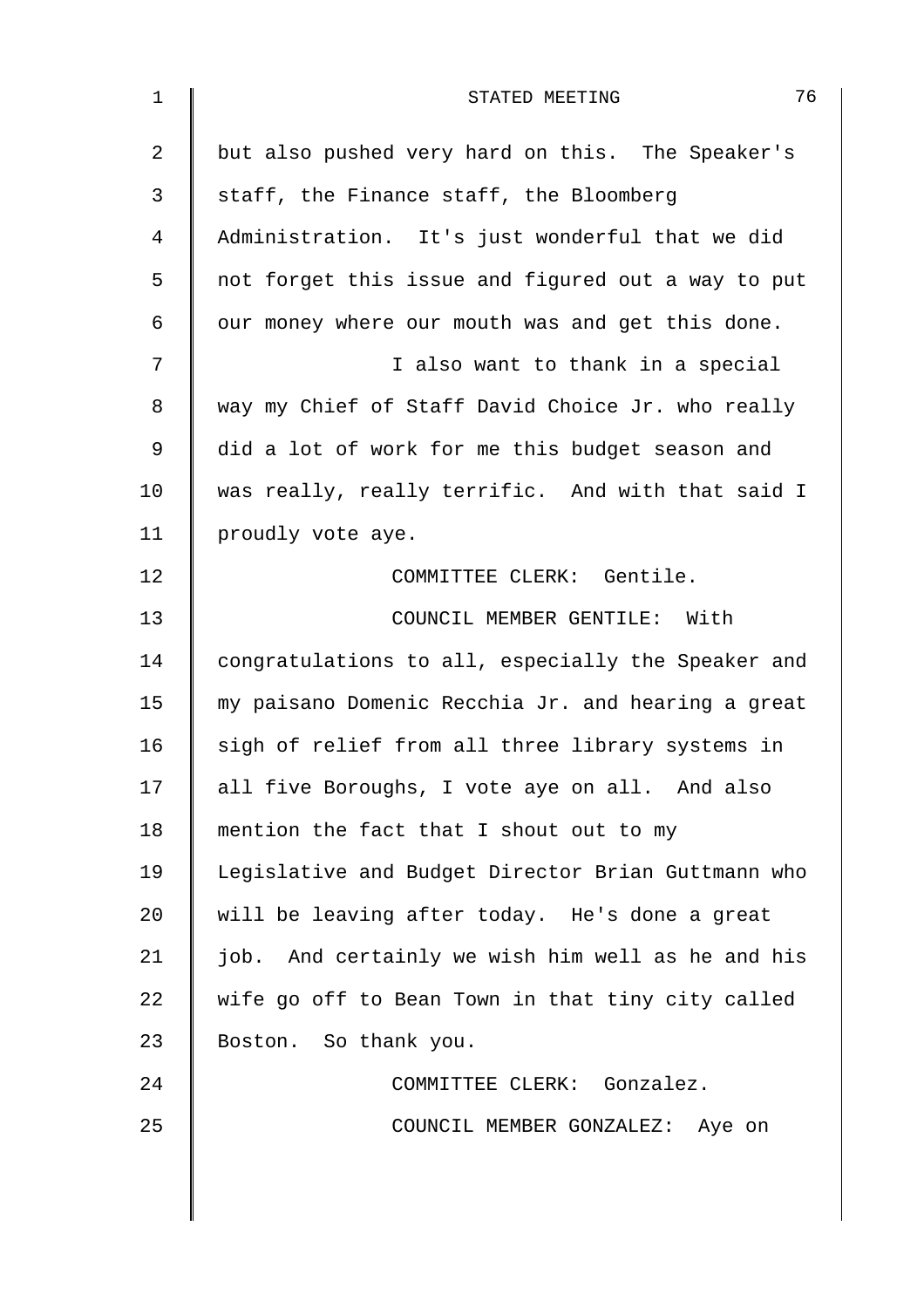| 1  | 77<br>STATED MEETING                               |
|----|----------------------------------------------------|
| 2  | all.                                               |
| 3  | COMMITTEE CLERK: Greenfield.                       |
| 4  | COUNCIL MEMBER GREENFIELD: May I                   |
| 5  | be excused to explain my vote?                     |
| 6  | MAJORITY LEADER RIVERA: Yes.                       |
| 7  | COUNCIL MEMBER GREENFIELD: Thank                   |
| 8  | you. I would very much like to thank the Speaker   |
| 9  | for her leadership, especially for her commitment  |
| 10 | to working class New Yorkers, many of whom would   |
| 11 | have been impacted by the budget. And the          |
| 12 | restorations, they're going to make their lives    |
| 13 | considerably easier. I want to thank my good       |
| 14 | friend Domenic M. Recchia Jr., his terrific staff, |
| 15 | both Liz and Rob and the interns and of course the |
| 16 | great folks at Finance, Preston and Jeff and       |
| 17 | Tanisha and Latonia for putting up with the        |
| 18 | Brooklyn Delegation and Pakhi for putting up with  |
| 19 | me and Chuck and Ramon and the Speaker's Office.   |
| 20 | I also want to thank Annabel Palma                 |
| 21 | who I know is out on bed rest for leading the      |
| 22 | fight to restore child care. I want to thank the   |
| 23 | DFTA Commissioner and my colleague Jessica Lappin  |
| 24 | for working hard to fight for senior centers and   |
| 25 | especially congratulate them and the Speaker for   |
|    |                                                    |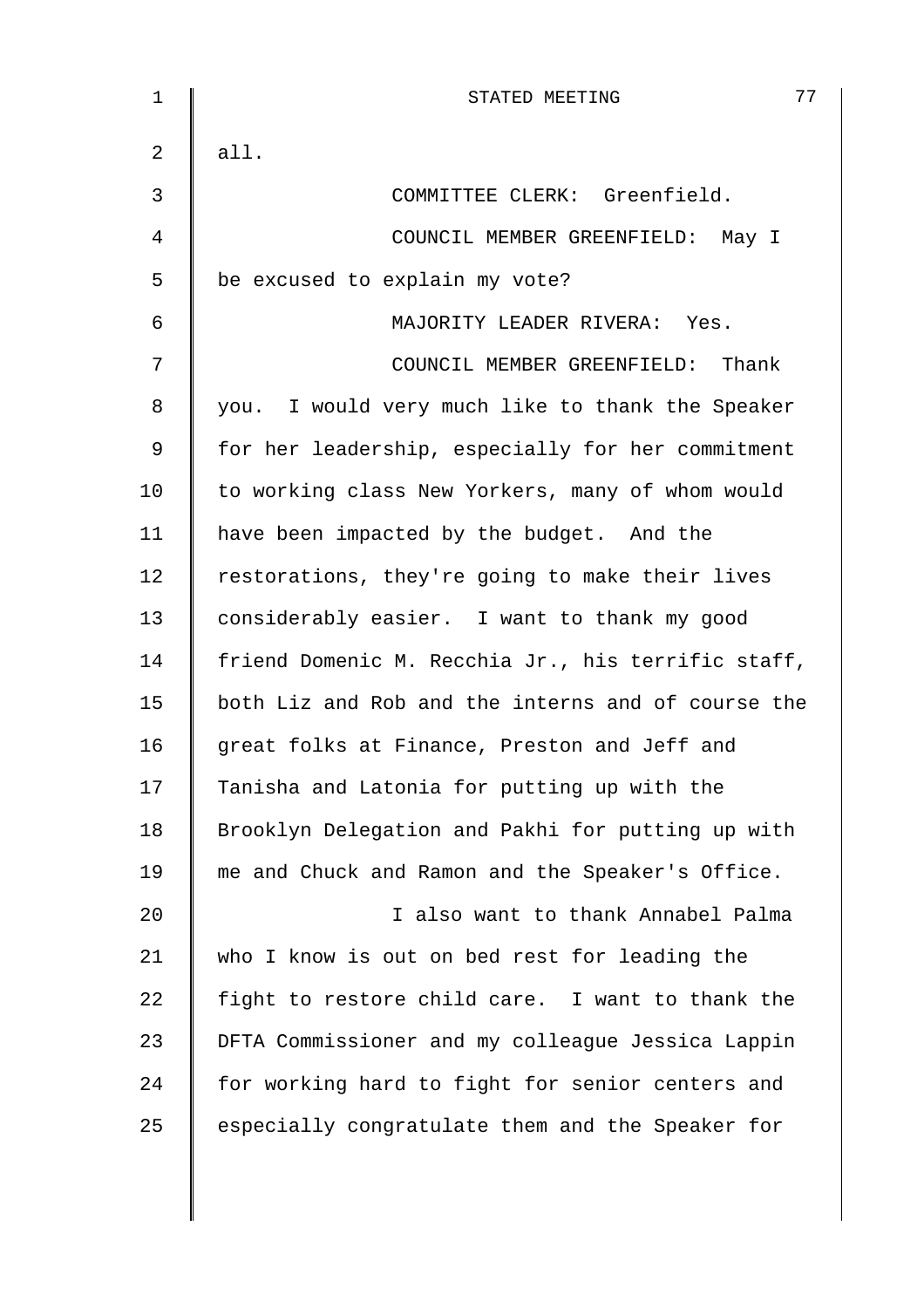| $\mathbf 1$ | 78<br>STATED MEETING                              |
|-------------|---------------------------------------------------|
| 2           | base lining \$14 million in senior center funding |
| 3           | which is incredibly, incredibly significant. I    |
| 4           | want to thank my hardworking staff including      |
| 5           | Stephanie and the two Jakes and Nellie and Barry. |
| 6           | And, you know, I just want to end                 |
| 7           | with this final thought. Last night I was at a    |
| 8           | Community Board meeting and after I left a woman  |
| 9           | on the street walked over to me, never met her    |
| 10          | before, and she had tears in her eyes. And she    |
| 11          | says I want to thank you Councilman. She said my  |
| 12          | husband and I both work and we have low paying    |
| 13          | jobs and we got one of those letters in the mail  |
| 14          | that said that next year we're going to lose our  |
| 15          | child care.                                       |
| 16          | And she said I just read that the                 |
| 17          | child care is going to be restored. And she said  |
| 18          | it literally is going to allow me to sleep at     |
| 19          | night. And that's because of the great work that  |
| 20          | every single person on this legislative body does |
| 21          | every single day. So I congratulate all my        |
| 22          | colleagues. I thank them all. I'm proud to work   |
| 23          | with them and to vote with them, aye on this      |
| 24          | budget.                                           |
| 25          | COMMITTEE CLERK: Halloran.                        |
|             |                                                   |
|             |                                                   |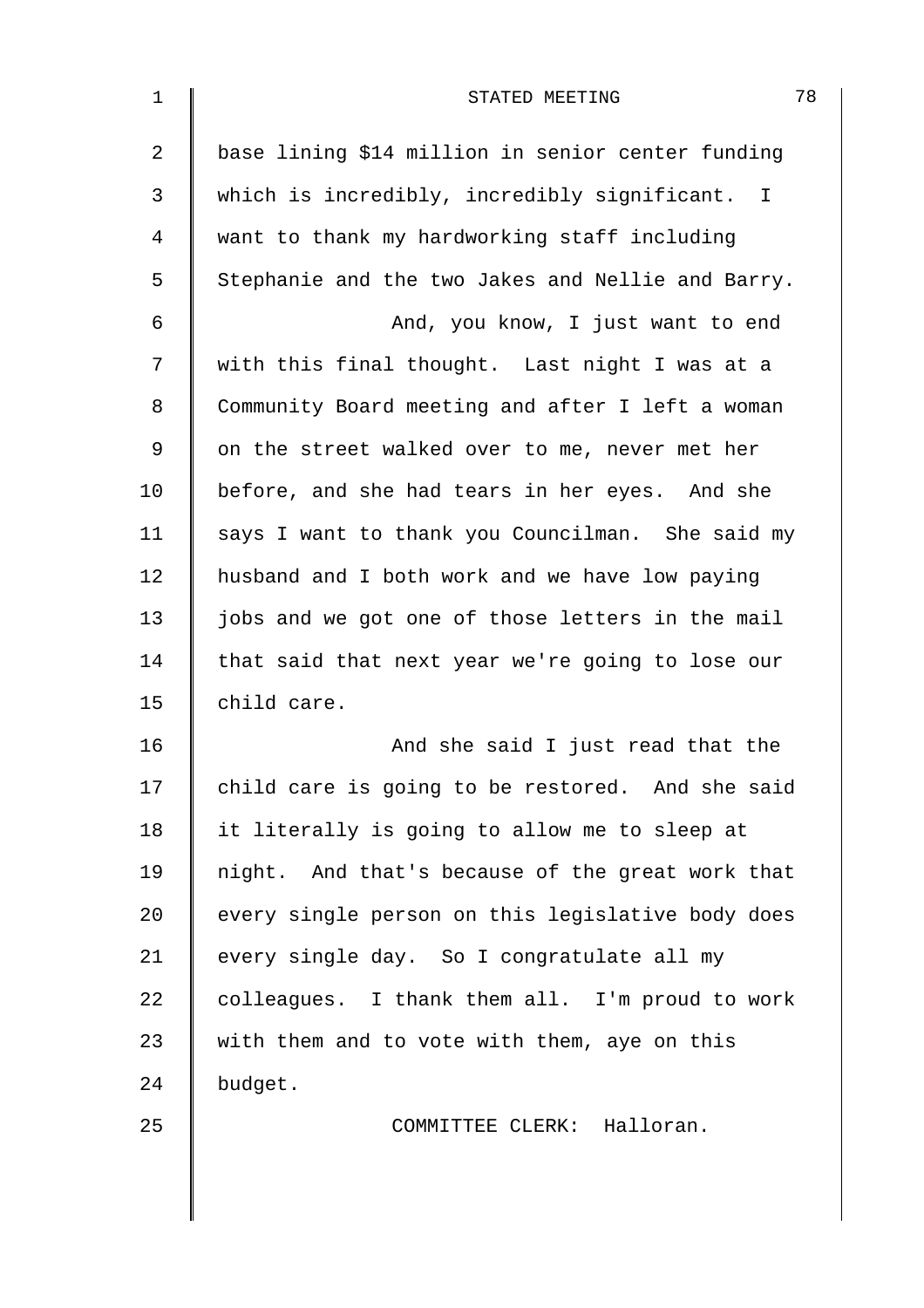| 1              | 79<br>STATED MEETING                               |
|----------------|----------------------------------------------------|
| $\overline{2}$ | COUNCIL MEMBER HALLORAN: May I be                  |
| 3              | excused to explain my vote?                        |
| 4              | MAJORITY LEADER RIVERA: Yes.                       |
| 5              | COUNCIL MEMBER HALLORAN: First,                    |
| 6              | prior to voting I would disclose that I am and     |
| 7              | have always been a member of the Boy Scouts of     |
| 8              | America. This is a tremendous opportunity for us   |
| 9              | to look back on the last few weeks and say we      |
| 10             | managed to balance and juggle in a way that does   |
| 11             | this body credit. The Speaker of the City of New   |
| 12             | York showed an incredible amount of courage,       |
| 13             | tenacity and I am very grateful for her efforts,   |
| 14             | particularly on behalf of the firemen and women in |
| 15             | the City of New York who owe her tenacious spirit  |
| 16             | to two years of salvation. And it won't be         |
| 17             | forgotten I'm sure.                                |
| 18             | I would like to thank her for                      |
| 19             | getting the Administration to base line our        |
| 20             | Distinct Attorneys. Also something we should not   |
| 21             | be coming back year after year to have discussions |
| 22             | I salute the UFT for their ability to make<br>on.  |
| 23             | some hard choices despite the fact that they gave  |
| 24             | back, they did so in a spirit of genuine dialog    |
| 25             | and that's fantastic.                              |
|                |                                                    |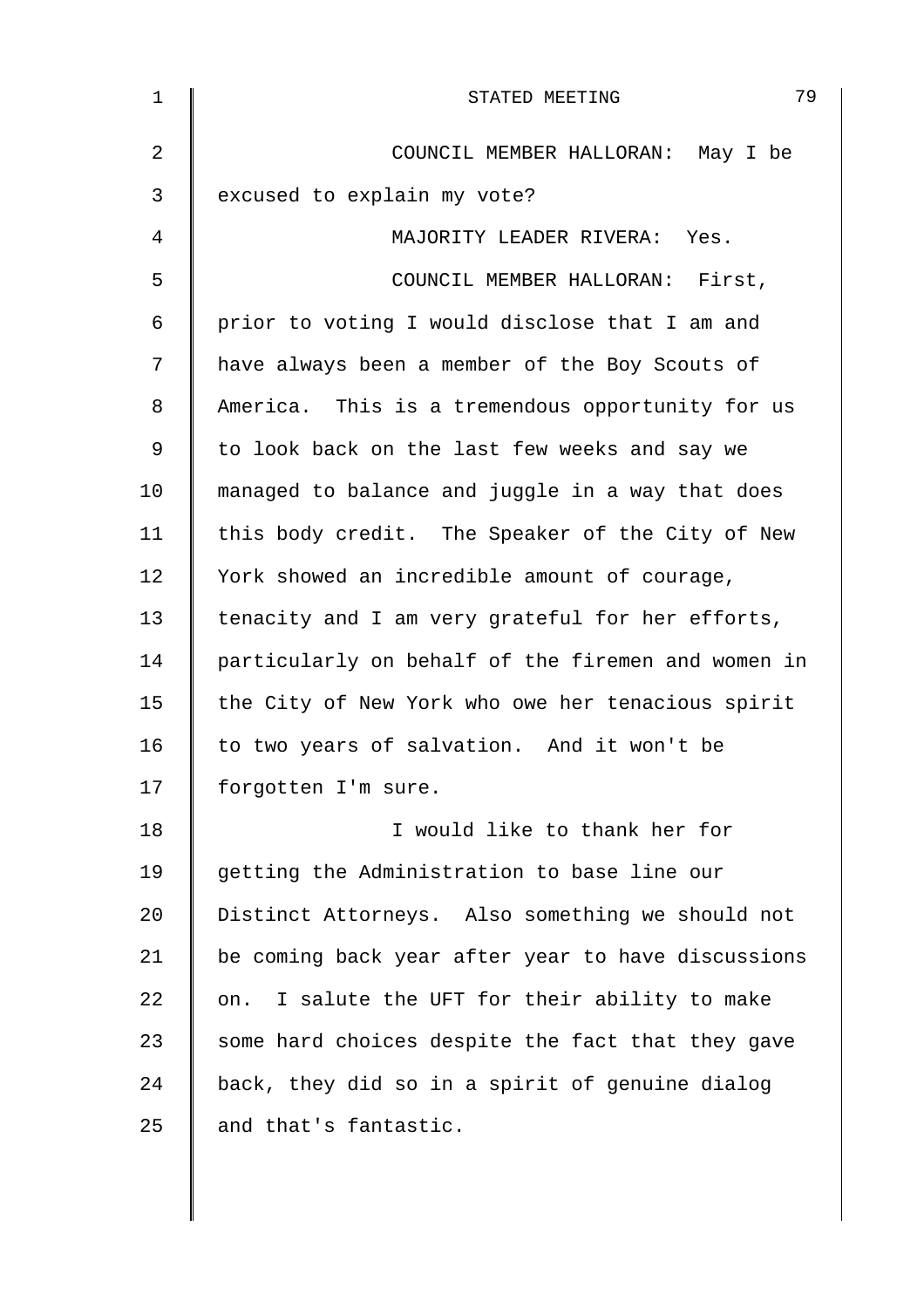| $\mathbf 1$    | 80<br>STATED MEETING                               |
|----------------|----------------------------------------------------|
| $\overline{2}$ | Domenic Recchia of course did a                    |
| 3              | spectacular job and I would like to salute the     |
| $\overline{4}$ | Minority Leader Jimmy Oddo who has constantly      |
| 5              | provided us with the data, the information, to     |
| 6              | make our decisions not only right but meaningful   |
| 7              | and significant.                                   |
| 8              | With that said I regretfully with                  |
| 9              | be voting no on Intros 473, 570, 571. I don't      |
| 10             | believe we're in a position where we should be     |
| 11             | increasing fees to anyone, proposed Intro 201-A    |
| 12             | with regards to the towing of motor vehicles fee,  |
| 13             | Intro 590-A I'm going to abstain on. And           |
| 14             | Preconsidered Resolutions 912, 913, and 565 for    |
| 15             | reasons related to my position on not increasing   |
| 16             | taxes, I will vote no.                             |
| 17             | COMMITTEE CLERK: Ignizio.                          |
| 18             | COUNCIL MEMBER IGNIZIO: Yes, thank                 |
| 19             | you. If I could briefly explain my vote. I first   |
| 20             | want to start off by thanking the taxpayers, for   |
| 21             | whom all this money it is theirs. And we           |
| 22             | appreciate their entrusting us with their taxes so |
| 23             | that we can provide great City services. I've got  |
| 24             | to take a step back though and really point out my |
| 25             | fondness for a decision that the Speaker had made. |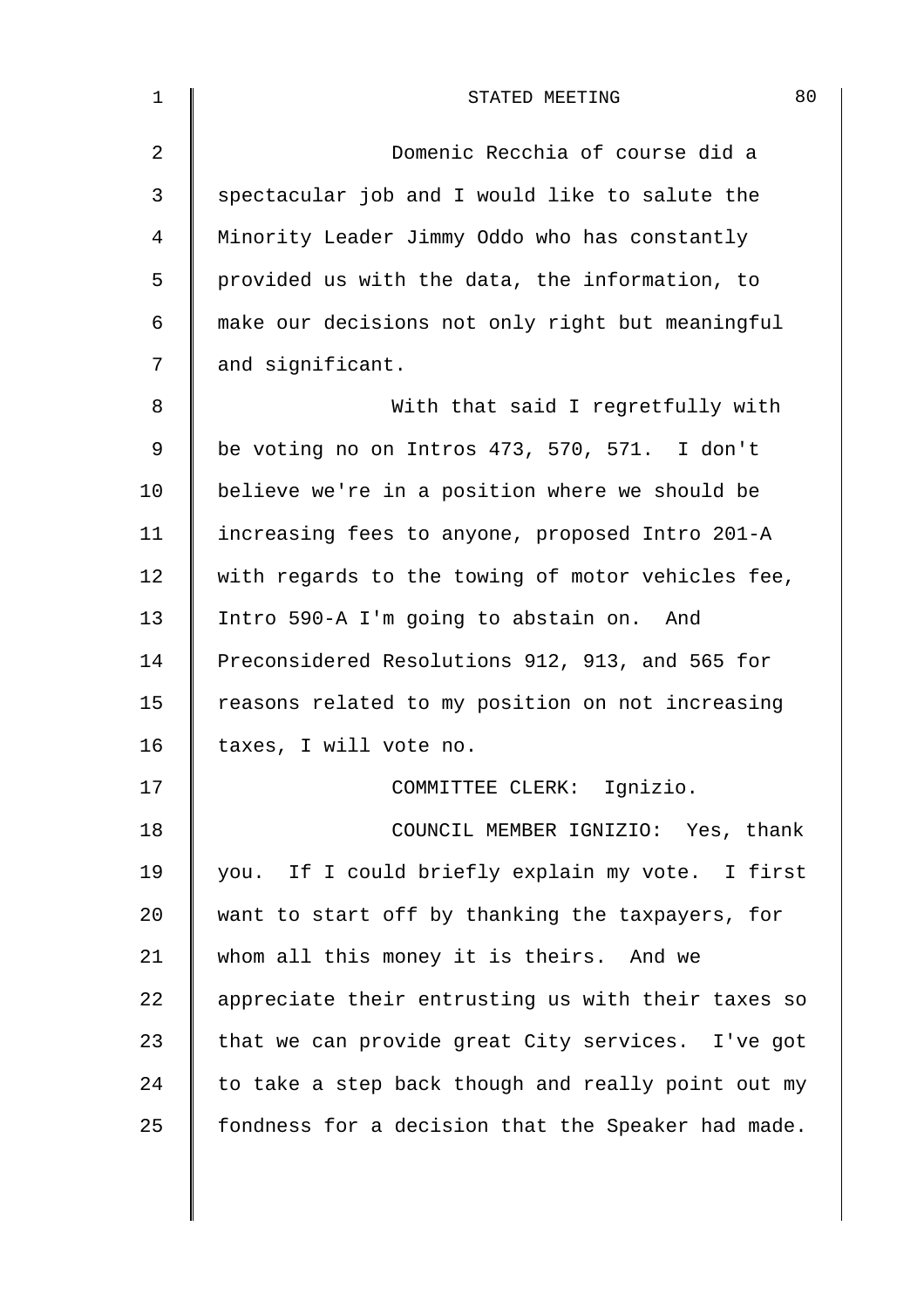| $\mathbf 1$    | 81<br>STATED MEETING                               |
|----------------|----------------------------------------------------|
| $\overline{2}$ | You know I served some time in                     |
| 3              | Albany. And Albany is a very leadership-driven     |
| 4              | place whereas the local Assembly Member of Senator |
| 5              | sometimes doesn't have a say. That is not the      |
| 6              | case in this body. And I want everybody to know    |
| 7              | that. When I approached the Speaker about my       |
| 8              | concern about PCBs in schools, she wrapped her     |
| 9              | arms around it and said how can we help, what can  |
| 10             | we do, how do we get to the problem.               |
| 11             | We had hearings and with my                        |
| 12             | colleague Robert Jackson, I'm just singling out    |
| 13             | the Speaker for her role in this I don't mean to   |
| 14             | dissuade you or put you down. She had said         |
| 15             | there's got to be a way we can help and kept       |
| 16             | pushing the issue along with me and Chairman       |
| 17             | Jackson of how we could rid the schools of         |
| 18             | potentially cancer-causing PCBs. And we came up    |
| 19             | with a plan in a very, very difficult budget year. |
| 20             | And without the help of Regina Ryan                |
| 21             | and Margaret Nelson and Jeff Rodus, that really    |
| 22             | wouldn't be the case. So one Council Member that   |
| 23             | has an issue can be heard as long as the           |
| 24             | leadership is open enough to want to be heard, to  |
| 25             | want to be able to be discussing about the issues  |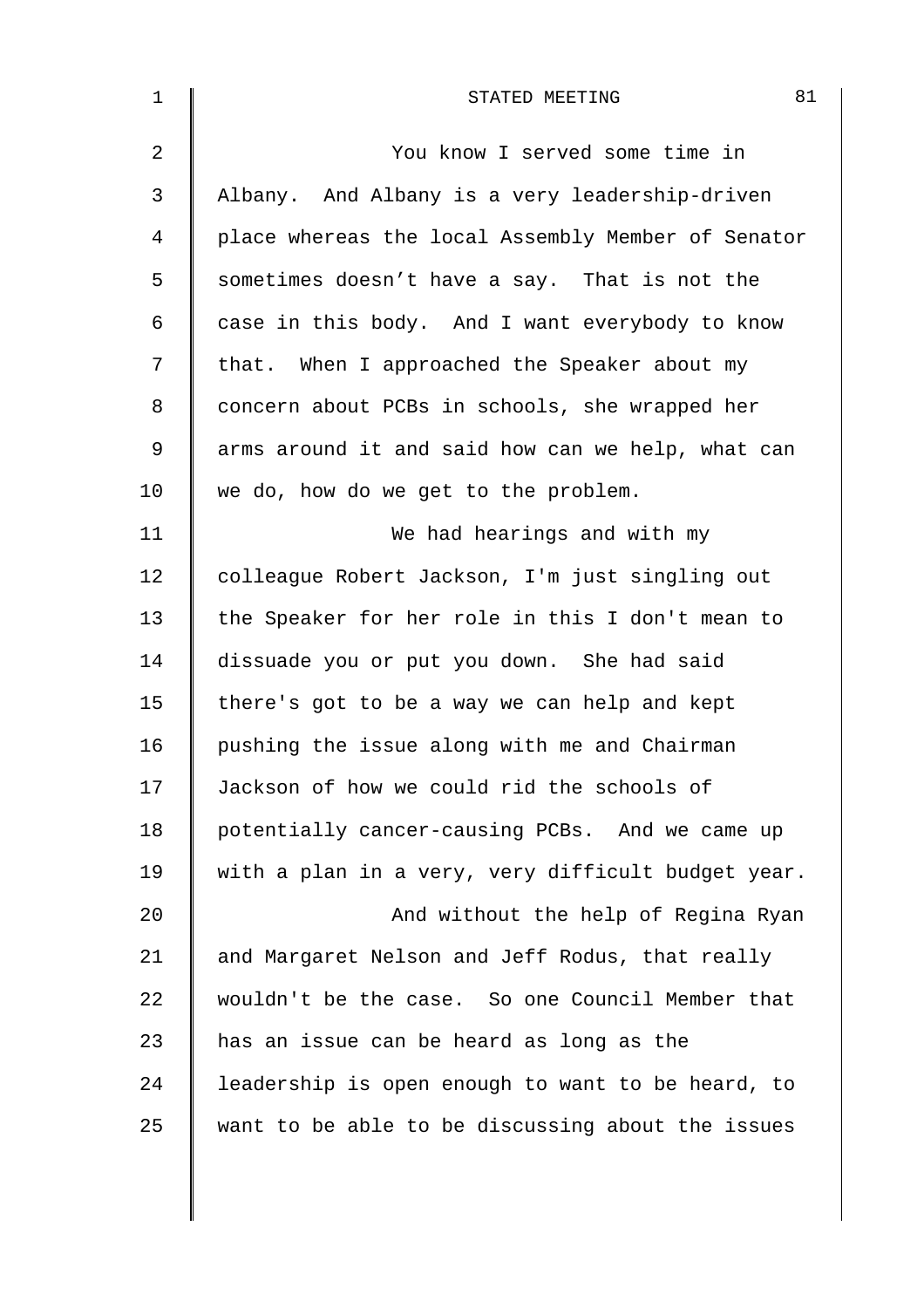| $\mathbf 1$    | 82<br>STATED MEETING                               |
|----------------|----------------------------------------------------|
| $\overline{2}$ | in the district.                                   |
| 3              | And that's why I really wanted to                  |
| 4              | single out the Speaker and thank her for that.     |
| 5              | She has really taken a leadership on this issue    |
| 6              | and 700 schools and countless amounts of school    |
| 7              | children will be safer because of it. Thank you    |
| 8              | Madam Speaker on behalf of the people in my        |
| 9              | district.                                          |
| 10             | You know, leadership goes through.                 |
| 11             | And on this side of the aisle we have an           |
| 12             | unbelievable leader who was there fighting for us  |
| 13             | tooth and nail, always in the Speaker's Office,    |
| 14             | always as Chuck's here and everyone else to fight  |
| 15             | for this delegation and that's my friend and       |
| 16             | colleague, Minority Leader Jimmy Oddo who has done |
| 17             | an enormous job. Thank you on behalf of this       |
| 18             | delegation for what you've done for us this year.  |
| 19             | And that's about it. So my time's                  |
| 20             | up so that worked out pretty well. Yes, and now I  |
| 21             | have to vote my nose. So I'm going to vote no on   |
| 22             | Intro 473, 570, 571, 201-A, 590-A, Preconsidered   |
| 23             | Reso 912, 913, Preconsidered 565 which are the tax |
| 24             | fixing resolutions, and with that I hope everybody |
| 25             | has a great summer and God bless you all.          |
|                |                                                    |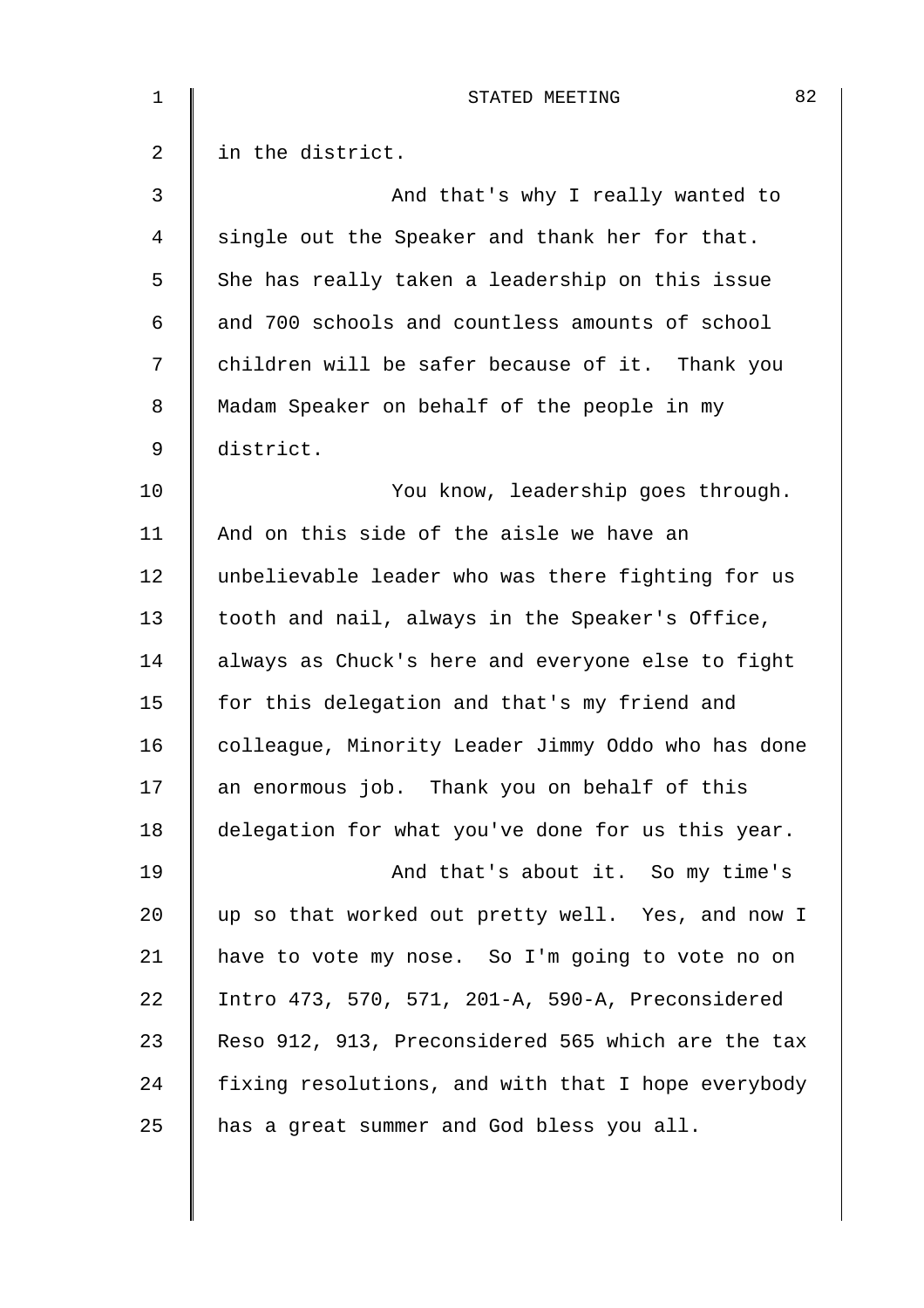| 1  | 83<br>STATED MEETING                              |
|----|---------------------------------------------------|
| 2  | COMMITTEE CLERK: Jackson.                         |
| 3  | COUNCIL MEMBER JACKSON: Majority                  |
| 4  | Leader may I rise to explain my vote?             |
| 5  | MAJORITY LEADER RIVERA: Yes.                      |
| 6  | COUNCIL MEMBER JACKSON: Thank you.                |
| 7  | First, my colleagues, on Intro number 590-A, co-  |
| 8  | naming streets, Ricardo Perez Place in my         |
| 9  | district, on behalf of the Perez family, Ricardo  |
| 10 | Perez Jr. asked me to convey this is a very       |
| 11 | special day for his family, on behalf of his      |
| 12 | father, who dedicated decades of services to our  |
| 13 | community trying to help make it better.          |
| 14 | And he has promised the Perez                     |
| 15 | family to continue to make northern Manhattan,    |
| 16 | Hamilton Heights, a better place for all families |
| 17 | to live and work. So on behalf of the Perez       |
| 18 | family, I thank all those involved in bringing    |
| 19 | finality to Intro 590-A in which Ricardo A. Perez |
| 20 | Place is named in honor of his father.            |
| 21 | Let me just disclose that I am a                  |
| 22 | Trustee of the Malcolm X and Dr. Betty Shabazz    |
| 23 | Cultural and Educational Center in Northern       |
| 24 | Manhattan. I've been so since Day One. Even       |
| 25 | though I am not allocating any discretionary      |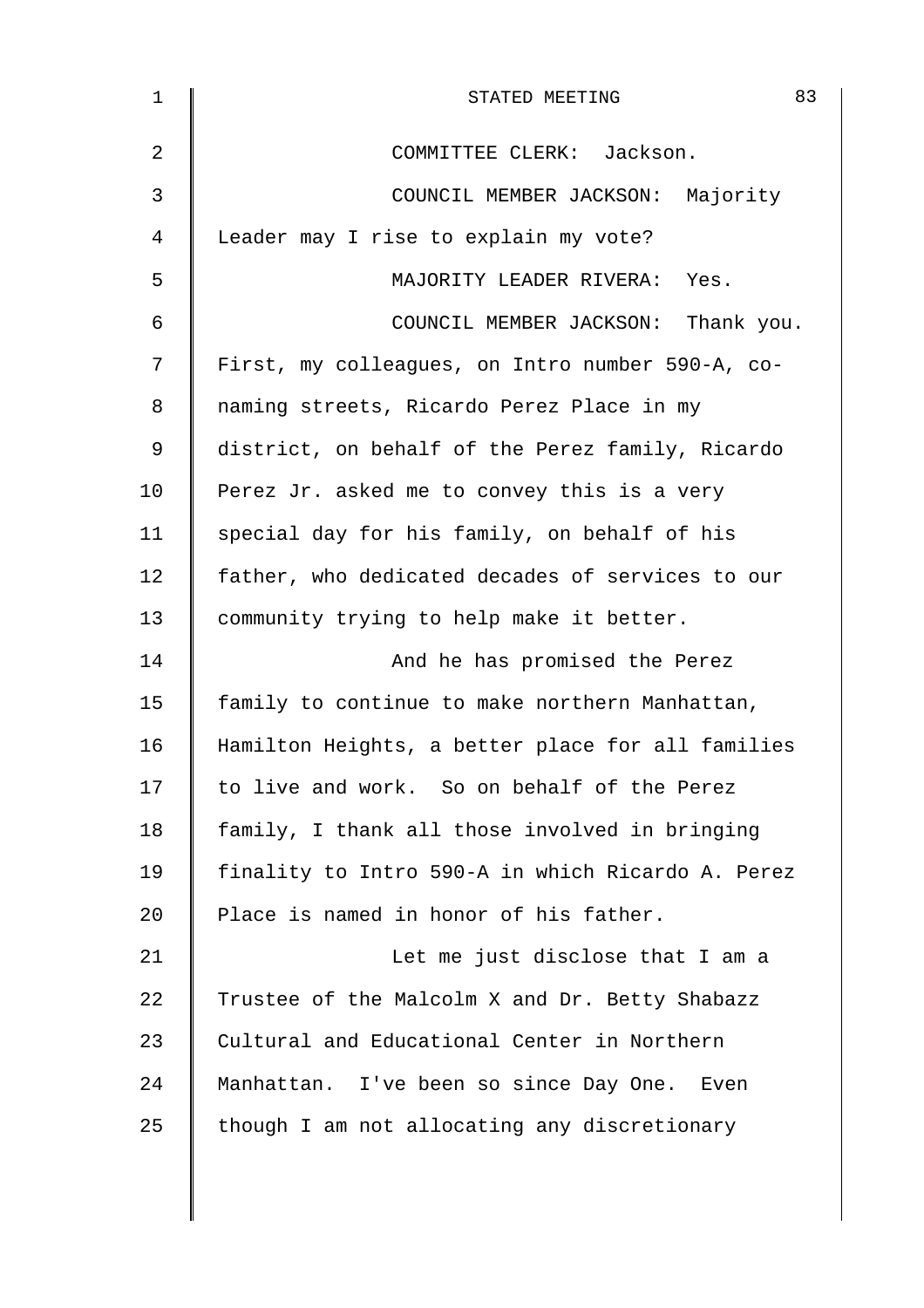| $\mathbf 1$ | 84<br>STATED MEETING                               |
|-------------|----------------------------------------------------|
| 2           | monies myself, they are receiving City Council     |
| 3           | funding, as a matter of full disclosure.           |
| 4           | But also I'd like to thank everyone                |
| 5           | involved in this budgetary process. And there are  |
| 6           | so many people to thank. Obviously our leader      |
| 7           | Christine Quinn has named all of the individuals   |
| 8           | but specifically regarding the Education           |
| 9           | Committee, you know, you talk about Regina Poreda  |
| 10          | Ryan, you talk about Phylesia Steele, Christina    |
| 11          | Perroti, Aysha Schomburg, Jan Atwell, Joan         |
| 12          | Povolny, Matu Sambamania and all the others that   |
| 13          | have been involved in the budgetary process from a |
| 14          | policy point of view and also from a fiscal point  |
| 15          | of view.                                           |
| 16          | But also my individual staff Joanna                |
| 17          | Garcia, Etienne David Adorno, Tiomo Ohakem,        |
| 18          | Octavia Johnson, Amanata Kamara, Oshia McGoldrick, |
| 19          | these are all staff and interns. And I thank them  |
| 20          | all for being involved in this budgetary process.  |
| 21          | And I wish all a happy summer.                     |
| 22          | MAJORITY LEADER RIVERA: And did                    |
| 23          | you vote aye?                                      |
| 24          | COUNCIL MEMBER JACKSON: I vote aye                 |
| 25          | on all items on the calendar.                      |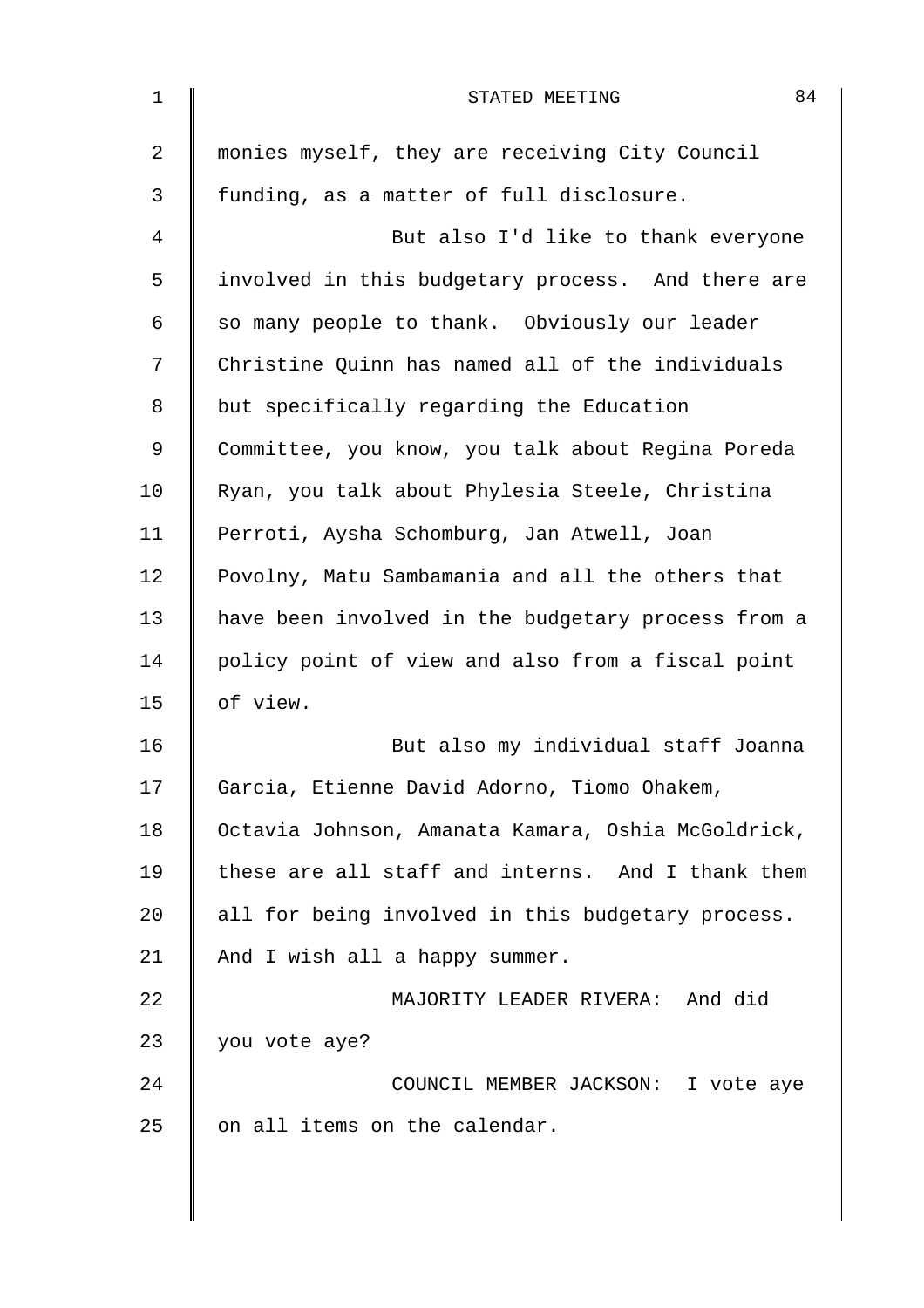| $\mathbf{1}$   | 85<br>STATED MEETING                               |
|----------------|----------------------------------------------------|
| $\overline{2}$ | MAJORITY LEADER RIVERA: Thank you.                 |
| 3              | COMMITTEE CLERK: James.                            |
| 4              | COUNCIL MEMBER JAMES: Unanimous                    |
| 5              | consent to vote on all Land Use call ups.          |
| 6              | MAJORITY LEADER RIVERA: So                         |
| 7              | ordered.                                           |
| 8              | COUNCIL MEMBER JAMES: And may I be                 |
| $\mathsf 9$    | allowed to explain my vote?                        |
| 10             | MAJORITY LEADER RIVERA: Yes.                       |
| 11             | COUNCIL MEMBER JAMES: First I want                 |
| 12             | to thank Speaker Quinn. I want to congratulate     |
| 13             | Finance Chair Council Member Recchia. And I want   |
| 14             | to join in congratulations to my Co-Chair with the |
| 15             | Brooklyn Delegation Council Member Dilan and to    |
| 16             | the entire Brooklyn Delegation for reaching        |
| 17             | consensus with regards to this budget.             |
| 18             | I too have concerns with regards to                |
| 19             | the budget. I too have concerns that in this City  |
| 20             | and in this State and in this nation there is a    |
| 21             | policy of shifting the tax burden from             |
| 22             | millionaires and billionaires to the middle class  |
| 23             | and to the poor, basically eviscerating the safety |
| 24             | net for the public interest. But I also recognize  |
| 25             | that notwithstanding that we have had to make some |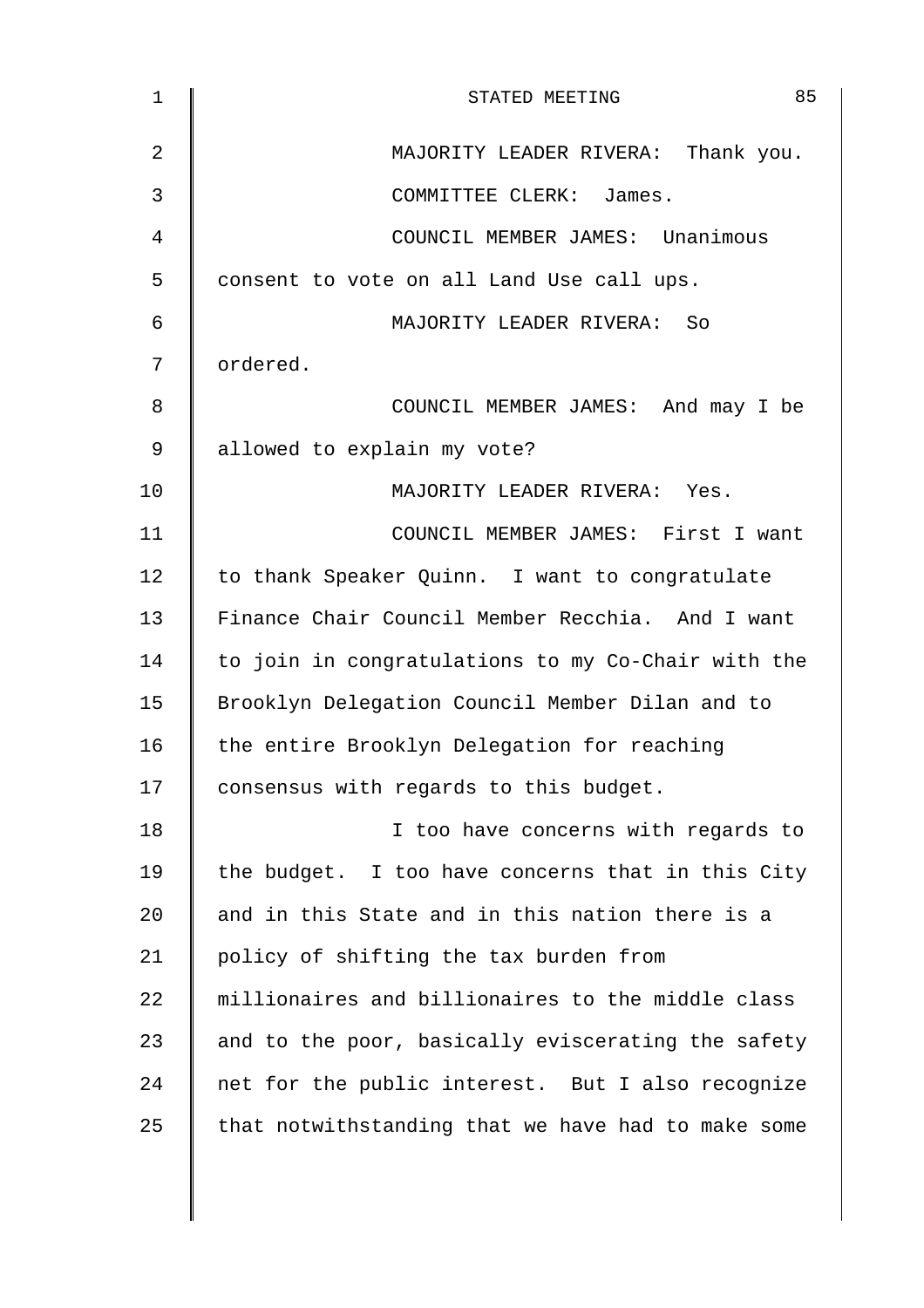| 1              | 86<br>STATED MEETING                               |
|----------------|----------------------------------------------------|
| $\overline{2}$ | difficult choices. And this is the time when       |
| 3              | leadership is required.                            |
| 4              | And I also recognize that this                     |
| 5              | budget could have been must worse. And so I thank  |
| 6              | all of my colleagues for making those difficult    |
| 7              | decisions. I want to thank Council Member Jackson  |
| 8              | on all of his work with respect to restoring the   |
| 9              | teachers and UFT and Michael Mulgrew.              |
| 10             | I want to thank Council Member                     |
| 11             | Crowley on her effort to restore funds for fire    |
| 12             | fighters. I want to thank Council Member Palma in  |
| 13             | her absence for all that she has done for child    |
| 14             | centers. I want to thank Council Member            |
| 15             | Greenfield for joining me and others in helping to |
| 16             | restore the vouchers. It was his leadership that   |
| 17             | was responsible for that.                          |
| 18             | But I also want to say to the Mayor                |
| 19             | of the City of New York, the Mayor has significant |
| 20             | and incredible power in the City of New York, he   |
| 21             | has relationships with financial institutions and  |
| 22             | with mass media. And the Mayor unfortunately in    |
| 23             | my district as was mentioned earlier has engaged   |
| 24             | unfortunately in inequitable treatment and funding |
| 25             | of cultural organizations in a cultural district   |
|                |                                                    |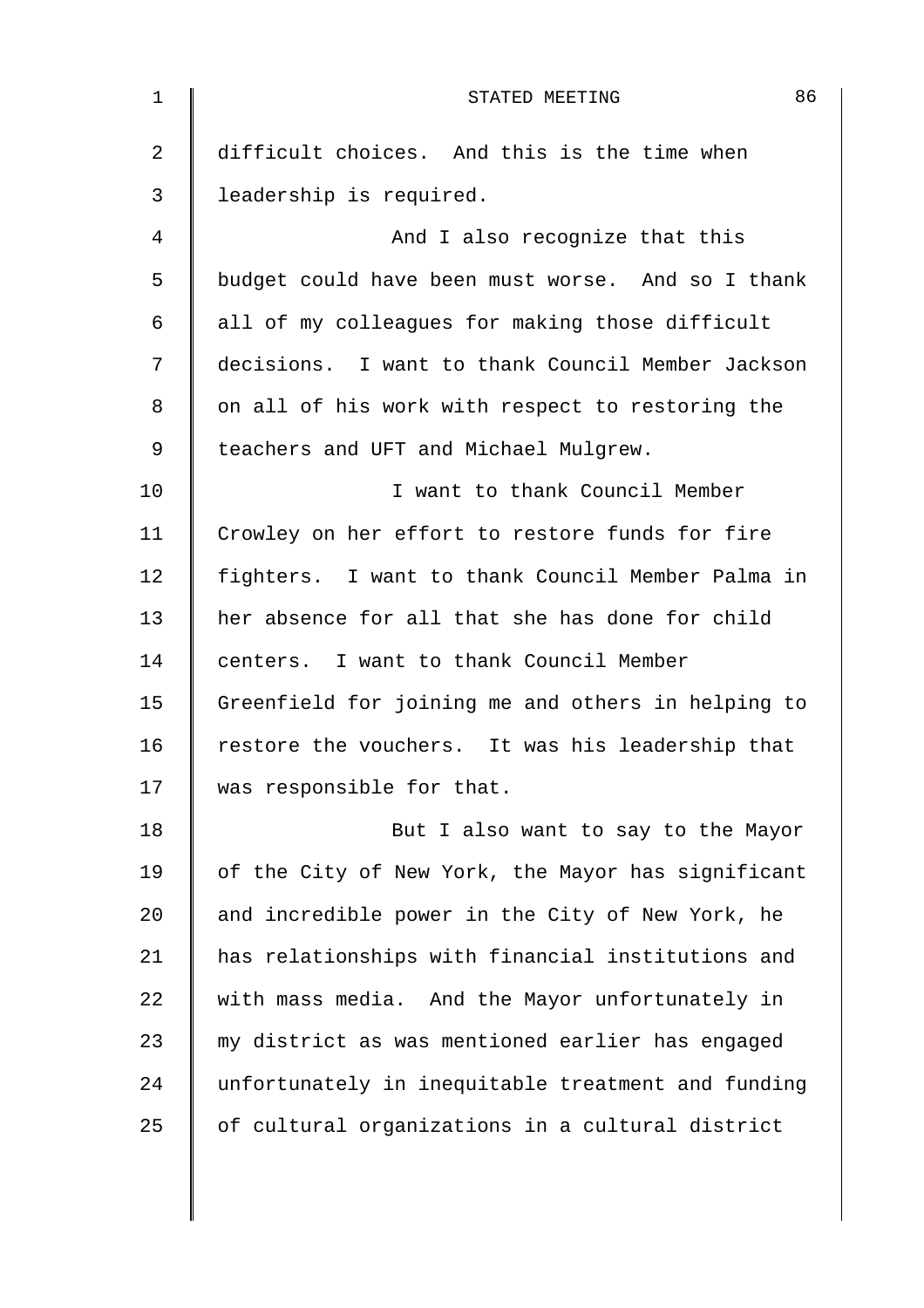| $\mathbf 1$    | 87<br>STATED MEETING                               |
|----------------|----------------------------------------------------|
| $\overline{2}$ | which is very diverse.                             |
| 3              | In addition to that central                        |
| 4              | Brooklyn has experienced a significant amount of   |
| 5              | violence--                                         |
| 6              | MAJORITY LEADER RIVERA:                            |
| 7              | [Interposing] Council Member.                      |
| 8              | COUNCIL MEMBER JAMES: -- so I am                   |
| 9              | urging the Mayor of the City of New York to meet   |
| 10             | with a coalition of elected officials in central-- |
| 11             | MAJORITY LEADER RIVERA:                            |
| 12             | [Interposing] Council Member.                      |
| 13             | COUNCIL MEMBER JAMES: --Brooklyn                   |
| 14             | to address the lack of funding and also the        |
| 15             | violence that we are experiences on the streets of |
| 16             | Brooklyn. And lastly I vote aye on this budget.    |
| 17             | I hope that again we can work with the City and    |
| 18             | with the Mayor to address the needs, particularly  |
| 19             | in the Administration--                            |
| 20             | MAJORITY LEADER RIVERA:                            |
| 21             | [Interposing] Council Member.                      |
| 22             | COUNCIL MEMBER JAMES: --for                        |
| 23             | Children's Services to keep our children safe. I   |
| 24             | vote aye on all.                                   |
| 25             | MAJORITY LEADER RIVERA: Thank you                  |
|                |                                                    |
|                |                                                    |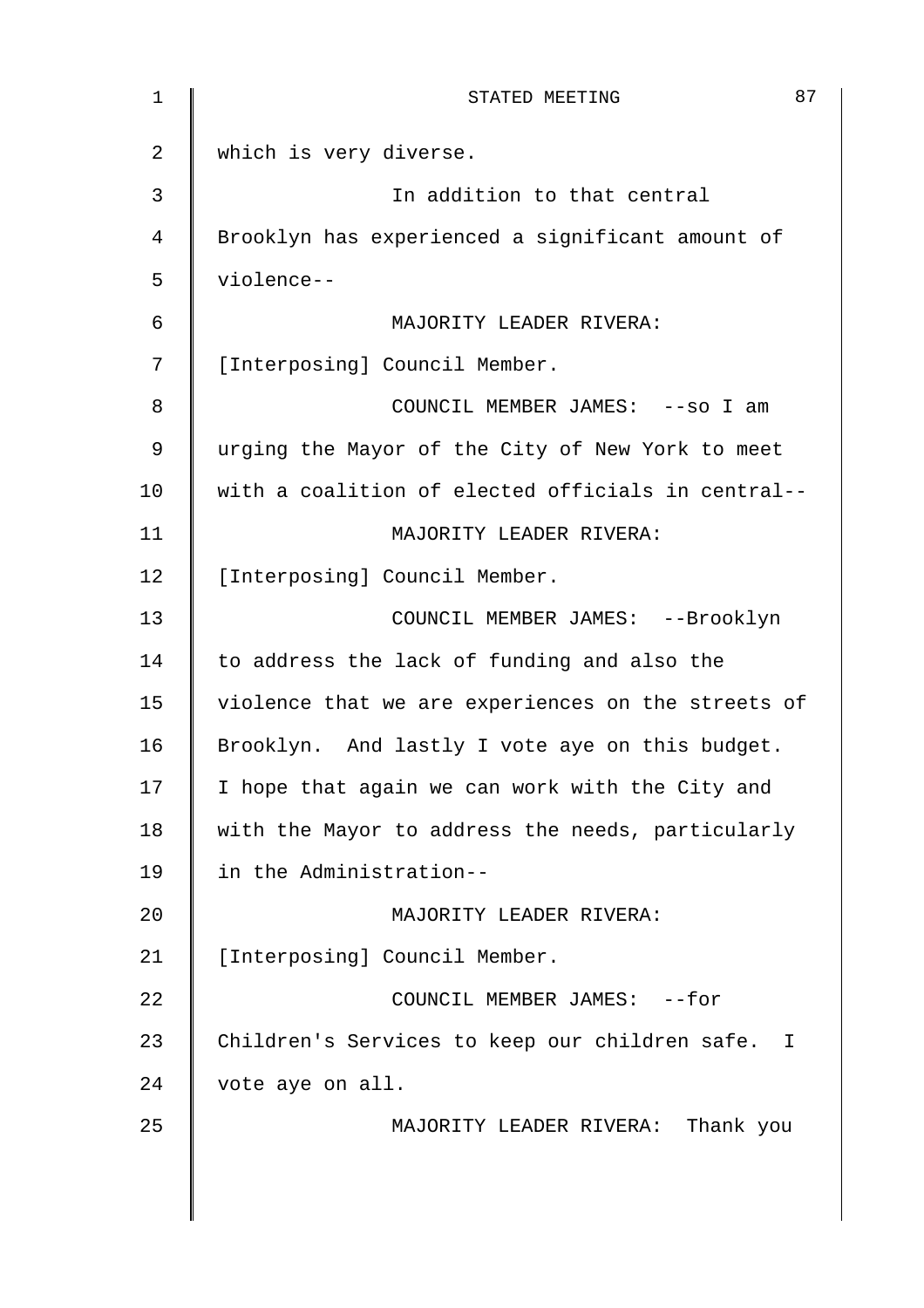| $\mathbf 1$    | 88<br>STATED MEETING                             |
|----------------|--------------------------------------------------|
| $\overline{2}$ | very much. I'm going to ask everyone to try to   |
| 3              | stay within the 2-minute timeframe. I understand |
| 4              | everyone wants to say their thank yous but we do |
| 5              | want to pass the budget. Next.                   |
| 6              | COMMITTEE CLERK: Koo.                            |
| 7              | COUNCIL MEMBER KOO: Mr. Majority                 |
| 8              | Leader may I explain my vote?                    |
| 9              | MAJORITY LEADER RIVERA: Yes.                     |
| 10             | COUNCIL MEMBER KOO: First I want                 |
| 11             | to thank the Speaker and her staff for doing a   |
| 12             | very wonderful job and then I want to thank      |
| 13             | Finance Chair Domenic and his staff for their    |
| 14             | dedication and the wonderful job to the City and |
| 15             | also my Minority Leader Jimmy Oddo for his       |
| 16             | guidance and his work for helping us. And please |
| 17             | I want to thank all my colleagues for their      |
| 18             | patience and for their cooperation for passing   |
| 19             | this budget. And I vote yes on all.              |
| 20             | COMMITTEE CLERK: Koppell.                        |
| 21             | COUNCIL MEMBER KOPPELL:<br>$Mr$ .                |
| 22             | Majority Leader may I explain my vote?           |
| 23             | MAJORITY LEADER RIVERA:<br>Yes.                  |
| 24             | COUNCIL MEMBER KOPPELL:<br>Mr.                   |
| 25             | Majority Leader we are all pleased that the      |
|                |                                                  |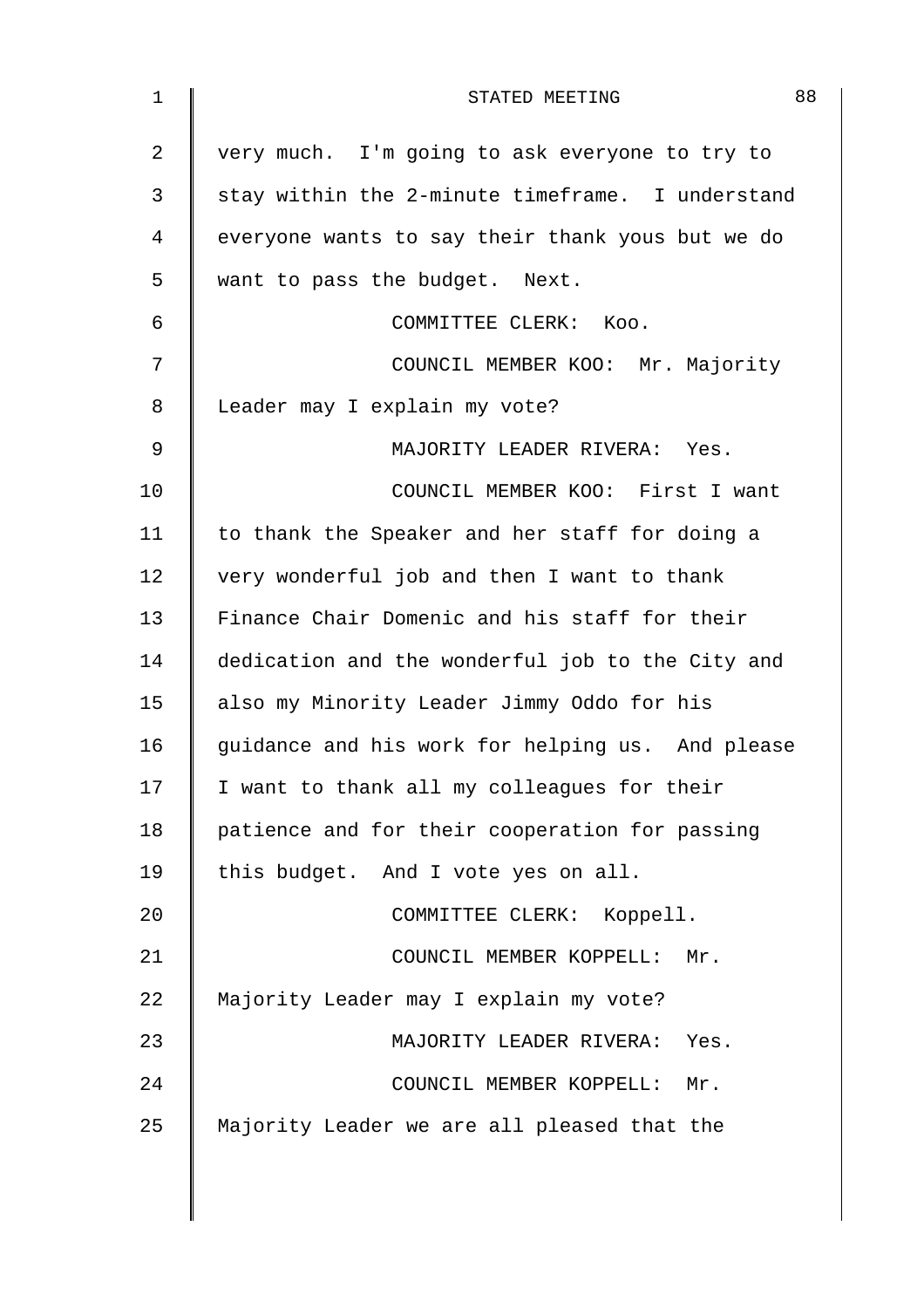| $\mathbf 1$    | 89<br>STATED MEETING                              |
|----------------|---------------------------------------------------|
| $\overline{a}$ | negotiations under the leadership of our Speaker  |
| 3              | has restored many important priorities.<br>The    |
| 4              | Speaker has entrusted me with the Chair of the    |
| 5              | Mental Health Committee. Unfortunately the Mayor  |
| 6              | in his Executive Budget particularly cut a number |
| 7              | of programs of support for mental health care in  |
| 8              | the City of New York.                             |
| $\mathsf 9$    | And not only did we restore Council               |
| 10             | initiatives in this area but we restored funding  |
| 11             | in a number of programs that were really not      |
| 12             | Council responsibilities, they were Department    |
| 13             | responsibilities that the Mayor sought to         |
| 14             | extinguish from the budget. There are many        |
| 15             | consumers of mental health services that will be  |
| 16             | benefited by those restorations of mental health  |
| 17             | programs in the budget. And I want to call        |
| 18             | attention to that in addition to the other things |
| 19             | that are positive steps forward in this budget    |
| 20             | that we're adopting today.                        |
| 21             | I want to thank the Fiscal staff                  |
| 22             | for assistance. And I want to particularly thank  |
| 23             | my Counsel Jamin [phonetic] Sewell who played an  |
| 24             | important role in brining to light the need to    |
| 25             | restore these items. Thank you very much. I vote  |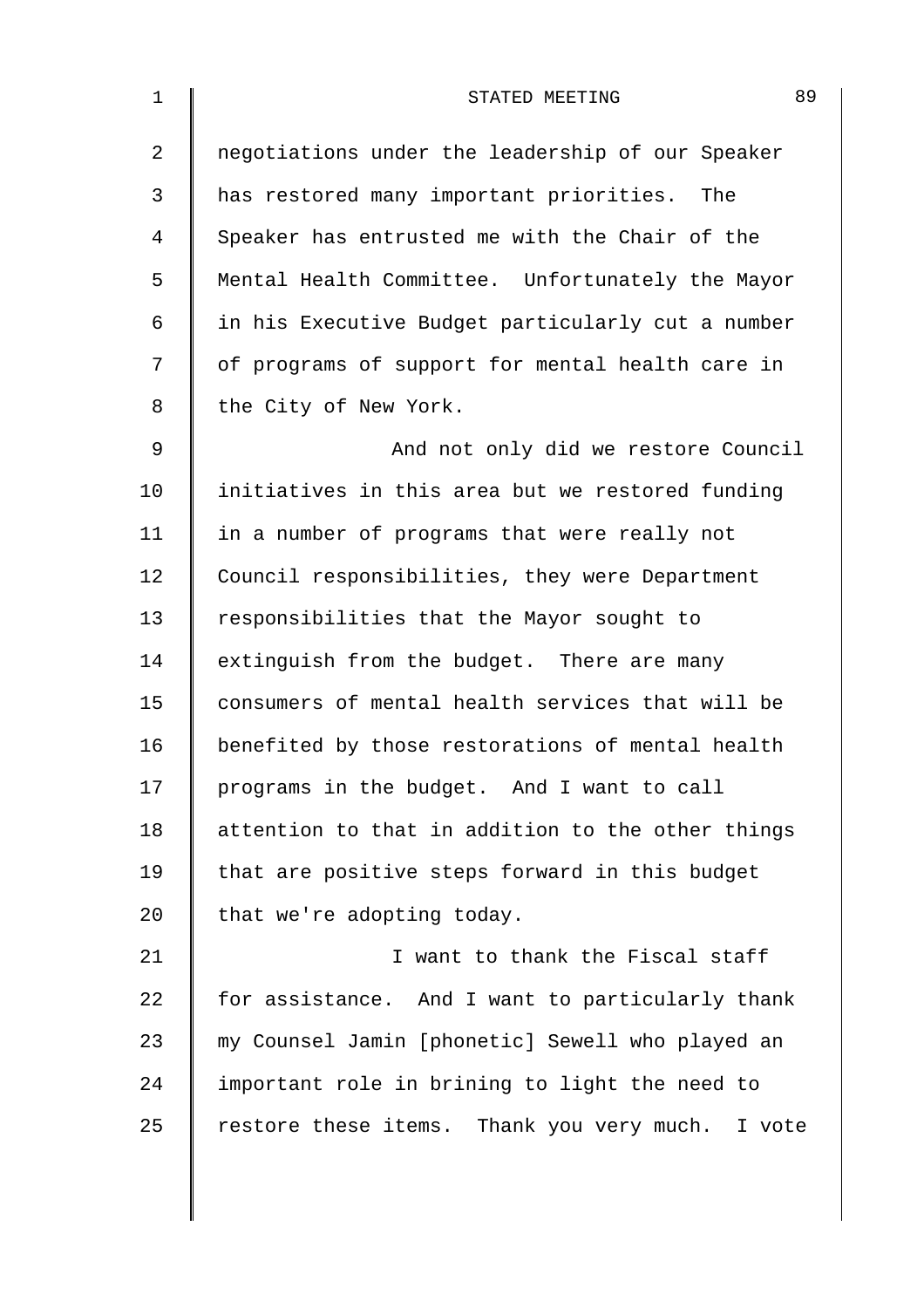| $\mathbf 1$ | 90<br>STATED MEETING                               |
|-------------|----------------------------------------------------|
| 2           | aye on the budget bills.                           |
| 3           | COMMITTEE CLERK: Koslowitz.                        |
| 4           | COUNCIL MEMBER KOSLOWITZ: May I be                 |
| 5           | excused to explain my vote?                        |
| 6           | MAJORITY LEADER RIVERA: Yes.                       |
| 7           | COUNCIL MEMBER KOSLOWITZ: I would                  |
| 8           | like to thank our Speaker Christine Quinn for her  |
| 9           | leadership, Finance Chair Domenic Recchia Jr. for  |
| 10          | his leadership and the entire Finance staff, Chuck |
| 11          | and Ramon, and I also would like to thank my       |
| 12          | Director of Budget, my office, Vickie Morales for  |
| 13          | her great work. I vote aye on everything.          |
| 14          | COMMITTEE CLERK: Lander.                           |
| 15          | COUNCIL MEMBER LANDER: Ask                         |
| 16          | permission to explain my vote.                     |
| 17          | MAJORITY LEADER RIVERA:<br>Yes.                    |
| 18          | COUNCIL MEMBER LANDER: Thank you.                  |
| 19          | I'll be voting yes on this budget with enthusiasm. |
| 20          | It restores our central priorities, those          |
| 21          | teachers, those fire companies like Engine 220 in  |
| 22          | my district, where Park Slope's bravest can        |
| 23          | continue to keep us safe; those day care services, |
| 24          | those libraries; playground associates like        |
| 25          | Kathleen Henderson the Den Mother of Carroll Park. |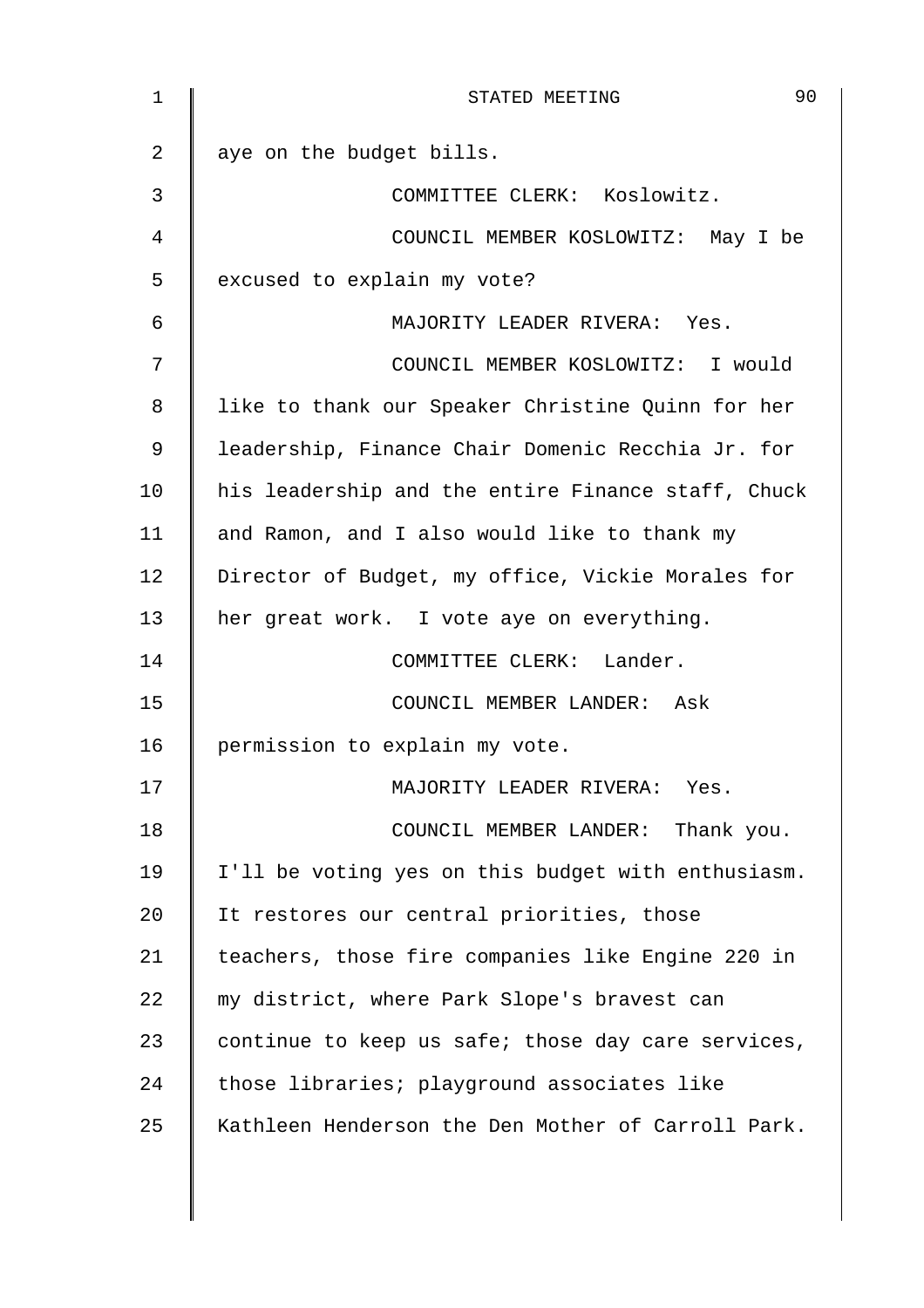| $\mathbf 1$    | 91<br>STATED MEETING                               |
|----------------|----------------------------------------------------|
| $\overline{2}$ | I'm especially enthusiastic as others have         |
| 3              | mentioned about the \$30 million to get the PCB    |
| 4              | remediation going more quickly and grateful to     |
| 5              | Margaret Nelson, Regina Poreda Ryan and Jeff Rodus |
| 6              | for the work to make that happen.                  |
| 7              | There are, as the Speaker said,                    |
| 8              | painful cuts here and I wish we could have avoided |
| 9              | them. I remain concerned about rising class size   |
| 10             | and diminishing after school programs. We've got   |
| 11             | to keep a long term eye on achieving budget        |
| 12             | balance with real attention to tax fairness and    |
| 13             | income inequality and especially preserving        |
| 14             | essential services. But overall a very good job    |
| 15             | was done addressing these budget issues.           |
| 16             | And I really do want to call out                   |
| 17             | the Speaker who was out in my district, helping    |
| 18             | parents organize to preserve those teacher         |
| 19             | positions, to Domenic who I think doesn't always   |
| 20             | understand the Park Slope liberal instincts but    |
| 21             | has nonetheless been a real mentor to me as he's   |
| 22             | fought incredibly for this budget, to Chuck and    |
| 23             | Ramon and Preston and Jeff.                        |
| 24             | A few staff people who have done a                 |
| 25             | lot to tolerate all my questions, Tanisha Edwards, |
|                |                                                    |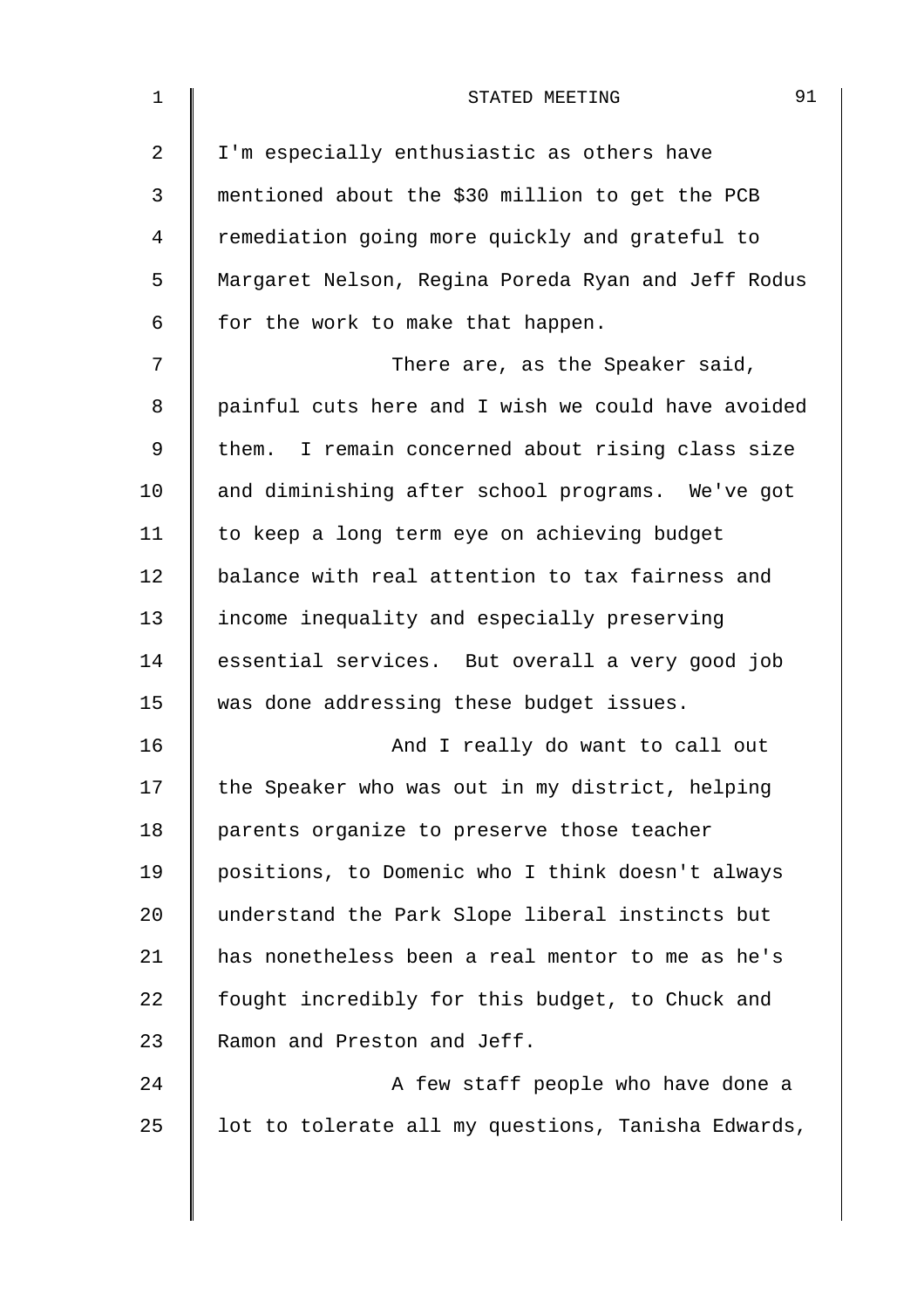| 1  | 92<br>STATED MEETING                                      |
|----|-----------------------------------------------------------|
| 2  | Pakhi Sengupta, Regina, Latonia McKinney, Rob and         |
| 3  | Liz on Domenic's staff and my Budget and Policy           |
| 4  | Director Michael Friedman Schnap.                         |
| 5  | A big thank you to the advocates.                         |
| 6  | We missed having you on the steps this year.              |
| 7  | Hopefully next year you'll be back there. But             |
| 8  | there's nothing like being brought back down to           |
| 9  | reality how these things matter to the real people        |
| 10 | in our communities than to have you kind of               |
| 11 | reminding us every day. And so I'm grateful and I         |
| 12 | want to thank Jimmy Oddo for offering his office          |
| 13 | last night so we could wile away the hours waiting        |
| 14 | to get this budget moved along.                           |
| 15 | I have to do a couple of quick                            |
| 16 | disclosures. My children take part in activities          |
| 17 | at the 78 <sup>th</sup> Youth Precinct, the Brooklyn Arts |
| 18 | Exchange, the Park Slope Armory which are funded          |
| 19 | in this budget; my synagogue is a member of the           |
| 20 | Brooklyn Congregations United. My kids go to              |
| 21 | Public School 107 and Middle School 51. They              |
| 22 | should be getting some capital items along with           |
| 23 | all the other schools in my district--                    |
| 24 | MAJORITY LEADER RIVERA:                                   |
| 25 | [Interposing] Council Member.                             |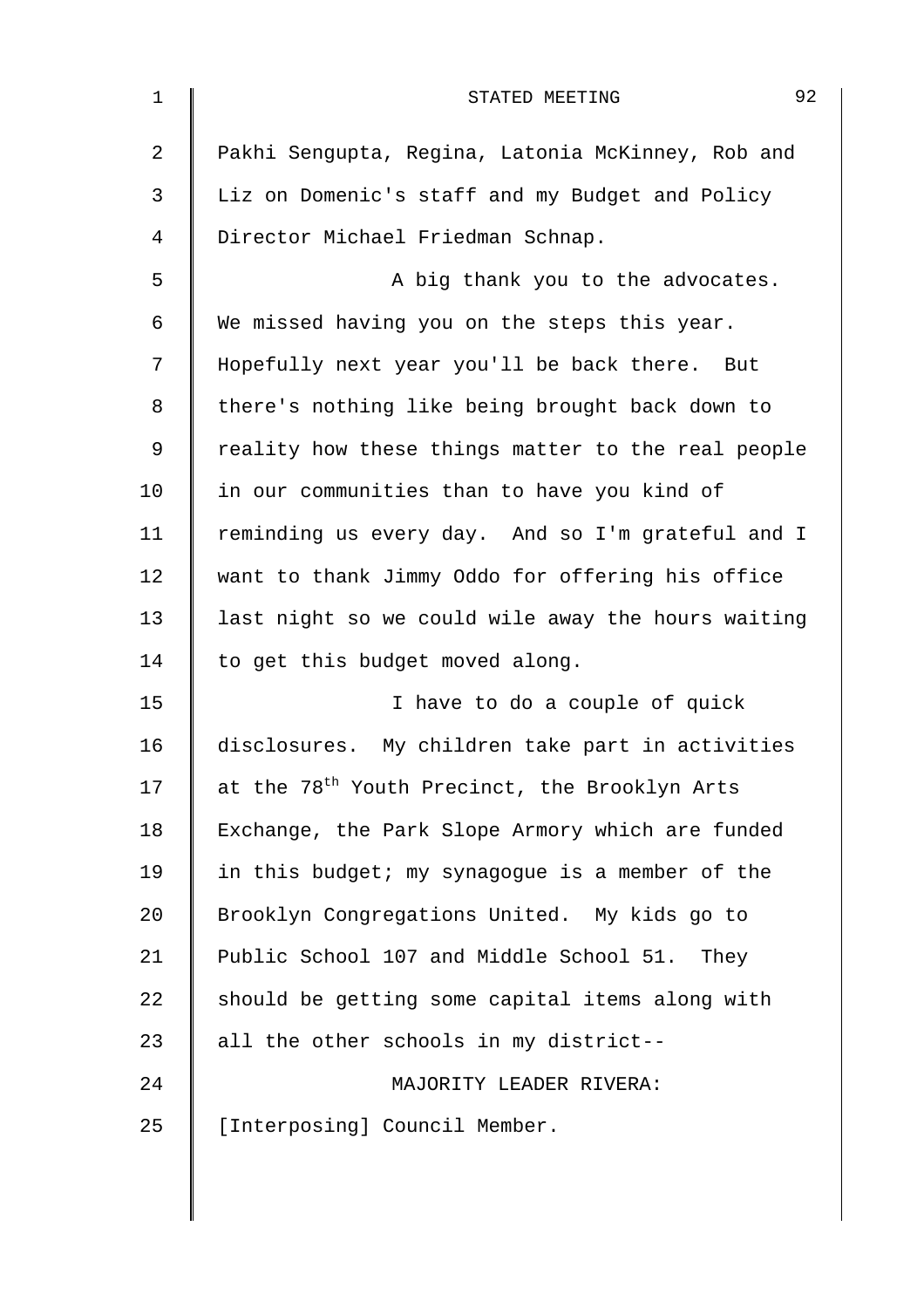| $\mathbf 1$    | 93<br>STATED MEETING                                         |
|----------------|--------------------------------------------------------------|
| $\overline{2}$ | COUNCIL MEMBER LANDER: I'm sorry.                            |
| 3              | I just have to finish my disclosures. I'm a                  |
| 4              | former Director of both the 5 <sup>th</sup> Avenue Committee |
| 5              | and the Pratt Center for Community Development.              |
| 6              | I'm an ex officio board member of the Prospect               |
| 7              | Park Alliance. And my wife is newly a Vice                   |
| 8              | President at Planned Parenthood NYC. We're proud             |
| 9              | to be very active citizens in New York City and              |
| 10             | want to disclose all those conflicts--                       |
| 11             | MAJORITY LEADER RIVERA:                                      |
| 12             | [Interposing] If you can wrap it up Council                  |
| 13             | Member. Thank you.                                           |
| 14             | COUNCIL MEMBER LANDER: I vote aye.                           |
| 15             | MAJORITY LEADER RIVERA: Again,                               |
| 16             | just try to keep to the 2-minute timeframe. If               |
| 17             | you have disclosures, please say it in the                   |
| 18             | beginning and then try to curtail your comments              |
| 19             | within the 2 minutes. Next.                                  |
| 20             | COMMITTEE CLERK: Lappin.                                     |
| 21             | COUNCIL MEMBER LAPPIN: May I be                              |
| 22             | excused to explain my vote?                                  |
| 23             | MAJORITY LEADER RIVERA: Yes.                                 |
| 24             | COUNCIL MEMBER LAPPIN: I want to                             |
| 25             | thank the Speaker and the Finance Chair Domenic              |
|                |                                                              |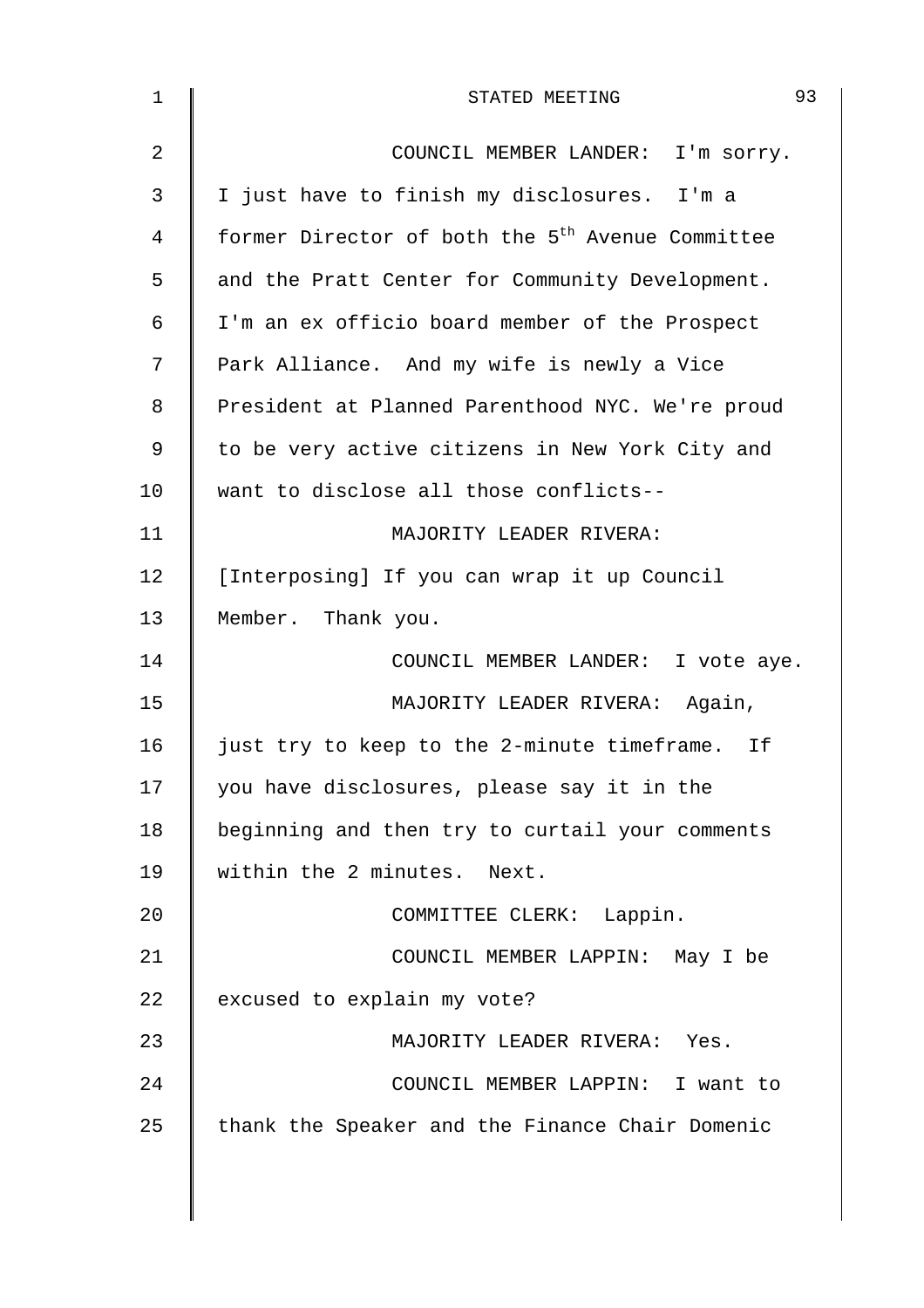| 1  | 94<br>STATED MEETING                               |
|----|----------------------------------------------------|
| 2  | Recchia for the base lining of funds for DFTA. I   |
| 3  | want to particularly thank Preston Niblack. He     |
| 4  | made this a very personal and passionate goal and  |
| 5  | worked incredibly hard for many, many months and   |
| 6  | never gave up. And I'm very, very grateful for     |
| 7  | that as are the seniors in this City.              |
| 8  | I would like to disclose that my                   |
| 9  | son has taken music classes at the Turtle Bay      |
| 10 | Music School and has taken swimming classes and    |
| 11 | been a camper at Asphalt Green. Both groups are    |
| 12 | receiving funding in the budget. I'd like to       |
| 13 | abstain on 590-A and vote aye on the rest.         |
| 14 | COMMITTEE CLERK: Levin.                            |
| 15 | COUNCIL MEMBER LEVIN: Permission                   |
| 16 | to explain my vote?                                |
| 17 | MAJORITY LEADER RIVERA: Yes.                       |
| 18 | COUNCIL MEMBER LEVIN: First I want                 |
| 19 | to echo my colleagues' sentiments about, I think,  |
| 20 | what are some very valuable gains in this budget.  |
| 21 | I want to particularly express my gratitude to     |
| 22 | Speaker Quinn, Finance Chair Domenic Recchia and   |
| 23 | his staff Liz and Rob, Annabel Palma and her staff |
| 24 | Megan Lynch, Ramon Martinez, Chuck Meara, the      |
| 25 | entire Finance staff, Preston Niblack, Jeff Rodus, |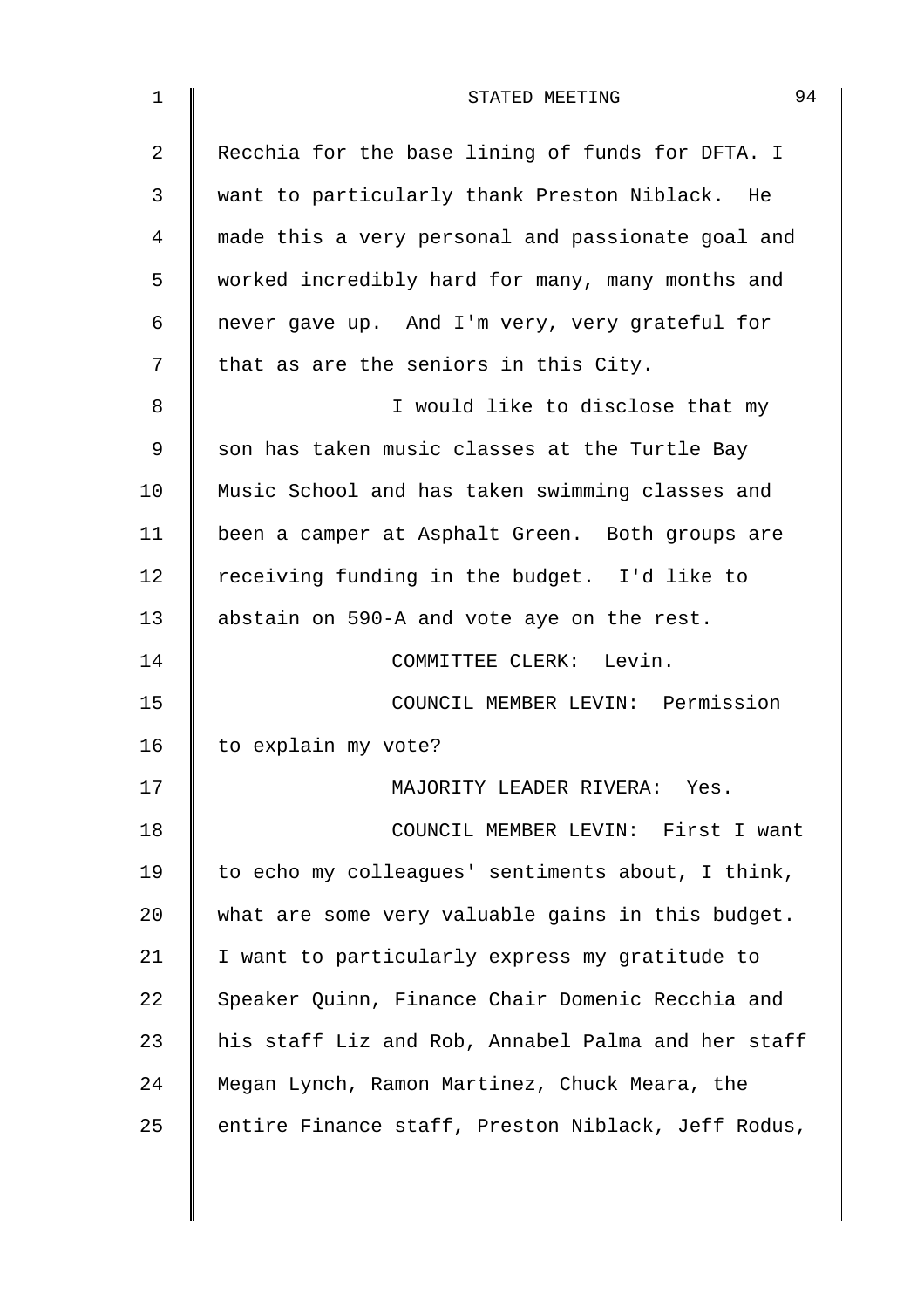| $\mathbf 1$ | 95<br>STATED MEETING                               |
|-------------|----------------------------------------------------|
| 2           | Scott Crowley, Nathan Toth, Latonia McKinney, John |
| 3           | Musanski, James Reyes, Anthony Brito, Tanisha      |
| 4           | Edwards, Pakhi Sengupta, Regina Poreda Ryan, Ray   |
| 5           | Majewski, Andy Grossman, Barbara Scafiddi and my   |
| 6           | staff Ashley Thompson, Kevin Carroll, Ivan Acosta, |
| 7           | Marianne Wood, Robin Medal and Hope Reichbach for  |
| 8           | all their wonderful work on this budget. Thank     |
| 9           | you. And I vote aye on all. And disclosure, I am   |
| 10          | an ex officio board member of the Metro Tech BID   |
| 11          | and the Dumbo area BID. Thank you.                 |
| 12          | COMMITTEE CLERK: Mark-Viverito.                    |
| 13          | COUNCIL MEMBER MARK-VIVERITO: May                  |
| 14          | I please be excused to explain my vote?            |
| 15          | MAJORITY LEADER RIVERA: Yes.                       |
| 16          | COUNCIL MEMBER MARK-VIVERITO:<br>T                 |
| 17          | want to just thank anyone that gave thought, that  |
| 18          | gave breath, that gave effort towards this budget. |
| 19          | I know a lot of people have been thanked but there |
| 20          | are many others who have contributed to this       |
| 21          | process. I want to particularly thank my staff     |
| 22          | person, Joe Toronto, who has been exceptional in   |
| 23          | this process, in helping me get through it.        |
| 24          | And I think all of us, these are                   |
| 25          | difficult times as we all know and difficult       |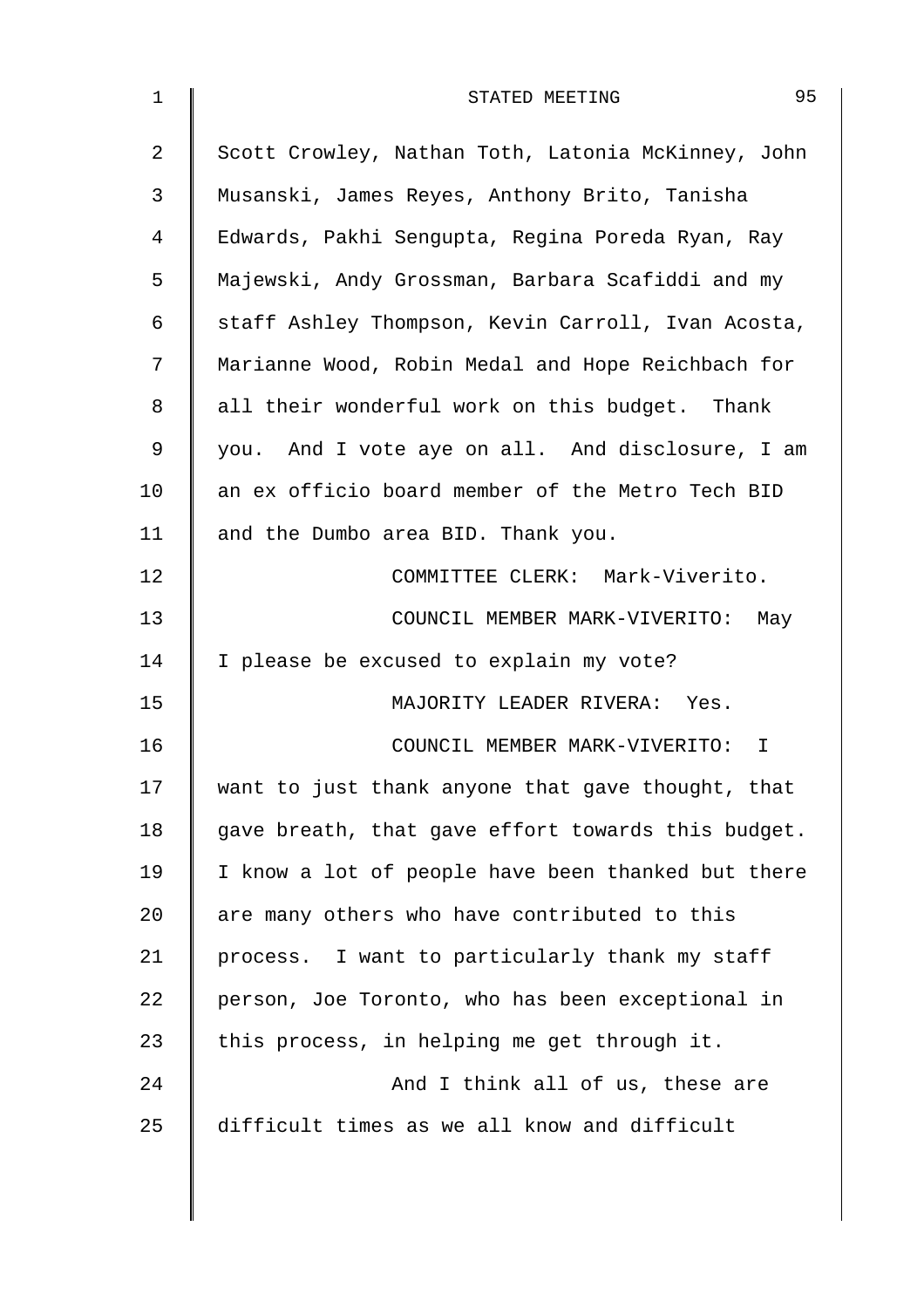| $\mathbf 1$ | 96<br>STATED MEETING                               |
|-------------|----------------------------------------------------|
| 2           | decisions have had to be made. And I want to       |
| 3           | really thank all of my colleagues for the          |
| 4           | professionalism, for the decorum, for the courtesy |
| 5           | that we have extended to each other during these   |
| 6           | difficult times and this difficult process. And    |
| 7           | in particular as has been indicated, the           |
| 8           | exceptional leadership of Domenic Recchia and our  |
| 9           | Speaker Christine Quinn and also our Finance       |
| 10          | Director Preston.                                  |
| 11          | I think people sometimes forget                    |
| 12          | that for us sitting on the other side, we          |
| 13          | understand very deeply the painful decisions we    |
| 14          | have to make. And so with that I really thank all  |
| 15          | of the colleagues for the effort that we put       |
| 16          | towards making this budget be what it is. And      |
| 17          | with that I vote aye on all.                       |
| 18          | COMMITTEE CLERK: Koo.                              |
| 19          | COUNCIL MEMBER KOO: I'd like to                    |
| 20          | change my vote on the following items. On 912,     |
| 21          | 913 and M-565 I vote no on those.                  |
| 22          | COMMITTEE CLERK: Mealy.                            |
| 23          | COUNCIL MEMBER MEALY: I vote aye                   |
| 24          | on all.                                            |
| 25          | COMMITTEE CLERK: Mendez.                           |
|             |                                                    |
|             |                                                    |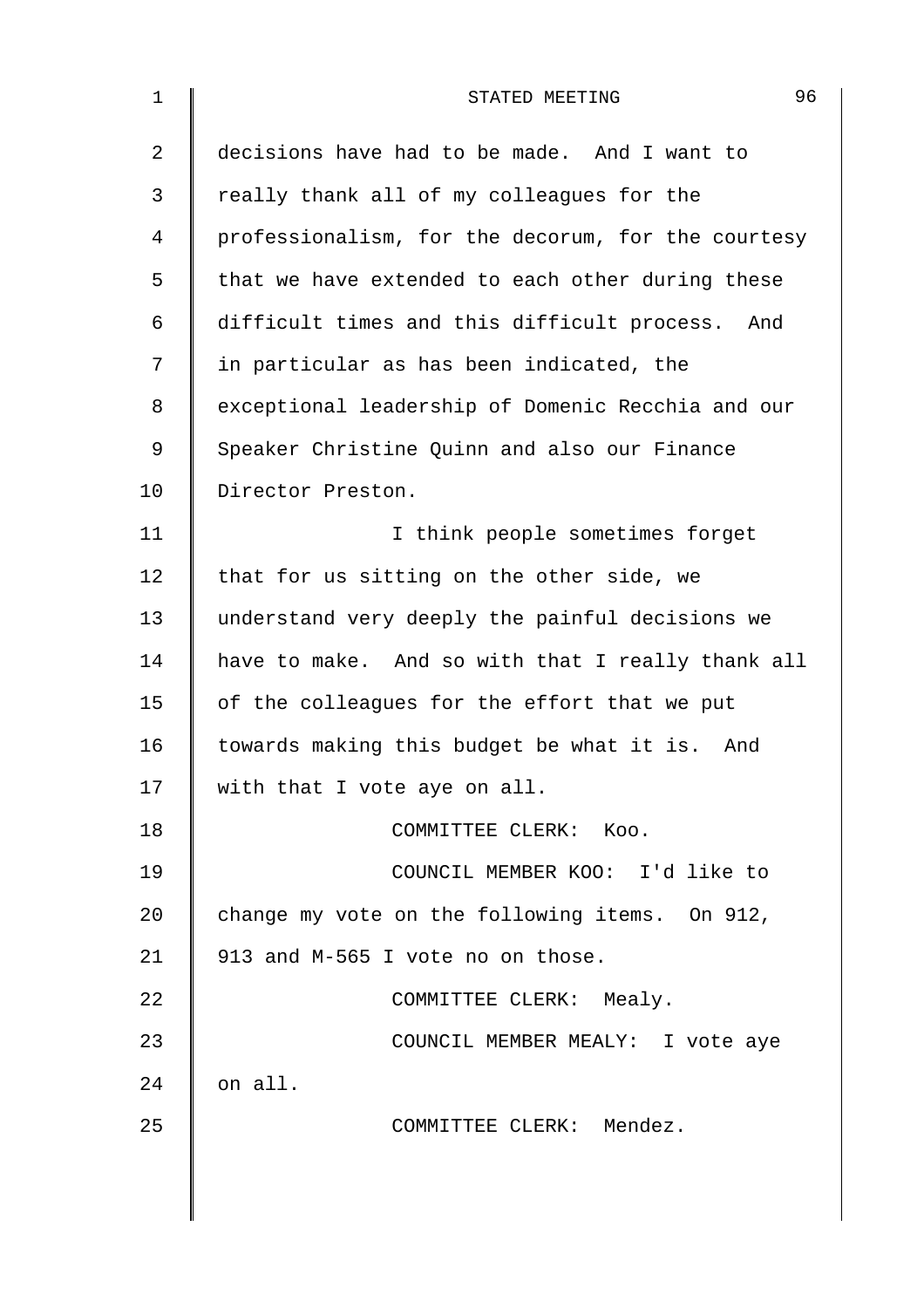| 1              | 97<br>STATED MEETING                               |
|----------------|----------------------------------------------------|
| $\overline{2}$ | COUNCIL MEMBER MENDEZ: Aye on all.                 |
| 3              | COMMITTEE CLERK: Nelson.                           |
| 4              | COUNCIL MEMBER NELSON: Aye on all.                 |
| 5              | COMMITTEE CLERK: Recchia.                          |
| 6              | COUNCIL MEMBER RECCHIA: I also                     |
| 7              | would just like to recognize--                     |
| 8              | [Off mic outburst]                                 |
| 9              | [Gavel banging]                                    |
| 10             | MAJORITY LEADER RIVERA: Can we                     |
| 11             | just get silence in the back.                      |
| 12             | [Off mic outburst]                                 |
| 13             | SPEAKER QUINN: Sergeant at Arms                    |
| 14             | remove the protestors. Could the Sergeant at Arms  |
| 15             | remove the protestors?                             |
| 16             | [Off mic outburst]                                 |
| 17             | MAJORITY LEADER RIVERA: Thank you                  |
| 18             | we can proceed.                                    |
| 19             | COUNCIL MEMBER RECCHIA: I just                     |
| 20             | wanted to thank the General Counsel's Office,      |
| 21             | Nadir, Liz Fine and Jim Caras and the entire staff |
| 22             | and my colleagues on the Brooklyn Delegation and   |
| 23             | Tish James and Eric for doing a great job. And     |
| 24             | Megan Lynch from Annabel Palma's Office. I vote    |
| 25             | aye on all. And I have conflicts. There's          |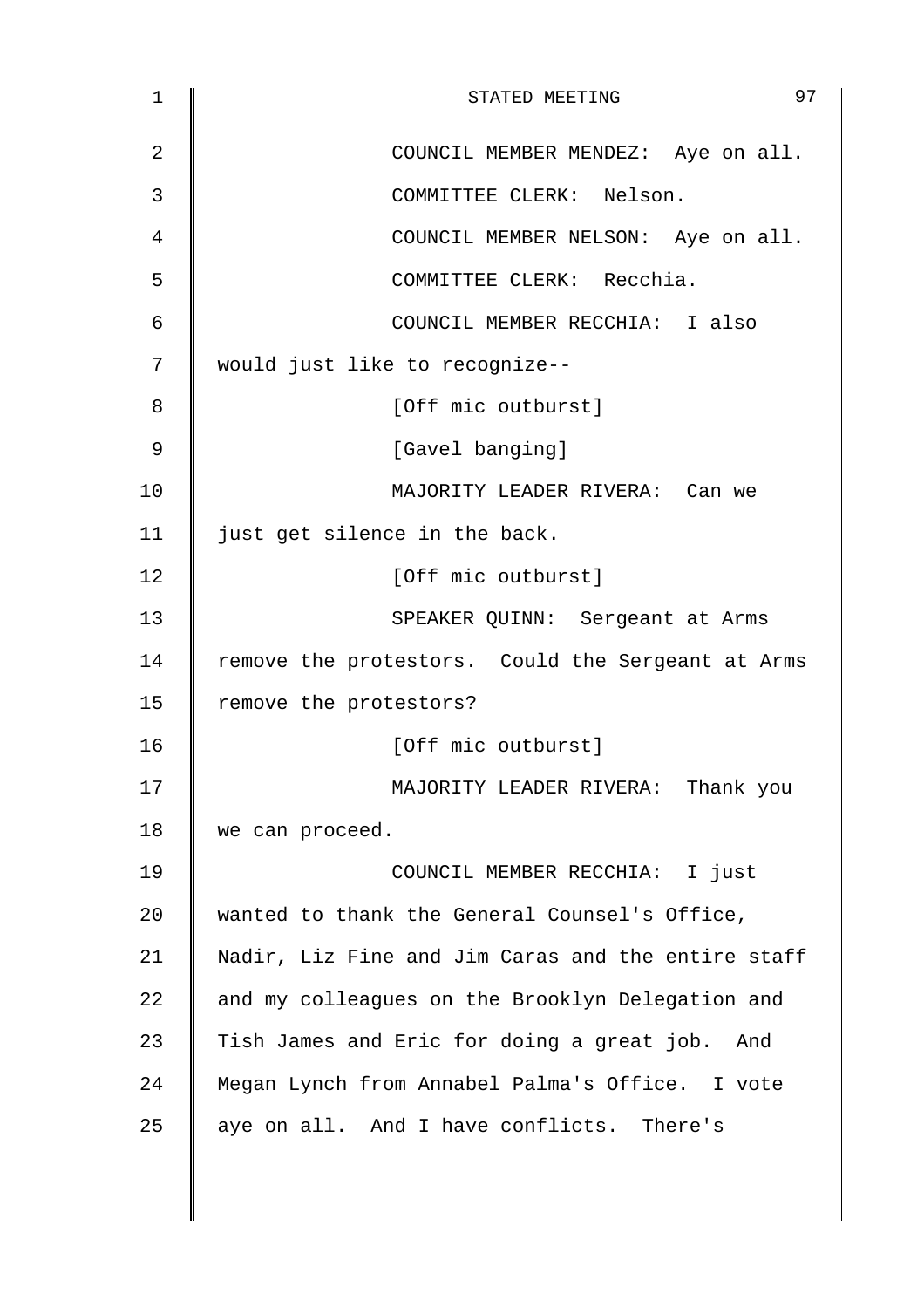| 1           | STATED MEETING                                    | 98 |
|-------------|---------------------------------------------------|----|
| 2           | funding for my children's schools in the budget.  |    |
| 3           | COMMITTEE CLERK: Reyna.                           |    |
| 4           | COUNCIL MEMBER REYNA: Permission                  |    |
| 5           | to explain my vote?                               |    |
| 6           | MAJORITY LEADER RIVERA: So                        |    |
| 7           | ordered.                                          |    |
| 8           | COUNCIL MEMBER REYNA: I just                      |    |
| $\mathsf 9$ | wanted to take this opportunity to thank the      |    |
| 10          | Speaker for her commitment to the \$8 million     |    |
| 11          | industrial fund, committing to a citywide effort  |    |
| 12          | to preserve and expand industry, a diversified    |    |
| 13          | economy, to provide opportunities for small       |    |
| 14          | business growth as well as workforce that is      |    |
| 15          | welcomed in the City of New York to continue to   |    |
| 16          | expand the services that we know our tax base     |    |
| 17          | supports in this budget.                          |    |
| 18          | I want to thank and associate                     |    |
| 19          | myself to all of the comments of the people who   |    |
| 20          | have been mentioned before in the Finance         |    |
| 21          | Department, specifically Latonia and Pakhi who    |    |
| 22          | have been so patient in dealing with a lot of the |    |
| 23          | day care and senior center cuts. Personally I     |    |
| 24          | want to thank them on behalf of the senior and    |    |
| 25          | children of my district.                          |    |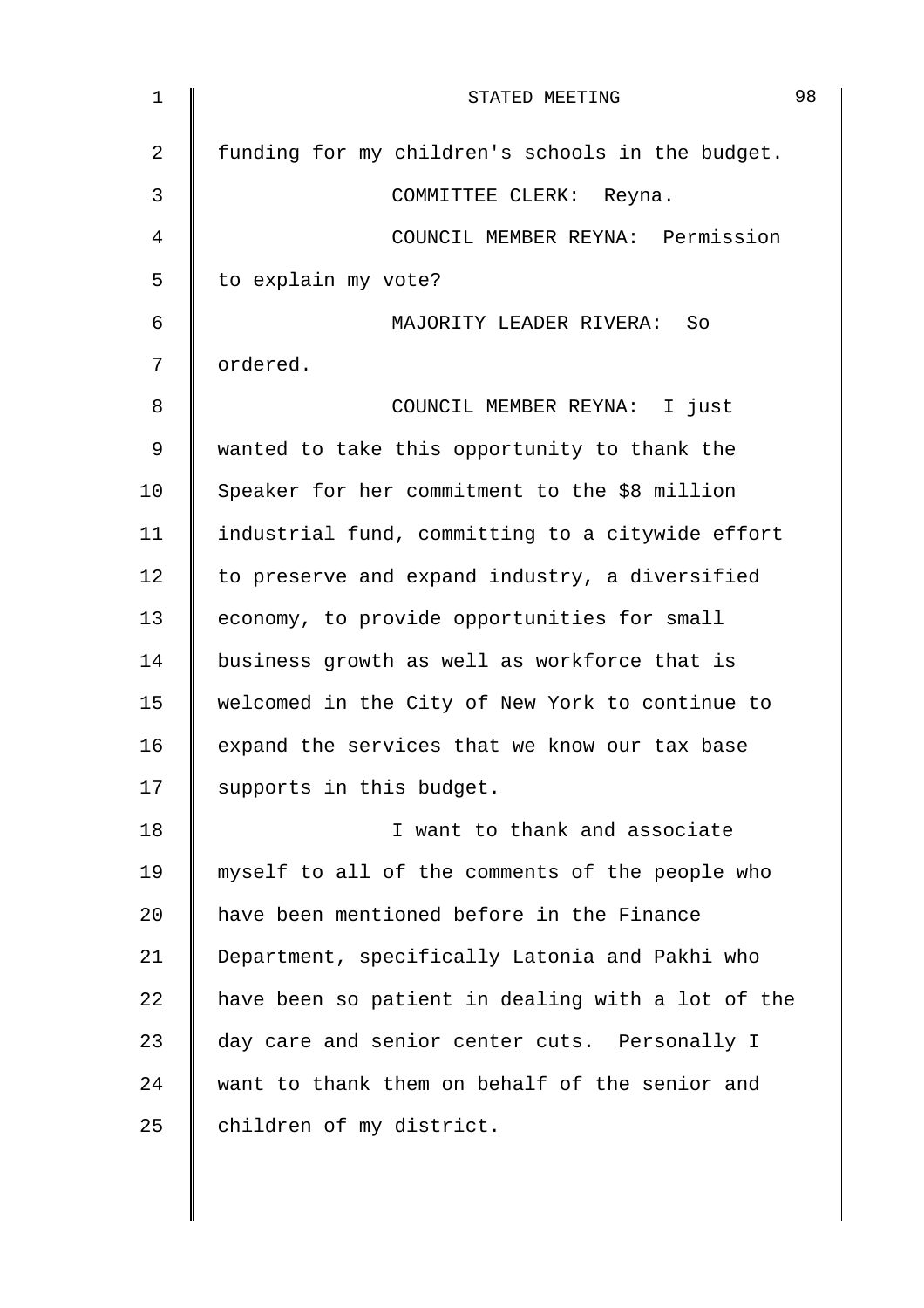| $\mathbf 1$ | 99<br>STATED MEETING                               |
|-------------|----------------------------------------------------|
| 2           | And I wanted to just immensely                     |
| 3           | thank my staff, my Chief of Staff Antonio Reynoso  |
| 4           | who has been a tremendous individual and has grown |
| 5           | in the last four years. This anniversary of four   |
| 6           | years has been completed as of this week and I     |
| 7           | hope to see him in greater positions in the future |
| 8           | because he has a bright future ahead of him. But   |
| 9           | I really wanted to take this opportunity to thank  |
| 10          | him personally on the floor. And my Legislative    |
| 11          | Director Peter Patia, thank you so much. I vote    |
| 12          | aye on all.                                        |
| 13          | COMMITTEE CLERK: Rodriguez.                        |
| 14          | COUNCIL MEMBER RODRIGUEZ: May I                    |
| 15          | explain my vote?                                   |
| 16          | MAJORITY LEADER RIVERA:<br>So                      |
| 17          | ordered.                                           |
| 18          | COUNCIL MEMBER RODRIGUEZ: Thank                    |
| 19          | you. First of all I would like to thank all the    |
| 20          | advocate groups that came to the steps of the City |
| 21          | Hall in the thousands defending all the programs   |
| 22          | that we have citywide. It was because of the hard  |
| 23          | work that you did in the steps of City Hall and    |
| 24          | visiting all the Council Members that we've been   |
| 25          | able to restore as much funding as we could.       |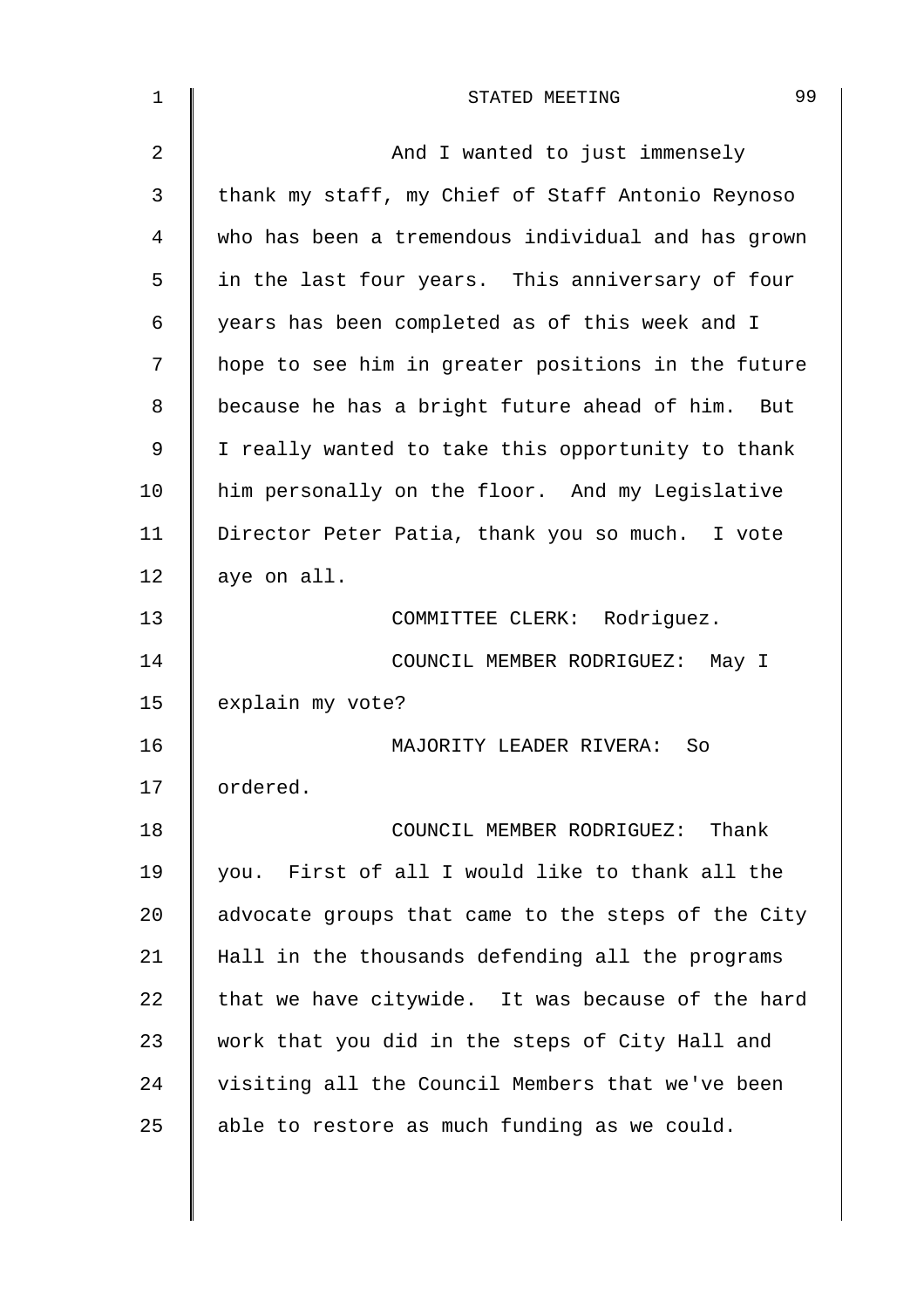| $\mathbf 1$    | 100<br>STATED MEETING                              |
|----------------|----------------------------------------------------|
| $\overline{2}$ | This was a hard time and we know                   |
| 3              | that next year is going to be worse. When I        |
| $\overline{4}$ | became a Council Member I know that when you play  |
| 5              | baseball with three outs, then you're out of the   |
| 6              | game. So I think that one of the things that I     |
| 7              | learned is that you've got to play the rules of    |
| 8              | the game and I tried to advocate as hard as I      |
| 9              | could to be part of the team that was restoring as |
| 10             | much funding as possible. I know that we did the   |
| 11             | best we could.                                     |
| 12             | This was not the ideal budget as it                |
| 13             | has been said but this is the budget that we were  |
| 14             | able to put in place. There's no doubt that the    |
| 15             | working class and the middle class, we've been     |
| 16             | suffering so much with these cuts, however we've   |
| 17             | been able to restore funding for our senior        |
| 18             | centers, for the fire houses, and also not to lay  |
| 19             | off the thousands of teachers. As a former         |
| 20             | teacher that I was, I know how important it is to  |
| 21             | bring back those positions.                        |
| 22             | Besides the budget I would also                    |
| 23             | like to, and I vote aye on the budget and the rest |
| 24             | of the pieces that we have today, but I would like |
| 25             | to end saying that today we are also voting--      |
|                |                                                    |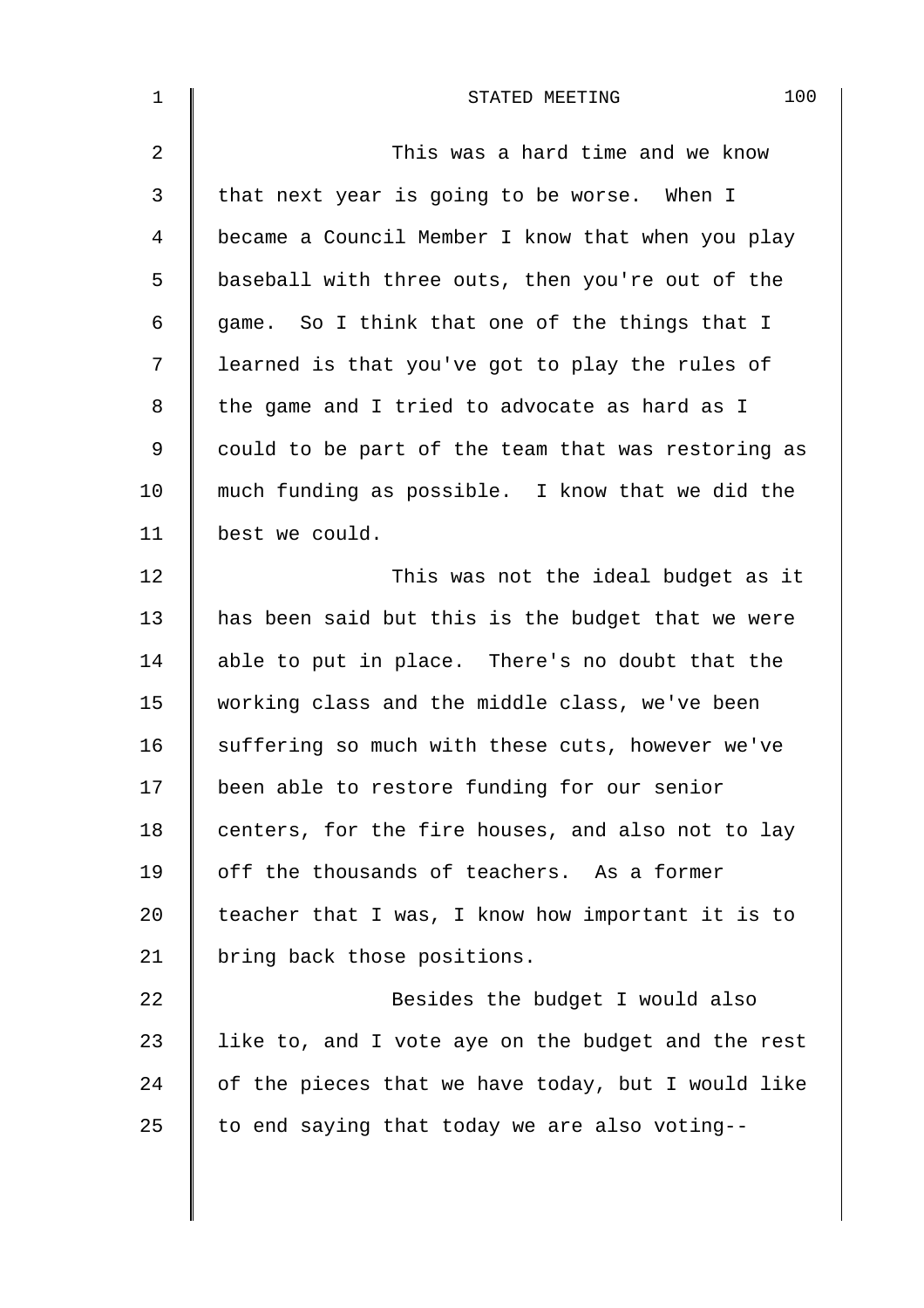| 1  | 101<br>STATED MEETING                              |
|----|----------------------------------------------------|
| 2  | [Off mic outburst]                                 |
| 3  | MAJORITY LEADER RIVERA:                            |
| 4  | [Interposing] Okay please remove the protestors.   |
| 5  | SPEAKER QUINN: Remove the                          |
| 6  | protestors.                                        |
| 7  | [Gavel banging]                                    |
| 8  | SPEAKER QUINN: Sergeant at Arms.                   |
| 9  | Remove the protestors.                             |
| 10 | [Off mic outburst]                                 |
| 11 | MAJORITY LEADER RIVERA: I suppose                  |
| 12 | they're only protesting the people whose last name |
| 13 | beginning with R, don't take offense. You can      |
| 14 | proceed. Go ahead.                                 |
| 15 | COUNCIL MEMBER RODRIGUEZ: How much                 |
| 16 | time do I have?                                    |
| 17 | MAJORITY LEADER RIVERA: Can we put                 |
| 18 | back 30 seconds onto the Council Member's clock?   |
| 19 | COUNCIL MEMBER RODRIGUEZ: It was                   |
| 20 | 33, 33 ones.                                       |
| 21 | COUNCIL MEMBER FIDLER: 33,                         |
| 22 | [laughing]                                         |
| 23 | [Laughter]                                         |
| 24 | MAJORITY LEADER RIVERA:<br>Nο                      |
| 25 | negotiation, start over.                           |
|    |                                                    |
|    |                                                    |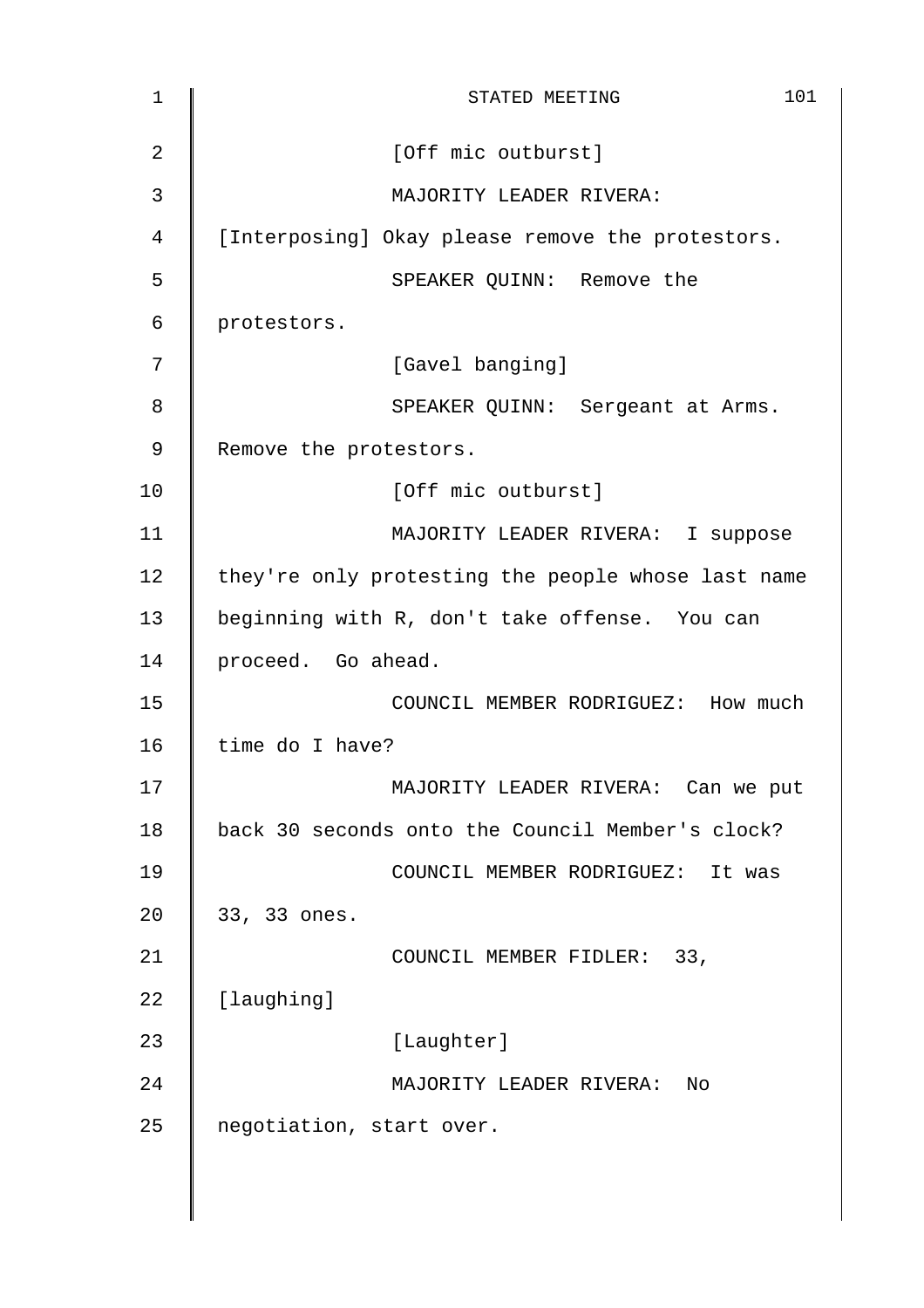| $\mathbf 1$    | 102<br>STATED MEETING                              |
|----------------|----------------------------------------------------|
| $\overline{2}$ | COUNCIL MEMBER RODRIGUEZ:<br>Okay.                 |
| $\mathbf{3}$   | So I just want to say that I want to say like--and |
| 4              | again even that group that they've been advocating |
| 5              | in front of 250 Broadway, they've even been also   |
| 6              | playing the role of being sure that we listen to   |
| 7              | all the interests of all New Yorkers in the City.  |
| 8              | But I want to end saying that today we are also    |
| 9              | voting on the Dr. Betty Shabazz Way.               |
| 10             | This is an important renaming that                 |
| 11             | we're doing in the City. As everyone knows         |
| 12             | honoring the civil rights hero Dr. Betty Shabazz,  |
| 13             | we are recognizing someone that dedicated decades  |
| 14             | for fighting for human rights, not only for people |
| 15             | of color but also for the whole nation. I hope     |
| 16             | that in the near future together with my colleague |
| 17             | Council Member Jackson we will be doing a big      |
| 18             | ceremony honoring Dr. Betty Shabazz. Thank you.    |
| 19             | And I vote aye.                                    |
| 20             | COMMITTEE CLERK: Rose.                             |
| 21             | COUNCIL MEMBER ROSE: Permission to                 |
| 22             | explain my vote?                                   |
| 23             | MAJORITY LEADER RIVERA: Yes.                       |
| 24             | COUNCIL MEMBER ROSE: Thank you. I                  |
| 25             | would like to thank the Speaker for her leadership |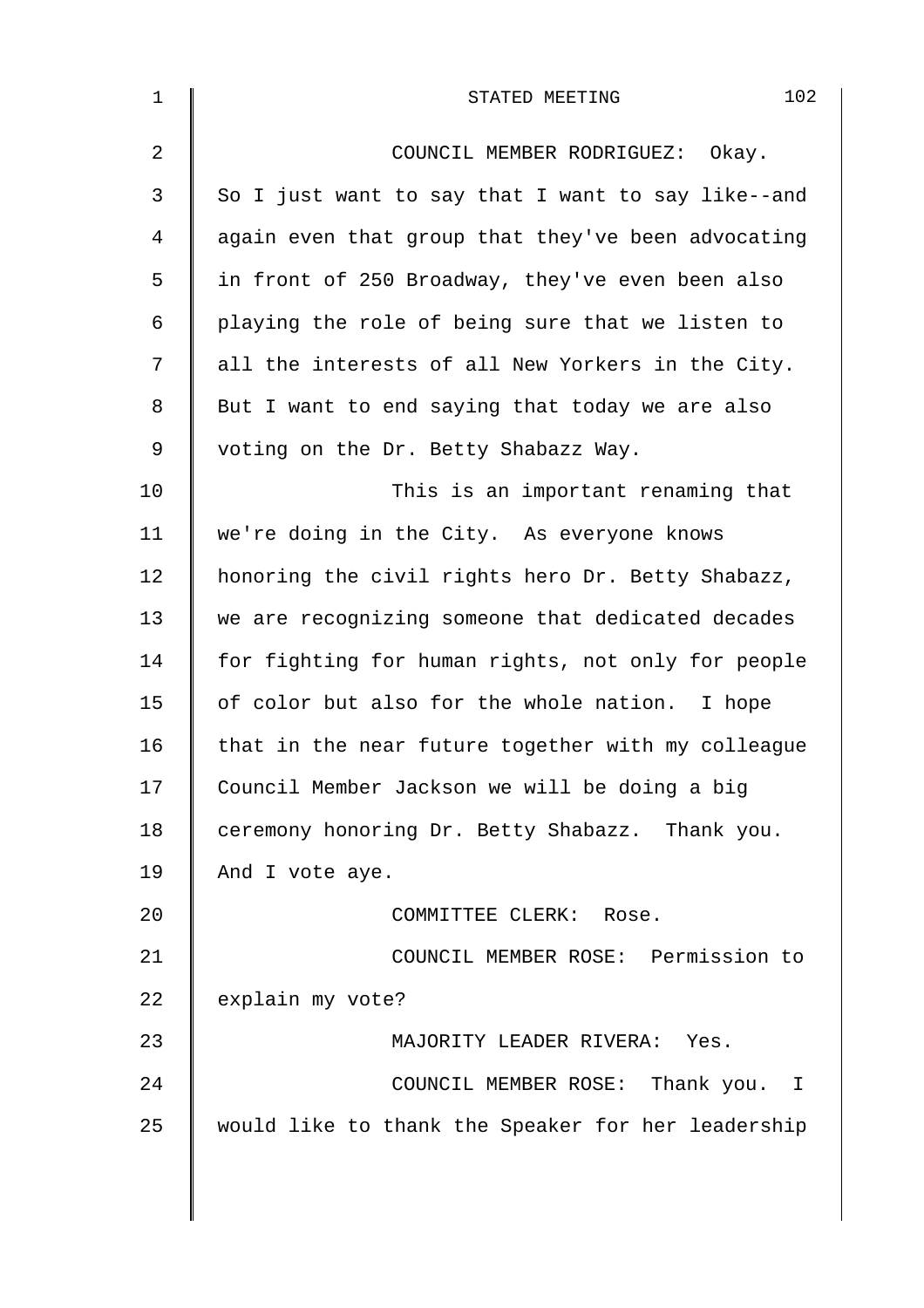| $\mathbf 1$    | 103<br>STATED MEETING                                     |
|----------------|-----------------------------------------------------------|
| $\overline{2}$ | and Domenic for his fortitude and tenacity. It's          |
| 3              | that Brooklyn spirit. I want to thank the Finance         |
| 4              | staff and especially Preston, Ramon, Chuck, Jeff,         |
| 5              | Scott and Nathan. And I'd really like to thank            |
| 6              | the Brooklyn Delegation for adopting me. And I'd          |
| 7              | like to thank Antonio Whitaker for helping me             |
| 8              | through this budget process.                              |
| $\mathsf 9$    | I'd also like to thank this Council                       |
| 10             | for voting to adopt the street naming for D. A.           |
| 11             | Murphy who was a distinguished Democrat in the            |
| 12             | Staten Island 49 <sup>th</sup> District. I'd also like to |
| 13             | congratulate C. M. Williams and Lander for                |
| 14             | bringing forth Resolution 971 promoting the               |
| 15             | millionaire tax extension. And I vote no on               |
| 16             | Preconsidered Reso 912, Reconsidered Reso 913,            |
| 17             | Preconsidered Reso 565 and I vote aye on all              |
| 18             | others. Thank you.                                        |
| 19             | COMMITTEE CLERK: Sanders.                                 |
| 20             | COUNCIL MEMBER SANDERS: Aye on                            |
| 21             | all.                                                      |
| 22             | COMMITTEE CLERK: Seabrook.                                |
| 23             | COUNCIL MEMBER SEABROOK: Aye on                           |
| 24             | all.                                                      |
| 25             | COMMITTEE CLERK: Ulrich.                                  |
|                |                                                           |
|                |                                                           |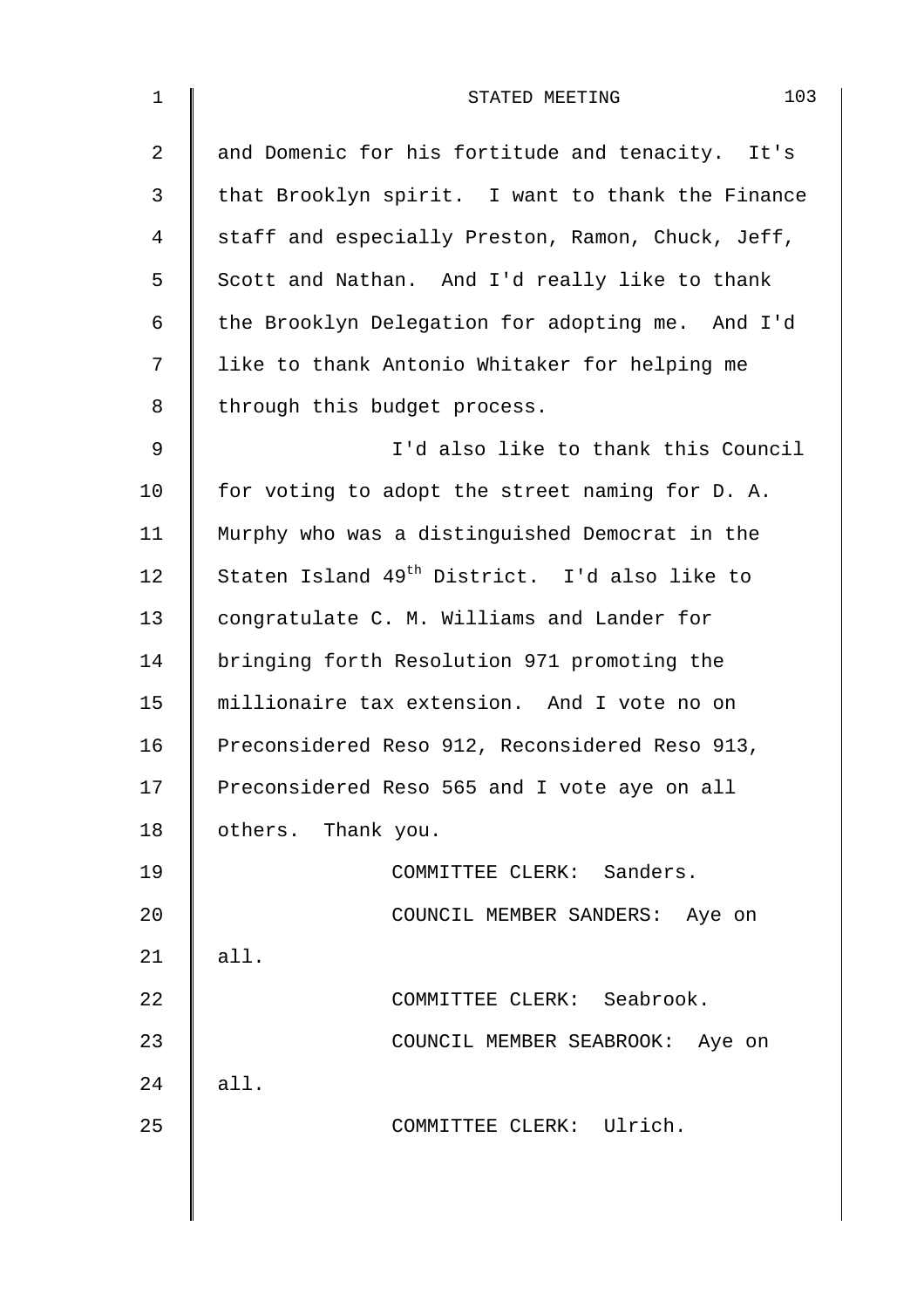| $\mathbf 1$ | 104<br>STATED MEETING                              |
|-------------|----------------------------------------------------|
| 2           | COUNCIL MEMBER ULRICH: Mr.                         |
| 3           | Majority Leader, I ask for unanimous consent to    |
| 4           | vote on all Land Use call ups.                     |
| 5           | MAJORITY LEADER RIVERA: So                         |
| 6           | ordered.                                           |
| 7           | COUNCIL MEMBER ULRICH: I vote aye.                 |
| 8           | With respect to the General Order calendar, I vote |
| 9           | no on Intro 473, Intro 570, Intro 571,             |
| 10          | Preconsidered Resos 912, 913, and M-565. I vote    |
| 11          | aye on all others. Thank you.                      |
| 12          | COMMITTEE CLERK: Vacca.                            |
| 13          | COUNCIL MEMBER VACCA: I vote aye                   |
| 14          | on all and I must state that my wife is a school   |
| 15          | teacher at P. S. 304, Bronx. Thank you.            |
| 16          | COMMITTEE CLERK: Vallone.                          |
| 17          | COUNCIL MEMBER VALLONE: I vote no                  |
| 18          | on Intros 201-A, 473, 570, 571, Preconsidered Reso |
| 19          | 912, 913, Preconsidered M-565 and Reso 924, I      |
| 20          | abstain on Intro 590-A. I provided a list of my    |
| 21          | father's clients to the Counsel to the Council and |
| 22          | the Conflicts of Interest Board and I vote aye on  |
| 23          | the rest.                                          |
| 24          | COMMITTEE CLERK: Van Bramer.                       |
| 25          | COUNCIL MEMBER VAN BRAMER:                         |
|             |                                                    |
|             |                                                    |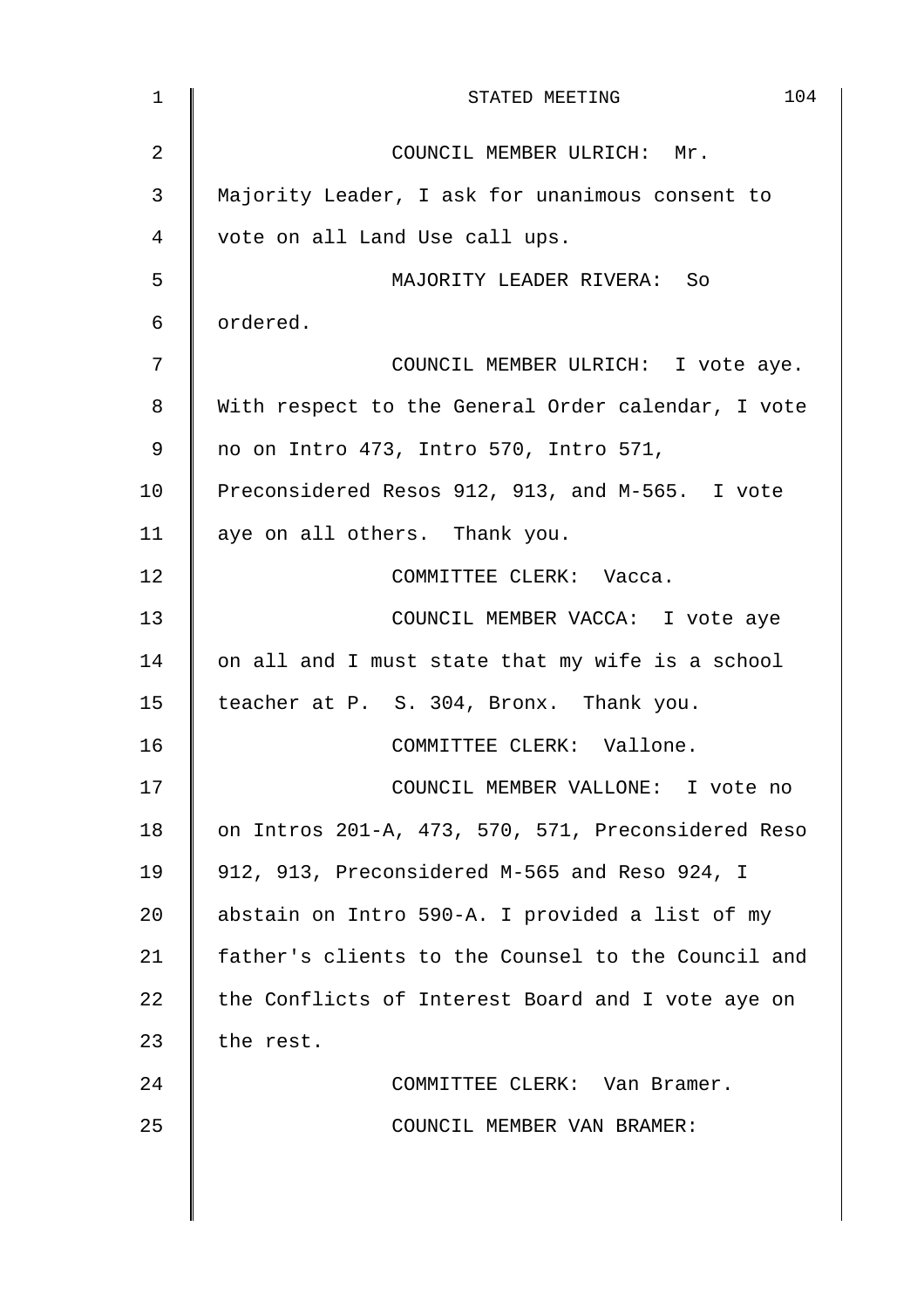| $\mathbf 1$    | 105<br>STATED MEETING                              |
|----------------|----------------------------------------------------|
| $\overline{2}$ | Permission to briefly explain my vote.             |
| 3              | MAJORITY LEADER RIVERA: Yes.                       |
| 4              | COUNCIL MEMBER VAN BRAMER: I would                 |
| 5              | just like to thank Speaker Quinn and Finance Chair |
| 6              | Recchia for their unending support for our         |
| 7              | cultural institutions and our libraries. Finance   |
| 8              | Chair Recchia who had the Cultural Affairs         |
| 9              | Committee before myself has been an unbelievable   |
| 10             | supporter. Our City would not be what it is        |
| 11             | without our culturals and our libraries. So thank  |
| 12             | you Finance Chair Recchia for all of that.         |
| 13             | And of course Preston and Jeff who                 |
| 14             | care about libraries and culturals just as much as |
| 15             | I do. And we all do thank you so very, very much.  |
| 16             | And I don't think we've heard our Queens           |
| 17             | Delegation Chair Leroy Comrie's name mentioned so  |
| 18             | I want to thank him for his work. And              |
| 19             | [Applause]                                         |
| 20             | COUNCIL MEMBER VAN BRAMER:<br>Ramon                |
| 21             | and Chuck and someone who's not here today but who |
| 22             | cares greatly about culturals and libraries and    |
| 23             | that's Shadawn Smith. And I want to recognize her  |
| 24             | role in all of this as well. Thank you. And I      |
| 25             | vote aye on all.                                   |
|                |                                                    |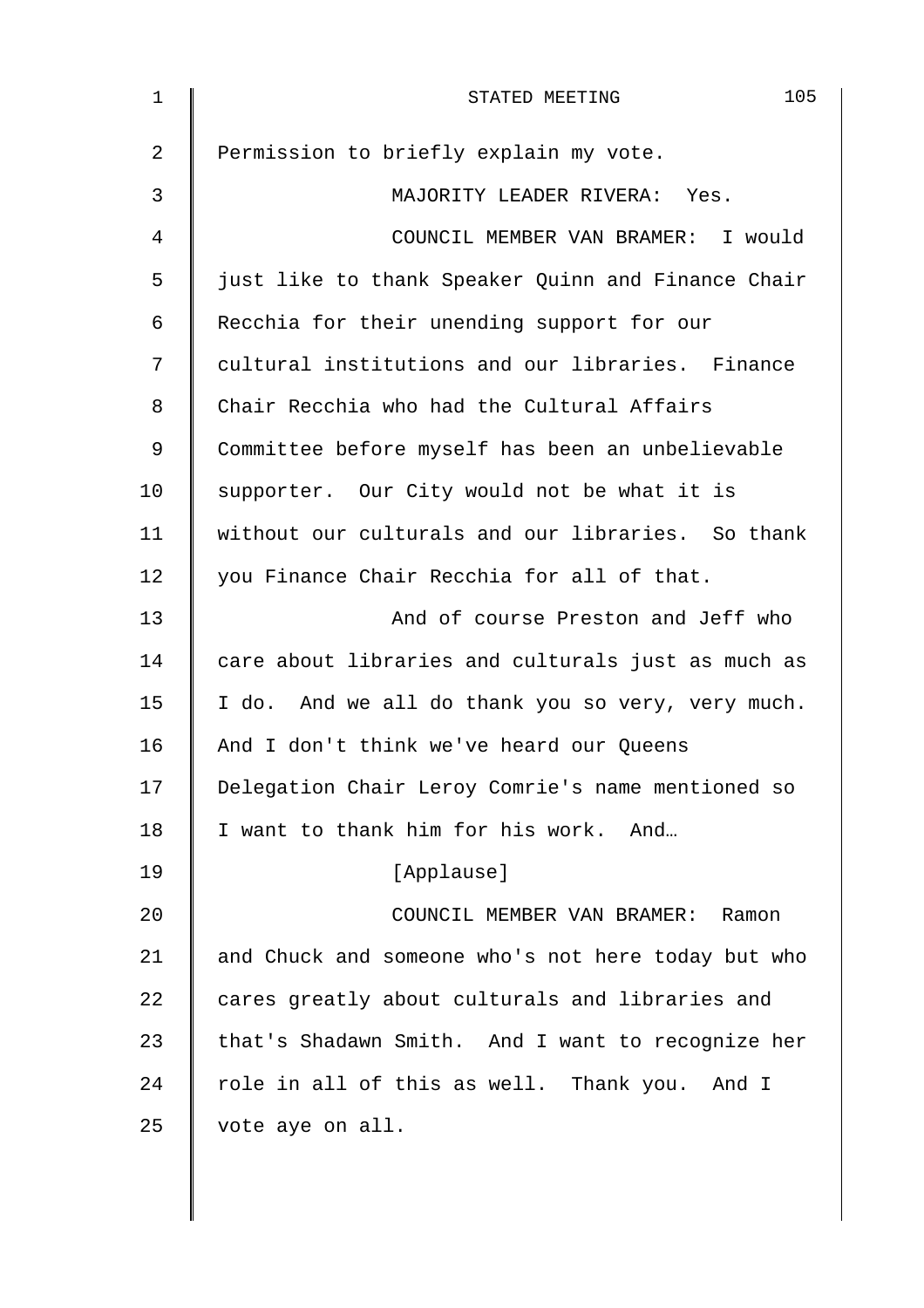| 1  | 106<br>STATED MEETING                              |
|----|----------------------------------------------------|
| 2  | COMMITTEE CLERK: Vann.                             |
| 3  | COUNCIL MEMBER VANN: Explain my                    |
| 4  | vote.                                              |
| 5  | MAJORITY LEADER RIVERA: Yes.                       |
| 6  | COUNCIL MEMBER VANN: I would not                   |
| 7  | be redundant and obligative but I do want to be    |
| 8  | identified with and concur with the accolades that |
| 9  | have been expressed towards the Speaker, Domenic   |
| 10 | Recchia and all the others, too numerous to        |
| 11 | rename. Domenic Recchia the Chair of Finance and   |
| 12 | I have become close, I think, as we have come      |
| 13 | together on a number of issues. The most           |
| 14 | significant one that comes to mind is the          |
| 15 | reauthorization of the lien sale where we added    |
| 16 | great, great protection for our people in the      |
| 17 | City, both tenants and land owners. Of course it   |
| 18 | could not have been done without him, the          |
| 19 | leadership of the Speaker, and of course his       |
| 20 | Counsel Tanisha with whom we've worked very well.  |
| 21 | And I'd like to commend my staff                   |
| 22 | both Dottie LeBraun who is the Director of         |
| 23 | Legislation and of course Mandela Jones who is     |
| 24 | Director of both Communications and our Budget.    |
| 25 | I am fully aware of the leadership                 |
|    |                                                    |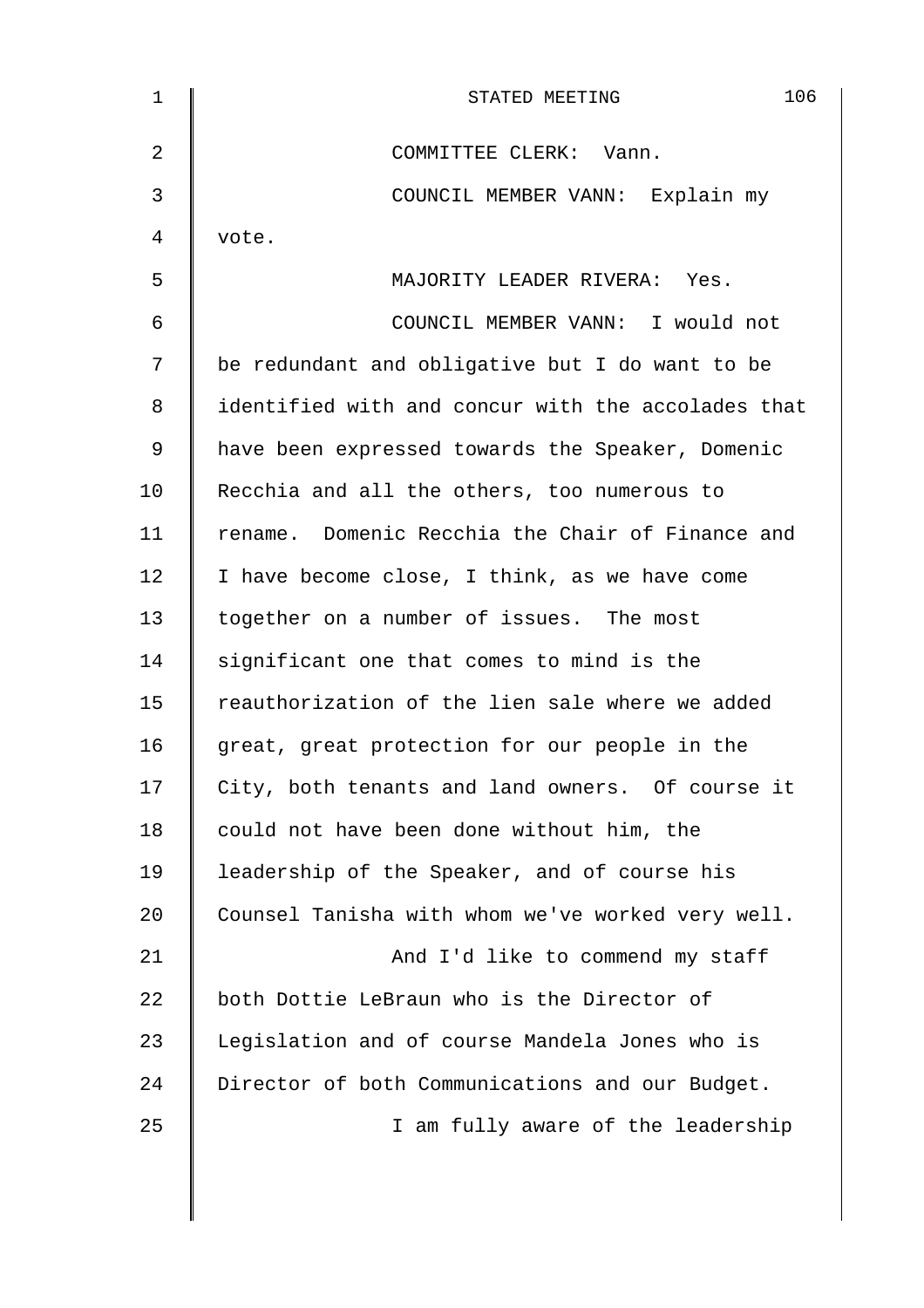| $\mathbf 1$    | 107<br>STATED MEETING                              |
|----------------|----------------------------------------------------|
| $\overline{2}$ | of this Council and its leadership and the core    |
| 3              | value that they have for those who are young and   |
| 4              | old and disabled and unemployed. That's been a     |
| 5              | motivating factor in the negotiations which I      |
| 6              | definitely appreciate.                             |
| 7              | I withdraw my request and I vote                   |
| 8              | aye on all.                                        |
| 9              | COMMITTEE CLERK: Weprin.                           |
| 10             | COUNCIL MEMBER WEPRIN: Aye on all                  |
| 11             | and I'd like to disclose that my sister-in-law     |
| 12             | Ronnie works at Queensborough Community College.   |
| 13             | My two sons attend two of the New York City public |
| 14             | schools that are funded in the capital budget.     |
| 15             | And they also participate in two of the sports     |
| 16             | programs that are funded in the budget. Thank      |
| 17             | you.                                               |
| 18             | COMMITTEE CLERK: Ignizio.                          |
| 19             | COUNCIL MEMBER IGNIZIO: Yes. I'm                   |
| 20             | sorry. I have to disclose, because I didn't think  |
| 21             | of it, my 3.5-year old daughter goes to summer     |
| 22             | camp at the YMCA which I pay for but she goes to   |
| 23             | camp there. I just want to disclose that. Thank    |
| 24             | you.                                               |
| 25             | COMMITTEE CLERK: Williams.                         |
|                |                                                    |
|                |                                                    |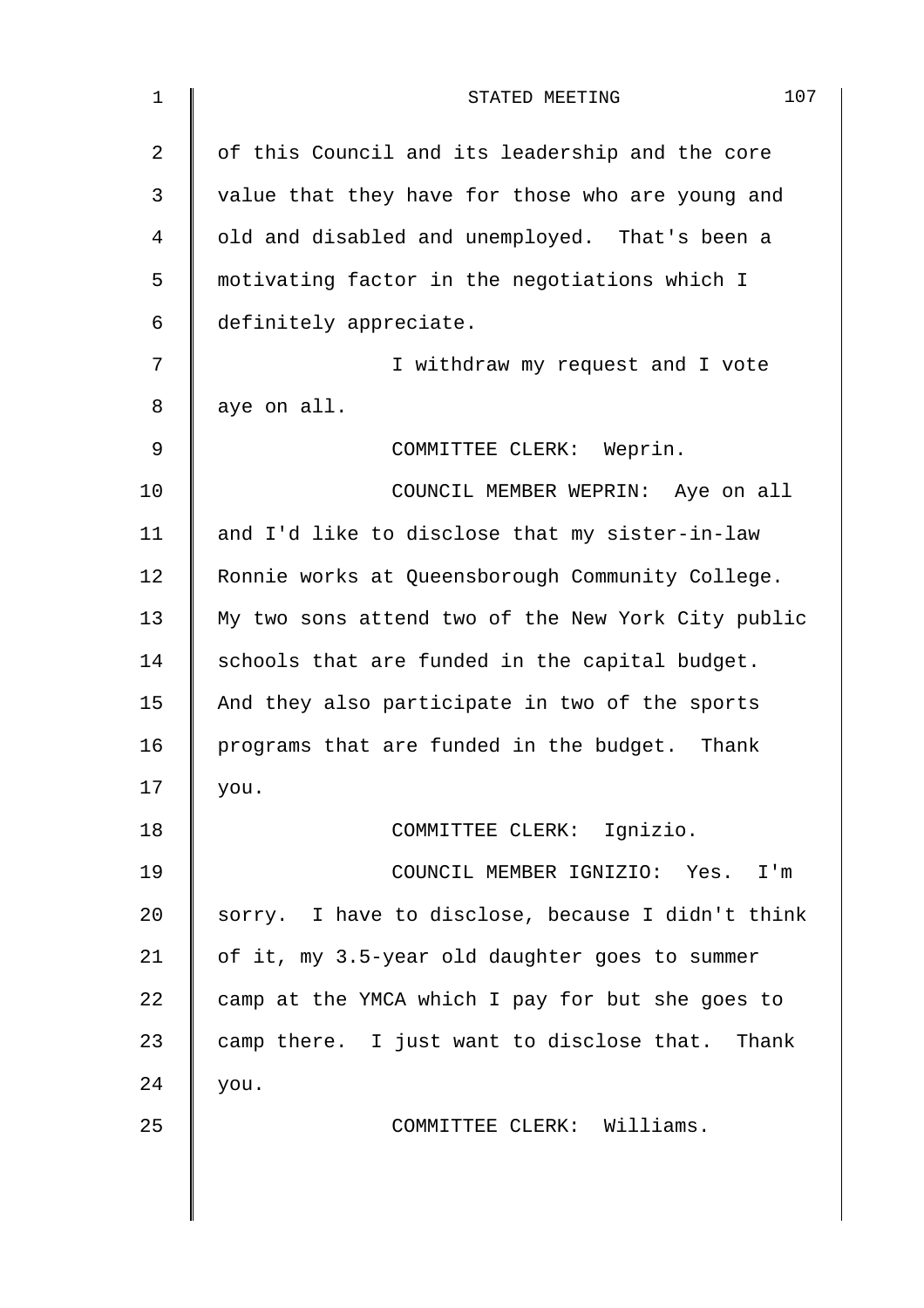| $\mathbf 1$ | 108<br>STATED MEETING                              |
|-------------|----------------------------------------------------|
| 2           | COUNCIL MEMBER WILLIAMS: May I be                  |
| 3           | excused to explain my vote?                        |
| 4           | MAJORITY LEADER RIVERA: Yes.                       |
| 5           | COUNCIL MEMBER WILLIAMS: Wills or                  |
| 6           | Williams? I'm voting aye on the budget. I'm        |
| 7           | doing so with a heavy heart. I don't believe that  |
| 8           | it's a celebratory budget. I do believe it is      |
| $\mathsf 9$ | better than what we may have had. With cuts to     |
| 10          | many services, with 1,000 people being laid off, I |
| 11          | definitely don't think it's celebratory. I think   |
| 12          | the Mayor and everything he does shows me that he  |
| 13          | mostly cares about rich people and perhaps the     |
| 14          | prison industrial complex. I'm most upset that     |
| 15          | the Peter Vallone Scholarship has been zeroed out  |
| 16          | which will probably mean a \$400 per student.      |
| 17          | I'm voting yes because the                         |
| 18          | parameters that were given, the parameters that I  |
| 19          | saw, showed that Council Member Recchia and the    |
| 20          | Speaker and staff did a good job in restoring a    |
| 21          | lot of things that I believe were important and I  |
| 22          | fought hard for many of those restorations.        |
| 23          | I'm hoping next year, however, that                |
| 24          | we can revisit those parameters and stretch them   |
| 25          | to really see the power of the Council.<br>In      |
|             |                                                    |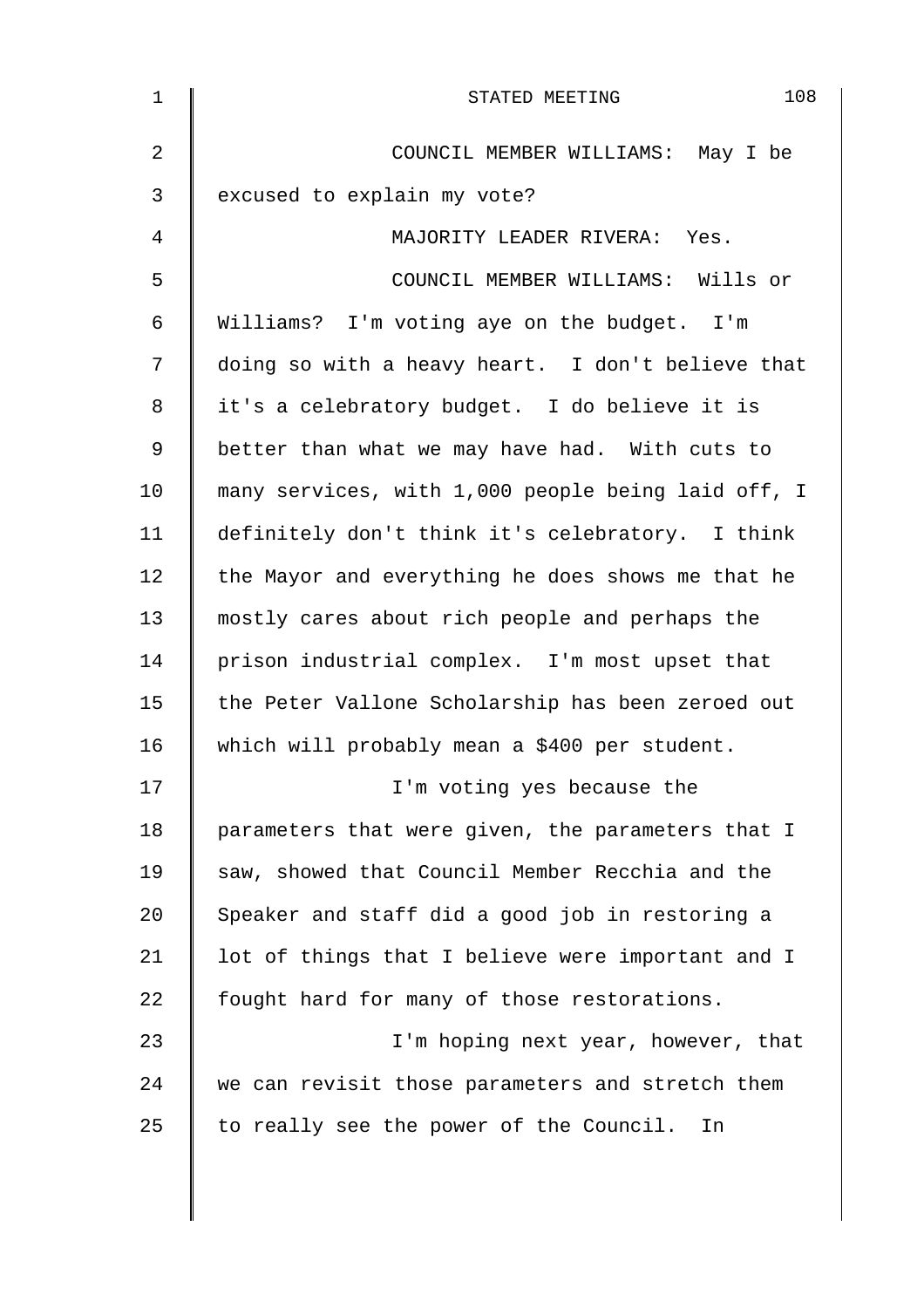| $\mathbf 1$ | 109<br>STATED MEETING                              |
|-------------|----------------------------------------------------|
| 2           | addition now we have a whole year to research and  |
| 3           | work on revenue options that we discussed this     |
| 4           | year, perhaps a little bit too late, for a budget  |
| 5           | that is slated to be worse than this one. And      |
| 6           | we'll actually probably have some of the same cuts |
| 7           | at the beginning that were proposed this year and  |
| 8           | last year.                                         |
| $\mathsf 9$ | I'm happy to start that today as                   |
| 10          | the Co-Prime on Intro Reso 971, the millionaire's  |
| 11          | tax on behalf of the Progressive Caucus. I can't   |
| 12          | keep asking my constituents to understand a budget |
| 13          | that will be horrific to their lives. And I'm      |
| 14          | going to end with, I'm going to call him Jamal as  |
| 15          | I gave a speech at a graduation, he came up to me  |
| 16          | and explained that his wife had just left him with |
| 17          | two kids. And he felt like giving up. And as he    |
| 18          | started to cry, I didn't know what to tell him.    |
| 19          | But I know with this City and this budget,         |
| 20          | hopefully next year we can provide something       |
| 21          | better. I hope he doesn't give up. And I hope we   |
| 22          | have that opportunity next year because there must |
| 23          | be something better next year. Thank you.          |
| 24          | COMMITTEE CLERK: Wills.                            |
| 25          | COUNCIL MEMBER WILLS: May I take a                 |
|             |                                                    |
|             |                                                    |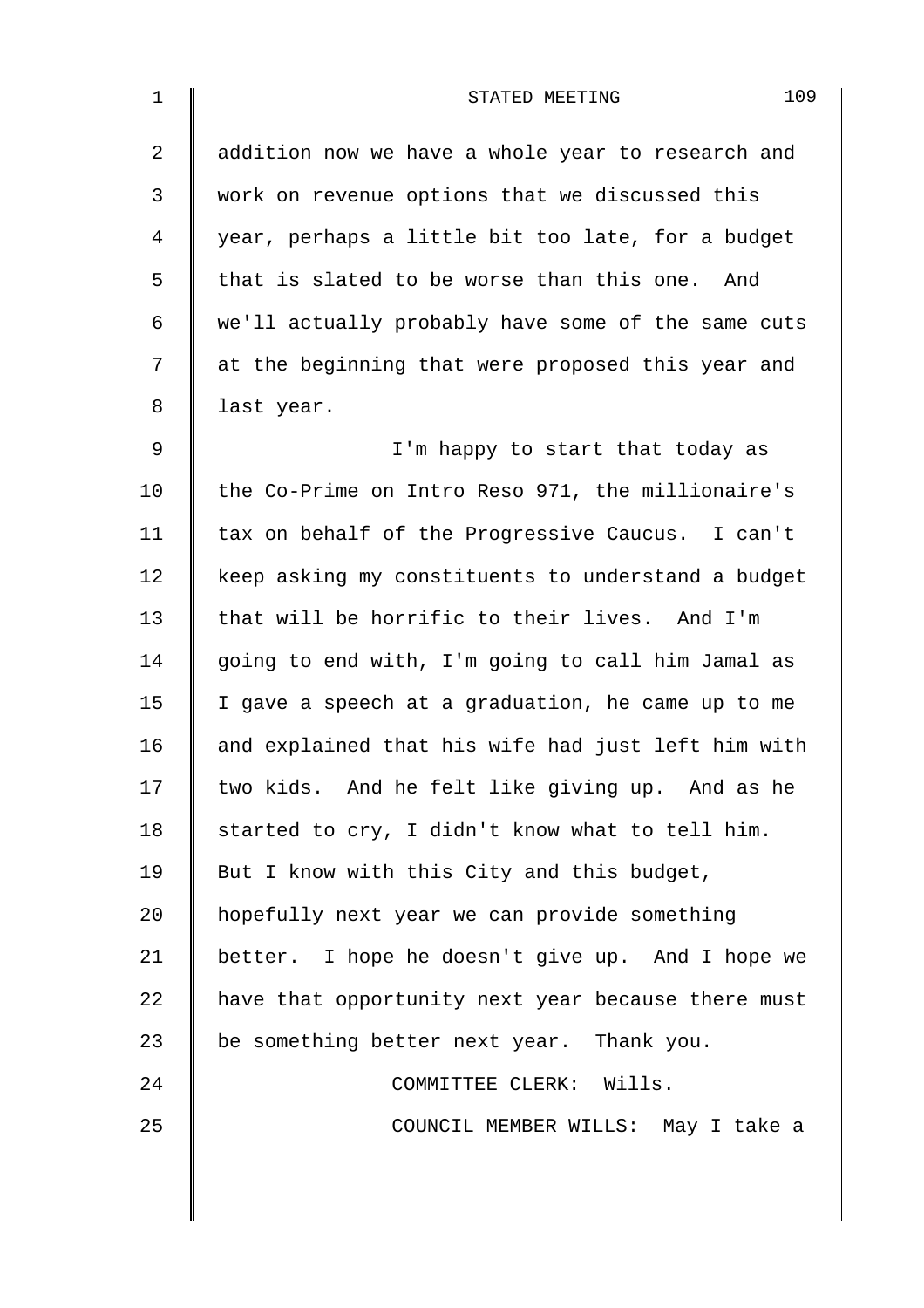| 1  | 110<br>STATED MEETING                              |
|----|----------------------------------------------------|
| 2  | moment to explain my vote?                         |
| 3  | MAJORITY LEADER RIVERA: Yes.                       |
| 4  | COUNCIL MEMBER WILLS: Thank you.                   |
| 5  | This is actually my first budget so I wanted to    |
| 6  | just thank the [off mic cheer]--yeah, thank you; I |
| 7  | just wanted to thank the leadership of our         |
| 8  | Speaker, Domenic Recchia and the Finance staff. I  |
| 9  | wanted to thank the Queens Delegation but I wanted |
| 10 | to start with Weprin because we get named last in  |
| 11 | everything because of our alphabetical order, to   |
| 12 | the Delegation leader Leroy Comrie, yea, Leroy     |
| 13 | Comrie, yea, for their leadership in this.         |
| 14 | We had a lot of hard decisions to                  |
| 15 | make in this budget. But certain things were done  |
| 16 | to protect the vital services that we needed. And  |
| 17 | I'm also thankful that everyone, well hopefully    |
| 18 | everyone, would choose to make sure that Thomas    |
| 19 | White Jr., my predecessor's boulevard, this co-    |
| 20 | street renaming will be taken care of.             |
| 21 | [Applause]                                         |
| 22 | COUNCIL MEMBER WILLS: Thank you.                   |
| 23 | And aye on all.                                    |
| 24 | COMMITTEE CLERK: Oddo.                             |
| 25 | COUNCIL MEMBER ODDO: May I be                      |
|    |                                                    |
|    |                                                    |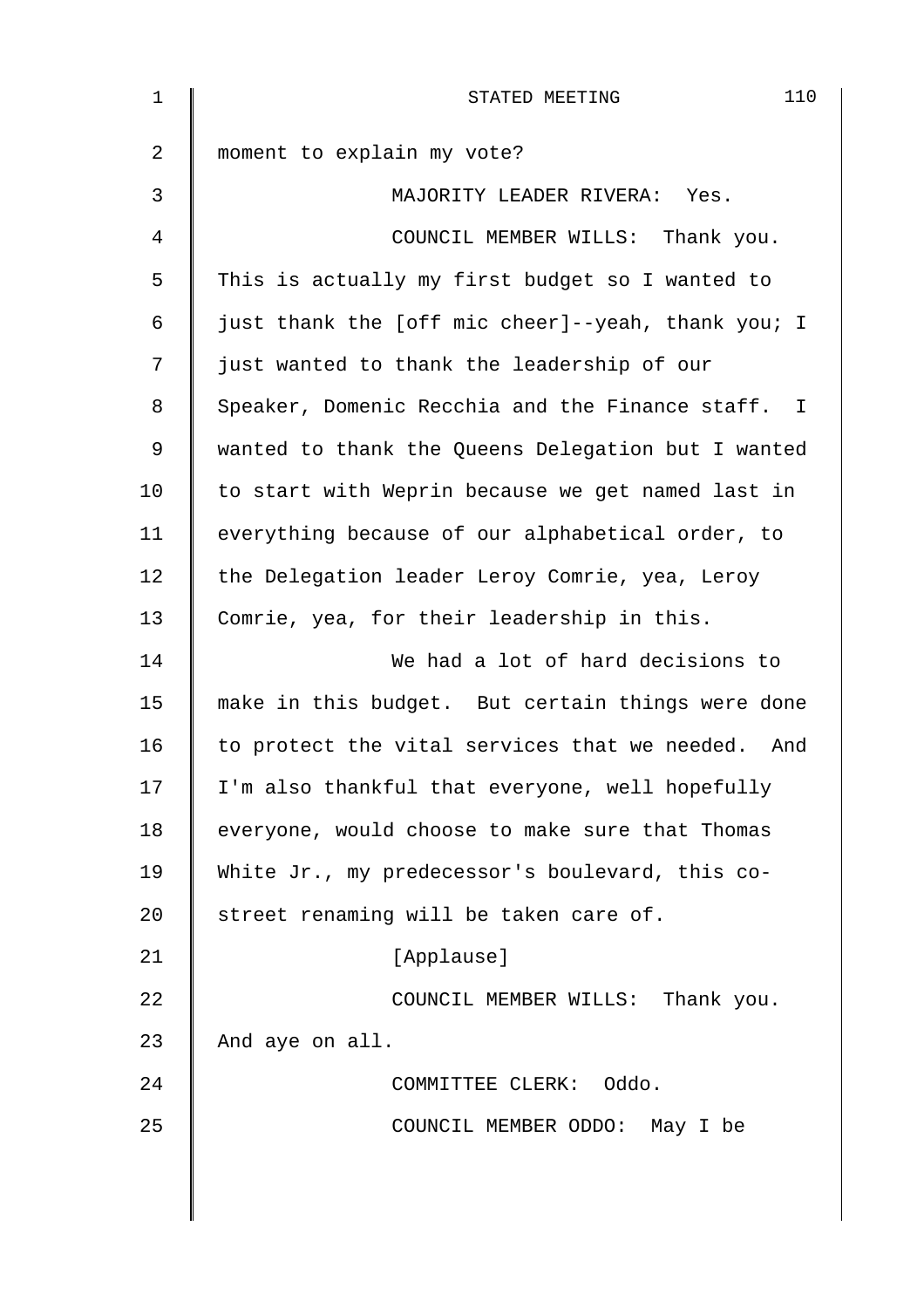| 1  | 111<br>STATED MEETING                                     |
|----|-----------------------------------------------------------|
| 2  | temporarily excused to explain my vote?                   |
| 3  | MAJORITY LEADER RIVERA: Yes.                              |
| 4  | COUNCIL MEMBER ODDO: Thank you.                           |
| 5  | In the two decades that Christine Quinn and I have        |
| 6  | been at the City Council, there has been one thing        |
| 7  | that has been constant. Our Finance Division has          |
| 8  | had many fewer people and many fewer resources            |
| 9  | than the folks on the other side. But no one, no          |
| 10 | group, has as much determination and expertise and        |
| 11 | patience and endurance as our Finance folks. And          |
| 12 | I want to thank each and every one of them.               |
| 13 | [Applause]                                                |
| 14 | COUNCIL MEMBER ODDO: I want to                            |
| 15 | thank obviously Preston and Jeff and Ramon and            |
| 16 | Chuck who not only provide us with the tools to do        |
| 17 | this job well but make it bearable at times and           |
| 18 | provide a lot of humor and great spirit. I want           |
| 19 | to thank Domenic Recchia Jr. for everything he's          |
| 20 | done.                                                     |
| 21 | [Applause, cheering]                                      |
| 22 | COUNCIL MEMBER ODDO: Fabulous job.                        |
| 23 | And I recognize the point that Council Member             |
| 24 | Barron made, having been here for now my 13 <sup>th</sup> |
| 25 | budget, I understand there's a lot of Kabuki              |
|    |                                                           |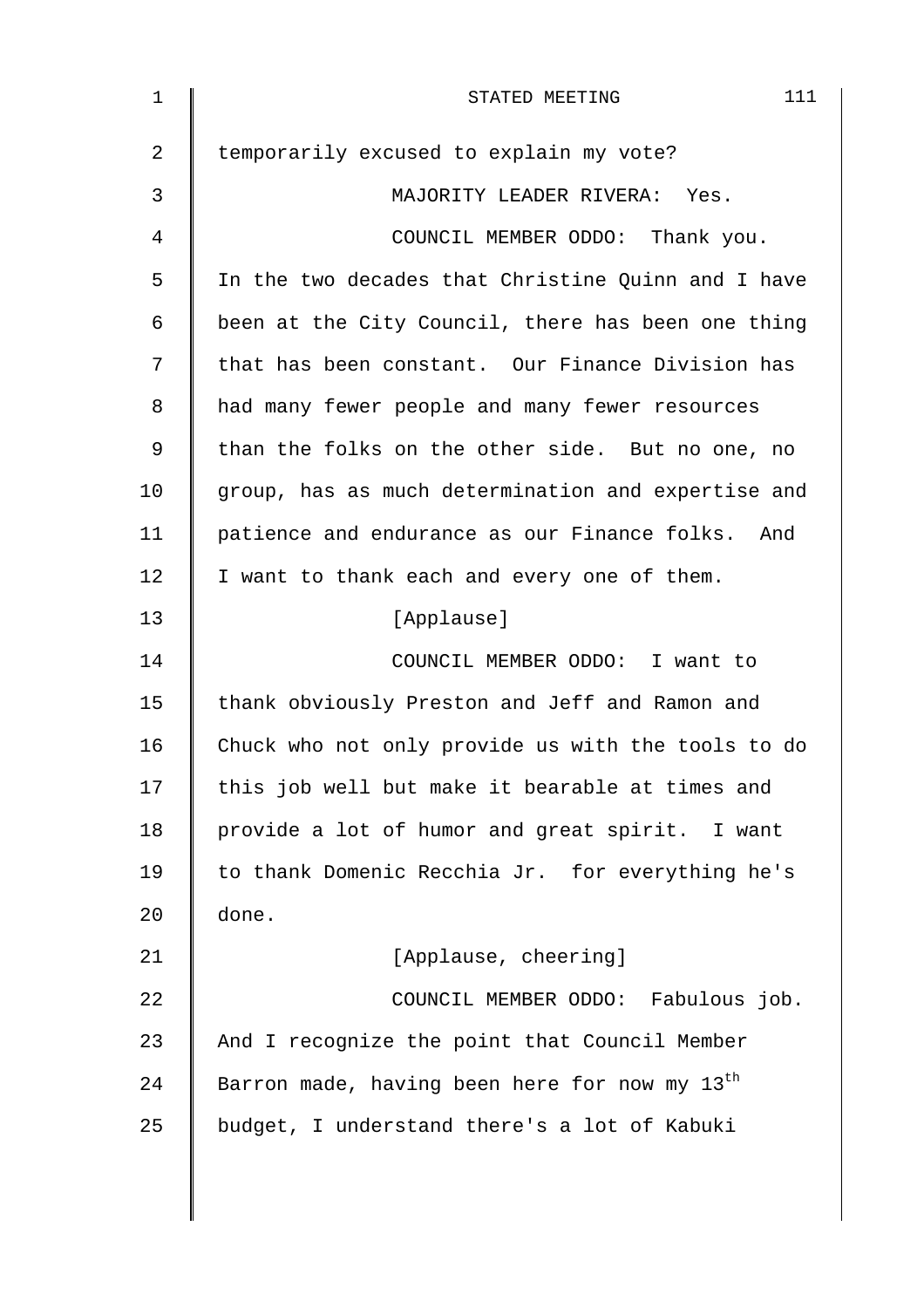| $\mathbf 1$ | 112<br>STATED MEETING                             |
|-------------|---------------------------------------------------|
| 2           | theater that goes on between the Administration   |
| 3           | and the Council. To deny that is being            |
| 4           | disingenuous. But I absolutely believe in my      |
| 5           | heart of hearts that the last two years, the only |
| 6           | thing standing in between Mike Bloomberg and      |
| 7           | having fire companies closed has been Speaker     |
| 8           | Christine Quinn. I believe that in my heart of    |
| 9           | hearts.                                           |
| 10          | If left on his own, engine                        |
| 11          | companies would have closed. And as someone who   |
| 12          | was right on the chopping block when the original |
| 13          | five at Engine 161 I want to express my deep      |
| 14          | appreciate for Speaker Quinn for being unwavering |
| 15          | in saying this will not happen on my watch. And   |
| 16          | not being unreasonable, acknowledging that fire   |
| 17          | departments across this country are having to     |
| 18          | reinvent themselves and become more efficient and |
| 19          | saying let's have that process. Cutting engine    |
| 20          | companies doesn't make the Department more        |
| 21          | efficient. And she has been unwavering and that's |
| 22          | why we have this victory today.                   |
| 23          | And if I can just offer a different               |
| 24          | perspective, forgive me for being a little bit of |
| 25          | a wet blanket, but I just want to read something  |
|             |                                                   |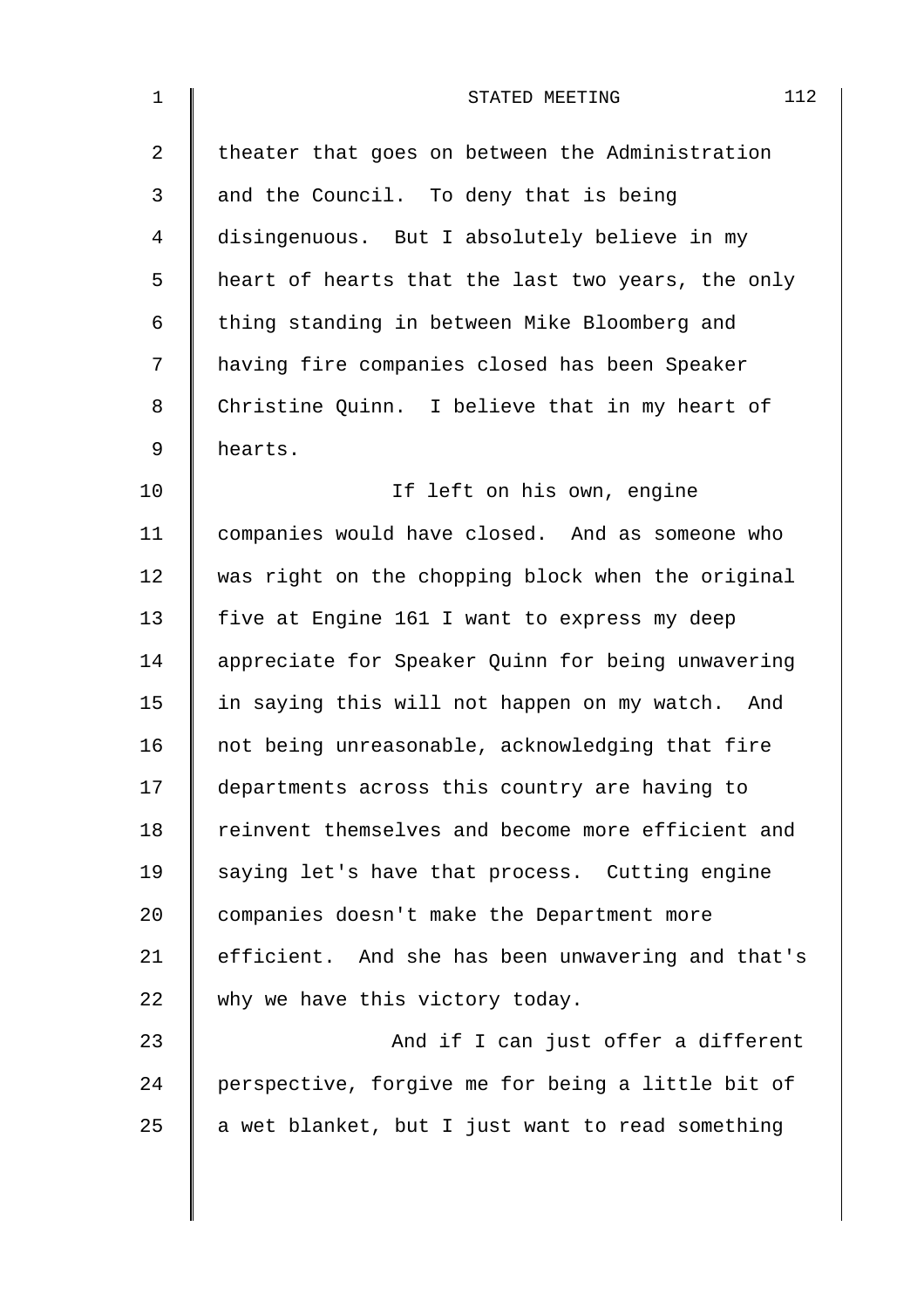| $\mathbf 1$    | 113<br>STATED MEETING                             |
|----------------|---------------------------------------------------|
| $\overline{2}$ | to you really quickly. And that is the point is   |
| $\mathfrak{Z}$ | that unless we get to the heart of the matter of  |
| 4              | what is driving these multibillion dollar         |
| 5              | deficits, those of us that have limited time here |
| 6              | and even our successors will always have to deal  |
| 7              | with the pressures of threats to fire houses and  |
| 8              | senior centers.                                   |
| $\mathsf 9$    | And we continue to have a                         |
| 10             | structural imbalance in the City of New York. We  |
| 11             | continue to have more recurring expenses than     |
| 12             | recurring revenue. And that is a challenge for    |
| 13             | us. And I hope we don't lose sight of that        |
| 14             | despite passing what I think under the conditions |
| 15             | is a responsible budget. Those are my words at    |
| 16             | this time last year. I think they ring true this  |
| 17             | year as well. And that transformative,            |
| 18             | fundamental change has to start with the          |
| 19             | Executive. It can't come from this body. And I    |
| 20             | continue to wait for that.                        |
| 21             | I vote aye on all with the                        |
| 22             | exception of Intros 473, 575, 571, 201-A, 590-A,  |
| 23             | Preconsidered Reso 912, 913 and M-565 on which I  |
| 24             | vote no.                                          |
| 25             | COMMITTEE CLERK: Sanders.                         |
|                |                                                   |
|                |                                                   |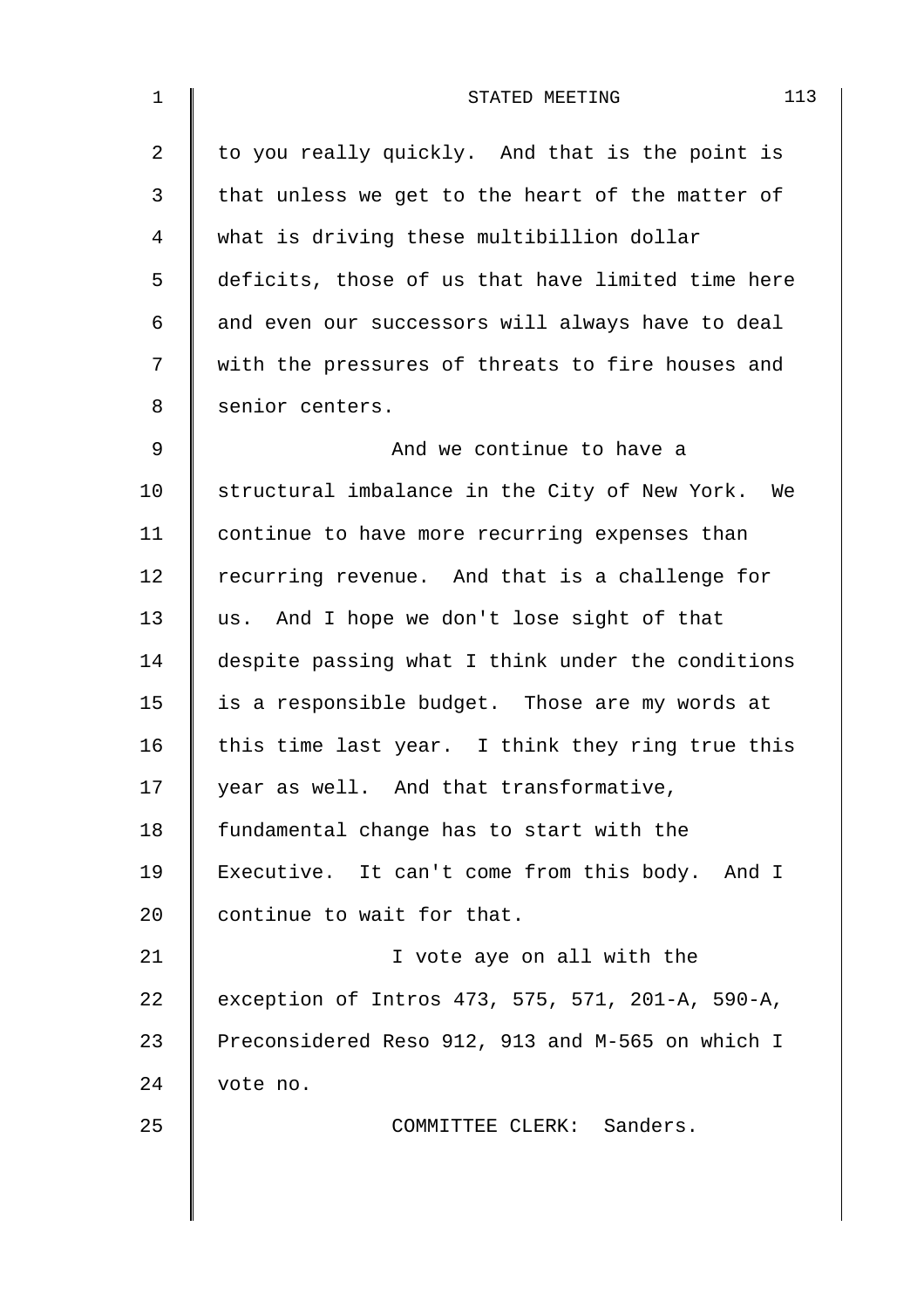| 1  | 114<br>STATED MEETING                             |
|----|---------------------------------------------------|
| 2  | COUNCIL MEMBER SANDERS: I                         |
| 3  | neglected to say that my sister is a principal in |
| 4  | the City of New York. In fact she is a Blue       |
| 5  | Ribbon Principal.                                 |
| 6  | [Applause]                                        |
| 7  | COUNCIL MEMBER SANDERS: Full                      |
| 8  | disclosure.                                       |
| 9  | COMMITTEE CLERK: Dickens.                         |
| 10 | [Crosstalk, off mic comments]                     |
| 11 | MAJORITY LEADER RIVERA: The new                   |
| 12 | Minority Leader, Inez Dickens.                    |
| 13 | COUNCIL MEMBER DICKENS: [Laughing]                |
| 14 | I want to note that I am using the Republican mic |
| 15 | here. And we're taking it over.                   |
| 16 | [Laughter]                                        |
| 17 | COUNCIL MEMBER DICKENS: I just                    |
| 18 | wanted to mention and we were a little remiss in  |
| 19 | the Ramona Janette Way. Ramona was one of our     |
| 20 | unsung heroes. This is a block that will be       |
| 21 | named for her, in her honor, in recognition in my |
| 22 | colleague Robert Jackson's district. But I just   |
| 23 | wanted to mention her joined with my colleague    |
| 24 | Robert to say that she was a wonderful and hard,  |
| 25 | dedicated worker, for not only Harlem and for the |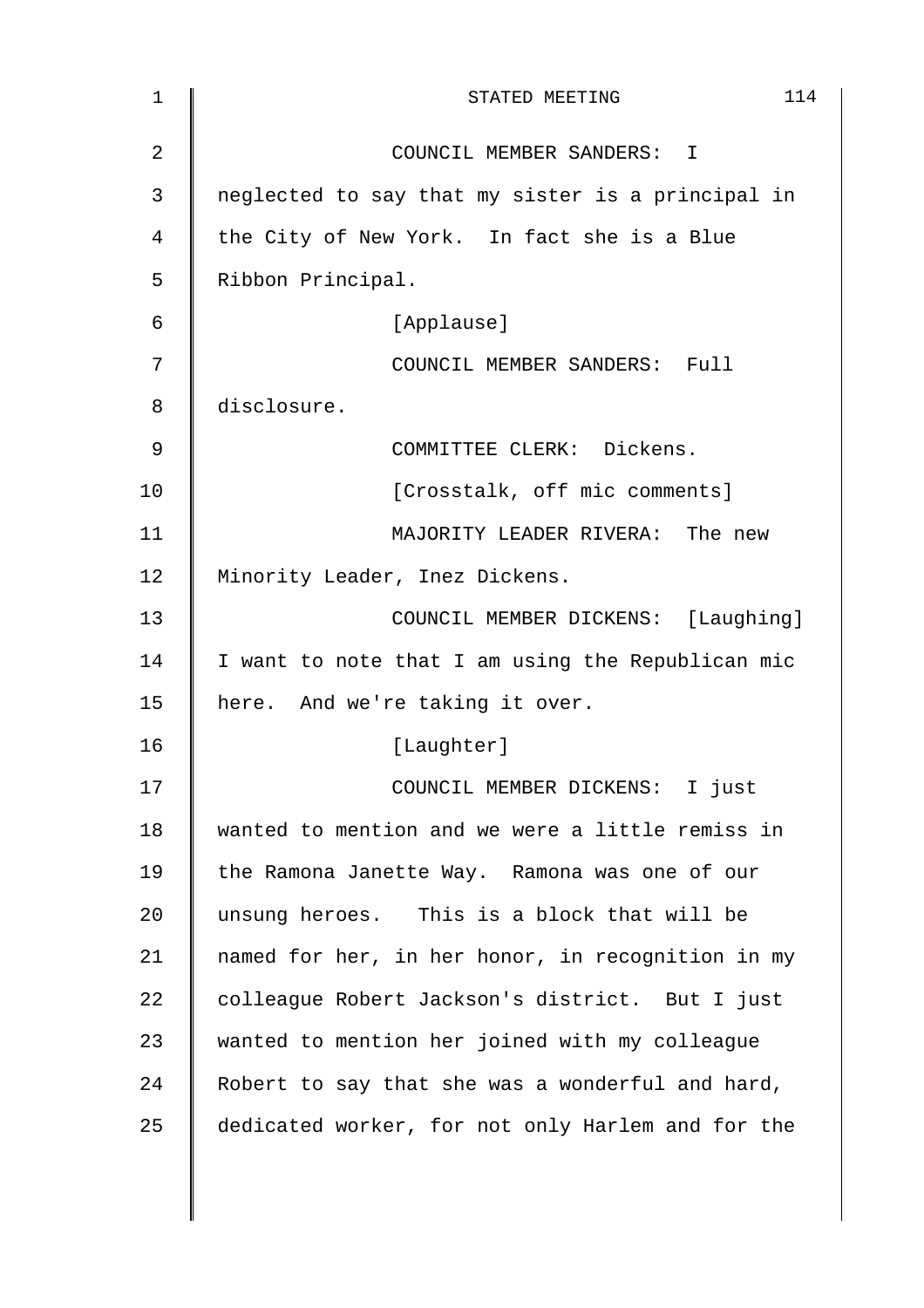| $\mathbf 1$    | 115<br>STATED MEETING                              |
|----------------|----------------------------------------------------|
| $\overline{2}$ | West Side Washington Heights, but for the entire   |
| 3              | City. She was very supportive and a hard fighter   |
| $\overline{4}$ | for our youth, our future. And I just wanted to    |
| 5              | mention her name and to say thank you to her       |
| 6              | family for having shared her with us.              |
| 7              | And I also just wanted to mention                  |
| $\,8\,$        | that we also, today, are doing the Detective Omar  |
| $\mathsf 9$    | Edwards Way. And this is very important in         |
| 10             | recognition of his family, to say thank you        |
| 11             | because we've lost him too early, too fast and in  |
| 12             | error. And I say thank you to the Edwards family.  |
| 13             | And I thank Lynette Velasco, Jorelle Burney and    |
| 14             | Varoon Sanyel [all phonetic] for their hard and    |
| 15             | dedicated work in helping me through this process. |
| 16             | And thank you to the Minority Leader.              |
| 17             | COMMITTEE CLERK: Barron.                           |
| 18             | COUNCIL MEMBER BARRON: I wanted to                 |
| 19             | disclose that my son works for the New York Junior |
| 20             | Tennis League as an assistant coach.               |
| 21             | COMMITTEE CLERK: Rivera.                           |
| 22             | COUNCIL MEMBER RIVERA: I just                      |
| 23             | wanted to say thank you to everybody who took part |
| 24             | within the process. You all did a great job. And   |
| 25             | to the staff, everyone did a job well done. I      |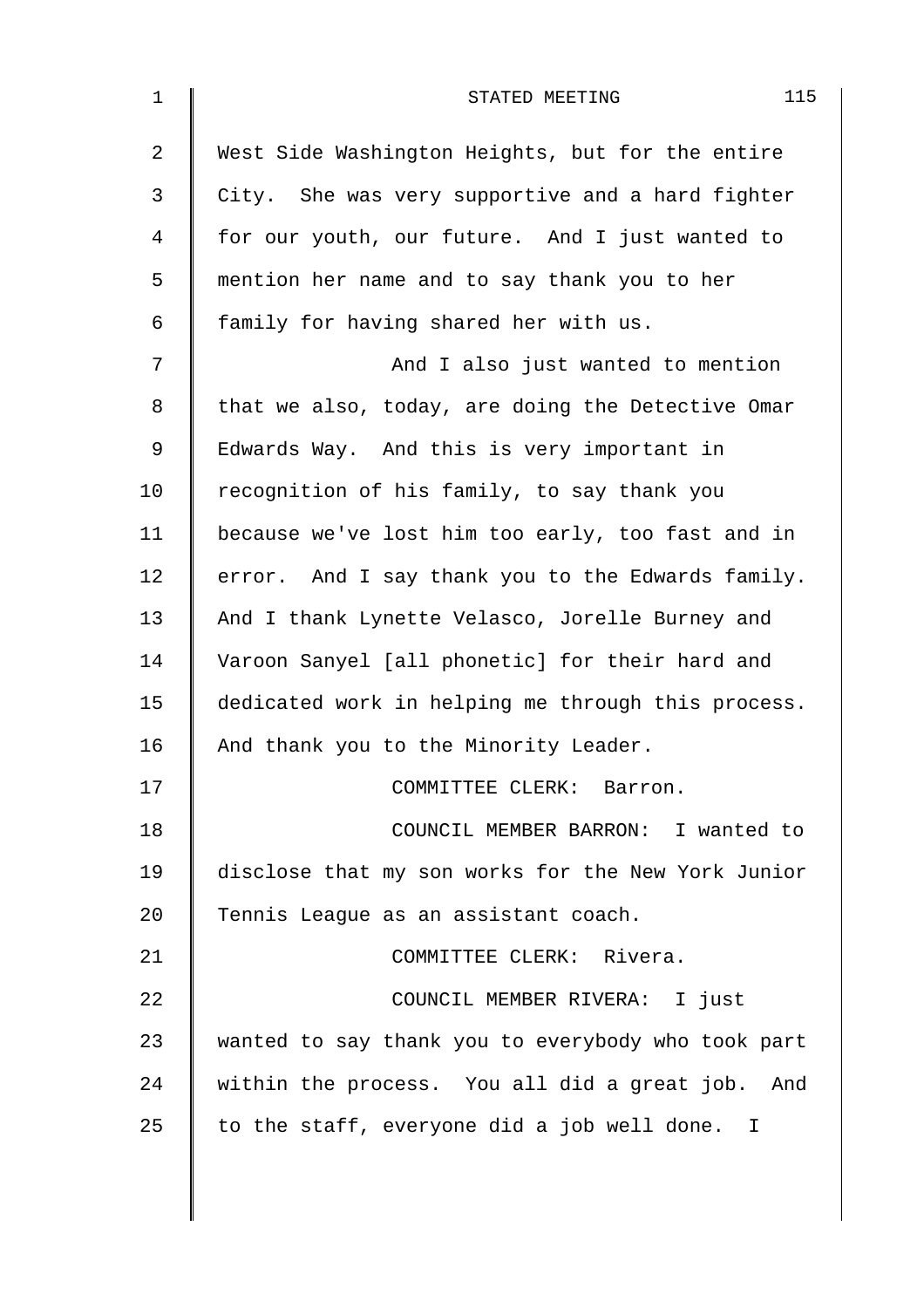| 1           | 116<br>STATED MEETING                              |
|-------------|----------------------------------------------------|
| 2           | vote aye on all.                                   |
| 3           | COMMITTEE CLERK: Vann.                             |
| 4           | COUNCIL MEMBER VANN: I'll wait for                 |
| 5           | general discussion.                                |
| 6           | COMMITTEE CLERK: Speaker Quinn.                    |
| 7           | SPEAKER QUINN: I vote aye on all.                  |
| 8           | [Pause]                                            |
| $\mathsf 9$ | MAJORITY LEADER RIVERA: All items                  |
| 10          | on today's general order calendar were adopted by  |
| 11          | a vote of 50 in the affirmity, affirmative,        |
| 12          | [laughing] that's a new word, 0 in the negative    |
| 13          | and 0 abstentions with the exception of Into 201-A |
| 14          | which was adopted by a vote of 45 in the           |
| 15          | affirmative, 5 in the negative with 0 abstentions; |
| 16          | and M-495 with the accompanying Reso 918 and Reso  |
| 17          | 919 which was adopted by a vote of 49 in the       |
| 18          | affirmative, 1 in the negative, 0 abstentions; and |
| 19          | M-496 with the accompanying Reso 920 and 921 which |
| 20          | was adopted by a vote of 4 9 in the affirmative, 1 |
| 21          | in the negative, 0 abstentions; and M-497 with     |
| 22          | Resolution 922 which was adopted by a vote of 49   |
| 23          | in the affirmative, 1 in the negative, 0           |
| 24          | abstentions; and M-564 with Reso 923 which was     |
| 25          | adopted by a vote of 49 in the affirmative, with 1 |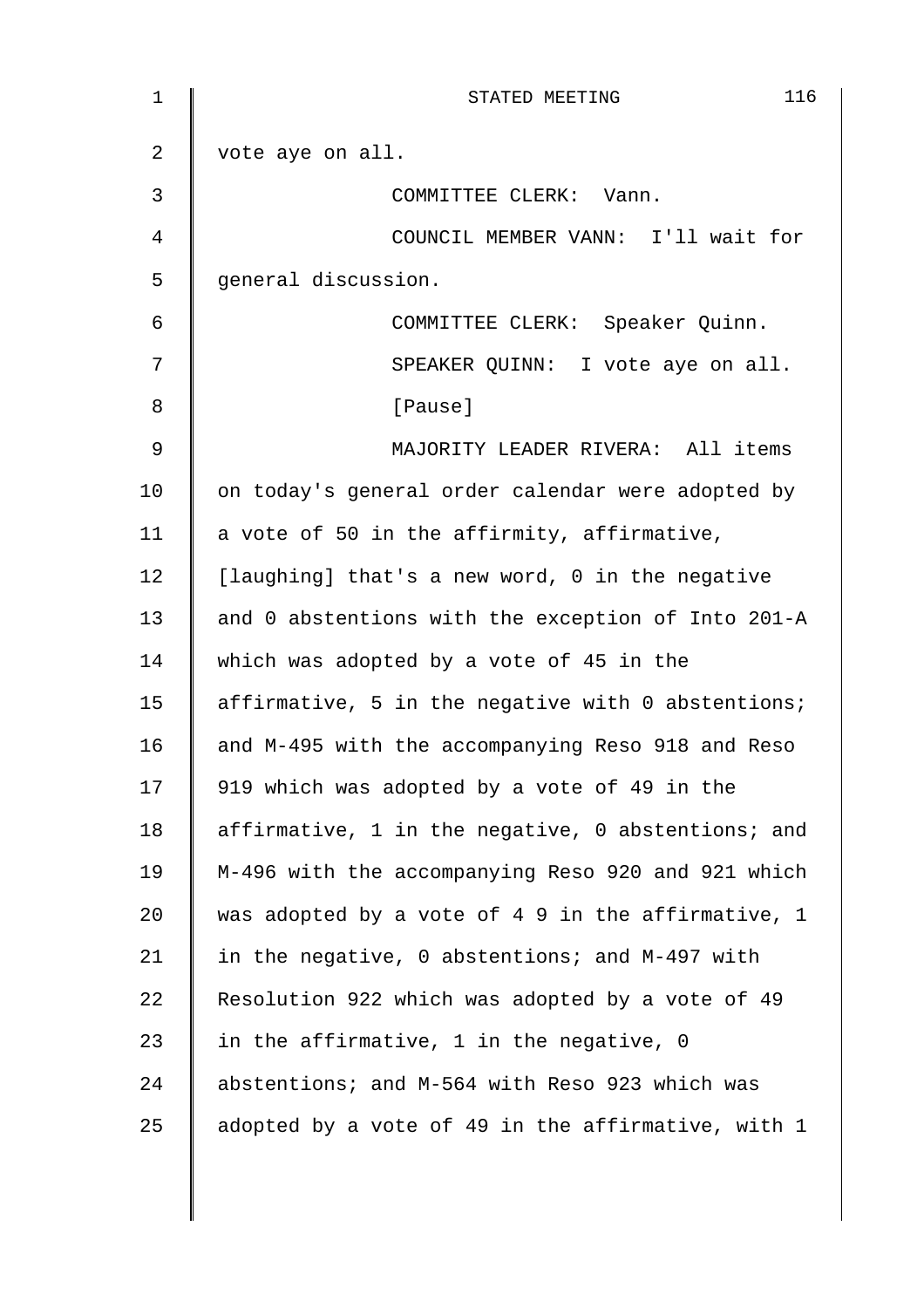| $\mathbf{1}$ | 117<br>STATED MEETING                              |
|--------------|----------------------------------------------------|
| 2            | in the negative, 0 abstentions; and intro 473      |
| 3            | which was adopted by a vote of 45 in the           |
| 4            | affirmative, 5 in the negative, with 0             |
| 5            | abstentions; and Intro 570 which was adopted by a  |
| 6            | vote of 45 in the affirmative, 5 in the negative,  |
| 7            | and 0 abstentions; and Intro 571 which was adopted |
| 8            | by a vote of 45 in the affirmative, 5 in the       |
| 9            | negative, and 0 abstentions; and Intro 590-A which |
| 10           | was adopted by a vote of 45 in the affirmative, 2  |
| 11           | in the negative, and 3 abstentions; and M-565 with |
| 12           | Reso 924 which was adopted by a vote of 43 in the  |
| 13           | affirmative, 7 in the negative, with 0             |
| 14           | abstentions; and Resolution 912 which was adopted  |
| 15           | by a vote of 43 in the affirmative, 7 in the       |
| 16           | negative, with 0 abstentions; Reso 913 which was   |
| 17           | adopted by a vote of 43 in the affirmative, 7 in   |
| 18           | the negative, with 0 abstentions; and revised Land |
| 19           | Use call ups were adopted by a vote of 50 in the   |
| 20           | affirmative, with 0 in the negative. Whoo, I got   |
| 21           | through it. I now--                                |
| 22           | SERGEANT AT ARMS: Quiet please,                    |
| 23           | sit down please.                                   |
| 24           | MAJORITY LEADER RIVERA:<br>I now                   |
| 25           | formally declare the Executive Expense, Revenue,   |
|              |                                                    |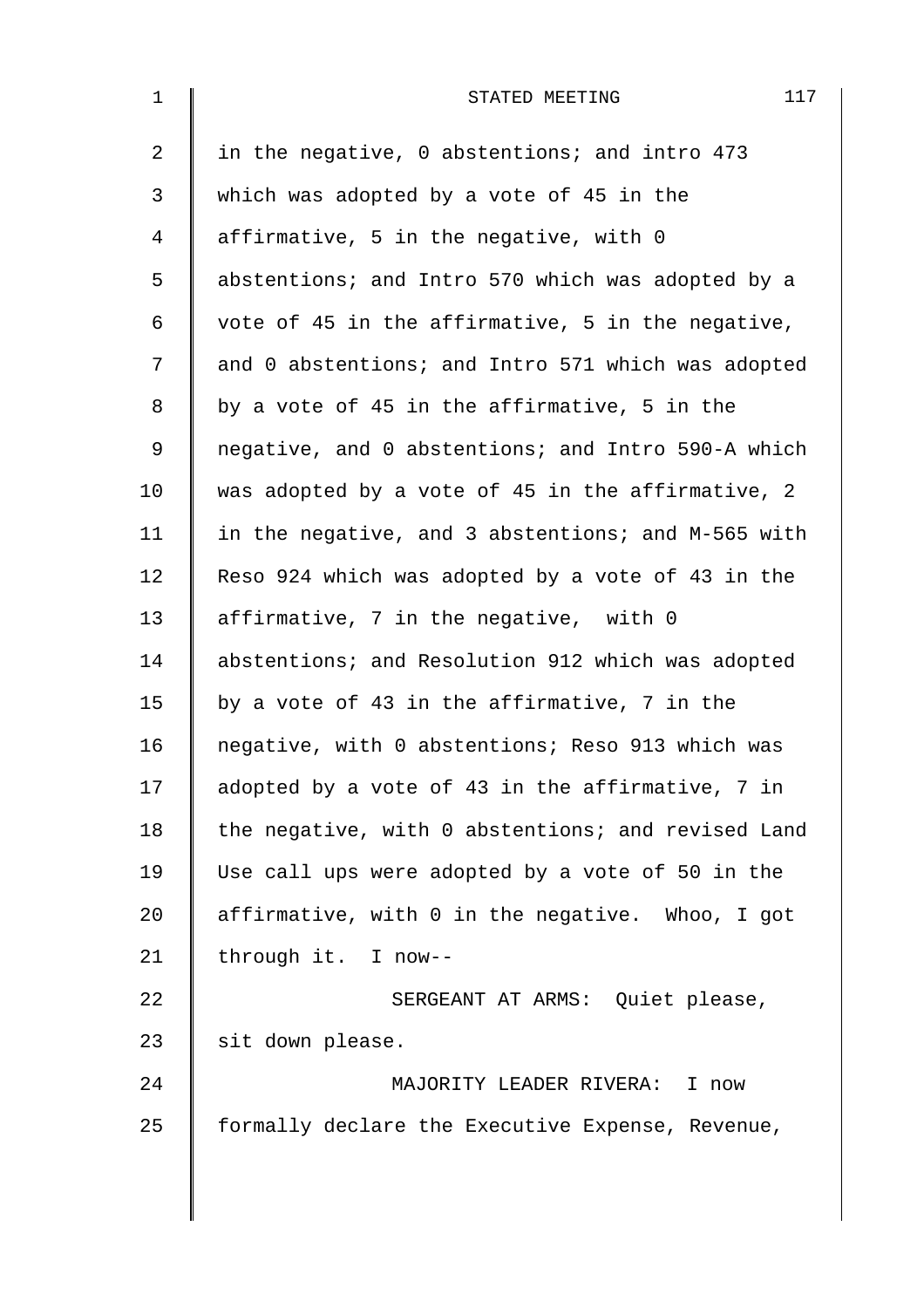| 1  | 118<br>STATED MEETING                                          |
|----|----------------------------------------------------------------|
| 2  | Contract Budget, the Executive Capital Budget for              |
| 3  | Fiscal Year 2012 and the Capital Program for the 3             |
| 4  | succeeding fiscal years all as modified in                     |
| 5  | accordance with the relevant sections of the New               |
| 6  | York City Charter, are hereby adopted on this 29 <sup>th</sup> |
| 7  | day of June, 2011 at 12:40 P.M.                                |
| 8  | [Applause]                                                     |
| 9  | MAJORITY LEADER RIVERA: We now                                 |
| 10 | have introduction and reading of the bills.                    |
| 11 | SPEAKER QUINN: All bills are                                   |
| 12 | referred to committees as indicated on the agenda,             |
| 13 | please.                                                        |
| 14 | MAJORITY LEADER RIVERA: So                                     |
| 15 | ordered. No resolutions so we move on to general               |
| 16 | discussion. We have Council Member Chin.                       |
| 17 | SERGEANT AT ARMS: Quiet, please.                               |
| 18 | Sit down.                                                      |
| 19 | COUNCIL MEMBER CHIN: Thank you. I                              |
| 20 | just wanted to call and ask all my colleagues to               |
| 21 | support Resolution 917. It is so appropriate that              |
| 22 | we're introducing this resolution to extend the                |
| 23 | millionaire's tax in New York City 'cause we need              |
| 24 | the tax revenue to make sure that we can save all              |
| 25 | the essential programs. So I urge all my                       |
|    |                                                                |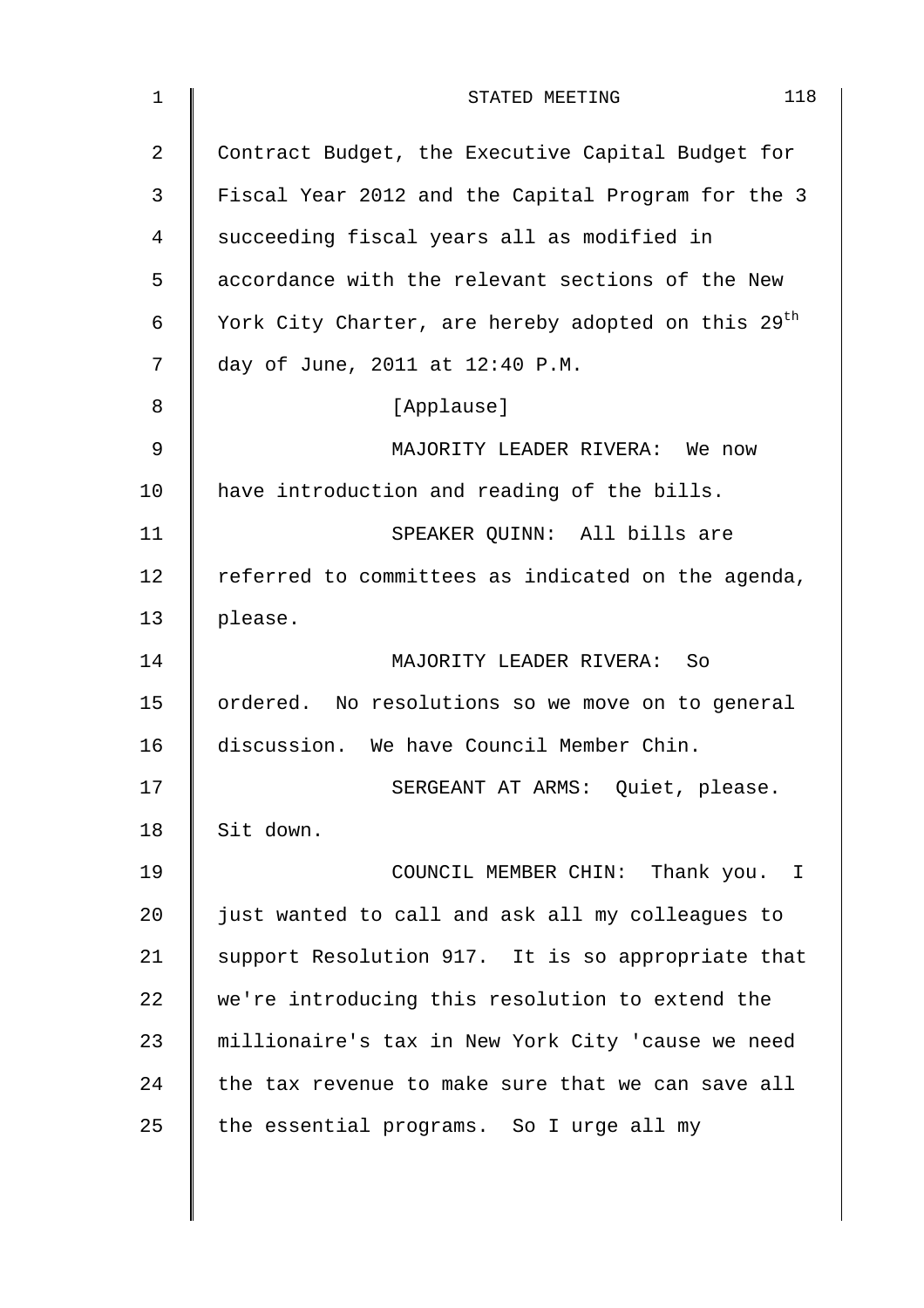| $\mathbf 1$    | 119<br>STATED MEETING                                |
|----------------|------------------------------------------------------|
| $\overline{2}$ | colleagues to support it.                            |
| 3              | MAJORITY LEADER RIVERA: Council                      |
| $\overline{4}$ | Member Jackson.                                      |
| 5              | COUNCIL MEMBER JACKSON: Thank you                    |
| 6              | Majority Leader. My colleagues, I rise again,        |
| 7              | under Intro 590-A which is the Report of the         |
| 8              | Committee on Parks and Recreation, I was remiss--    |
| 9              | SERGEANT AT ARMS: [Interposing]                      |
| 10             | Quiet. Sit down please.                              |
| 11             | COUNCIL MEMBER JACKSON: --                           |
| 12             | communicating to my colleagues that we are co-       |
| 13             | naming Dorothy Maynor Place in Manhattan on St.      |
| 14             | Nicholas Avenue. For those of you who do not         |
| 15             | know, she was the founder of the Harlem School of    |
| 16             | the Arts where thousands and thousands of young      |
| 17             | individuals now adults have been involved in that.   |
| 18             | And some of them are very famous and well known.     |
| 19             | She deserves recognition. She was known not only     |
| 20             | in New York City but nationally.                     |
| 21             | But also I noticed that one of our                   |
| 22             | former colleagues, Phil Reed; we are co-naming a     |
| 23             | street after him. And as you know Phillip Reed       |
| 24             | was a City Council Member representing, I believe,   |
| 25             | the 8 <sup>th</sup> Councilmatic District. I had the |
|                |                                                      |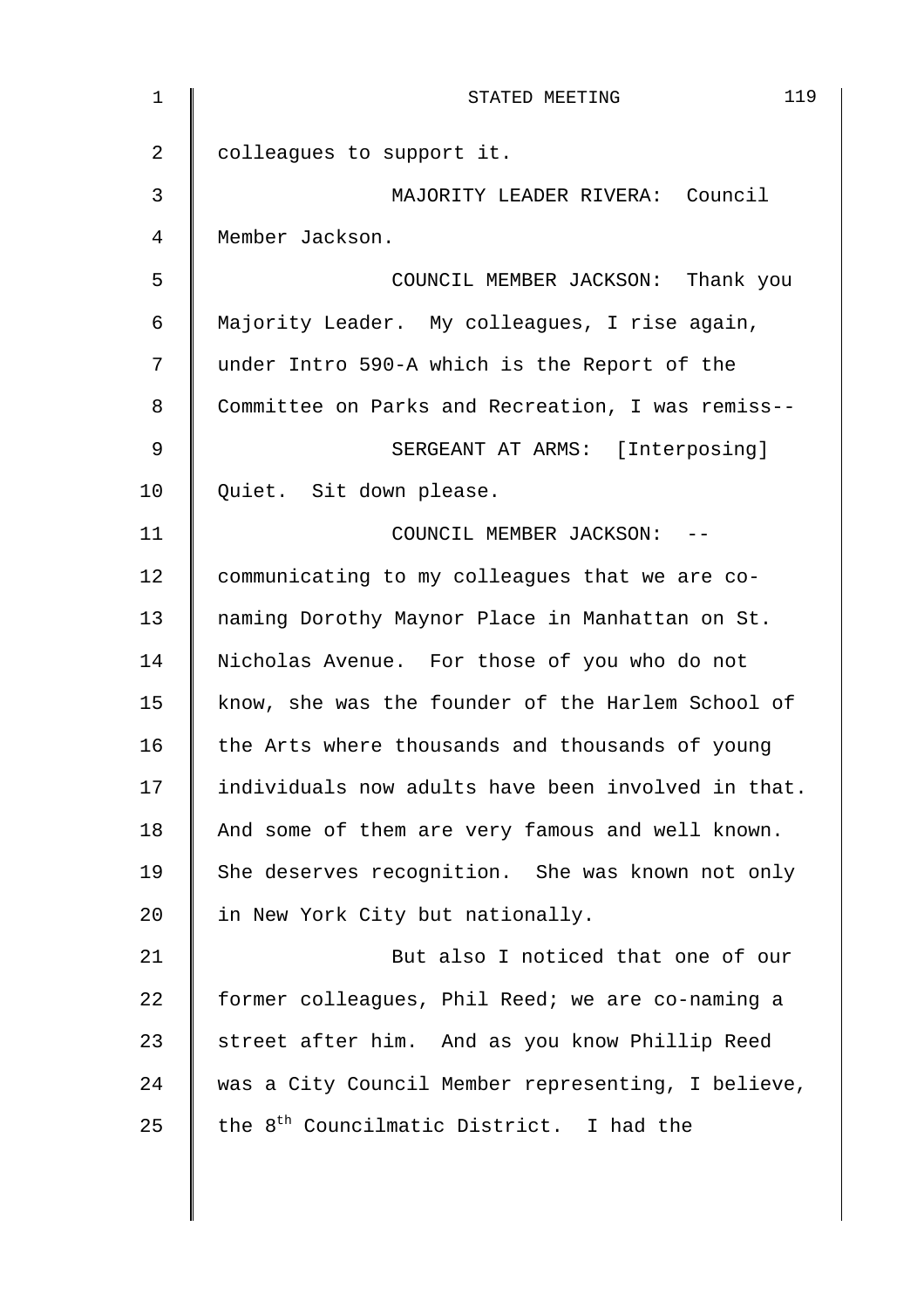| $\mathbf 1$    | 120<br>STATED MEETING                             |
|----------------|---------------------------------------------------|
| $\overline{2}$ | opportunity to serve with him for approximately 4 |
| 3              | or 5 years. He clearly deserves recognition for   |
| $\overline{4}$ | all he has done--                                 |
| 5              | SPEAKER QUINN: [Interposing] Can                  |
| 6              | we get quiet in the chambers for this part of the |
| 7              | comments and give the Council Member a few more   |
| 8              | seconds back, please.                             |
| $\overline{9}$ | COUNCIL MEMBER JACKSON: Clearly                   |
| 10             | Phil Reed deserves recognition by his colleagues  |
| 11             | as a member of our community, especially as       |
| 12             | someone that clearly stated that he was a gay     |
| 13             | Council Member that was HIV positive which was    |
| 14             | well known. And he did everything that he could   |
| 15             | to represent his district and to clearly work on  |
| 16             | behalf of people that have been discriminated     |
| 17             | against for one way or the other. So we honor     |
| 18             | Phil Reed today by co-naming a street in his      |
| 19             | honor. So with that I thank you and I wish        |
| 20             | everyone a happy summer.                          |
| 21             | MAJORITY LEADER RIVERA: Council                   |
| 22             | Member Vann.                                      |
| 23             | COUNCIL MEMBER VANN: Thank you.<br>$\mathbb{I}$   |
| 24             | would, for the record, I wanted to acknowledge    |
| 25             | that we are renaming Charles C. Pinn Way in my    |
|                |                                                   |
|                |                                                   |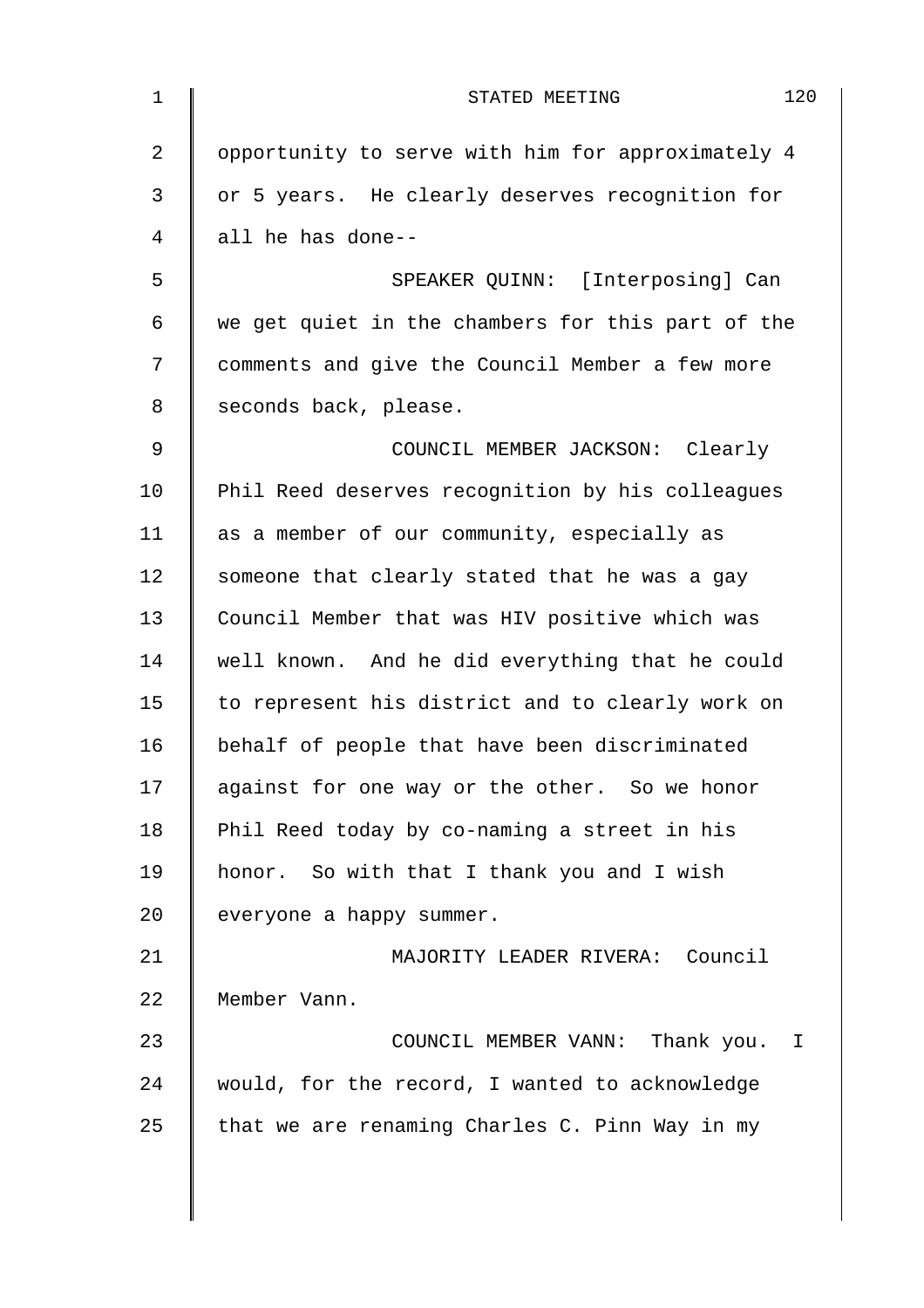| $\mathbf 1$    | 121<br>STATED MEETING                              |
|----------------|----------------------------------------------------|
| $\overline{2}$ | district in the legislation we've passed today.    |
| 3              | He was taken from us at a very young age. He was   |
| 4              | a very outstanding young man. As a matter of fact  |
| 5              | he started a junior VIDA in our organization, VIDA |
| 6              | being the Vanguard Independent Democratic          |
| 7              | Association. His father was Charles Pinn who was   |
| 8              | a leader of the Brooklyn Corps back in the day in  |
| 9              | the 60's. His mother, C. Doris Pinn is a leader    |
| 10             | in our community, great leadership on Community    |
| 11             | Board 3. I cannot tell you the type of young man   |
| 12             | he was, the leadership he provided. He was a       |
| 13             | liaison from my office to all the community youth  |
| 14             | organizations in the area.                         |
| 15             | Subsequent to that he worked for                   |
| 16             | Assemblywoman Annette Ramos and she has similar    |
| 17             | accolades as myself. So I did not want to leave    |
| 18             | here today without recognizing Charles C. Pinn,    |
| 19             | all that he was, all that he did, and to let his   |
| 20             | parents know how proud I was of him that there     |
| 21             | will be in our community an area that's named      |
| 22             | after Charles Pinn. Charles C. Pinn Way. Thank     |
| 23             | you very much.                                     |
| 24             | MAJORITY LEADER RIVERA: Thank you                  |
| 25             | very much. We move on to Council Member Brewer.    |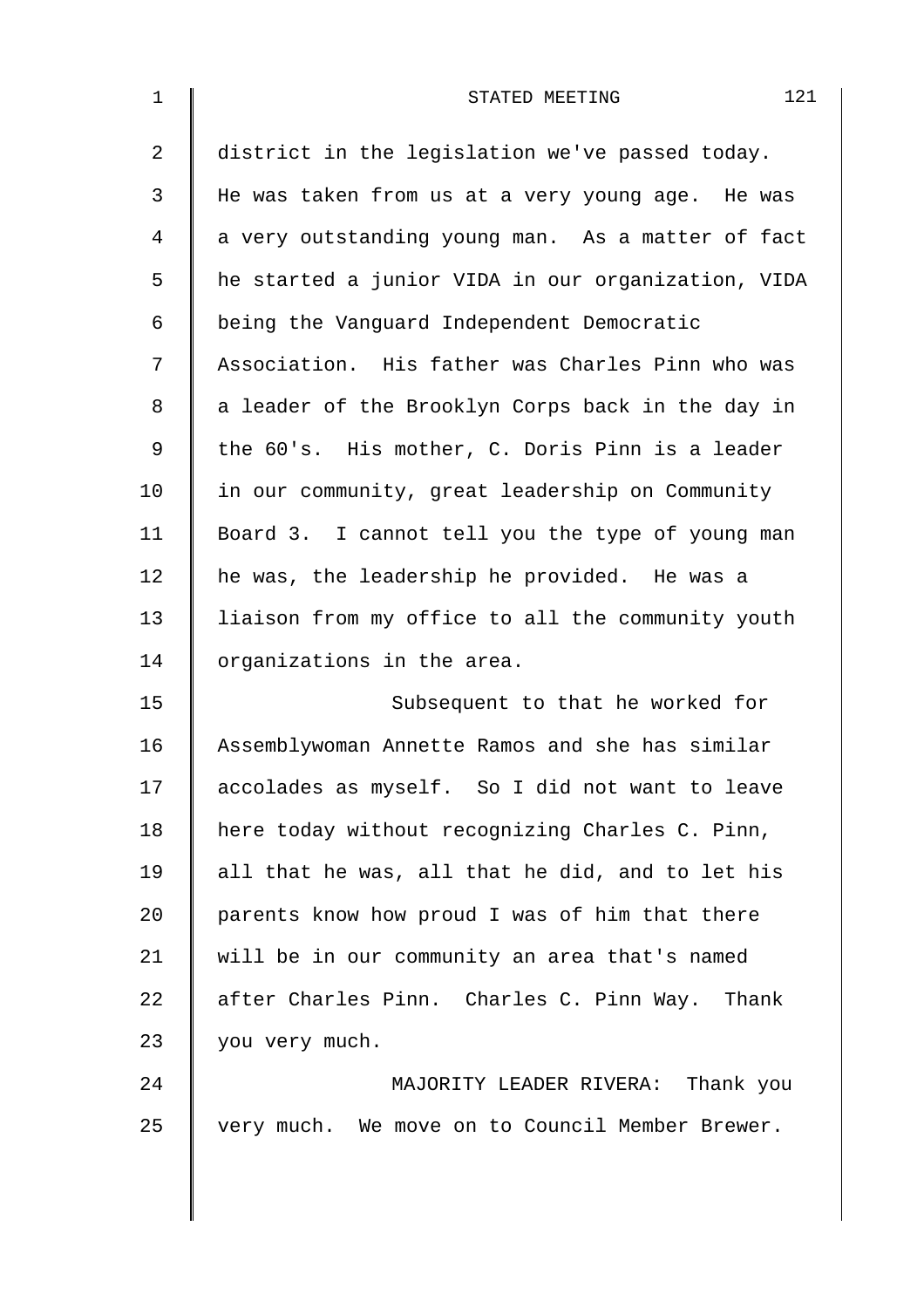| 1  | 122<br>STATED MEETING                                       |
|----|-------------------------------------------------------------|
| 2  | COUNCIL MEMBER BREWER: Something                            |
| 3  | fun which is following up on the issue of food and          |
| 4  | local sourcing and the Mayor's interest, err, no,           |
| 5  | not the Mayor's interest, the Speaker's interest            |
| 6  | in the topic. We are going on July 7 <sup>th</sup> to farms |
| 7  | upstate to look at issues regarding local sourcing          |
| 8  | and also to see if there are ways in which                  |
| 9  | economic development, lettuce washing machines,             |
| 10 | etcetera, can be part of our ongoing efforts.               |
| 11 | So anybody who wants to join us,                            |
| 12 | please let us know. We will be following up with            |
| 13 | material in your boxes. Thank you.                          |
| 14 | MAJORITY LEADER RIVERA: Council                             |
| 15 | Member Lander.                                              |
| 16 | COUNCIL MEMBER LANDER: On behalf                            |
| 17 | of the family of Julian Brennan, I want to thank            |
| 18 | my colleagues for voting to rename a block of               |
| 19 | Prospect Park West in his memory. Julian was a              |
| 20 | 25-year old kid from my district who was killed in          |
| 21 | Afghanistan a couple of years ago and a real                |
| 22 | exemplary citizen. And I'm honored to have the              |
| 23 | opportunity to do it. So thank you.                         |
| 24 | Also I want to encourage people to                          |
| 25 | sign on to Resolution 917 which is for the                  |
|    |                                                             |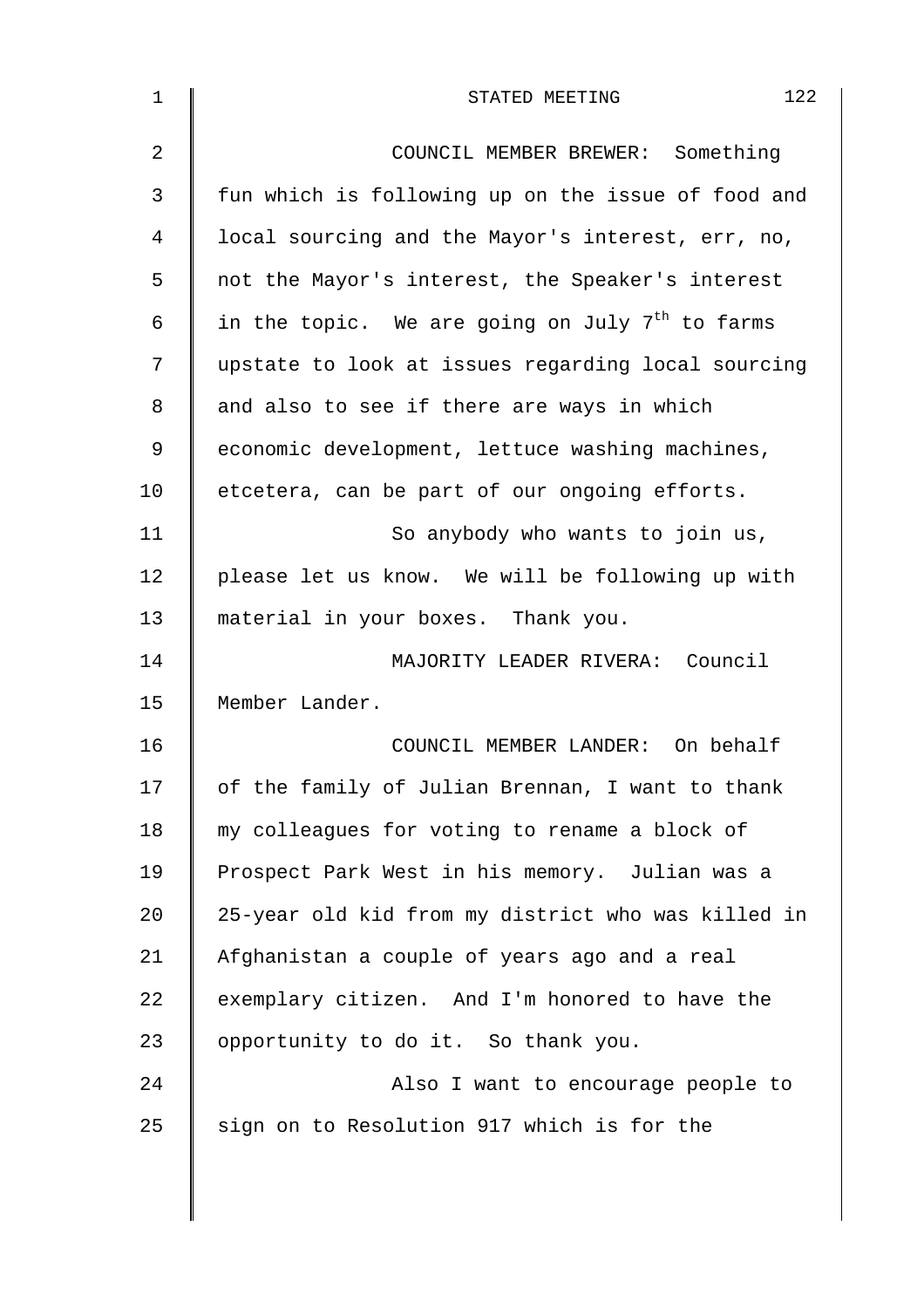| $\mathbf 1$    | 123<br>STATED MEETING                                  |
|----------------|--------------------------------------------------------|
| $\overline{2}$ | extension of the millionaire's tax. I want to          |
| 3              | point out this is in support of legislation in         |
| 4              | Albany introduced by Speaker Silver that would         |
| 5              | extend the high income surcharge on those making       |
| 6              | more than \$1 million per year.                        |
| 7              | We were able to do a good budget                       |
| 8              | today. But we're going to have a very hard time        |
| 9              | next year if we give millionaires and billionaires     |
| 10             | a tax break that's going to cost the State more        |
| 11             | than \$4 billion. That expires on December $31^{st}$ . |
| 12             | So in the interest of trying to make next year's       |
| 13             | budget something that we can preserve essential        |
| 14             | services as we did this year, I urge my colleagues     |
| 15             | to sign on to 917. Thank you.                          |
| 16             | MAJORITY LEADER RIVERA: Thank you.                     |
| 17             | Next we move to Council Member Levin.                  |
| 18             | COUNCIL MEMBER LEVIN: Thank you.                       |
| 19             | I was remiss earlier in not recognizing the work       |
| 20             | of the advocates who have placed so much of their      |
| 21             | time and efforts into making sure that this is a       |
| 22             | good budget. So I wanted to make sure that we          |
| 23             | recognize their efforts over the last several          |
| 24             | months. And also one of my interns, Kendal             |
| 25             | Randolph for her work as well. Thanks.                 |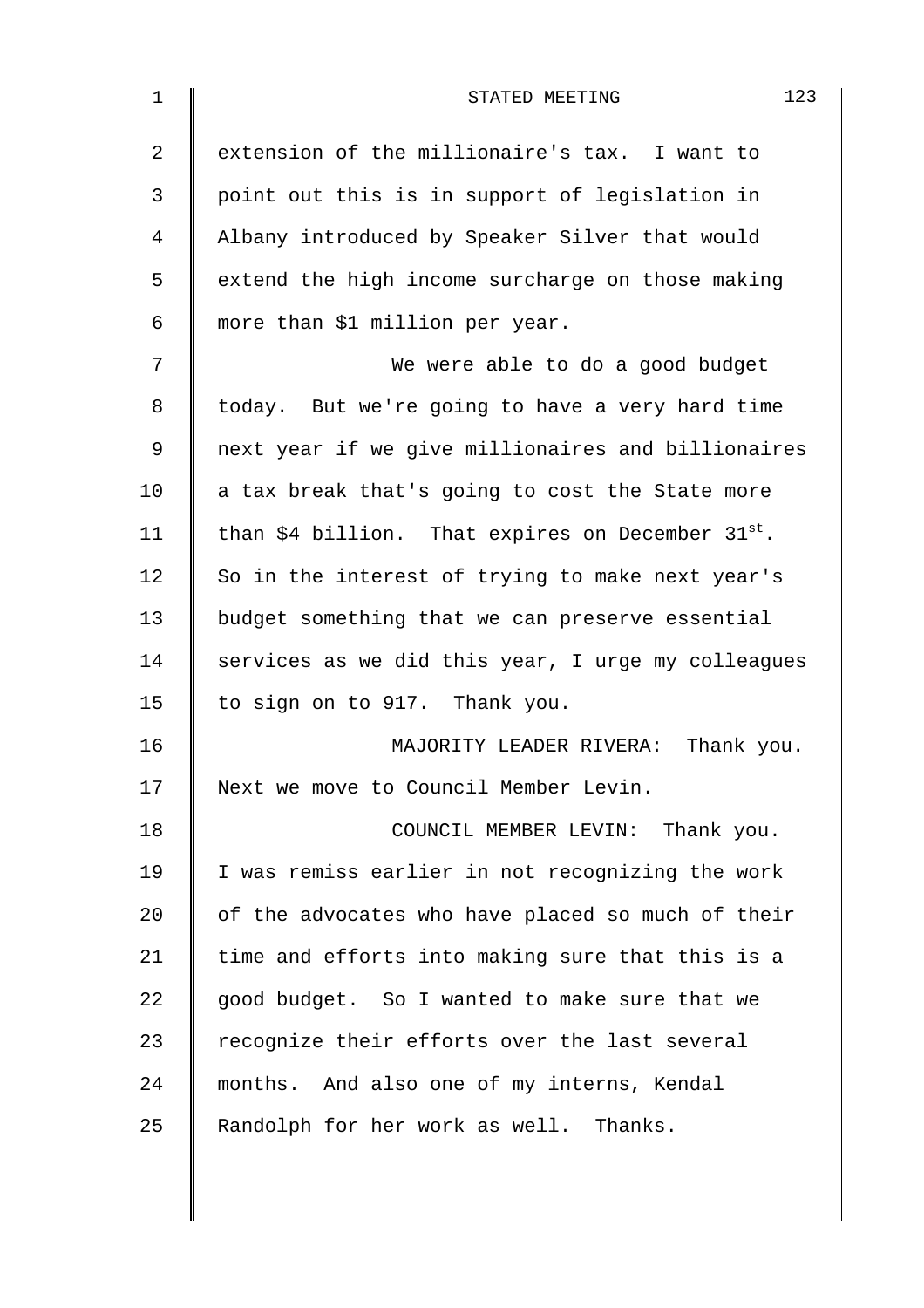| $\mathbf 1$    | 124<br>STATED MEETING                            |
|----------------|--------------------------------------------------|
| $\overline{2}$ | MAJORITY LEADER RIVERA: Thank you                |
| $\mathfrak{Z}$ | very much. Next we have Council Member Williams. |
| $\overline{4}$ | COUNCIL MEMBER WILLIAMS: I just                  |
| 5              | also wanted to ask my colleagues to sign on to   |
| 6              | Reso 917. Everything has been said. It's a very  |
| $\overline{7}$ | important Reso. We need to support the           |
| 8              | millionaire's tax. And I wanted to give a shout  |
| 9              | out to Kay Bain, my Budget and Legislative       |
| 10             | Director.                                        |
| 11             | MAJORITY LEADER RIVERA: Thank you                |
| 12             | very much. This meeting is adjourned.            |
| 13             | [Gavel banging]                                  |
| 14             | [Applause, cheering]                             |
|                |                                                  |
|                |                                                  |
|                |                                                  |
|                |                                                  |
|                |                                                  |
|                |                                                  |
|                |                                                  |
|                |                                                  |
|                |                                                  |
|                |                                                  |
|                |                                                  |
|                |                                                  |
|                |                                                  |